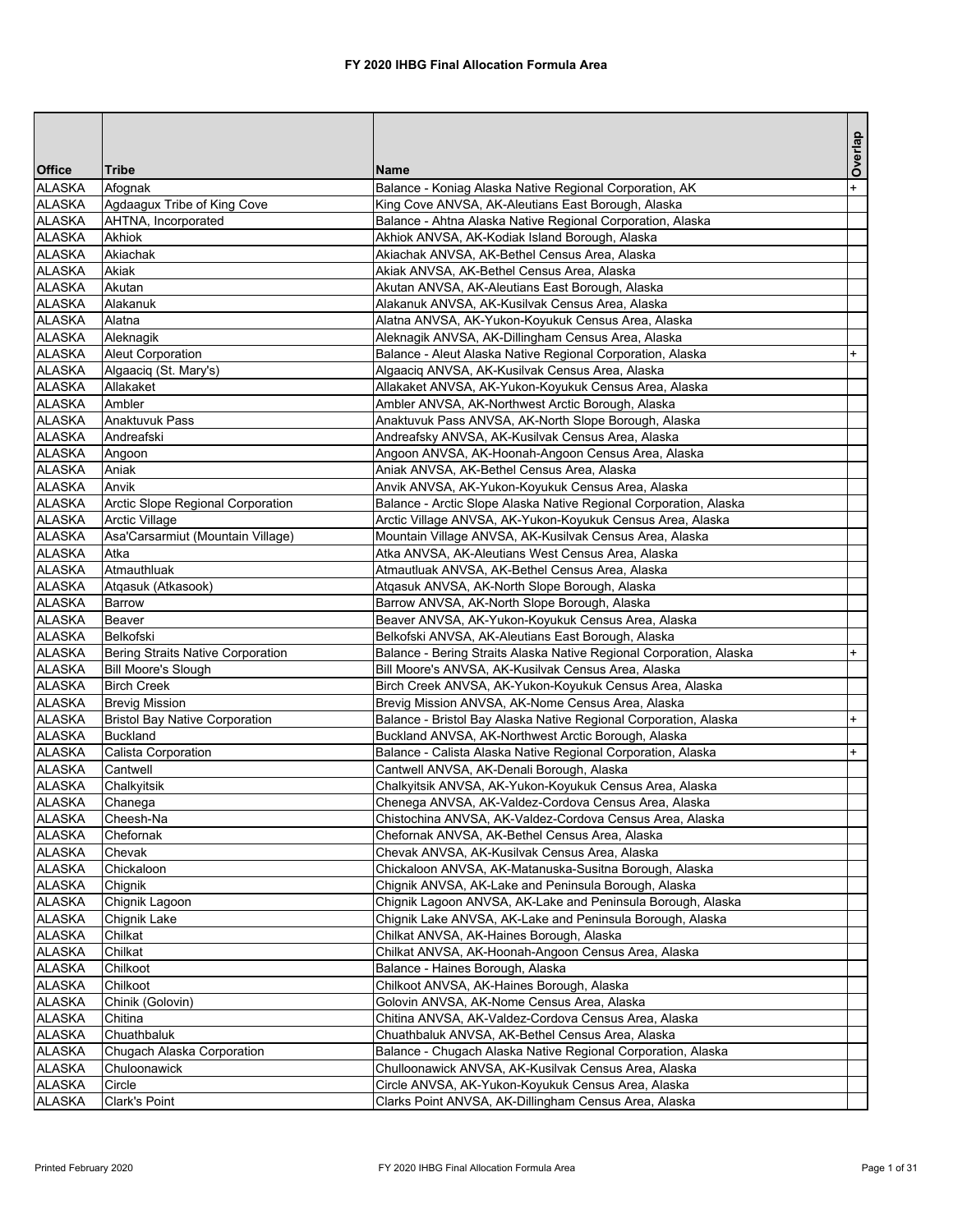|                                |                                        |                                                                                                                   | Overlap   |
|--------------------------------|----------------------------------------|-------------------------------------------------------------------------------------------------------------------|-----------|
| <b>Office</b>                  | <b>Tribe</b>                           | Name                                                                                                              |           |
| <b>ALASKA</b>                  | Cook Inlet Alaska Native Regional Corp | Balance - Cook Inlet Alaska Native Regional Corporation, Alaska                                                   |           |
| <b>ALASKA</b>                  | Council                                | Council ANVSA, AK-Nome Census Area, Alaska                                                                        |           |
| <b>ALASKA</b>                  | Craig                                  | Craig ANVSA, AK-Prince of Wales-Hyder Census Area, Alaska                                                         |           |
| <b>ALASKA</b>                  | Crooked Creek                          | Crooked Creek ANVSA, AK-Bethel Census Area, Alaska                                                                |           |
| <b>ALASKA</b>                  | Curyung (Dillingham)                   | Dillingham ANVSA, AK-Dillingham Census Area, Alaska                                                               |           |
| <b>ALASKA</b><br><b>ALASKA</b> | Deering                                | Deering ANVSA, AK-Northwest Arctic Borough, Alaska                                                                |           |
| <b>ALASKA</b>                  | Diomede (Inalik)<br>Dot Lake           | Inalik ANVSA, AK-Nome Census Area, Alaska<br>Dot Lake ANVSA, AK-Southeast Fairbanks Census Area, Alaska           |           |
| <b>ALASKA</b>                  | Douglas                                | Douglas ANVSA, AK-Juneau City and Borough, Alaska                                                                 |           |
| <b>ALASKA</b>                  | Doyon, Ltd.                            | Balance - Doyon Alaska Native Regional Corporation, Alaska                                                        | $\ddot{}$ |
| <b>ALASKA</b>                  | Eagle                                  | Eagle ANVSA, AK-Southeast Fairbanks Census Area, Alaska                                                           |           |
| <b>ALASKA</b>                  | Eek                                    | Eek ANVSA, AK-Bethel Census Area, Alaska                                                                          |           |
| <b>ALASKA</b>                  | Egegik                                 | Egegik ANVSA, AK-Lake and Peninsula Borough, Alaska                                                               |           |
| <b>ALASKA</b>                  | Eklutna                                | Eklutna ANVSA, AK-Anchorage Municipality, Alaska                                                                  |           |
| <b>ALASKA</b>                  | Ekuk                                   | Ekuk ANVSA, AK-Dillingham Census Area, Alaska                                                                     |           |
| <b>ALASKA</b>                  | <b>Ekwok</b>                           | Ekwok ANVSA, AK-Dillingham Census Area, Alaska                                                                    |           |
| <b>ALASKA</b>                  | Elim                                   | Balance - Nome Census Area, AK                                                                                    | $+$       |
| <b>ALASKA</b>                  | Elim                                   | Elim ANVSA, AK-Nome Census Area, Alaska                                                                           | $\ddot{}$ |
| ALASKA                         | Emmonak                                | Emmonak ANVSA, AK-Kusilvak Census Area, Alaska                                                                    |           |
| <b>ALASKA</b>                  | Evansville (Bettles Field)             | Evansville ANVSA, AK-Yukon-Koyukuk Census Area, Alaska                                                            |           |
| <b>ALASKA</b>                  | Eyak                                   | City of Cordova, AK                                                                                               |           |
| <b>ALASKA</b>                  | Eyak                                   | Eyak ANVSA, AK-Valdez-Cordova Census Area, Alaska                                                                 |           |
| <b>ALASKA</b>                  | <b>False Pass</b>                      | False Pass ANVSA, AK-Aleutians East Borough, Alaska                                                               |           |
| <b>ALASKA</b><br><b>ALASKA</b> | Fort Yukon<br>Gakona                   | Fort Yukon ANVSA, AK-Yukon-Koyukuk Census Area, Alaska<br>Gakona ANVSA, AK-Valdez-Cordova Census Area, Alaska     |           |
| <b>ALASKA</b>                  | Galena                                 | Galena ANVSA, AK-Yukon-Koyukuk Census Area, Alaska                                                                |           |
| <b>ALASKA</b>                  | Gambell                                | Gambell ANVSA, AK-Nome Census Area, Alaska                                                                        |           |
| ALASKA                         | Georgetown                             | Georgetown ANVSA, AK-Bethel Census Area, Alaska                                                                   |           |
| ALASKA                         | Goodnews Bay                           | Goodnews Bay ANVSA, AK-Bethel Census Area, Alaska                                                                 |           |
| <b>ALASKA</b>                  | Grayling                               | Grayling ANVSA, AK-Yukon-Koyukuk Census Area, Alaska                                                              |           |
| <b>ALASKA</b>                  | Gulkana                                | Gulkana ANVSA, AK-Valdez-Cordova Census Area, Alaska                                                              |           |
| <b>ALASKA</b>                  | Hamilton                               | Hamilton ANVSA, AK-Kusilvak Census Area, Alaska                                                                   |           |
| ALASKA                         | Healy Lake                             | Healy Lake ANVSA, AK-Southeast Fairbanks Census Area, Alaska                                                      |           |
| <b>ALASKA</b>                  | <b>Holy Cross</b>                      | Holy Cross ANVSA, AK-Yukon-Koyukuk Census Area, Alaska                                                            |           |
| <b>ALASKA</b>                  | Hoonah                                 | Hoonah ANVSA, AK-Hoonah-Angoon Census Area, Alaska                                                                |           |
| <b>ALASKA</b>                  | Hooper Bay                             | Hooper Bay ANVSA, AK-Kusilvak Census Area, Alaska                                                                 |           |
| <b>ALASKA</b>                  | Hughes                                 | Hughes ANVSA, AK-Yukon-Koyukuk Census Area, Alaska                                                                |           |
| <b>ALASKA</b>                  | Huslia                                 | Huslia ANVSA, AK-Yukon-Koyukuk Census Area, Alaska                                                                |           |
| <b>ALASKA</b>                  | Hydaburg                               | Hydaburg ANVSA, AK-Prince of Wales-Hyder Census Area, Alaska                                                      |           |
| <b>ALASKA</b>                  | Igiugig                                | Igiugig ANVSA, AK-Lake and Peninsula Borough, Alaska                                                              |           |
| ALASKA                         | Iliamna                                | Iliamna ANVSA, AK-Lake and Peninsula Borough, Alaska                                                              |           |
| ALASKA<br><b>ALASKA</b>        | <b>Iqurmuit</b><br>Ivanof Bay          | Russian Mission ANVSA, AK-Kusilvak Census Area, Alaska<br>Ivanof Bay ANVSA, AK-Lake and Peninsula Borough, Alaska |           |
| <b>ALASKA</b>                  | Kaguyak                                | Balance - Koniag Alaska Native Regional Corporation, AK                                                           | $+$       |
| <b>ALASKA</b>                  | Kake                                   | Kake ANVSA, AK-Prince of Wales-Hyder Census Area, Alaska                                                          |           |
| <b>ALASKA</b>                  | Kaktovik                               | Kaktovik ANVSA, AK-North Slope Borough, Alaska                                                                    |           |
| <b>ALASKA</b>                  | Kalskag                                | Kalskag ANVSA, AK-Bethel Census Area, Alaska                                                                      |           |
| <b>ALASKA</b>                  | Kaltag                                 | Kaltag ANVSA, AK-Yukon-Koyukuk Census Area, Alaska                                                                |           |
| <b>ALASKA</b>                  | Kanatak                                | <b>Minimum Needs</b>                                                                                              |           |
| ALASKA                         | Karluk                                 | Karluk ANVSA, AK-Kodiak Island Borough, Alaska                                                                    |           |
| <b>ALASKA</b>                  | Kasigluk                               | Kasigluk ANVSA, AK-Bethel Census Area, Alaska                                                                     |           |
| <b>ALASKA</b>                  | Kassan                                 | Kasaan ANVSA, AK-Prince of Wales-Hyder Census Area, Alaska                                                        |           |
| <b>ALASKA</b>                  | Kenaitze                               | Kenaitze ANVSA, AK-Kenai Peninsula Borough, Alaska                                                                |           |
| <b>ALASKA</b>                  | Ketchikan                              | Balance - Ketchikan Gateway Borough, Alaska                                                                       |           |
| <b>ALASKA</b>                  | Ketchikan                              | Ketchikan ANVSA, AK-Ketchikan Gateway Borough, Alaska                                                             |           |
| <b>ALASKA</b>                  | Kiana                                  | Kiana ANVSA, AK-Northwest Arctic Borough, Alaska                                                                  |           |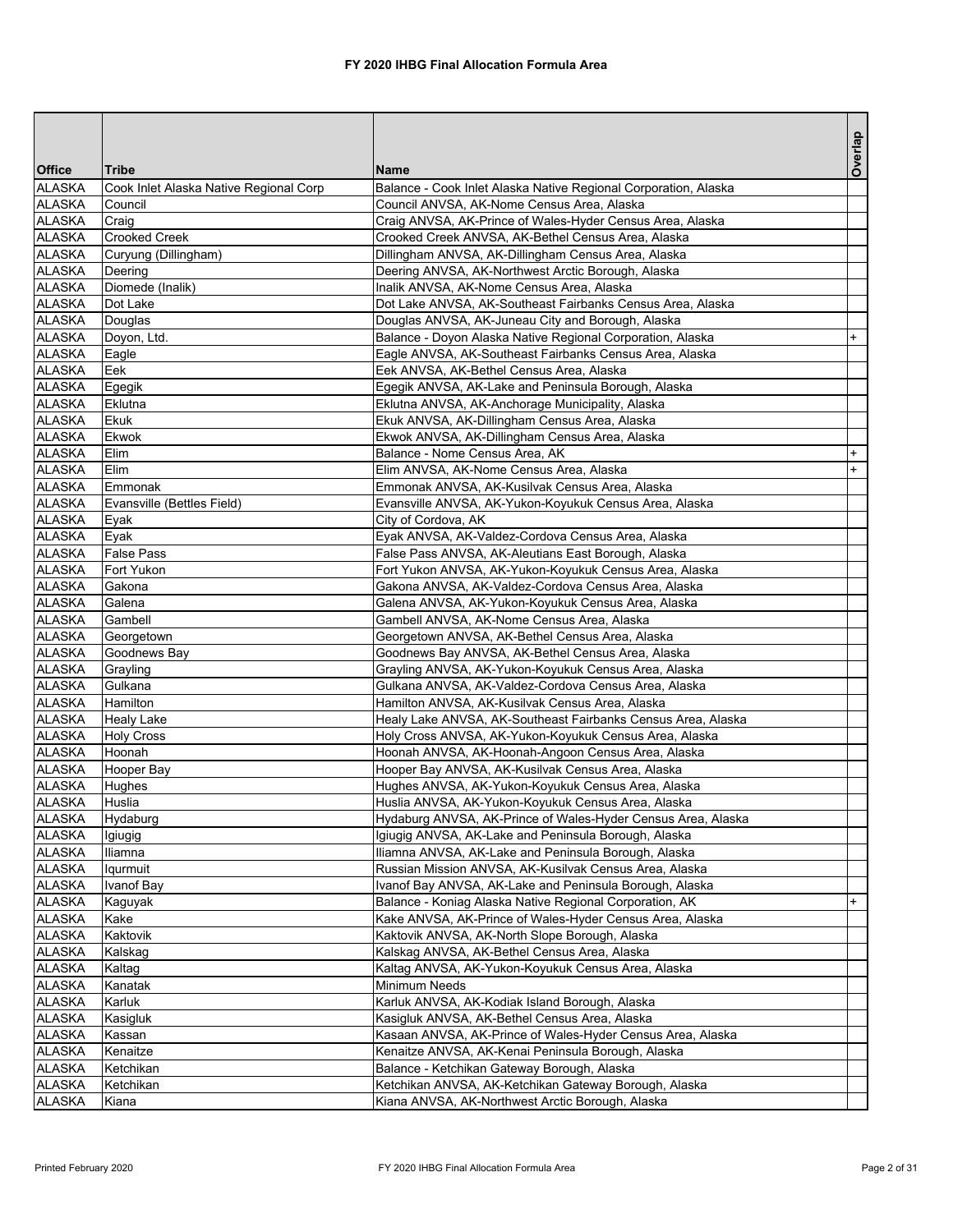|               |                             |                                                                      | Overlap   |
|---------------|-----------------------------|----------------------------------------------------------------------|-----------|
| <b>Office</b> | <b>Tribe</b>                | Name                                                                 |           |
| <b>ALASKA</b> | King Island                 | Balance - Nome Census Area, AK                                       | $\ddot{}$ |
| <b>ALASKA</b> | King Salmon                 | Balance - Bristol Bay Alaska Native Regional Corporation, AK         | $\ddot{}$ |
| <b>ALASKA</b> | King Salmon                 | King Salmon ANVSA, AK-Bristol Bay Borough, Alaska                    | $+$       |
| <b>ALASKA</b> | Kipnuk                      | Kipnuk ANVSA, AK-Bethel Census Area, Alaska                          |           |
| <b>ALASKA</b> | Kivalina                    | Kivalina ANVSA, AK-Northwest Arctic Borough, Alaska                  |           |
| <b>ALASKA</b> | Klawock                     | Klawock ANVSA, AK-Prince of Wales-Hyder Census Area, Alaska          |           |
| <b>ALASKA</b> | Kluti Kaah (Copper Center)  | Copper Center ANVSA, AK-Valdez-Cordova Census Area, Alaska           |           |
| <b>ALASKA</b> | Knik                        | Knik ANVSA, AK-Matanuska-Susitna Borough, Alaska                     |           |
| <b>ALASKA</b> | Kobuk                       | Kobuk ANVSA, AK-Northwest Arctic Borough, Alaska                     |           |
| ALASKA        | Kokhanok                    | Kokhanok ANVSA, AK-Lake and Peninsula Borough, Alaska                |           |
| ALASKA        | Kongiganak                  | Kongiganak ANVSA, AK-Bethel Census Area, Alaska                      |           |
| <b>ALASKA</b> | Koniag, Incorporated        | Balance - Koniag Alaska Native Regional Corporation, Alaska          | $+$       |
| <b>ALASKA</b> | Kotlik                      | Kotlik ANVSA, AK-Kusilvak Census Area, Alaska                        |           |
| <b>ALASKA</b> | Kotzebue                    | Kotzebue ANVSA, AK-Northwest Arctic Borough, Alaska                  |           |
| ALASKA        | Koyuk                       | Koyuk ANVSA, AK-Nome Census Area, Alaska                             |           |
| <b>ALASKA</b> | Koyukuk                     | Koyukuk ANVSA, AK-Yukon-Koyukuk Census Area, Alaska                  |           |
| ALASKA        | Kwethluk                    | Kwethluk ANVSA, AK-Bethel Census Area, Alaska                        |           |
| <b>ALASKA</b> | Kwigillingok                | Kwigillingok ANVSA, AK-Bethel Census Area, Alaska                    |           |
| ALASKA        | Kwinhagak (Quinhagak)       | Kwinhagak ANVSA, AK-Bethel Census Area, Alaska                       |           |
| ALASKA        | Larsen Bay                  | Larsen Bay ANVSA, AK-Kodiak Island Borough, Alaska                   |           |
| ALASKA        | Lesnoi (Woody Island)       | Balance - Koniag Alaska Native Regional Corporation, AK              | $\ddot{}$ |
| <b>ALASKA</b> | Lesnoi (Woody Island)       | Lesnoi ANVSA, AK-Kodiak Island Borough, Alaska                       | $\ddot{}$ |
| <b>ALASKA</b> | Levelock                    | Levelock ANVSA, AK-Lake and Peninsula Borough, Alaska                |           |
| ALASKA        | Lime Village                | Lime Village ANVSA, AK-Bethel Census Area, Alaska                    |           |
| <b>ALASKA</b> | Lower.Kalskag               | Lower Kalskag ANVSA, AK-Bethel Census Area, Alaska                   |           |
| <b>ALASKA</b> | Manley Hot Springs          | Manley Hot Springs ANVSA, AK-Yukon-Koyukuk Census Area, Alaska       |           |
| <b>ALASKA</b> | Manokotak                   | Manokotak ANVSA, AK-Dillingham Census Area, Alaska                   |           |
| <b>ALASKA</b> | Marshall                    | Marshall ANVSA, AK-Kusilvak Census Area, Alaska                      |           |
| ALASKA        | Mary's Igloo                | Mary's Igloo ANVSA, AK-Nome Census Area, Alaska                      |           |
| ALASKA        | McGrath                     | McGrath ANVSA, AK-Yukon-Koyukuk Census Area, Alaska                  |           |
| <b>ALASKA</b> | Mekoryuk                    | Mekoryuk ANVSA, AK-Bethel Census Area, Alaska                        |           |
| <b>ALASKA</b> | Mentasta                    | Mentasta Lake ANVSA, AK-Valdez-Cordova Census Area, Alaska           |           |
| ALASKA        | Metlakakla (Annette Island) | Annette Island Reserve, AK-Prince of Wales-Hyder Census Area, Alaska |           |
| <b>ALASKA</b> | Minto                       | Minto ANVSA, AK-Yukon-Koyukuk Census Area, Alaska                    |           |
| <b>ALASKA</b> | Naknek                      | Naknek ANVSA, AK-Bristol Bay Borough, Alaska                         |           |
| <b>ALASKA</b> | <b>NANA Corporation</b>     | Balance - NANA Alaska Native Regional Corporation, Alaska            |           |
| <b>ALASKA</b> | Nanwelek (English Bay)      | Nanwalek ANVSA, AK-Kenai Peninsula Borough, Alaska                   |           |
| <b>ALASKA</b> | Napaimute                   | Napaimute ANVSA, AK-Bethel Census Area, Alaska                       |           |
| <b>ALASKA</b> | Napakiak                    | Napakiak ANVSA, AK-Bethel Census Area, Alaska                        |           |
| <b>ALASKA</b> | Napaskiak                   | Napaskiak ANVSA, AK-Bethel Census Area, Alaska                       |           |
| <b>ALASKA</b> | Nelson Lagoon               | Nelson Lagoon ANVSA, AK-Aleutians East Borough, Alaska               |           |
| ALASKA        | Nenana                      | Nenana ANVSA, AK-Yukon-Koyukuk Census Area, Alaska                   |           |
| <b>ALASKA</b> | New Koliganek               | New Koliganek ANVSA, AK-Dillingham Census Area, Alaska               |           |
| <b>ALASKA</b> | New Stuyahok                | New Stuyahok ANVSA, AK-Dillingham Census Area, Alaska                |           |
| <b>ALASKA</b> | Newhalen                    | Newhalen ANVSA, AK-Lake and Peninsula Borough, Alaska                |           |
| ALASKA        | Newtok                      | Newtok ANVSA, AK-Bethel Census Area, Alaska                          |           |
| <b>ALASKA</b> | Nightmute                   | Nightmute ANVSA, AK-Bethel Census Area, Alaska                       |           |
| <b>ALASKA</b> | Nikolai                     | Nikolai ANVSA, AK-Yukon-Koyukuk Census Area, Alaska                  |           |
| <b>ALASKA</b> | Nikolski                    | Nikolski ANVSA, AK-Aleutians West Census Area, Alaska                |           |
| <b>ALASKA</b> | Ninilchik                   | Ninilchik ANVSA, AK-Kenai Peninsula Borough, Alaska                  |           |
| <b>ALASKA</b> | Noatak                      | Noatak ANVSA, AK-Northwest Arctic Borough, Alaska                    |           |
| <b>ALASKA</b> | Nome                        | Nome ANVSA, AK-Nome Census Area, Alaska                              | $+$       |
| <b>ALASKA</b> | Nondalton                   | Nondalton ANVSA, AK-Lake and Peninsula Borough, Alaska               |           |
| <b>ALASKA</b> | Noorvik                     | Noorvik ANVSA, AK-Northwest Arctic Borough, Alaska                   |           |
| <b>ALASKA</b> | Northway                    | Balance - Doyon Alaska Native Regional Corporation, AK               | $+$       |
| <b>ALASKA</b> | Northway                    | Northway ANVSA, AK-Southeast Fairbanks Census Area, Alaska           | $+$       |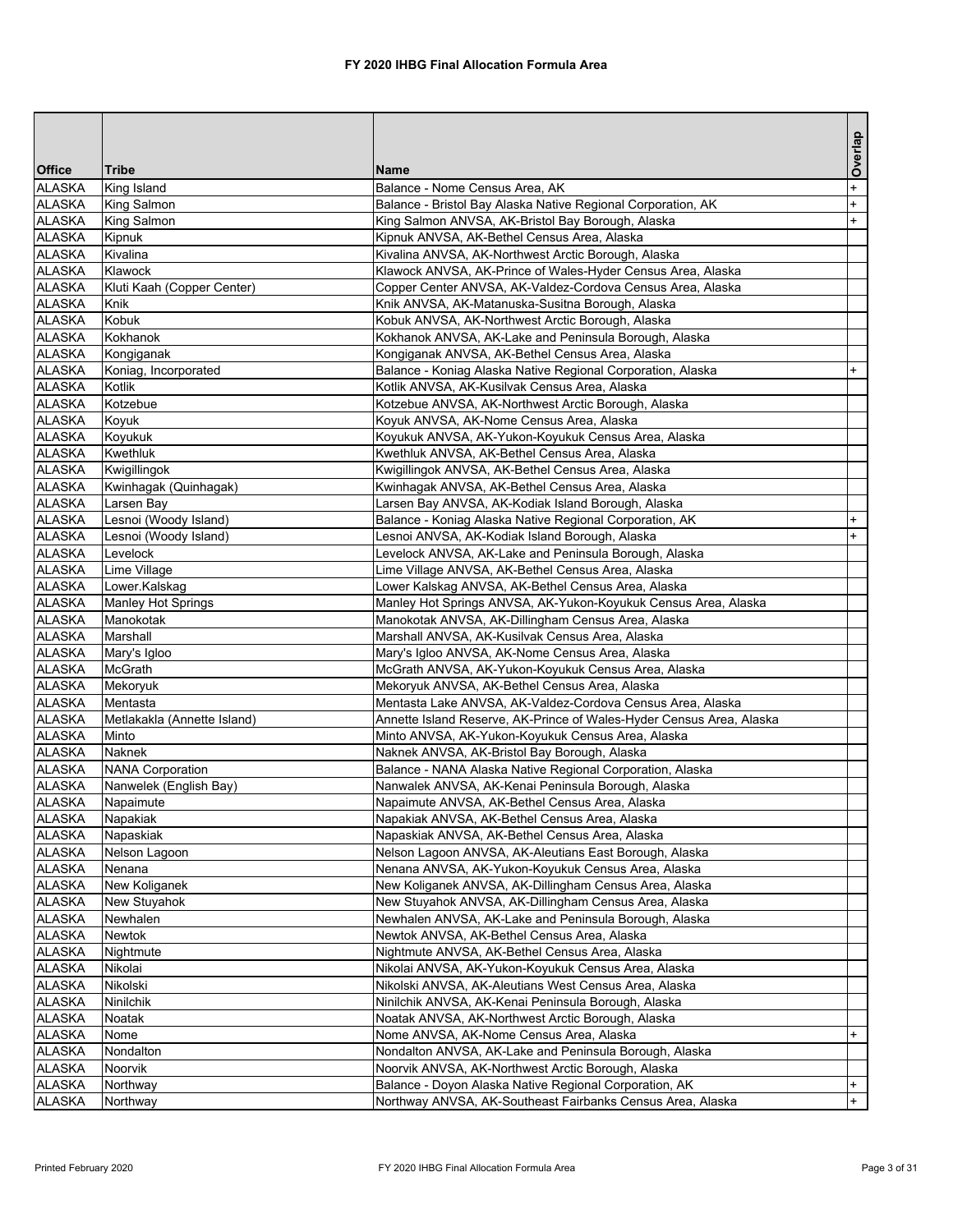|                                |                                                |                                                                                                               | Overlap        |
|--------------------------------|------------------------------------------------|---------------------------------------------------------------------------------------------------------------|----------------|
| <b>Office</b>                  | <b>Tribe</b>                                   | <b>Name</b>                                                                                                   |                |
| <b>ALASKA</b>                  | Nuiqsut                                        | Nuigsut ANVSA, AK-North Slope Borough, Alaska                                                                 |                |
| <b>ALASKA</b>                  | Nulato                                         | Nulato ANVSA, AK-Yukon-Koyukuk Census Area, Alaska                                                            |                |
| <b>ALASKA</b>                  | Nunakauyarmuit (Toksook Bay)                   | Toksook Bay ANVSA, AK-Bethel Census Area, Alaska                                                              |                |
| <b>ALASKA</b>                  | Nunam Iqua (Sheldon's Point)                   | Nunam Iqua ANVSA, AK-Kusilvak Census Area, Alaska                                                             |                |
| <b>ALASKA</b><br><b>ALASKA</b> | Nunapitchuk<br>Ohogamiut                       | Nunapitchuk ANVSA, AK-Bethel Census Area, Alaska                                                              |                |
| <b>ALASKA</b>                  | Old Harbor                                     | Ohogamiut ANVSA, AK-Kusilvak Census Area, Alaska<br>Old Harbor ANVSA, AK-Kodiak Island Borough, Alaska        |                |
| <b>ALASKA</b>                  | Orutsararmuit (Bethel)                         | Bethel ANVSA, AK-Bethel Census Area, Alaska                                                                   |                |
| <b>ALASKA</b>                  | Oscarville                                     | Oscarville ANVSA, AK-Bethel Census Area, Alaska                                                               |                |
| <b>ALASKA</b>                  | Ouzinkie                                       | Ouzinkie ANVSA, AK-Kodiak Island Borough, Alaska                                                              |                |
| <b>ALASKA</b>                  | Paimiut                                        | Paimiut ANVSA, AK-Kusilvak Census Area, Alaska                                                                |                |
| <b>ALASKA</b>                  | Pauloff Harbor Village                         | Balance - Aleut Alaska Native Regional Corporation, AK                                                        | $\overline{+}$ |
| <b>ALASKA</b>                  | Pedro Bay                                      | Pedro Bay ANVSA, AK-Lake and Peninsula Borough, Alaska                                                        |                |
| <b>ALASKA</b>                  | Perryville                                     | Perryville ANVSA, AK-Lake and Peninsula Borough, Alaska                                                       |                |
| <b>ALASKA</b>                  | Petersburg                                     | Petersburg ANVSA, AK-Petersburg Borough, Alaska                                                               |                |
| <b>ALASKA</b>                  | Pilot Point                                    | Pilot Point ANVSA, AK-Lake and Peninsula Borough, Alaska                                                      |                |
| <b>ALASKA</b>                  | <b>Pilot Station</b>                           | Pilot Station ANVSA, AK-Kusilvak Census Area, Alaska                                                          |                |
| <b>ALASKA</b>                  | Pitka's Point                                  | Pitkas Point ANVSA, AK-Kusilvak Census Area, Alaska                                                           |                |
| <b>ALASKA</b>                  | Platinum                                       | Platinum ANVSA, AK-Bethel Census Area, Alaska                                                                 |                |
| <b>ALASKA</b>                  | Point Hope                                     | Point Hope ANVSA, AK-North Slope Borough, Alaska                                                              |                |
| <b>ALASKA</b>                  | Point Lay                                      | Point Lay ANVSA, AK-North Slope Borough, Alaska                                                               |                |
| <b>ALASKA</b>                  | Port Graham                                    | Port Graham ANVSA, AK-Kenai Peninsula Borough, Alaska                                                         |                |
| <b>ALASKA</b>                  | Port Heiden                                    | Port Heiden ANVSA, AK-Lake and Peninsula Borough, Alaska                                                      |                |
| <b>ALASKA</b><br><b>ALASKA</b> | Port Lions                                     | Port Lions ANVSA, AK-Kodiak Island Borough, Alaska                                                            |                |
| <b>ALASKA</b>                  | Portage Creek<br>Qagan Tayagungin (Sand Point) | Portage Creek ANVSA, AK-Dillingham Census Area, Alaska<br>Sand Point ANVSA, AK-Aleutians East Borough, Alaska |                |
| <b>ALASKA</b>                  | Qawalangin (Unalaska)                          | Unalaska ANVSA, AK-Aleutians West Census Area, Alaska                                                         |                |
| <b>ALASKA</b>                  | Rampart                                        | Rampart ANVSA, AK-Yukon-Koyukuk Census Area, Alaska                                                           |                |
| <b>ALASKA</b>                  | <b>Red Devil</b>                               | Red Devil ANVSA, AK-Bethel Census Area, Alaska                                                                |                |
| <b>ALASKA</b>                  | Ruby                                           | Ruby ANVSA, AK-Yukon-Koyukuk Census Area, Alaska                                                              |                |
| <b>ALASKA</b>                  | Saint George                                   | St. George ANVSA, AK-Aleutians West Census Area, Alaska                                                       |                |
| <b>ALASKA</b>                  | Saint Michael                                  | St. Michael ANVSA, AK-Nome Census Area, Alaska                                                                |                |
| <b>ALASKA</b>                  | Saint Paul                                     | St. Paul ANVSA, AK-Aleutians West Census Area, Alaska                                                         |                |
| <b>ALASKA</b>                  | Salamatoff                                     | Salamatof ANVSA, AK-Kenai Peninsula Borough, Alaska                                                           |                |
| <b>ALASKA</b>                  | Savoonga                                       | Savoonga ANVSA, AK-Nome Census Area, Alaska                                                                   |                |
| ALASKA                         | Saxman                                         | Saxman ANVSA, AK-Ketchikan Gateway Borough, Alaska                                                            |                |
| <b>ALASKA</b>                  | Scammon Bay                                    | Scammon Bay ANVSA, AK-Kusilvak Census Area, Alaska                                                            |                |
| <b>ALASKA</b>                  | Selawik                                        | Selawik ANVSA, AK-Northwest Arctic Borough, Alaska                                                            |                |
| ALASKA                         | Seldovia                                       | Seldovia ANVSA, AK-Kenai Peninsula Borough, Alaska                                                            |                |
| <b>ALASKA</b>                  | Shageluk                                       | Shageluk ANVSA, AK-Yukon-Koyukuk Census Area, Alaska                                                          |                |
| ALASKA                         | Shaktoolik                                     | Shaktoolik ANVSA, AK-Nome Census Area, Alaska                                                                 |                |
| <b>ALASKA</b>                  | Shishmaref                                     | Shishmaref ANVSA, AK-Nome Census Area, Alaska                                                                 |                |
| <b>ALASKA</b>                  | Shungnak                                       | Shungnak ANVSA, AK-Northwest Arctic Borough, Alaska                                                           |                |
| <b>ALASKA</b>                  | Sitka Tribe                                    | Balance - Sitka City and Borough, Alaska                                                                      |                |
| <b>ALASKA</b><br><b>ALASKA</b> | Sitka Tribe<br>Skagway                         | Sitka ANVSA, AK-Sitka City and Borough, Alaska<br>Balance - Hoonah-Angoon Census Area, Alaska                 |                |
| <b>ALASKA</b>                  | Skagway                                        | Balance - Skagway Municipality, Alaska                                                                        |                |
| <b>ALASKA</b>                  | Skagway                                        | Skagway ANVSA, AK-Skagway Municipality, Alaska                                                                |                |
| ALASKA                         | Sleetmute                                      | Sleetmute ANVSA, AK-Bethel Census Area, Alaska                                                                |                |
| ALASKA                         | Solomon                                        | Solomon ANVSA, AK-Nome Census Area, Alaska                                                                    |                |
| <b>ALASKA</b>                  | South Naknek                                   | South Naknek ANVSA, AK-Bristol Bay Borough, Alaska                                                            |                |
| <b>ALASKA</b>                  | Stebbins                                       | Stebbins ANVSA, AK-Nome Census Area, Alaska                                                                   |                |
| <b>ALASKA</b>                  | <b>Stevens Village</b>                         | Stevens Village ANVSA, AK-Yukon-Koyukuk Census Area, Alaska                                                   |                |
| <b>ALASKA</b>                  | <b>Stony River</b>                             | Stony River ANVSA, AK-Bethel Census Area, Alaska                                                              |                |
| <b>ALASKA</b>                  | Sun'aq Tribe of Kodiak                         | Balance - Koniag Alaska Native Regional Corporation, AK                                                       | $+$            |
| <b>ALASKA</b>                  | Sun'aq Tribe of Kodiak                         | Kodiak ANVSA, AK-Kodiak Island Borough, Alaska                                                                | $+$            |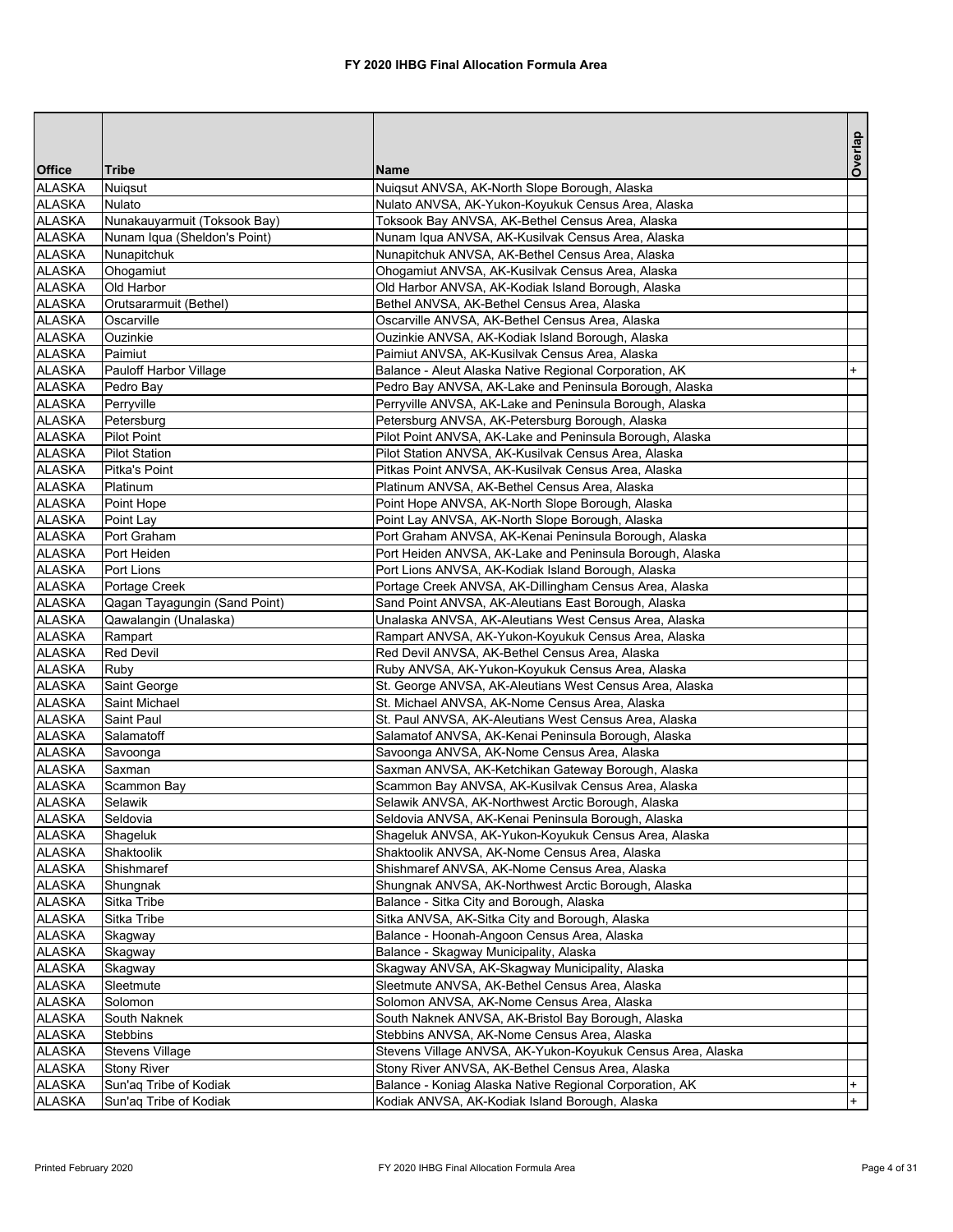| <b>Office</b> | <b>Tribe</b>                  | Name                                                          | Overlap |
|---------------|-------------------------------|---------------------------------------------------------------|---------|
| <b>ALASKA</b> | Takotna                       | Takotna ANVSA, AK-Yukon-Koyukuk Census Area, Alaska           |         |
| <b>ALASKA</b> | Tanacross                     | Tanacross ANVSA, AK-Southeast Fairbanks Census Area, Alaska   |         |
| ALASKA        | Tanana                        | Tanana ANVSA, AK-Yukon-Koyukuk Census Area, Alaska            |         |
| <b>ALASKA</b> | ⊺atitlek                      | Tatitlek ANVSA, AK-Valdez-Cordova Census Area, Alaska         |         |
| <b>ALASKA</b> | <b>Tazlina</b>                | Tazlina ANVSA, AK-Valdez-Cordova Census Area, Alaska          |         |
| <b>ALASKA</b> | Telida                        | Telida ANVSA, AK-Yukon-Koyukuk Census Area, Alaska            |         |
| <b>ALASKA</b> | Teller                        | Teller ANVSA, AK-Nome Census Area, Alaska                     |         |
| <b>ALASKA</b> | Tetlin                        | Tetlin ANVSA, AK-Southeast Fairbanks Census Area, Alaska      |         |
| <b>ALASKA</b> | Tlingit-Haida Central Council | Balance - Sealaska Alaska Native Regional Corporation, Alaska |         |
| <b>ALASKA</b> | Togiak                        | Togiak ANVSA, AK-Dillingham Census Area, Alaska               |         |
| ALASKA        | <b>Tuluksak</b>               | Tuluksak ANVSA, AK-Bethel Census Area, Alaska                 |         |
| <b>ALASKA</b> | <b>Tuntutuliak</b>            | Tuntutuliak ANVSA, AK-Bethel Census Area, Alaska              |         |
| <b>ALASKA</b> | Tununak                       | Tununak ANVSA, AK-Bethel Census Area, Alaska                  |         |
| <b>ALASKA</b> | <b>Twin Hills</b>             | Twin Hills ANVSA, AK-Dillingham Census Area, Alaska           |         |
| <b>ALASKA</b> | Tvonek                        | Tyonek ANVSA, AK-Kenai Peninsula Borough, Alaska              |         |
| <b>ALASKA</b> | <b>Ugashik</b>                | Ugashik ANVSA, AK-Lake and Peninsula Borough, Alaska          |         |
| <b>ALASKA</b> | Umkumiute                     | Balance - Calista Alaska Native Regional Corporation, AK      | $+$     |
| <b>ALASKA</b> | Unalakleet                    | Unalakleet ANVSA, AK-Nome Census Area, Alaska                 |         |
| <b>ALASKA</b> | Unga                          | Balance - Aleut Alaska Native Regional Corporation, AK        | $+$     |
| <b>ALASKA</b> | Venetie                       | Venetie ANVSA, AK-Yukon-Koyukuk Census Area, Alaska           |         |
| <b>ALASKA</b> | Wainwright                    | Wainwright ANVSA, AK-North Slope Borough, Alaska              |         |
| <b>ALASKA</b> | Wales                         | Wales ANVSA, AK-Nome Census Area, Alaska                      |         |
| ALASKA        | <b>White Mountain</b>         | White Mountain ANVSA, AK-Nome Census Area, Alaska             |         |
| <b>ALASKA</b> | Wrangell                      | Wrangell ANVSA, AK-Wrangell City and Borough, Alaska          |         |
| <b>ALASKA</b> | Yakutat                       | Yakutat ANVSA, AK-Yakutat City and Borough, Alaska            |         |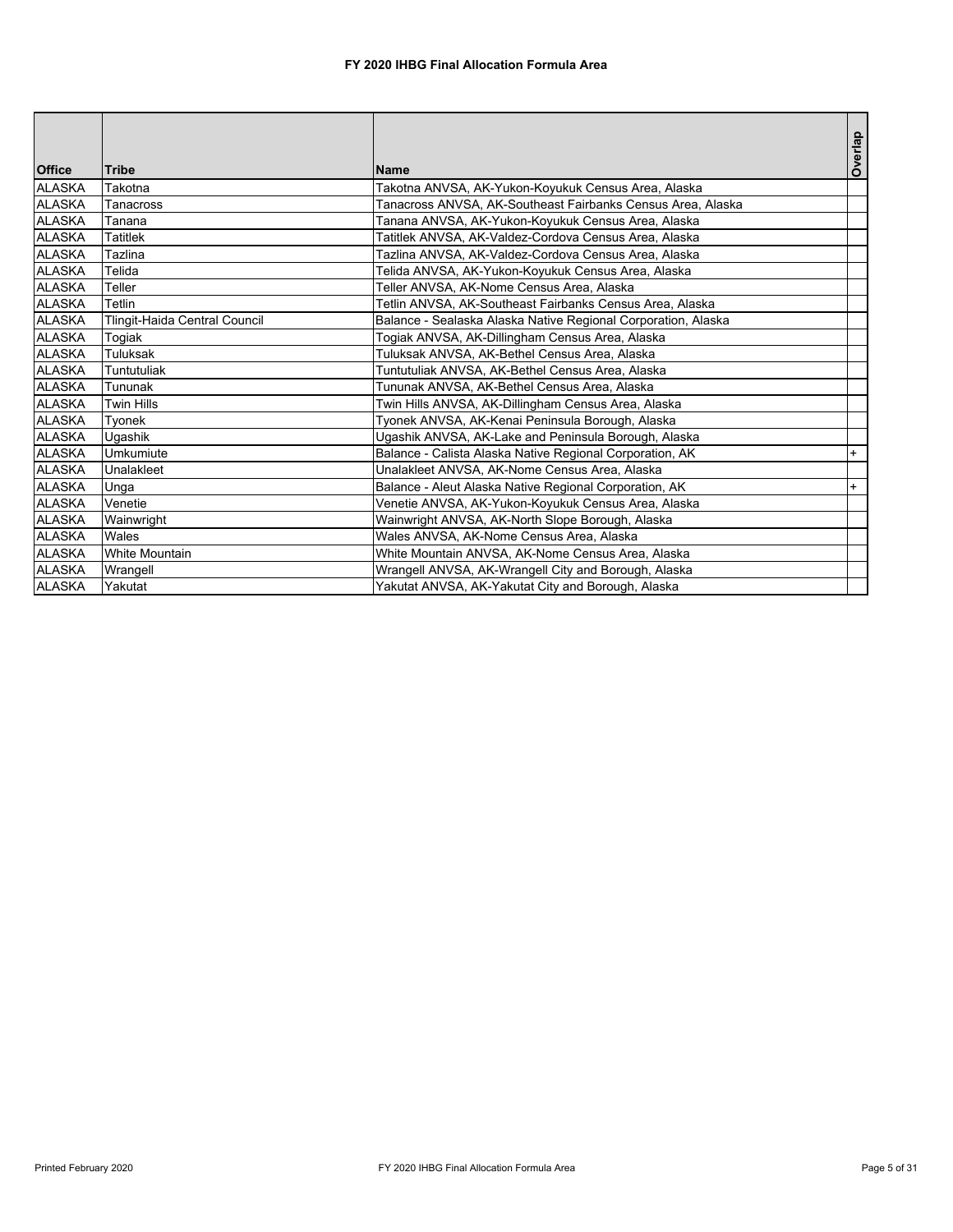|               |                                                              |                                                                                        | Overlap   |
|---------------|--------------------------------------------------------------|----------------------------------------------------------------------------------------|-----------|
| <b>Office</b> | <b>Tribe</b>                                                 | <b>Name</b>                                                                            |           |
|               | CHICAGO Aroostook Band of Micmac                             | Aroostook Band of Micmac Trust Land, ME-Aroostook County, Maine                        | $\ddot{}$ |
|               | CHICAGO Aroostook Band of Micmac                             | Balance - Aroostook County, Maine                                                      | $+$       |
|               | CHICAGO Bad River Band                                       | Bad River Reservation, WI-Ashland County, Wisconsin                                    |           |
|               | CHICAGO   Bad River Band                                     | Bad River Reservation, WI-Iron County, Wisconsin                                       |           |
|               | CHICAGO   Bad River Band                                     | Balance - Ashland County, Wisconsin                                                    |           |
|               | CHICAGO Bad River Band                                       | Balance - Iron County, Wisconsin                                                       |           |
|               | CHICAGO   Bay Mills Indian Community                         | Balance - Chippewa County, MI                                                          |           |
|               | CHICAGO Bay Mills Indian Community                           | Bay Mills Reservation and Off-Reservation Trust Land, MI-Chippewa County, Michiga+     |           |
|               | CHICAGO   Boise Forte Band of Minnesota Chippewa             | Bois Forte Reservation, MN-Itasca County, Minnesota                                    |           |
|               | CHICAGO Boise Forte Band of Minnesota Chippewa               | Bois Forte Reservation, MN-Koochiching County, Minnesota                               |           |
|               | CHICAGO   Boise Forte Band of Minnesota Chippewa             | Bois Forte Reservation, MN-St. Louis County, Minnesota                                 |           |
|               | CHICAGO Catawba Indian Tribe                                 | Balance - Abbeville County, South Carolina                                             |           |
|               | CHICAGO Catawba Indian Tribe                                 | Balance - Aiken County, South Carolina                                                 |           |
|               | CHICAGO Catawba Indian Tribe                                 | Balance - Allendale County, South Carolina                                             |           |
|               | CHICAGO Catawba Indian Tribe                                 | Balance - Anderson County, South Carolina                                              |           |
|               | CHICAGO Catawba Indian Tribe                                 | Balance - Bamberg County, South Carolina                                               |           |
|               | CHICAGO Catawba Indian Tribe                                 | Balance - Barnwell County, South Carolina                                              |           |
|               | CHICAGO Catawba Indian Tribe                                 | Balance - Beaufort County, South Carolina                                              |           |
|               | CHICAGO Catawba Indian Tribe                                 | Balance - Berkeley County, South Carolina                                              |           |
|               | CHICAGO Catawba Indian Tribe                                 | Balance - Cabarrus County, North Carolina                                              |           |
|               | CHICAGO Catawba Indian Tribe                                 | Balance - Calhoun County, South Carolina                                               |           |
|               | CHICAGO Catawba Indian Tribe                                 | Balance - Charleston County, South Carolina                                            |           |
|               | CHICAGO Catawba Indian Tribe                                 | Balance - Cherokee County, South Carolina                                              |           |
|               | CHICAGO Catawba Indian Tribe                                 | Balance - Chester County, South Carolina                                               |           |
|               | CHICAGO Catawba Indian Tribe                                 | Balance - Chesterfield County, South Carolina                                          |           |
|               | CHICAGO Catawba Indian Tribe                                 | Balance - Clarendon County, South Carolina                                             |           |
|               | CHICAGO Catawba Indian Tribe                                 | Balance - Cleveland County, North Carolina                                             |           |
|               | CHICAGO Catawba Indian Tribe<br>CHICAGO Catawba Indian Tribe | Balance - Colleton County, South Carolina                                              |           |
|               | CHICAGO Catawba Indian Tribe                                 | Balance - Darlington County, South Carolina<br>Balance - Dillon County, South Carolina |           |
|               | CHICAGO Catawba Indian Tribe                                 | Balance - Dorchester County, South Carolina                                            |           |
|               | CHICAGO Catawba Indian Tribe                                 | Balance - Edgefield County, South Carolina                                             |           |
|               | CHICAGO Catawba Indian Tribe                                 | Balance - Fairfield County, South Carolina                                             |           |
|               | CHICAGO Catawba Indian Tribe                                 | Balance - Florence County, South Carolina                                              |           |
|               | CHICAGO Catawba Indian Tribe                                 | Balance - Gaston County, North Carolina                                                |           |
|               | CHICAGO Catawba Indian Tribe                                 | Balance - Georgetown County, South Carolina                                            |           |
|               | CHICAGO Catawba Indian Tribe                                 | Balance - Greenville County, South Carolina                                            |           |
|               | CHICAGO Catawba Indian Tribe                                 | Balance - Greenwood County, South Carolina                                             |           |
|               | CHICAGO Catawba Indian Tribe                                 | Balance - Hampton County, South Carolina                                               |           |
|               | CHICAGO Catawba Indian Tribe                                 | Balance - Horry County, South Carolina                                                 |           |
|               | CHICAGO Catawba Indian Tribe                                 | Balance - Jasper County, South Carolina                                                |           |
|               | CHICAGO Catawba Indian Tribe                                 | Balance - Kershaw County, South Carolina                                               |           |
|               | CHICAGO Catawba Indian Tribe                                 | Balance - Lancaster County, South Carolina                                             |           |
|               | CHICAGO Catawba Indian Tribe                                 | Balance - Laurens County, South Carolina                                               |           |
|               | CHICAGO Catawba Indian Tribe                                 | Balance - Lee County, South Carolina                                                   |           |
|               | CHICAGO Catawba Indian Tribe                                 | Balance - Lexington County, South Carolina                                             |           |
|               | CHICAGO Catawba Indian Tribe                                 | Balance - Marion County, South Carolina                                                |           |
|               | CHICAGO Catawba Indian Tribe                                 | Balance - Marlboro County, South Carolina                                              |           |
|               | CHICAGO Catawba Indian Tribe                                 | Balance - McCormick County, South Carolina                                             |           |
|               | CHICAGO Catawba Indian Tribe                                 | Balance - Mecklenburg County, North Carolina                                           |           |
|               | CHICAGO Catawba Indian Tribe                                 | Balance - Newberry County, South Carolina                                              |           |
|               | CHICAGO Catawba Indian Tribe                                 | Balance - Oconee County, South Carolina                                                |           |
|               | CHICAGO Catawba Indian Tribe                                 | Balance - Orangeburg County, South Carolina                                            |           |
|               | CHICAGO Catawba Indian Tribe                                 | Balance - Pickens County, South Carolina                                               |           |
|               | CHICAGO Catawba Indian Tribe                                 | Balance - Richland County, South Carolina                                              |           |
|               | CHICAGO Catawba Indian Tribe                                 | Balance - Rutherford County, North Carolina                                            |           |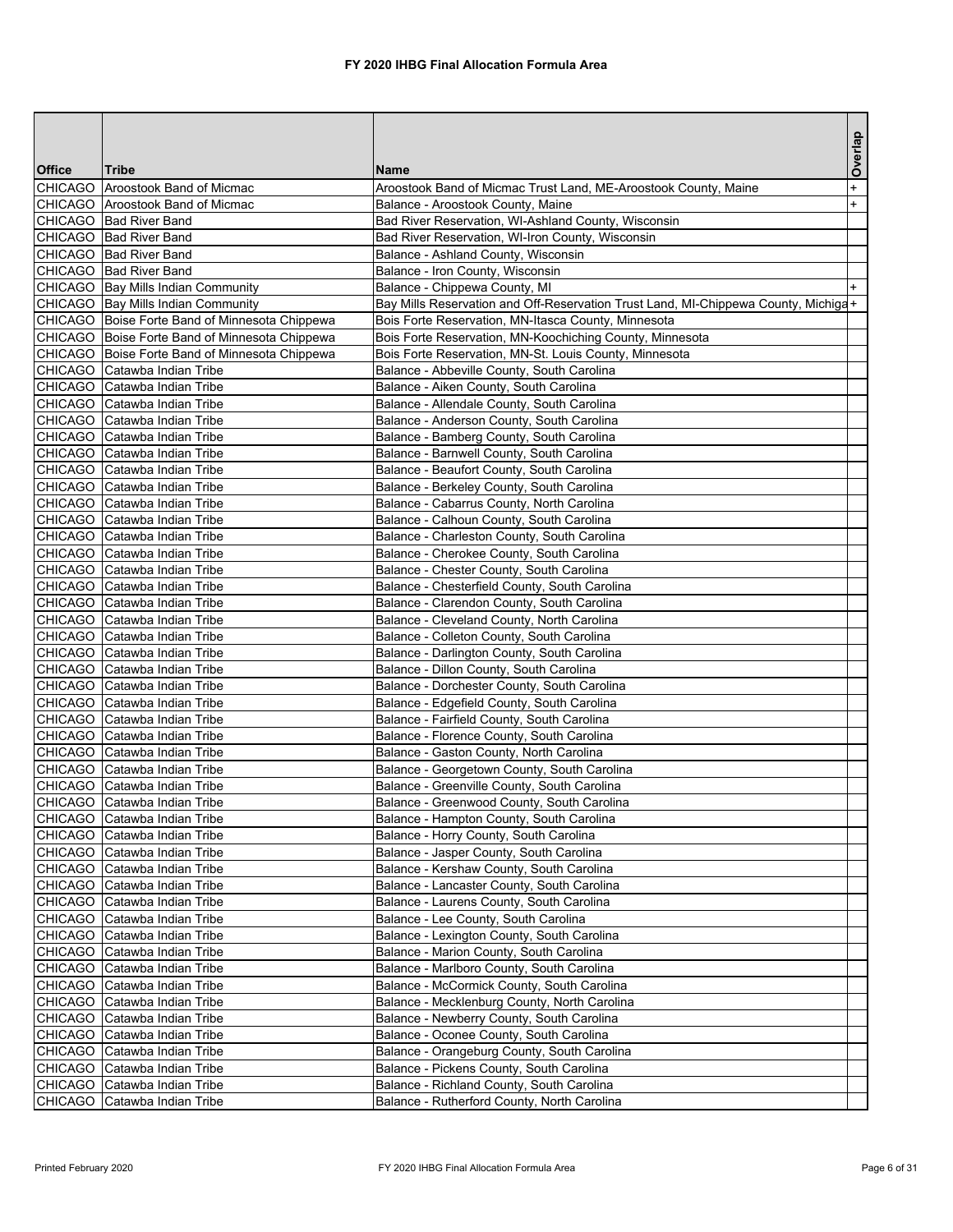|                |                                                            |                                                                                        | Overlap                          |
|----------------|------------------------------------------------------------|----------------------------------------------------------------------------------------|----------------------------------|
| <b>Office</b>  | Tribe                                                      | <b>Name</b>                                                                            |                                  |
| <b>CHICAGO</b> | Catawba Indian Tribe                                       | Balance - Saluda County, South Carolina                                                |                                  |
|                | CHICAGO Catawba Indian Tribe                               | Balance - Spartanburg County, South Carolina                                           |                                  |
|                | CHICAGO Catawba Indian Tribe                               | Balance - Sumter County, South Carolina                                                |                                  |
|                | CHICAGO Catawba Indian Tribe                               | Balance - Union County, North Carolina                                                 |                                  |
|                | CHICAGO Catawba Indian Tribe                               | Balance - Union County, South Carolina                                                 |                                  |
|                | CHICAGO Catawba Indian Tribe                               | Balance - Williamsburg County, South Carolina                                          |                                  |
|                | CHICAGO Catawba Indian Tribe                               | Balance - York County, South Carolina                                                  |                                  |
|                | CHICAGO Catawba Indian Tribe                               | Catawba Reservation, SC-York County, South Carolina<br>Balance - Erie County, New York |                                  |
|                | CHICAGO Cayuga Nation<br>CHICAGO Cayuga Nation             | Cayuga Nation TDSA, NY-Cayuga County, New York                                         |                                  |
|                | CHICAGO Cayuga Nation                                      | Cayuga Nation TDSA, NY-Seneca County, New York                                         |                                  |
|                | CHICAGO Chickahominy Indian Tribe                          | Balance - Charles City County, Virginia                                                | $\ddot{}$                        |
|                | CHICAGO Chickahominy Indian Tribe                          | Balance - Henrico County, Virginia                                                     | $^{+}$                           |
|                | CHICAGO Chickahominy Indian Tribe                          | Balance - James City County, Virginia                                                  | $\begin{array}{c} + \end{array}$ |
|                | CHICAGO Chickahominy Indian Tribe                          | Balance - New Kent County, Virginia                                                    | $\ddot{}$                        |
|                | CHICAGO Chickahominy Indian Tribe                          | Chickahominy SDTSA, VA-Charles City County, Virginia                                   | $\ddot{}$                        |
|                | CHICAGO Chickahominy Indian Tribe-Eastern Division         | Balance - Charles City County, Virginia                                                | $\ddot{}$                        |
|                | CHICAGO Chickahominy Indian Tribe-Eastern Division         | Balance - Henrico County, Virginia                                                     | $\ddot{}$                        |
|                | CHICAGO Chickahominy Indian Tribe-Eastern Division         | Balance - James City County, Virginia                                                  | $\ddot{}$                        |
|                | CHICAGO Chickahominy Indian Tribe-Eastern Division         | Balance - New Kent County, Virginia                                                    | $^{+}$                           |
|                | CHICAGO Chickahominy Indian Tribe-Eastern Division         | Eastern Chickahominy SDTSA, VA-New Kent County, Virginia                               | $+$                              |
|                | CHICAGO Coharie State Tribe                                | Coharie SDTSA, NC-Cumberland County, North Carolina                                    |                                  |
|                | CHICAGO Coharie State Tribe                                | Coharie SDTSA, NC-Harnett County, North Carolina                                       |                                  |
|                | CHICAGO Coharie State Tribe                                | Coharie SDTSA, NC-Sampson County, North Carolina                                       |                                  |
|                | CHICAGO Eastern Cherokee                                   | Eastern Cherokee Reservation, NC-Cherokee County, North Carolina                       |                                  |
|                | CHICAGO Eastern Cherokee                                   | Eastern Cherokee Reservation, NC-Graham County, North Carolina                         |                                  |
|                | CHICAGO Eastern Cherokee                                   | Eastern Cherokee Reservation, NC-Haywood County, North Carolina                        |                                  |
|                | CHICAGO Eastern Cherokee                                   | Eastern Cherokee Reservation, NC-Jackson County, North Carolina                        |                                  |
|                | CHICAGO Eastern Cherokee                                   | Eastern Cherokee Reservation, NC-Swain County, North Carolina                          |                                  |
|                | CHICAGO Fond Du Lac Band of Minnesota Chippewa             | Balance - Carlton County, Minnesota                                                    |                                  |
|                | CHICAGO Fond Du Lac Band of Minnesota Chippewa             | Balance - St. Louis County, Minnesota                                                  |                                  |
|                | CHICAGO   Fond Du Lac Band of Minnesota Chippewa           | Fond du Lac Reservation and Off-Reservation Trust Land, MN--WI-Carlton County, M       |                                  |
|                | CHICAGO Fond Du Lac Band of Minnesota Chippewa             | Fond du Lac Reservation and Off-Reservation Trust Land, MN--WI-Douglas County,         |                                  |
|                | CHICAGO   Fond Du Lac Band of Minnesota Chippewa           | Fond du Lac Reservation and Off-Reservation Trust Land, MN--WI-St. Louis County,       |                                  |
|                | CHICAGO   Forest County Potawatami                         | Forest County Potawatomi Community and Off-Reservation Trust Land, Oconto Cour +       |                                  |
|                | CHICAGO   Forest County Potawatami                         | Forest County Potawatomi Community and Off-Reservation Trust Land, WI-Forest Cq+       |                                  |
|                | CHICAGO   Forest County Potawatami                         | Forest County Potawatomi Community and Off-Reservation Trust Land, WI-Milwauke +       |                                  |
|                | CHICAGO Grand Portage Band of Minn. Chippewa               | Balance - Cook County, Minnesota                                                       |                                  |
|                | CHICAGO Grand Portage Band of Minn. Chippewa               | Grand Portage Reservation and Off-Reservation Trust Land, MN-Cook County, Minne        |                                  |
|                | CHICAGO Grand Traverse Band                                | Balance - Antrim County, Michigan                                                      | $\ddot{}$                        |
|                | CHICAGO Grand Traverse Band                                | Balance - Benzie County, Michigan                                                      | $\ddot{}$<br>$\ddot{}$           |
|                | CHICAGO Grand Traverse Band<br>CHICAGO Grand Traverse Band | Balance - Charlevoix County, MI<br>Balance - Grand Traverse County, Michigan           | $\ddot{}$                        |
|                | CHICAGO Grand Traverse Band                                | Balance - Leelanau County, Michigan                                                    | $\ddot{}$                        |
|                | CHICAGO Grand Traverse Band                                | Balance - Manistee County, Michigan                                                    | $+$                              |
|                | CHICAGO Grand Traverse Band                                | Grand Traverse Reservation and Off-Reservation Trust Land, Grand Traverse County+      |                                  |
|                | CHICAGO Grand Traverse Band                                | Grand Traverse Reservation and Off-Reservation Trust Land, MI-Antrim County, Mich+     |                                  |
| CHICAGO        | Grand Traverse Band                                        | Grand Traverse Reservation and Off-Reservation Trust Land, MI-Benzie County, Micl+     |                                  |
|                | CHICAGO Grand Traverse Band                                | Grand Traverse Reservation and Off-Reservation Trust Land, MI-Charlevoix County,  +    |                                  |
|                | CHICAGO Grand Traverse Band                                | Grand Traverse Reservation and Off-Reservation Trust Land, MI-Leelanau County, M+      |                                  |
|                | CHICAGO   Haliwa-Saponi State Tribe                        | Haliwa-Saponi SDTSA, NC-Franklin County, North Carolina                                |                                  |
|                | CHICAGO Haliwa-Saponi State Tribe                          | Haliwa-Saponi SDTSA, NC-Halifax County, North Carolina                                 |                                  |
|                | CHICAGO   Haliwa-Saponi State Tribe                        | Haliwa-Saponi SDTSA, NC-Nash County, North Carolina                                    |                                  |
|                | CHICAGO Haliwa-Saponi State Tribe                          | Haliwa-Saponi SDTSA, NC-Warren County, North Carolina                                  |                                  |
|                | CHICAGO Hannahville Community                              | Hannahville Indian Community and Off-Reservation Trust Land, MI-Delta County, Mid      |                                  |
|                | CHICAGO Hannahville Community                              | Hannahville Indian Community and Off-Reservation Trust Land, MI-Menominee Coun         |                                  |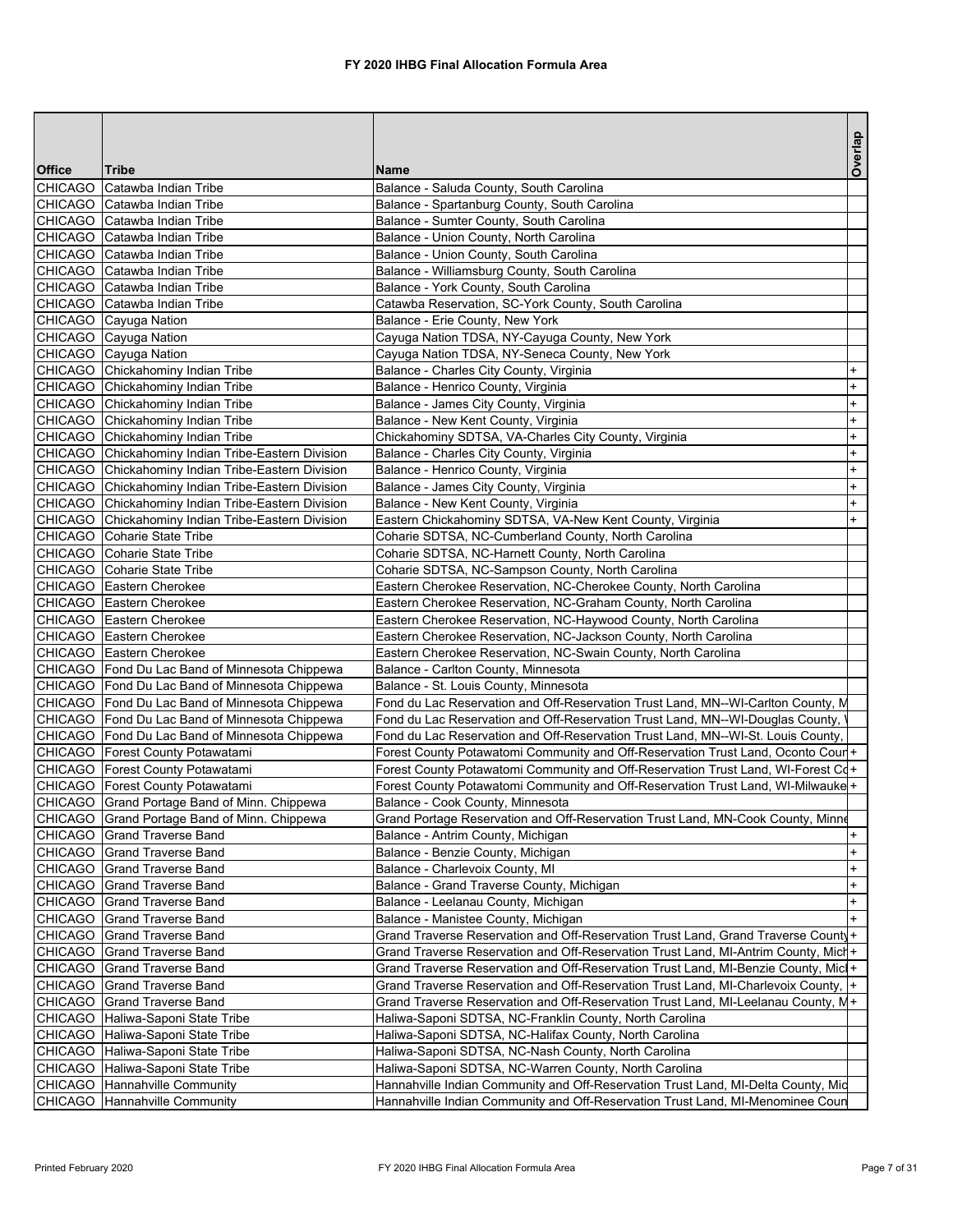|                |                                         |                                                                                     | Overlap   |
|----------------|-----------------------------------------|-------------------------------------------------------------------------------------|-----------|
| <b>Office</b>  | <b>Tribe</b>                            | Name                                                                                |           |
| <b>CHICAGO</b> | Ho-Chunk Nation                         | Balance - Adams County, Wisconsin                                                   |           |
|                | CHICAGO Ho-Chunk Nation                 | Balance - Clark County, Wisconsin                                                   |           |
|                | CHICAGO Ho-Chunk Nation                 | Balance - Columbia County, Wisconsin                                                |           |
|                | CHICAGO Ho-Chunk Nation                 | Balance - Crawford County, Wisconsin                                                |           |
|                | CHICAGO   Ho-Chunk Nation               | Balance - Dane County, Wisconsin                                                    |           |
|                | CHICAGO Ho-Chunk Nation                 | Balance - Eau Claire County, Wisconsin                                              |           |
|                | CHICAGO Ho-Chunk Nation                 | Balance - Jackson County, Wisconsin                                                 |           |
|                | CHICAGO Ho-Chunk Nation                 | Balance - Juneau County, Wisconsin                                                  |           |
|                | CHICAGO   Ho-Chunk Nation               | Balance - La Crosse County, Wisconsin                                               |           |
|                | CHICAGO   Ho-Chunk Nation               | Balance - Monroe County, Wisconsin                                                  |           |
|                | CHICAGO Ho-Chunk Nation                 | Balance - Sauk County, Wisconsin                                                    |           |
|                | CHICAGO Ho-Chunk Nation                 | Balance - Shawano County, Wisconsin                                                 |           |
|                | CHICAGO Ho-Chunk Nation                 | Balance - Trempealeau County, Wisconsin                                             |           |
|                | CHICAGO   Ho-Chunk Nation               | Balance - Vernon County, Wisconsin                                                  |           |
|                | CHICAGO   Ho-Chunk Nation               | Balance - Wood County, Wisconsin                                                    |           |
|                | CHICAGO Ho-Chunk Nation                 | Ho-Chunk Nation Reservation and Off-Reservation Trust Land, Adams County, Wisco     |           |
|                | CHICAGO Ho-Chunk Nation                 | Ho-Chunk Nation Reservation and Off-Reservation Trust Land, Clark County, Wiscon    |           |
|                | CHICAGO   Ho-Chunk Nation               | Ho-Chunk Nation Reservation and Off-Reservation Trust Land, Crawford County, Wis    |           |
|                | CHICAGO   Ho-Chunk Nation               | Ho-Chunk Nation Reservation and Off-Reservation Trust Land, Dane County, Wiscon     |           |
|                | CHICAGO Ho-Chunk Nation                 | Ho-Chunk Nation Reservation and Off-Reservation Trust Land, Eau Claire County, W    |           |
|                | CHICAGO Ho-Chunk Nation                 | Ho-Chunk Nation Reservation and Off-Reservation Trust Land, Houston County, Minr    |           |
|                | CHICAGO Ho-Chunk Nation                 | Ho-Chunk Nation Reservation and Off-Reservation Trust Land, Jackson County, Wiso    |           |
|                | CHICAGO   Ho-Chunk Nation               | Ho-Chunk Nation Reservation and Off-Reservation Trust Land, Juneau County, Wisc     |           |
|                | CHICAGO Ho-Chunk Nation                 | Ho-Chunk Nation Reservation and Off-Reservation Trust Land, La Crosse County, W     |           |
|                | CHICAGO   Ho-Chunk Nation               | Ho-Chunk Nation Reservation and Off-Reservation Trust Land, Marathon County, Wis    |           |
|                | CHICAGO Ho-Chunk Nation                 | Ho-Chunk Nation Reservation and Off-Reservation Trust Land, Monroe County, Wisc     |           |
|                | CHICAGO   Ho-Chunk Nation               | Ho-Chunk Nation Reservation and Off-Reservation Trust Land, Sauk County, Wiscon     |           |
|                | CHICAGO   Ho-Chunk Nation               | Ho-Chunk Nation Reservation and Off-Reservation Trust Land, Shawano County, Wis     |           |
|                | CHICAGO Ho-Chunk Nation                 | Ho-Chunk Nation Reservation and Off-Reservation Trust Land, Vernon County, Wisc     |           |
|                | CHICAGO Ho-Chunk Nation                 | Ho-Chunk Nation Reservation and Off-Reservation Trust Land, Wood County, Wiscor     |           |
|                | CHICAGO   Houlton Band of Maliseets     | Balance - Aroostook County, ME                                                      |           |
|                | CHICAGO Houlton Band of Maliseets       | Houlton Maliseet Reservation and Off-Reservation Trust Land, ME-Aroostook County +  |           |
|                | CHICAGO Keweenaw Bay Indian Community   | Balance - Baraga County, Michigan                                                   | $\ddot{}$ |
|                | CHICAGO   Keweenaw Bay Indian Community | Balance - Marquette County, Michigan                                                | $+$       |
|                | CHICAGO Keweenaw Bay Indian Community   | L'Anse Reservation and Off-Reservation Trust Land, MI-Baraga County, Michigan       | $+$       |
|                | CHICAGO Keweenaw Bay Indian Community   | L'Anse Reservation and Off-Reservation Trust Land, MI-Marquette County, Michigan +  |           |
|                | CHICAGO   Keweenaw Bay Indian Community | Ontonagon Reservation, MI-Ontonagon County, Michigan                                | $+$       |
|                | CHICAGO Lac Courte Oreilles             | Balance - Sawyer County, Wisconsin                                                  |           |
|                | CHICAGO   Lac Courte Oreilles           | Lac Courte Oreilles Reservation and Off-Reservation Trust Land, WI-Burnett County,  |           |
|                | CHICAGO Lac Courte Oreilles             | Lac Courte Oreilles Reservation and Off-Reservation Trust Land, WI-Sawyer County,   |           |
|                | <b>CHICAGO</b> Lac Courte Oreilles      | Lac Courte Oreilles Reservation and Off-Reservation Trust Land, WI-Washburn Coun    |           |
|                | CHICAGO   Lac Du Flambeau Band          | Balance - Vilas County, Wisconsin                                                   |           |
|                | CHICAGO   Lac Du Flambeau Band          | Lac du Flambeau Reservation, WI-Iron County, Wisconsin                              |           |
|                | CHICAGO Lac Du Flambeau Band            | Lac du Flambeau Reservation, WI-Oneida County, Wisconsin                            |           |
|                | CHICAGO Lac Du Flambeau Band            | Lac du Flambeau Reservation, WI-Vilas County, Wisconsin                             |           |
| <b>CHICAGO</b> | Lac Vieux Desert Band                   | Lac Vieux Desert Reservation, MI-Gogebic County, Michigan                           |           |
| <b>CHICAGO</b> | Leech Lake Band of Minnesota Chippewa   | Balance - Beltrami County, Minnesota                                                |           |
| <b>CHICAGO</b> | Leech Lake Band of Minnesota Chippewa   | Leech Lake Reservation and Off-Reservation Trust Land, MN-Beltrami County, Minne    |           |
| CHICAGO        | Leech Lake Band of Minnesota Chippewa   | Leech Lake Reservation and Off-Reservation Trust Land, MN-Cass County, Minneso      |           |
| CHICAGO        | Leech Lake Band of Minnesota Chippewa   | Leech Lake Reservation and Off-Reservation Trust Land, MN-Hubbard County, Minn      |           |
| <b>CHICAGO</b> | Leech Lake Band of Minnesota Chippewa   | Leech Lake Reservation and Off-Reservation Trust Land, MN-Itasca County, Minneso    |           |
| <b>CHICAGO</b> | Little River Band of Ottawa             | Balance - Lake County, Michigan                                                     |           |
| <b>CHICAGO</b> | Little River Band of Ottawa             | Balance - Mason County, Michigan                                                    |           |
| <b>CHICAGO</b> | Little River Band of Ottawa             | Balance - Wexford County, Michigan                                                  |           |
| <b>CHICAGO</b> | Little River Band of Ottawa             | Little River Reservation and Off-Reservation Trust Land, MI-Manistee County, Michig |           |
|                | CHICAGO   Little River Band of Ottawa   | Little River Reservation and Off-Reservation Trust Land, MI-Mason Co                |           |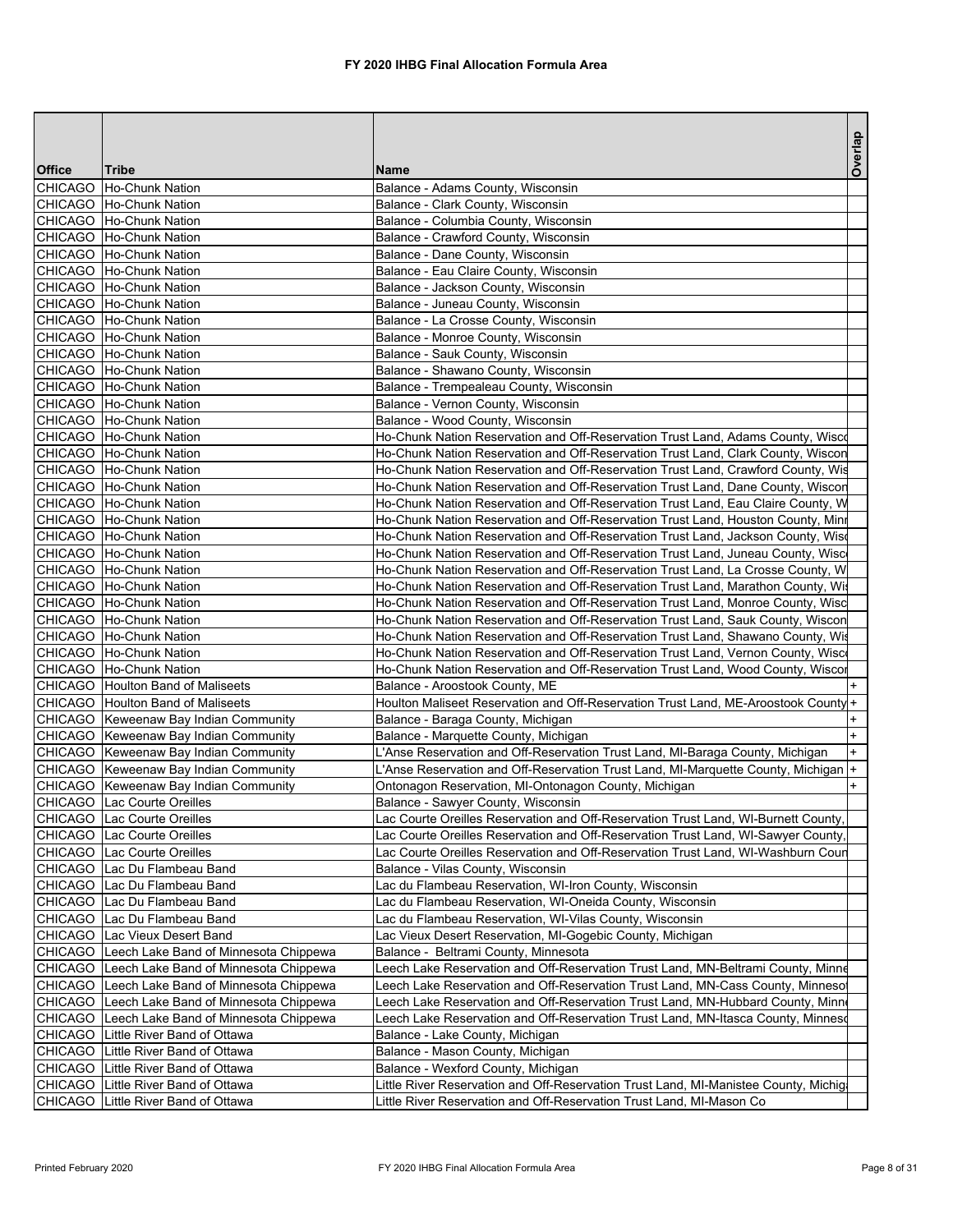|               |                                                                                           |                                                                                                                                         | Overlap   |
|---------------|-------------------------------------------------------------------------------------------|-----------------------------------------------------------------------------------------------------------------------------------------|-----------|
| <b>Office</b> | <b>Tribe</b>                                                                              | <b>Name</b>                                                                                                                             |           |
|               | CHICAGO Little Traverse Bay Band                                                          | Balance - Charlevoix County, Michigan                                                                                                   | $\ddot{}$ |
|               | CHICAGO Little Traverse Bay Band                                                          | Balance - Cheboygan County, Michigan                                                                                                    | $\ddot{}$ |
|               | CHICAGO Little Traverse Bay Band                                                          | Balance - Emmet County, Michigan                                                                                                        | $+$       |
|               | CHICAGO Little Traverse Bay Band                                                          | Little Traverse Bay Reservation and Off-Reservation Trust Land, Charlevoix County, I+                                                   |           |
|               | CHICAGO Little Traverse Bay Band                                                          | Little Traverse Bay Reservation and Off-Reservation Trust Land, Emmet County, Micl+                                                     |           |
|               | CHICAGO Lower Sioux                                                                       | Balance - Redwood County, Minnesota                                                                                                     |           |
|               | CHICAGO Lower Sioux                                                                       | Lower Sioux Indian Community, MN-Redwood County, Minnesota                                                                              |           |
|               | CHICAGO Lumbee State Tribe                                                                | Balance - Cumberland County, North Carolina                                                                                             |           |
|               | CHICAGO Lumbee State Tribe                                                                | Lumbee SDTSA, NC-Cumberland County, North Carolina                                                                                      |           |
|               | CHICAGO Lumbee State Tribe                                                                | Lumbee SDTSA, NC-Hoke County, North Carolina                                                                                            |           |
|               | CHICAGO Lumbee State Tribe                                                                | Lumbee SDTSA, NC-Robeson County, North Carolina                                                                                         |           |
|               | CHICAGO Lumbee State Tribe                                                                | Lumbee SDTSA, NC-Scotland County, North Carolina                                                                                        |           |
|               | CHICAGO Mashantucket Pequot                                                               | Mashantucket Pequot Reservation and Off-Reservation Trust Land, New London Cou                                                          |           |
|               | CHICAGO Mashpee Wampanoag                                                                 | Balance - Barnstable County, Massachusetts                                                                                              |           |
|               | CHICAGO   Match-e-be-nash-she-wish Band of Pottawatomi Balance - Allegan County, MI       |                                                                                                                                         | $\ddot{}$ |
|               | CHICAGO   Match-e-be-nash-she-wish Band of Pottawatomi Balance - Barry County, Michigan   |                                                                                                                                         | $\ddot{}$ |
|               | CHICAGO Match-e-be-nash-she-wish Band of Pottawatomi Balance - Kalamazoo County, Michigan |                                                                                                                                         | $\ddot{}$ |
|               | CHICAGO   Match-e-be-nash-she-wish Band of Pottawatomi Balance - Kent County, Michigan    |                                                                                                                                         | $\ddot{}$ |
|               | CHICAGO   Match-e-be-nash-she-wish Band of Pottawatomi Balance - Ottawa County, Michigan  |                                                                                                                                         |           |
|               |                                                                                           | CHICAGO  Match-e-be-nash-she-wish Band of Pottawatomi Match-e-be-nash-she-wish Band of Pottawatomi Reservation, MI-Allegan County, Mid+ |           |
|               | CHICAGO Menominee Indian Tribe                                                            | Menominee Reservation and Off-Reservation Trust Land, WI-Menominee County, Wi                                                           |           |
|               | CHICAGO   Menominee Indian Tribe                                                          | Menominee Reservation and Off-Reservation Trust Land, WI-Shawano County, Wisc                                                           |           |
|               | CHICAGO Miccosukee Tribe                                                                  | Miccosukee Reservation and Off-Reservation Trust Land, FL-Broward County, Florida                                                       |           |
|               | CHICAGO Miccosukee Tribe                                                                  | Miccosukee Reservation and Off-Reservation Trust Land, FL-Hendry County, Florida                                                        |           |
|               | CHICAGO Miccosukee Tribe                                                                  | Miccosukee Reservation and Off-Reservation Trust Land, FL-Highlands County, Flori                                                       |           |
|               | CHICAGO Miccosukee Tribe                                                                  | Miccosukee Reservation and Off-Reservation Trust Land, FL-Miami-Dade County, Flo                                                        |           |
|               | CHICAGO Mille Lacs Band of Minnesota Chippewa                                             | Balance - Crow Wing County, Minnesota                                                                                                   |           |
|               | CHICAGO Mille Lacs Band of Minnesota Chippewa                                             | Balance - Mille Lacs County, Minnesota                                                                                                  |           |
|               | CHICAGO Mille Lacs Band of Minnesota Chippewa                                             | Balance - Pine County, Minnesota                                                                                                        |           |
|               | CHICAGO Mille Lacs Band of Minnesota Chippewa                                             | Mille Lacs Reservation and Off-Reservation Trust Land, Crow Wing County, Minneso                                                        |           |
|               | CHICAGO Mille Lacs Band of Minnesota Chippewa                                             | Mille Lacs Reservation and Off-Reservation Trust Land, MN-Aitkin County, Minnesota                                                      |           |
|               | CHICAGO Mille Lacs Band of Minnesota Chippewa                                             | Mille Lacs Reservation and Off-Reservation Trust Land, MN-Mille Lacs County, Minne                                                      |           |
|               | CHICAGO Mille Lacs Band of Minnesota Chippewa                                             | Mille Lacs Reservation and Off-Reservation Trust Land, MN-Pine County, Minnesota                                                        |           |
|               | CHICAGO Mississippi Choctaw Tribe                                                         | Balance - Jackson County, Mississippi                                                                                                   |           |
|               | CHICAGO   Mississippi Choctaw Tribe                                                       | Balance - Jasper County, Mississippi                                                                                                    |           |
|               | CHICAGO   Mississippi Choctaw Tribe                                                       | Balance - Jones County, Mississippi                                                                                                     |           |
|               | CHICAGO Mississippi Choctaw Tribe                                                         | Balance - Kemper County, Mississippi                                                                                                    |           |
|               | CHICAGO Mississippi Choctaw Tribe                                                         | Balance - Lauderdale County, Tennessee                                                                                                  |           |
|               | CHICAGO Mississippi Choctaw Tribe                                                         | Balance - Leake County, Mississippi                                                                                                     |           |
|               | CHICAGO Mississippi Choctaw Tribe                                                         | Balance - Neshoba County, Mississippi                                                                                                   |           |
|               | CHICAGO   Mississippi Choctaw Tribe                                                       | Balance - Newton County, Mississippi                                                                                                    |           |
|               | CHICAGO   Mississippi Choctaw Tribe                                                       | Balance - Scott County, Mississippi                                                                                                     |           |
|               | CHICAGO   Mississippi Choctaw Tribe                                                       | Balance - Winston County, Mississippi                                                                                                   |           |
|               | CHICAGO Mississippi Choctaw Tribe                                                         | Mississippi Choctaw Reservation and Off-Reservation Trust Land, Jones County, Mis                                                       |           |
|               | CHICAGO Mississippi Choctaw Tribe                                                         | Mississippi Choctaw Reservation and Off-Reservation Trust Land, Kemper County, M                                                        |           |
|               | CHICAGO Mississippi Choctaw Tribe                                                         | Mississippi Choctaw Reservation and Off-Reservation Trust Land, Leake County, Mis                                                       |           |
|               | CHICAGO Mississippi Choctaw Tribe                                                         | Mississippi Choctaw Reservation and Off-Reservation Trust Land, MS-Newton Count                                                         |           |
|               | CHICAGO   Mississippi Choctaw Tribe                                                       | Mississippi Choctaw Reservation and Off-Reservation Trust Land, MS-Scott County,                                                        |           |
|               | CHICAGO Mississippi Choctaw Tribe                                                         | Mississippi Choctaw Reservation and Off-Reservation Trust Land, MS-Winston Count                                                        |           |
|               | CHICAGO Mississippi Choctaw Tribe                                                         | Mississippi Choctaw Reservation and Off-Reservation Trust Land, Neshoba County,                                                         |           |
|               | CHICAGO Mississippi Choctaw Tribe                                                         | Mississippi Choctaw Reservation, MS-Attala County, Mississippi                                                                          |           |
|               | CHICAGO   Mississippi Choctaw Tribe                                                       | Mississippi Choctaw Reservation, MS-Jackson County, Mississippi                                                                         |           |
|               | CHICAGO   Mississippi Choctaw Tribe                                                       | Mississippi Choctaw Reservation, MS-Noxubee County, Mississippi                                                                         |           |
|               | CHICAGO Monacan Indian Nation                                                             | Balance - Amherst County, Virginia                                                                                                      |           |
|               | CHICAGO   Monacan Indian Nation                                                           | Balance - Appomattox County, Virginia                                                                                                   |           |
|               | CHICAGO   Monacan Indian Nation                                                           | Balance - Buena Vista city, Virginia                                                                                                    |           |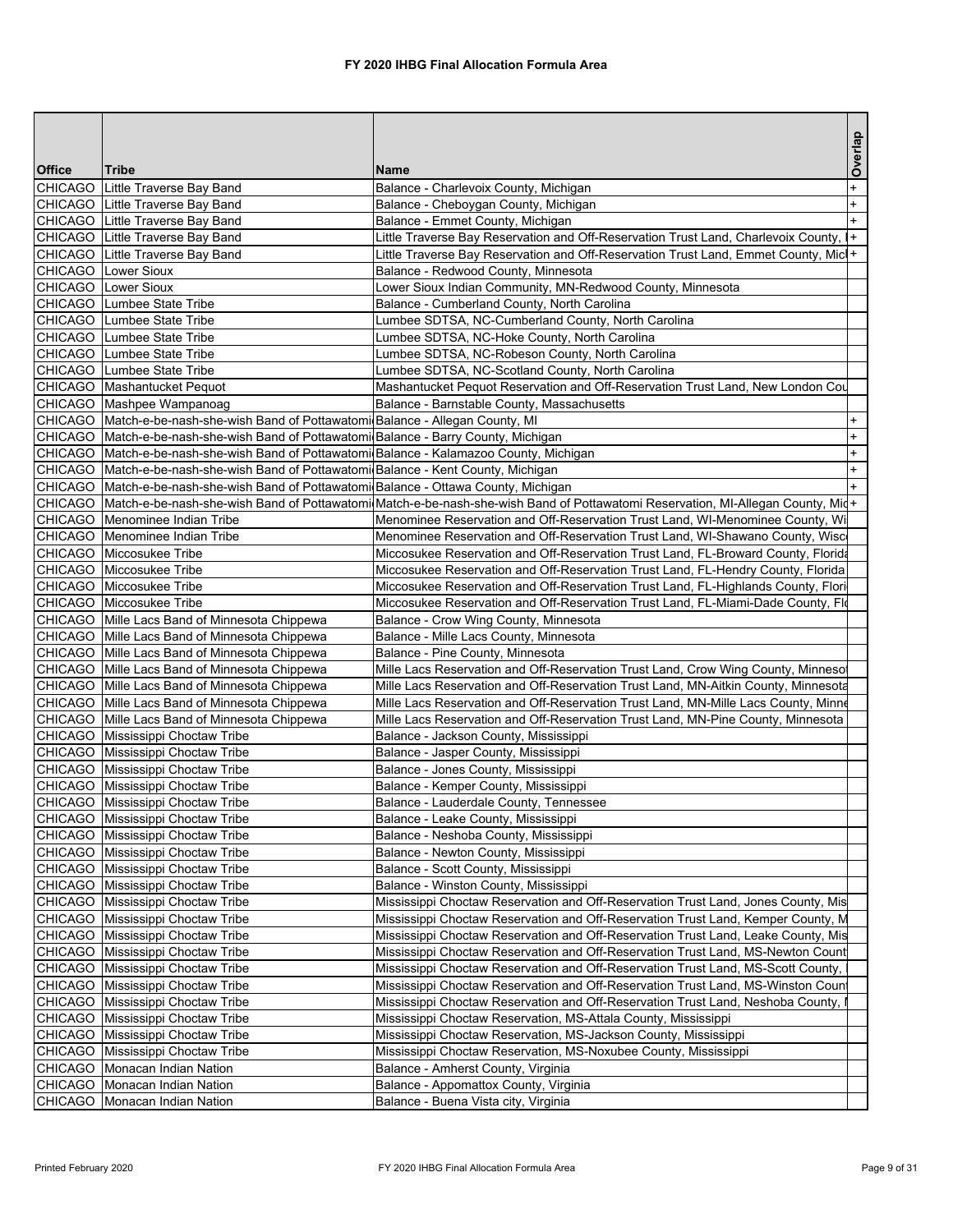|                    |                                                      |                                                                                   | Overlap   |
|--------------------|------------------------------------------------------|-----------------------------------------------------------------------------------|-----------|
| <b>Office</b>      | Tribe                                                | Name                                                                              |           |
|                    | CHICAGO Monacan Indian Nation                        | Balance - Lynchburg city, Virginia                                                |           |
|                    | CHICAGO Monacan Indian Nation                        | Bedford County, Virginia - part                                                   |           |
|                    | CHICAGO Monacan Indian Nation                        | Buckingham County, Virginia - part                                                |           |
|                    | CHICAGO Monacan Indian Nation                        | Campbell County, Virginia - part                                                  |           |
|                    | CHICAGO Monacan Indian Nation                        | Nelson County, Virginia - part                                                    |           |
|                    | CHICAGO Monacan Indian Nation                        | Rockbridge County, Virginia -- part                                               |           |
|                    | CHICAGO MOWA Band of Choctaw Indians                 | Balance - Mobile County, Alabama                                                  | $\ddot{}$ |
|                    | CHICAGO MOWA Band of Choctaw Indians                 | Balance - Washington County, Alabama                                              | $+$       |
|                    | CHICAGO MOWA Band of Choctaw Indians                 | MOWA Choctaw (state) Reservation, AL-Mobile County, Alabama                       | $\ddot{}$ |
|                    | CHICAGO MOWA Band of Choctaw Indians                 | MOWA Choctaw (state) Reservation, AL-Washington County, Alabama                   | $\ddot{}$ |
|                    | CHICAGO   Nansemond Indian Nation                    | Balance - Chesapeake city, Virginia                                               |           |
|                    | CHICAGO Nansemond Indian Nation                      | Balance - Hampton city, Virginia                                                  |           |
|                    | CHICAGO   Nansemond Indian Nation                    | Balance - Newport News city, Virginia                                             |           |
|                    | CHICAGO Nansemond Indian Nation                      | Balance - Norfolk city, Virginia                                                  |           |
|                    | CHICAGO Nansemond Indian Nation                      | Balance - Portsmouth city, Virginia                                               |           |
|                    | CHICAGO Nansemond Indian Nation                      | Balance - Suffolk city, Virginia                                                  |           |
|                    | CHICAGO Nansemond Indian Nation                      | Balance - Virginia Beach city, Virginia                                           |           |
|                    | CHICAGO Narragansett Tribe                           | Balance - Washington County, Rhode Island                                         |           |
|                    | CHICAGO   Narragansett Tribe                         | Narragansett Reservation, RI-Washington County, Rhode Island                      |           |
|                    | CHICAGO Nottawaseppi Huron Band of Potawatomi        | Balance - Calhoun County, Michigan                                                |           |
|                    | CHICAGO Nottawaseppi Huron Band of Potawatomi        | Huron Potawatomi Reservation and Off-Reservation Trust Land, MI-Calhoun County,   |           |
|                    | CHICAGO   Oneida Nation of New York                  | Balance - Chenango County, New York                                               |           |
|                    | CHICAGO   Oneida Nation of New York                  | Balance - Cortland County, New York                                               |           |
|                    | CHICAGO   Oneida Nation of New York                  | Balance - Herkimer County, New York                                               |           |
|                    | CHICAGO   Oneida Nation of New York                  | Balance - Madison County, New York                                                |           |
|                    | CHICAGO   Oneida Nation of New York                  | Balance - Oneida County, New York                                                 |           |
|                    | CHICAGO   Oneida Nation of New York                  | Balance - Onondaga County, New York                                               |           |
|                    | CHICAGO   Oneida Nation of New York                  | Oneida Nation Reservation, NY-Madison County, New York                            |           |
|                    | CHICAGO   Oneida Tribe                               | Balance - Brown County, Wisconsin                                                 |           |
|                    | CHICAGO   Oneida Tribe                               | Balance - Outagamie County, Wisconsin                                             |           |
|                    | CHICAGO Oneida Tribe                                 | Oneida (WI) Reservation and Off-Reservation Trust Land, WI-Brown County, Wiscon   |           |
|                    | CHICAGO   Oneida Tribe                               | Oneida (WI) Reservation and Off-Reservation Trust Land, WI-Outagamie County, Wis  |           |
|                    | CHICAGO   Onondaga Nation                            | Onondaga Nation Reservation, NY-Onondaga County, New York                         |           |
| CHICAGO   Pamunkey |                                                      | Pamunkey (state) Reservation, VA-King William County, Virginia                    |           |
|                    | CHICAGO Passamaquoddy Indian Tribe                   | Indian Township Reservation, ME-Washington County, Maine                          |           |
|                    | CHICAGO Penobscot Tribe                              | Balance - Penobscot County, Maine                                                 |           |
|                    | CHICAGO Penobscot Tribe                              | Penobscot Reservation and Off-Reservation Trust Land, ME-Aroostook County, Main   |           |
|                    | CHICAGO Penobscot Tribe                              | Penobscot Reservation and Off-Reservation Trust Land, ME-Franklin County, Maine   |           |
|                    | CHICAGO Penobscot Tribe                              | Penobscot Reservation and Off-Reservation Trust Land, ME-Penobscot County, Mair   |           |
|                    | CHICAGO Penobscot Tribe                              | Penobscot Reservation and Off-Reservation Trust Land, ME-Piscataquis              |           |
|                    | CHICAGO   Pleasant Point                             | Balance - Washington County, Maine                                                |           |
|                    |                                                      | Passamaquoddy Trust Land, ME-Franklin County, Maine                               |           |
|                    | CHICAGO   Pleasant Point                             |                                                                                   |           |
|                    | CHICAGO   Pleasant Point<br>CHICAGO   Pleasant Point | Passamaquoddy Trust Land, ME-Hancock County, Maine                                |           |
|                    |                                                      | Passamaquoddy Trust Land, ME-Oxford County, Maine                                 |           |
|                    | CHICAGO Pleasant Point                               | Passamaquoddy Trust Land, ME-Penobscot County, Maine                              |           |
|                    | CHICAGO   Pleasant Point                             | Passamaquoddy Trust Land, ME-Somerset County, Maine                               |           |
|                    | CHICAGO   Pleasant Point                             | Passamaquoddy Trust Land, ME-Washington County, Maine                             |           |
|                    | CHICAGO   Pleasant Point                             | Pleasant Point Reservation, ME-Washington County, Maine                           |           |
|                    | CHICAGO   Poarch Band of Creek Indians               | Balance - Baldwin County, Alabama                                                 | $+$       |
|                    | CHICAGO   Poarch Band of Creek Indians               | Balance - Escambia County, Alabama                                                | $\ddot{}$ |
|                    | CHICAGO   Poarch Band of Creek Indians               | Balance - Escambia County, Florida                                                | $\ddot{}$ |
|                    | CHICAGO   Poarch Band of Creek Indians               | Balance - Mobile County, Alabama                                                  | $\ddot{}$ |
|                    | CHICAGO   Poarch Band of Creek Indians               | Balance - Monroe County, Alabama                                                  | $+$       |
|                    | CHICAGO   Poarch Band of Creek Indians               | Poarch Creek Reservation and Off-Reservation Trust Land, AL--FL-Elmore County, A+ |           |
|                    | CHICAGO   Poarch Band of Creek Indians               | Poarch Creek Reservation and Off-Reservation Trust Land, AL--FL-Escambia County+  |           |
|                    | CHICAGO   Poarch Band of Creek Indians               | Poarch Creek Reservation and Off-Reservation Trust Land, AL--FL-Escambia County+  |           |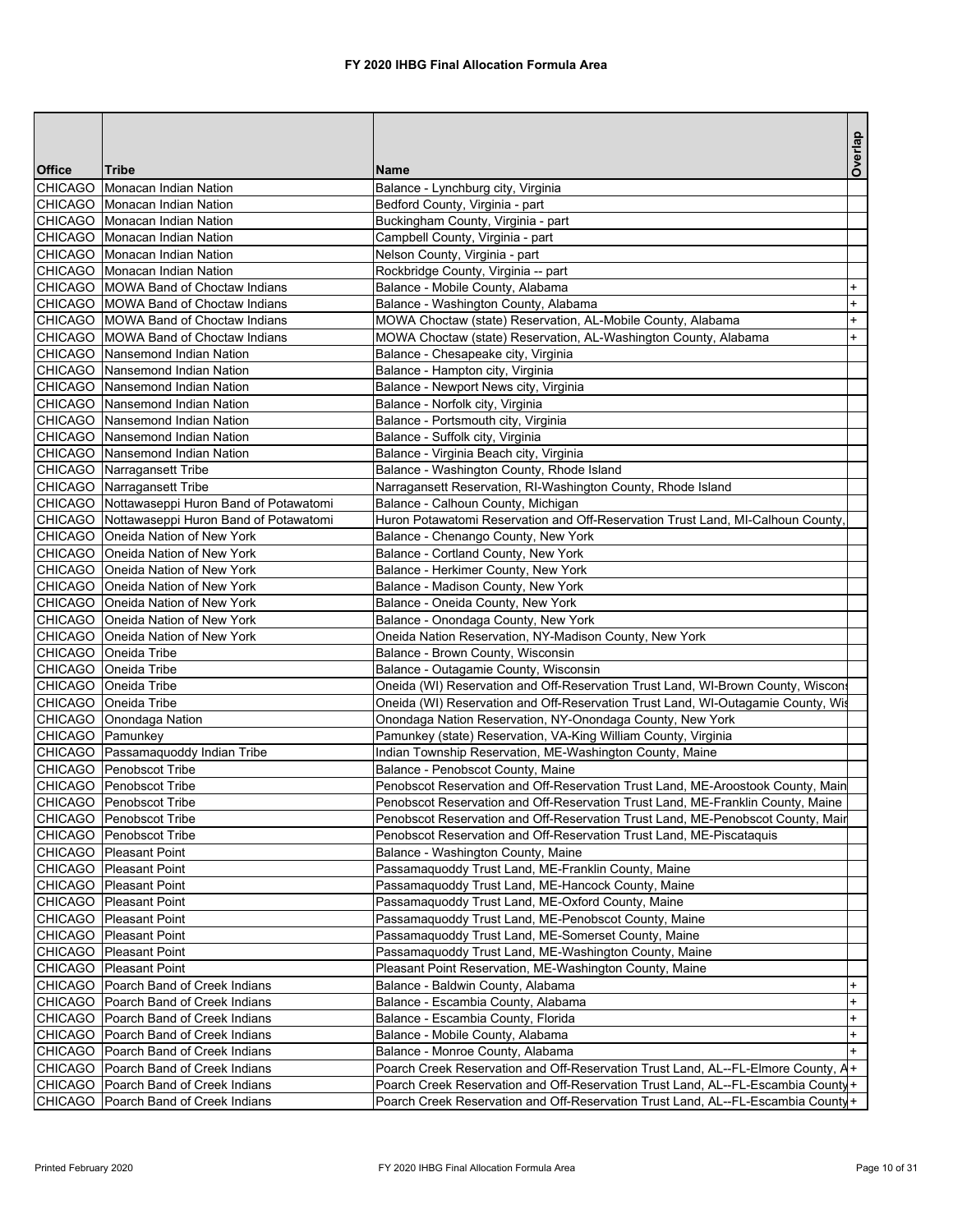|                |                                                                              |                                                                                                                     | Overlap                          |
|----------------|------------------------------------------------------------------------------|---------------------------------------------------------------------------------------------------------------------|----------------------------------|
| <b>Office</b>  | Tribe                                                                        | Name                                                                                                                |                                  |
| CHICAGO        | Poarch Band of Creek Indians                                                 | Poarch Creek Reservation and Off-Reservation Trust Land, AL--FL-Monroe County, $\lambda$ +                          |                                  |
|                | <b>CHICAGO</b> Poarch Band of Creek Indians                                  | Poarch Creek Reservation and Off-Reservation Trust Land, AL--FL-Montgomery Coul+                                    |                                  |
|                | CHICAGO Pokagon Band of Potawatomi                                           | Balance - Allegan County, Michigan                                                                                  | $\ddot{}$                        |
|                | CHICAGO   Pokagon Band of Potawatomi                                         | Balance - Berrien County, Michigan                                                                                  | $\ddot{}$                        |
|                | CHICAGO   Pokagon Band of Potawatomi                                         | Balance - Cass County, Michigan                                                                                     | $\pmb{+}$                        |
|                | CHICAGO Pokagon Band of Potawatomi                                           | Balance - Elkhart County, Indiana                                                                                   | $\ddot{}$                        |
|                | CHICAGO Pokagon Band of Potawatomi                                           | Balance - Kosciusko County, Indiana                                                                                 | $\ddot{}$                        |
|                | CHICAGO   Pokagon Band of Potawatomi<br>CHICAGO   Pokagon Band of Potawatomi | Balance - LaPorte County, Indiana<br>Balance - Marshall County, Indiana                                             | $\ddot{}$<br>$\ddot{}$           |
|                | CHICAGO Pokagon Band of Potawatomi                                           | Balance - St. Joseph County, Indiana                                                                                | $\ddot{}$                        |
|                | CHICAGO   Pokagon Band of Potawatomi                                         | Balance - Starke County, Indiana                                                                                    | $\ddot{}$                        |
|                | CHICAGO   Pokagon Band of Potawatomi                                         | Balance - Van Buren County, Michigan                                                                                | $+$                              |
|                | CHICAGO Pokagon Band of Potawatomi                                           | Pokagon Reservation and Off-Reservation Trust Land, MI-Berrien County, Michigan                                     | $\ddot{}$                        |
|                | CHICAGO Pokagon Band of Potawatomi                                           | Pokagon Reservation and Off-Reservation Trust Land, MI-Cass County, Michigan                                        | $\ddot{}$                        |
|                | CHICAGO   Pokagon Band of Potawatomi                                         | Pokagon Reservation and Off-Reservation Trust Land, MI-Van Buren County, Michig +                                   |                                  |
|                | CHICAGO Rappahannock Tribe                                                   | Balance - Caroline County, Virginia                                                                                 | +                                |
|                | CHICAGO Rappahannock Tribe                                                   | Balance - Essex County, Virginia                                                                                    | $\ddot{}$                        |
|                | CHICAGO Rappahannock Tribe                                                   | Balance - King and Queen County, Virginia                                                                           | $\ddot{}$                        |
|                | CHICAGO Rappahannock Tribe                                                   | Balance - King William County, Virginia                                                                             | $+$                              |
|                | CHICAGO Red Cliff Band of Lake Superior Chippe                               | Red Cliff Reservation and Off-Reservation Trust Land, WI-Bayfield County, Wisconsir                                 |                                  |
|                | CHICAGO Red Lake Band of Chippewa                                            | Balance - Beltrami County, Minnesota                                                                                |                                  |
|                | CHICAGO Red Lake Band of Chippewa                                            | Red Lake Reservation, MN-Beltrami County, Minnesota                                                                 |                                  |
|                | CHICAGO Red Lake Band of Chippewa                                            | Red Lake Reservation, MN-Clearwater County, Minnesota                                                               |                                  |
|                | CHICAGO Red Lake Band of Chippewa                                            | Red Lake Reservation, MN-Koochiching County, Minnesota                                                              |                                  |
|                | CHICAGO Red Lake Band of Chippewa                                            | Red Lake Reservation, MN-Lake of the Woods County, Minnesota                                                        |                                  |
|                | CHICAGO Red Lake Band of Chippewa                                            | Red Lake Reservation, MN-Marshall County, Minnesota                                                                 |                                  |
|                | CHICAGO Red Lake Band of Chippewa                                            | Red Lake Reservation, MN-Pennington County, Minnesota                                                               |                                  |
|                | CHICAGO Red Lake Band of Chippewa<br>CHICAGO Red Lake Band of Chippewa       | Red Lake Reservation, MN-Polk County, Minnesota<br>Red Lake Reservation, MN-Red Lake County, Minnesota              |                                  |
|                | CHICAGO Red Lake Band of Chippewa                                            | Red Lake Reservation, MN-Roseau County, Minnesota                                                                   |                                  |
|                | CHICAGO Sac & Fox Tribe of the Mississippi, IA                               | Sac and Fox/Meskwaki Settlement and Off-Reservation Trust Land, IA-Tama County,                                     |                                  |
|                | CHICAGO Saginaw Chippewa                                                     | Balance - Arenac County, Michigan                                                                                   |                                  |
|                | CHICAGO Saginaw Chippewa                                                     | Balance - Gladwin County, Michigan                                                                                  |                                  |
|                | CHICAGO Saginaw Chippewa                                                     | Balance - Gratiot County, Michigan                                                                                  |                                  |
|                | CHICAGO Saginaw Chippewa                                                     | Balance - Isabella County, Michigan                                                                                 |                                  |
|                | CHICAGO Saginaw Chippewa                                                     | Balance - Mecosta County, Michigan                                                                                  |                                  |
|                | CHICAGO Saginaw Chippewa                                                     | Balance - Midland County, Michigan                                                                                  |                                  |
|                | CHICAGO Saginaw Chippewa                                                     | Balance - Montcalm County, Michigan                                                                                 |                                  |
|                | CHICAGO Saginaw Chippewa                                                     | Balance - Osceola County, Michigan                                                                                  |                                  |
|                | CHICAGO Saginaw Chippewa                                                     | Isabella Reservation and Off-Reservation Trust Land, MI-Arenac County, Michigan                                     |                                  |
|                | CHICAGO Saginaw Chippewa                                                     | Isabella Reservation and Off-Reservation Trust Land, MI-Isabella County, Michigan                                   |                                  |
|                | CHICAGO Saint Croix Chippewa                                                 | Almena Village, Cumberland City, Rice Lake Town, WI                                                                 |                                  |
|                | CHICAGO Saint Croix Chippewa                                                 | Balance - Burnett County, Wisconsin                                                                                 |                                  |
|                | CHICAGO Saint Croix Chippewa                                                 | Clayton, Johnstown & Bone Lake Towns, Turtle Lake & Luck Vil., WI                                                   |                                  |
|                | CHICAGO Saint Croix Chippewa                                                 | St. Croix Reservation and Off-Reservation Trust Land, WI-Barron County, Wisconsin                                   |                                  |
|                | CHICAGO Saint Croix Chippewa                                                 | St. Croix Reservation and Off-Reservation Trust Land, WI-Burnett County, Wisconsin                                  |                                  |
|                | CHICAGO Saint Croix Chippewa<br>CHICAGO Sault Ste. Marie Tribe               | St. Croix Reservation and Off-Reservation Trust Land, WI-Polk County, Wisconsin<br>Balance - Alger County, Michigan | $+$                              |
|                | CHICAGO Sault Ste. Marie Tribe                                               | Balance - Chippewa County, Michigan                                                                                 | $\ddot{}$                        |
|                | CHICAGO Sault Ste. Marie Tribe                                               | Balance - Delta County, Michigan                                                                                    | $\ddot{}$                        |
|                | CHICAGO Sault Ste. Marie Tribe                                               | Balance - Luce County, Michigan                                                                                     | $\begin{array}{c} + \end{array}$ |
|                | CHICAGO Sault Ste. Marie Tribe                                               | Balance - Mackinac County, Michigan                                                                                 | $\ddot{}$                        |
| <b>CHICAGO</b> | Sault Ste. Marie Tribe                                                       | Balance - Marquette County, MI                                                                                      | $\ddot{}$                        |
|                | CHICAGO Sault Ste. Marie Tribe                                               | Balance - Schoolcraft County, Michigan                                                                              |                                  |
| <b>CHICAGO</b> | Sault Ste. Marie Tribe                                                       | Sault Sainte Marie Reservation and Off-Reservation Trust Land, Marquette County, N+                                 |                                  |
|                | CHICAGO Sault Ste. Marie Tribe                                               | Sault Ste. Marie Reservation and Off-Reservation Trust Land, Alger County, Michigar +                               |                                  |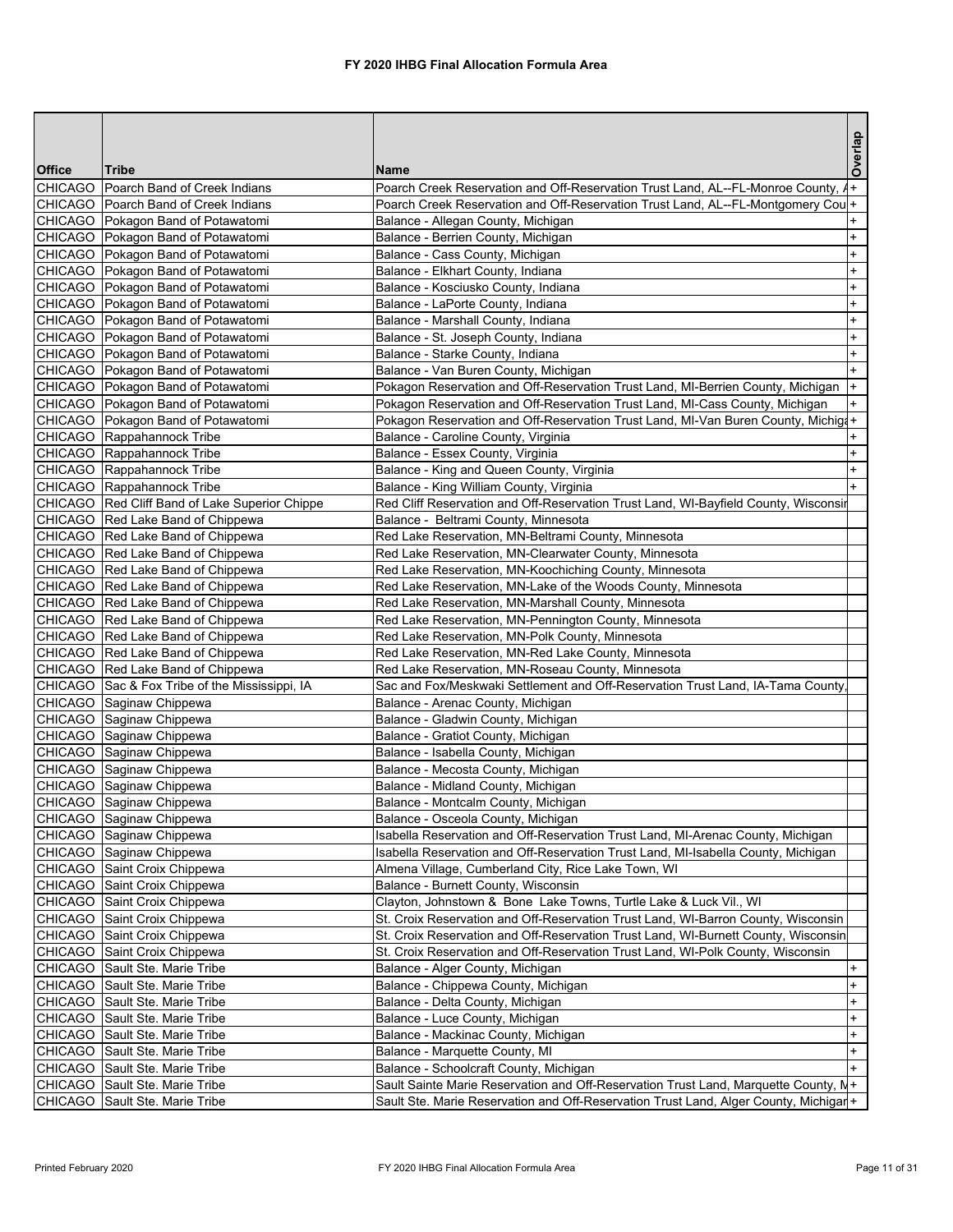|                |                                                                                              |                                                                                                                              | Overlap                          |
|----------------|----------------------------------------------------------------------------------------------|------------------------------------------------------------------------------------------------------------------------------|----------------------------------|
| <b>Office</b>  | Tribe                                                                                        | Name                                                                                                                         |                                  |
| <b>CHICAGO</b> | Sault Ste. Marie Tribe                                                                       | Sault Ste. Marie Reservation and Off-Reservation Trust Land, Chippewa County, Mic +                                          |                                  |
|                | CHICAGO Sault Ste. Marie Tribe                                                               | Sault Ste. Marie Reservation and Off-Reservation Trust Land, Delta County, Michigar +                                        |                                  |
|                | CHICAGO Sault Ste. Marie Tribe                                                               | Sault Ste. Marie Reservation and Off-Reservation Trust Land, Luce County, Michigan +                                         |                                  |
|                | CHICAGO Sault Ste. Marie Tribe                                                               | Sault Ste. Marie Reservation and Off-Reservation Trust Land, Mackinac County, Mich+                                          |                                  |
|                | CHICAGO Sault Ste. Marie Tribe                                                               | Sault Ste. Marie Reservation and Off-Reservation Trust Land, Schoolcraft County, Mi+                                         |                                  |
|                | CHICAGO Seminole Tribe                                                                       | Big Cypress Reservation, FL-Broward County, Florida                                                                          |                                  |
|                | CHICAGO Seminole Tribe                                                                       | Big Cypress Reservation, FL-Hendry County, Florida                                                                           |                                  |
|                | CHICAGO Seminole Tribe                                                                       | Brighton Reservation, FL-Glades County, Florida                                                                              |                                  |
|                | CHICAGO Seminole Tribe<br>CHICAGO Seminole Tribe                                             | Coconut Creek Trust Land, FL-Broward County, Florida                                                                         |                                  |
|                | CHICAGO Seminole Tribe                                                                       | Fort Pierce Reservation, FL-St. Lucie County, Florida<br>Hollywood Reservation, FL-Broward County, Florida                   |                                  |
|                | CHICAGO Seminole Tribe                                                                       | Immokalee Reservation, FL-Collier County, Florida                                                                            |                                  |
|                | CHICAGO Seminole Tribe                                                                       | Seminole (FL) Trust Land, FL-Broward County, Florida                                                                         |                                  |
|                | CHICAGO Seminole Tribe                                                                       | Tampa Reservation, FL-Hillsborough County, Florida                                                                           |                                  |
|                | CHICAGO Seneca Nation of New York                                                            | Allegany Reservation, NY-Cattaraugus County, New York                                                                        |                                  |
|                | <b>CHICAGO</b> Seneca Nation of New York                                                     | Cattaraugus Reservation, NY-Cattaraugus County, New York                                                                     |                                  |
|                | CHICAGO Seneca Nation of New York                                                            | Cattaraugus Reservation, NY-Chautauqua County, New York                                                                      |                                  |
|                | CHICAGO Seneca Nation of New York                                                            | Cattaraugus Reservation, NY-Erie County, New York                                                                            |                                  |
|                | CHICAGO Seneca Nation of New York                                                            | Oil Springs Reservation, NY-Allegany County, New York                                                                        |                                  |
|                | CHICAGO Seneca Nation of New York                                                            | Oil Springs Reservation, NY-Cattaraugus County, New York                                                                     |                                  |
|                | CHICAGO Shakopee Mdewakanton Sioux                                                           | Shakopee Mdewakanton Sioux Community and Off-Reservation Trust Land, Scott Cn                                                |                                  |
|                | CHICAGO Shinnecock Indian Nation                                                             | Shinnecock (state) Reservation, NY-Suffolk County, New York                                                                  |                                  |
|                | CHICAGO Sokagoan Chippewa Tribe                                                              | Balance - Forest County, Wisconsin                                                                                           | $+$                              |
|                | CHICAGO Sokagoan Chippewa Tribe                                                              | Sokaogon Chippewa Community and Off-Reservation Trust Land, WI-Forest County,  +                                             |                                  |
|                | CHICAGO St. Regis Mohawk Tribe                                                               | Balance - Franklin County, New York                                                                                          |                                  |
|                | CHICAGO St. Regis Mohawk Tribe                                                               | Balance - St. Lawrence County, New York                                                                                      |                                  |
|                | CHICAGO St. Regis Mohawk Tribe                                                               | St. Regis Mohawk Reservation, NY-Franklin County, New York                                                                   |                                  |
|                | CHICAGO Stockbridge-Munsee Tribe                                                             | Stockbridge Munsee Community and Off-Reservation Trust Land, WI-Shawano Coun                                                 |                                  |
|                | CHICAGO   Tonawanda Band of Senecas                                                          | Tonawanda Reservation, NY-Erie County, New York                                                                              |                                  |
|                | CHICAGO   Tonawanda Band of Senecas                                                          | Tonawanda Reservation, NY-Genesee County, New York                                                                           |                                  |
|                | CHICAGO   Tonawanda Band of Senecas                                                          | Tonawanda Reservation, NY-Niagara County, New York                                                                           |                                  |
|                | CHICAGO   Tuscarora Nation                                                                   | Tuscarora Nation Reservation, NY-Niagara County, New York                                                                    |                                  |
|                | CHICAGO Upper Mattaponi Tribe                                                                | Balance - Essex County, Virginia                                                                                             | $\ddot{}$                        |
|                | CHICAGO Upper Mattaponi Tribe                                                                | Balance - Henrico County, Virginia                                                                                           | $\ddot{}$                        |
|                | CHICAGO Upper Mattaponi Tribe                                                                | Balance - King and Queen County, Virginia                                                                                    | $\ddot{}$                        |
|                | CHICAGO Upper Mattaponi Tribe                                                                | Balance - King William County, Virginia                                                                                      | $\ddot{}$                        |
|                | CHICAGO Upper Mattaponi Tribe                                                                | Balance - New Kent County, Virginia                                                                                          | $\begin{array}{c} + \end{array}$ |
|                | CHICAGO Upper Mattaponi Tribe                                                                | Caroline County, Virginia - part                                                                                             | $\ddot{}$                        |
|                | CHICAGO Upper Mattaponi Tribe                                                                | Charles City County, Virginia - part                                                                                         | $\ddot{}$                        |
|                | CHICAGO Upper Mattaponi Tribe                                                                | Hanover County, Virginia - part                                                                                              | $+$                              |
|                | <b>CHICAGO</b> Upper Mattaponi Tribe                                                         | Mattaponi (state) Reservation, VA-King William County, Virginia                                                              | $\ddot{}$                        |
|                | CHICAGO Upper Mattaponi Tribe                                                                | Richmond City, Virginia -- part                                                                                              | $\ddot{}$                        |
|                | CHICAGO Upper Sioux Indian Community                                                         | Balance - Chippewa County, Minnesota                                                                                         |                                  |
|                | CHICAGO Upper Sioux Indian Community                                                         | Balance - Renville County, Minnesota                                                                                         |                                  |
|                | CHICAGO Upper Sioux Indian Community                                                         | Balance - Yellow Medicine County, Minnesota<br>Upper Sioux Community and Off-Reservation Trust Land, MN-Chippewa Co, Minnesd |                                  |
|                | <b>CHICAGO</b>   Upper Sioux Indian Community<br><b>CHICAGO</b> Upper Sioux Indian Community | Upper Sioux Community and Off-Reservation Trust Land, MN-Yellow Medicine Count                                               |                                  |
|                | CHICAGO Waccamaw Siouan State Tribe                                                          | Waccamaw Siouan SDTSA, NC-Bladen County, North Carolina                                                                      |                                  |
|                | CHICAGO   Waccamaw Siouan State Tribe                                                        | Waccamaw Siouan SDTSA, NC-Columbus County, North Carolina                                                                    |                                  |
|                | CHICAGO   Wampanoag Tribe of Gay Head                                                        | Balance - Dukes County, Massachusetts                                                                                        |                                  |
|                | CHICAGO   Wampanoag Tribe of Gay Head                                                        | Wampanoag-Aquinnah Trust Land, MA-Dukes County, Massachusetts                                                                |                                  |
|                | CHICAGO   White Earth Band of Minnesota Chippewa                                             | Balance - Becker County, Minnesota                                                                                           |                                  |
|                | CHICAGO White Earth Band of Minnesota Chippewa                                               | Balance - Clearwater County, Minnesota                                                                                       |                                  |
|                | CHICAGO   White Earth Band of Minnesota Chippewa                                             | White Earth Reservation and Off-Reservation Trust Land, MN-Becker County, Minnes                                             |                                  |
|                | CHICAGO White Earth Band of Minnesota Chippewa                                               | White Earth Reservation and Off-Reservation Trust Land, MN-Clearwater County, Mir                                            |                                  |
|                | CHICAGO   White Earth Band of Minnesota Chippewa                                             | White Earth Reservation and Off-Reservation Trust Land, MN-Mahnomen County, Mi                                               |                                  |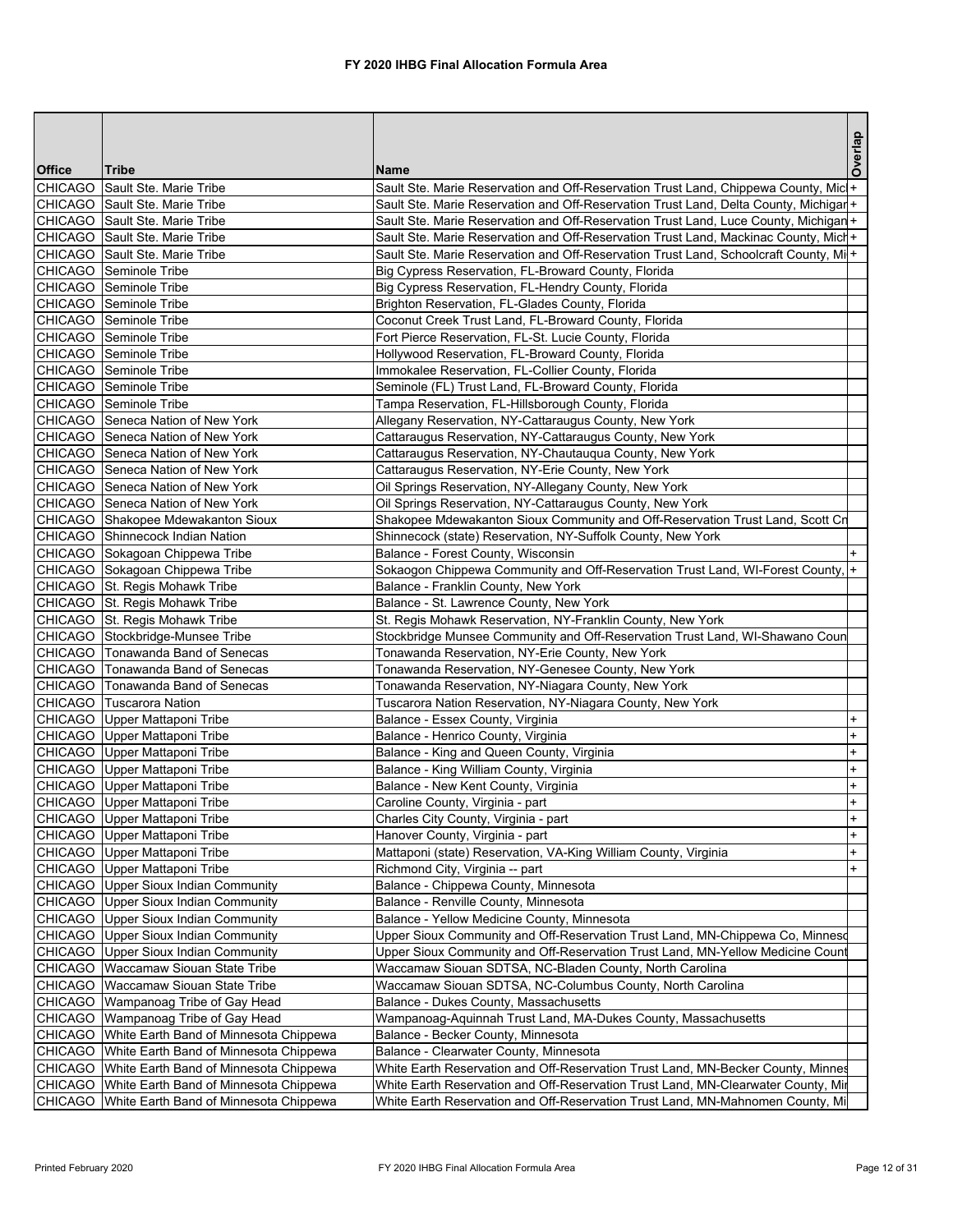|               |                                              |                                                                                    | Overlap   |
|---------------|----------------------------------------------|------------------------------------------------------------------------------------|-----------|
| <b>Office</b> | Tribe                                        | <b>Name</b>                                                                        |           |
| <b>DENVER</b> | Assinboine & Sioux Tribes of Ft. Peck        | Fort Peck Indian Reservation and Off-Reservation Trust Land, MT-Daniels County, M  |           |
| <b>DENVER</b> | Assinboine & Sioux Tribes of Ft. Peck        | Fort Peck Indian Reservation and Off-Reservation Trust Land, MT-Roosevelt County,  |           |
| <b>DENVER</b> | Assinboine & Sioux Tribes of Ft. Peck        | Fort Peck Indian Reservation and Off-Reservation Trust Land, MT-Sheridan County,   |           |
| <b>DENVER</b> | Assinboine & Sioux Tribes of Ft. Peck        | Fort Peck Indian Reservation and Off-Reservation Trust Land, MT-Valley County, Mo  |           |
| <b>DENVER</b> | <b>Blackfeet Tribe</b>                       | Blackfeet Indian Reservation and Off-Reservation Trust Land, MT-Glacier County, Md |           |
| <b>DENVER</b> | <b>Blackfeet Tribe</b>                       | Blackfeet Indian Reservation and Off-Reservation Trust Land, MT-Pondera County, N  |           |
| <b>DENVER</b> | Cheyenne River Sioux                         | Cheyenne River Reservation and Off-Reservation Trust Land, SD-Dewey County, So     |           |
| <b>DENVER</b> | Cheyenne River Sioux                         | Cheyenne River Reservation and Off-Reservation Trust Land, SD-Haakon County, So    |           |
| <b>DENVER</b> | <b>Chevenne River Sioux</b>                  | Cheyenne River Reservation and Off-Reservation Trust Land, SD-Meade County, So     |           |
| <b>DENVER</b> | <b>Cheyenne River Sioux</b>                  | Cheyenne River Reservation and Off-Reservation Trust Land, SD-Stanley County, So   |           |
| <b>DENVER</b> | <b>Cheyenne River Sioux</b>                  | Cheyenne River Reservation and Off-Reservation Trust Land, SD-Sully County, Sout   |           |
| <b>DENVER</b> | <b>Cheyenne River Sioux</b>                  | Cheyenne River Reservation and Off-Reservation Trust Land, SD-Ziebach County, S    |           |
| <b>DENVER</b> | Chippewa Cree of the Rocky Boy's Reservation | Rocky Boy's Reservation and Off-Reservation Trust Land, MT-Chouteau County, Mor    |           |
| <b>DENVER</b> | Chippewa Cree of the Rocky Boy's Reservation | Rocky Boy's Reservation and Off-Reservation Trust Land, MT-Hill County, Montana    |           |
| <b>DENVER</b> | Crow Creek Sioux                             | Crow Creek Reservation, SD-Buffalo County, South Dakota                            |           |
| <b>DENVER</b> | <b>Crow Creek Sioux</b>                      | Crow Creek Reservation, SD-Hughes County, South Dakota                             |           |
| <b>DENVER</b> | Crow Creek Sioux                             | Crow Creek Reservation, SD-Hyde County, South Dakota                               |           |
| <b>DENVER</b> | Crow Tribe                                   | Balance - Big Horn County, Montana                                                 |           |
| <b>DENVER</b> | Crow Tribe                                   | Crow Reservation and Off-Reservation Trust Land, MT-Big Horn County, Montana       |           |
| <b>DENVER</b> | Crow Tribe                                   | Crow Reservation and Off-Reservation Trust Land, MT-Treasure County, Montana       |           |
| <b>DENVER</b> | Crow Tribe                                   | Crow Reservation and Off-Reservation Trust Land, MT-Yellowstone County, Montana    |           |
| <b>DENVER</b> | Flandreau Santee Sioux                       | Flandreau Reservation, SD-Moody County, South Dakota                               |           |
| <b>DENVER</b> | Fort Belknap Indian Community                | Fort Belknap Reservation and Off-Reservation Trust Land, MT-Blaine County, Montar  |           |
| <b>DENVER</b> | Fort Belknap Indian Community                | Fort Belknap Reservation and Off-Reservation Trust Land, MT-Phillips County, Monta |           |
| <b>DENVER</b> | Goshute Reservation                          | Balance - Ada County, ID                                                           |           |
| <b>DENVER</b> | Goshute Reservation                          | Balance - Canyon County, ID                                                        | $+$       |
| <b>DENVER</b> | Goshute Reservation                          | Balance - Elko County, NV                                                          | $\ddot{}$ |
| <b>DENVER</b> | Goshute Reservation                          | Balance - Elmore County, ID                                                        | $\ddot{}$ |
| <b>DENVER</b> | <b>Goshute Reservation</b>                   | Balance - Eureka County, NV                                                        | $\ddot{}$ |
| <b>DENVER</b> | Goshute Reservation                          | Balance - Lander County, NV                                                        | $\ddot{}$ |
| <b>DENVER</b> | <b>Goshute Reservation</b>                   | Balance - Nye County, NV                                                           | $\ddot{}$ |
| <b>DENVER</b> | Goshute Reservation                          | Balance - Owyhee County, ID                                                        | $\ddot{}$ |
| <b>DENVER</b> | Goshute Reservation                          | Balance - Tooele County, UT                                                        | $\ddot{}$ |
| <b>DENVER</b> | Goshute Reservation                          | Balance - White Pine County, NV                                                    | $\ddot{}$ |
| <b>DENVER</b> | <b>Goshute Reservation</b>                   | Community of Winnemucca, NV                                                        | $\ddot{}$ |
| <b>DENVER</b> | Goshute Reservation                          | Goshute Reservation, NV--UT-Juab County, Utah                                      | $\ddot{}$ |
| <b>DENVER</b> | Goshute Reservation                          | Goshute Reservation, NV--UT-Tooele County, Utah                                    | $\ddot{}$ |
| <b>DENVER</b> | <b>Goshute Reservation</b>                   | Goshute Reservation, NV--UT-White Pine County, Nevada                              |           |
| <b>DENVER</b> | Little Shell Tribe of Chippewa Indians       | Balance - Blaine County, Montana                                                   |           |
| <b>DENVER</b> | Little Shell Tribe of Chippewa Indians       | Balance - Cascade County, Montana                                                  |           |
| <b>DENVER</b> | Little Shell Tribe of Chippewa Indians       | Balance - Glacier County, Montana                                                  |           |
| <b>DENVER</b> | Little Shell Tribe of Chippewa Indians       | Balance - Hill County, Montana                                                     |           |
| <b>DENVER</b> | Lower Brule Sioux                            | Lower Brule Reservation and Off-Reservation Trust Land, SD-Lyman County, South I   |           |
| <b>DENVER</b> | Lower Brule Sioux                            | Lower Brule Reservation and Off-Reservation Trust Land, SD-Stanley County, South   |           |
| <b>DENVER</b> | Northern Arapahoe                            | Cities of Lander and Riverton, WY                                                  |           |
| <b>DENVER</b> | Northern Arapahoe                            | Wind River Reservation and Off-Reservation Trust Land, WY-Fremont County, Wyon +   |           |
| <b>DENVER</b> | Northern Arapahoe                            | Wind River Reservation and Off-Reservation Trust Land, WY-Hot Springs County, Wy+  |           |
| <b>DENVER</b> | Northern Cheyenne                            | Northern Cheyenne Indian Reservation and Off-Reservation Trust Land, Meade Cour    |           |
| <b>DENVER</b> | Northern Cheyenne                            | Northern Cheyenne Indian Reservation and Off-Reservation Trust Land, MT--SD-Big    |           |
| <b>DENVER</b> | Northern Cheyenne                            | Northern Cheyenne Indian Reservation and Off-Reservation Trust Land, Rosebud Co    |           |
| <b>DENVER</b> | NW Band of Shoshone Nation                   |                                                                                    |           |
| <b>DENVER</b> | NW Band of Shoshone Nation                   | Balance - Box Elder County, Utah<br>Balance - Power County, Idaho                  |           |
|               |                                              |                                                                                    |           |
| <b>DENVER</b> | NW Band of Shoshone Nation                   | Northwestern Shoshone Reservation, UT-Box Elder County, Utah                       |           |
| <b>DENVER</b> | Oglala Lakota Sioux Tribe                    | Pine Ridge Reservation, SD--NE-Bennett County, South Dakota                        |           |
| <b>DENVER</b> | Oglala Lakota Sioux Tribe                    | Pine Ridge Reservation, SD--NE-Jackson County, South Dakota                        |           |
| <b>DENVER</b> | Oglala Lakota Sioux Tribe                    | Pine Ridge Reservation, SD--NE-Oglala Lakota County, South Dakota                  |           |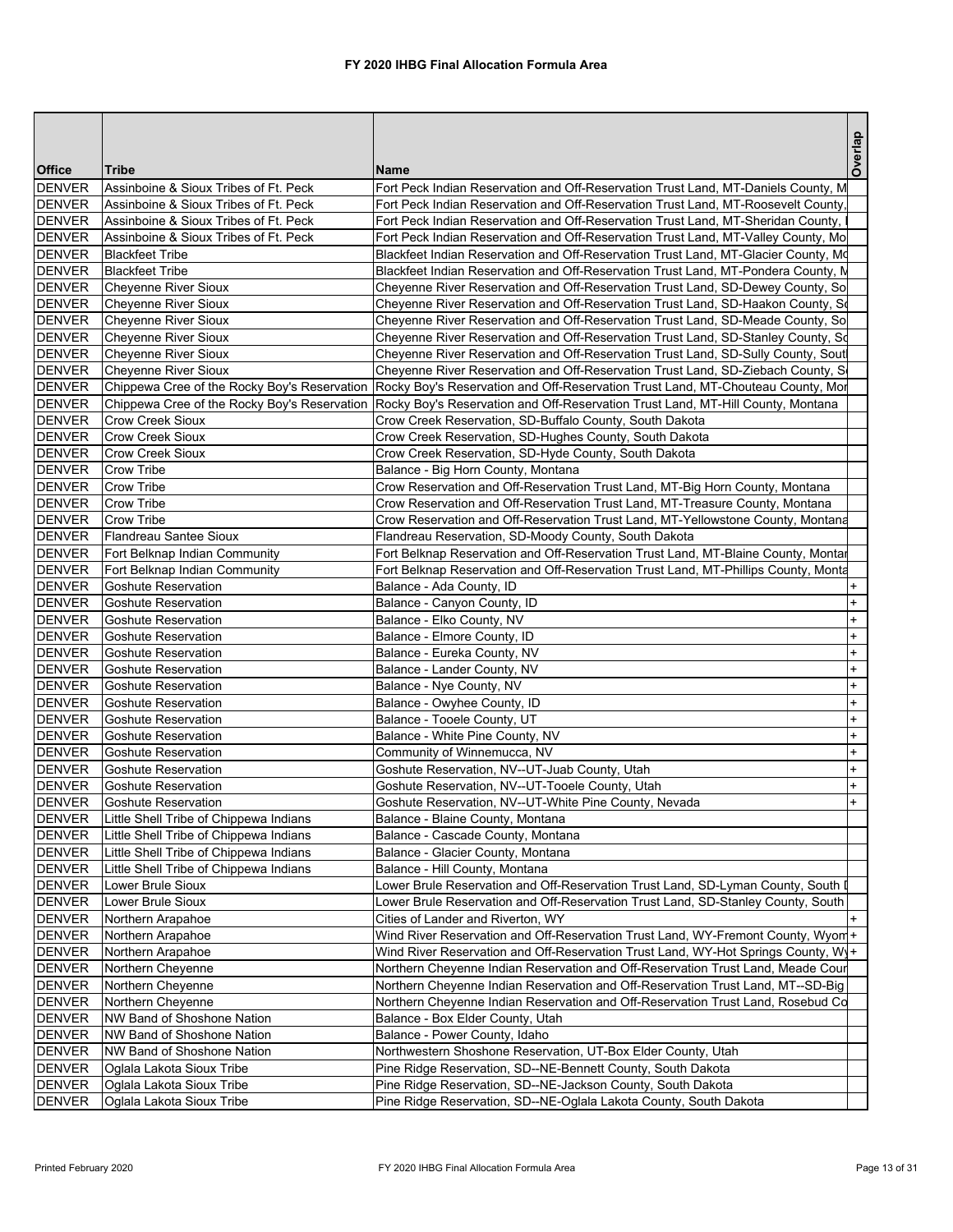|                                |                                          |                                                                                                             | Overlap   |
|--------------------------------|------------------------------------------|-------------------------------------------------------------------------------------------------------------|-----------|
| <b>Office</b>                  | <b>Tribe</b>                             | <b>Name</b>                                                                                                 |           |
| <b>DENVER</b><br><b>DENVER</b> | Oglala Lakota Sioux Tribe<br>Omaha Tribe | Pine Ridge Reservation, SD--NE-Sheridan County, Nebraska<br>Omaha Reservation, NE--IA-Burt County, Nebraska |           |
| <b>DENVER</b>                  | Omaha Tribe                              |                                                                                                             |           |
| <b>DENVER</b>                  | Omaha Tribe                              | Omaha Reservation, NE--IA-Cuming County, Nebraska<br>Omaha Reservation, NE--IA-Monona County, Iowa          |           |
| <b>DENVER</b>                  | Omaha Tribe                              | Omaha Reservation, NE--IA-Thurston County, Nebraska                                                         |           |
| <b>DENVER</b>                  | Paiute Indian Tribe of Utah              | Balance - Iron County, Utah                                                                                 | $\ddot{}$ |
| <b>DENVER</b>                  | Paiute Indian Tribe of Utah              | Balance - Washington County, Utah                                                                           | $\ddot{}$ |
| <b>DENVER</b>                  | Paiute Indian Tribe of Utah              | Balance - Beaver County, Utah                                                                               | $\ddot{}$ |
| <b>DENVER</b>                  | Paiute Indian Tribe of Utah              | Balance - Millard County, Utah                                                                              | $+$       |
| <b>DENVER</b>                  | Paiute Indian Tribe of Utah              | Balance - Sevier County, Utah                                                                               | $\pmb{+}$ |
| <b>DENVER</b>                  | Paiute Indian Tribe of Utah              | Paiute (UT) Reservation, UT-Iron County, Utah                                                               | $\ddot{}$ |
| <b>DENVER</b>                  | Paiute Indian Tribe of Utah              | Paiute (UT) Reservation, UT-Millard County, Utah                                                            | $\ddot{}$ |
| <b>DENVER</b>                  | Paiute Indian Tribe of Utah              | Paiute (UT) Reservation, UT-Sevier County, Utah                                                             | $\ddot{}$ |
| <b>DENVER</b>                  | Paiute Indian Tribe of Utah              | Paiute (UT) Reservation, UT-Washington County, Utah                                                         | $\ddot{}$ |
| <b>DENVER</b>                  | Ponca Tribe of Nebraska                  | Balance - Boyd County, Nebraska                                                                             |           |
| <b>DENVER</b>                  | Ponca Tribe of Nebraska                  | Balance - Burt County, Nebraska                                                                             |           |
| <b>DENVER</b>                  | Ponca Tribe of Nebraska                  | Balance - Charles Mix County, South Dakota                                                                  |           |
| <b>DENVER</b>                  | Ponca Tribe of Nebraska                  | Balance - Douglas County, Nebraska                                                                          |           |
| <b>DENVER</b>                  | Ponca Tribe of Nebraska                  | Balance - Hall County, Nebraska                                                                             |           |
| <b>DENVER</b>                  | Ponca Tribe of Nebraska                  | Balance - Holt County, Nebraska                                                                             |           |
| <b>DENVER</b>                  | Ponca Tribe of Nebraska                  | Balance - Knox County, Nebraska                                                                             |           |
| <b>DENVER</b>                  | Ponca Tribe of Nebraska                  | Balance - Lancaster County, Nebraska                                                                        |           |
| <b>DENVER</b>                  | Ponca Tribe of Nebraska                  | Balance - Madison County, Nebraska                                                                          |           |
| <b>DENVER</b>                  | Ponca Tribe of Nebraska                  | Balance - Platte County, Nebraska                                                                           |           |
| <b>DENVER</b>                  | Ponca Tribe of Nebraska                  | Balance - Pottawattamie County, Iowa                                                                        |           |
| <b>DENVER</b>                  | Ponca Tribe of Nebraska                  | Balance - Sarpy County, Nebraska                                                                            |           |
| <b>DENVER</b>                  | Ponca Tribe of Nebraska                  | Balance - Stanton County, Nebraska                                                                          |           |
| <b>DENVER</b>                  | Ponca Tribe of Nebraska                  | Balance - Wayne County, Nebraska                                                                            |           |
| <b>DENVER</b>                  | Ponca Tribe of Nebraska                  | Balance - Woodbury County, Iowa                                                                             |           |
| <b>DENVER</b>                  | Ponca Tribe of Nebraska                  | Ponca (NE) Trust Land, NE--IA-Knox County, Nebraska                                                         |           |
| <b>DENVER</b>                  | Ponca Tribe of Nebraska                  | Ponca (NE) Trust Land, NE-Lancaster County, Nebraska                                                        |           |
| <b>DENVER</b>                  | Ponca Tribe of Nebraska                  | Ponca (NE) Trust Land, NE-Pottawattamie County, Iowa                                                        |           |
| <b>DENVER</b>                  | Rosebud Sioux                            | Rosebud Indian Reservation and Off-Reservation Trust Land, SD-Gregory County, So                            |           |
| <b>DENVER</b>                  | Rosebud Sioux                            | Rosebud Indian Reservation and Off-Reservation Trust Land, SD-Lyman County, Sou                             |           |
| <b>DENVER</b>                  | Rosebud Sioux                            | Rosebud Indian Reservation and Off-Reservation Trust Land, SD-Mellette County, Sd                           |           |
| <b>DENVER</b>                  | Rosebud Sioux                            | Rosebud Indian Reservation and Off-Reservation Trust Land, SD-Todd County, Soutl                            |           |
| <b>DENVER</b>                  | Rosebud Sioux                            | Rosebud Indian Reservation and Off-Reservation Trust Land, SD-Tripp County, Sout                            |           |
| <b>DENVER</b>                  | Salish and Kootenai Tribes               | Flathead Reservation, MT-Flathead County, Montana                                                           |           |
| <b>DENVER</b>                  | Salish and Kootenai Tribes               | Flathead Reservation, MT-Lake County, Montana                                                               |           |
| <b>DENVER</b>                  | Salish and Kootenai Tribes               | Flathead Reservation, MT-Missoula County, Montana                                                           |           |
| <b>DENVER</b>                  | Salish and Kootenai Tribes               | Flathead Reservation, MT-Sanders County, Montana                                                            |           |
| <b>DENVER</b>                  | Santee Sioux Tribe                       | Santee Reservation, NE-Knox County, Nebraska                                                                |           |
| <b>DENVER</b>                  | Shoshone Tribe of the Wind River Reser   | Wind River Reservation and Off-Reservation Trust Land, WY-Fremont County, Wyon +                            |           |
| <b>DENVER</b>                  | Shoshone Tribe of the Wind River Reser   | Wind River Reservation and Off-Reservation Trust Land, WY-Hot Springs County, Wy+                           |           |
| <b>DENVER</b>                  | Sisseton-Wahpeton Oyate                  | Lake Traverse Reservation and Off-Reservation Trust Land, SD--ND-Codington Cour                             |           |
| <b>DENVER</b>                  | Sisseton-Wahpeton Oyate                  | Lake Traverse Reservation and Off-Reservation Trust Land, SD--ND-Day County, So                             |           |
| <b>DENVER</b>                  | Sisseton-Wahpeton Oyate                  | Lake Traverse Reservation and Off-Reservation Trust Land, SD--ND-Grant County, S                            |           |
| <b>DENVER</b>                  | Sisseton-Wahpeton Oyate                  | Lake Traverse Reservation and Off-Reservation Trust Land, SD--ND-Marshall County                            |           |
| <b>DENVER</b>                  | Sisseton-Wahpeton Oyate                  | Lake Traverse Reservation and Off-Reservation Trust Land, SD--ND-Richland Count                             |           |
| <b>DENVER</b>                  | Sisseton-Wahpeton Oyate                  | Lake Traverse Reservation and Off-Reservation Trust Land, SD--ND-Roberts County                             |           |
| <b>DENVER</b>                  | Sisseton-Wahpeton Oyate                  | Lake Traverse Reservation and Off-Reservation Trust Land, SD--ND-Sargent County                             |           |
| <b>DENVER</b>                  | Skull Valley Band of Goshute             | Skull Valley Reservation, UT-Tooele County, Utah                                                            |           |
| <b>DENVER</b>                  | Southern Ute Tribe                       | Southern Ute Reservation, CO-Archuleta County, Colorado                                                     |           |
| <b>DENVER</b>                  | Southern Ute Tribe                       | Southern Ute Reservation, CO-La Plata County, Colorado                                                      |           |
| <b>DENVER</b>                  | Southern Ute Tribe                       | Southern Ute Reservation, CO-Montezuma County, Colorado                                                     |           |
| <b>DENVER</b>                  | Spirit Lake Sioux Tribe                  | Spirit Lake Reservation, ND-Benson County, North Dakota                                                     |           |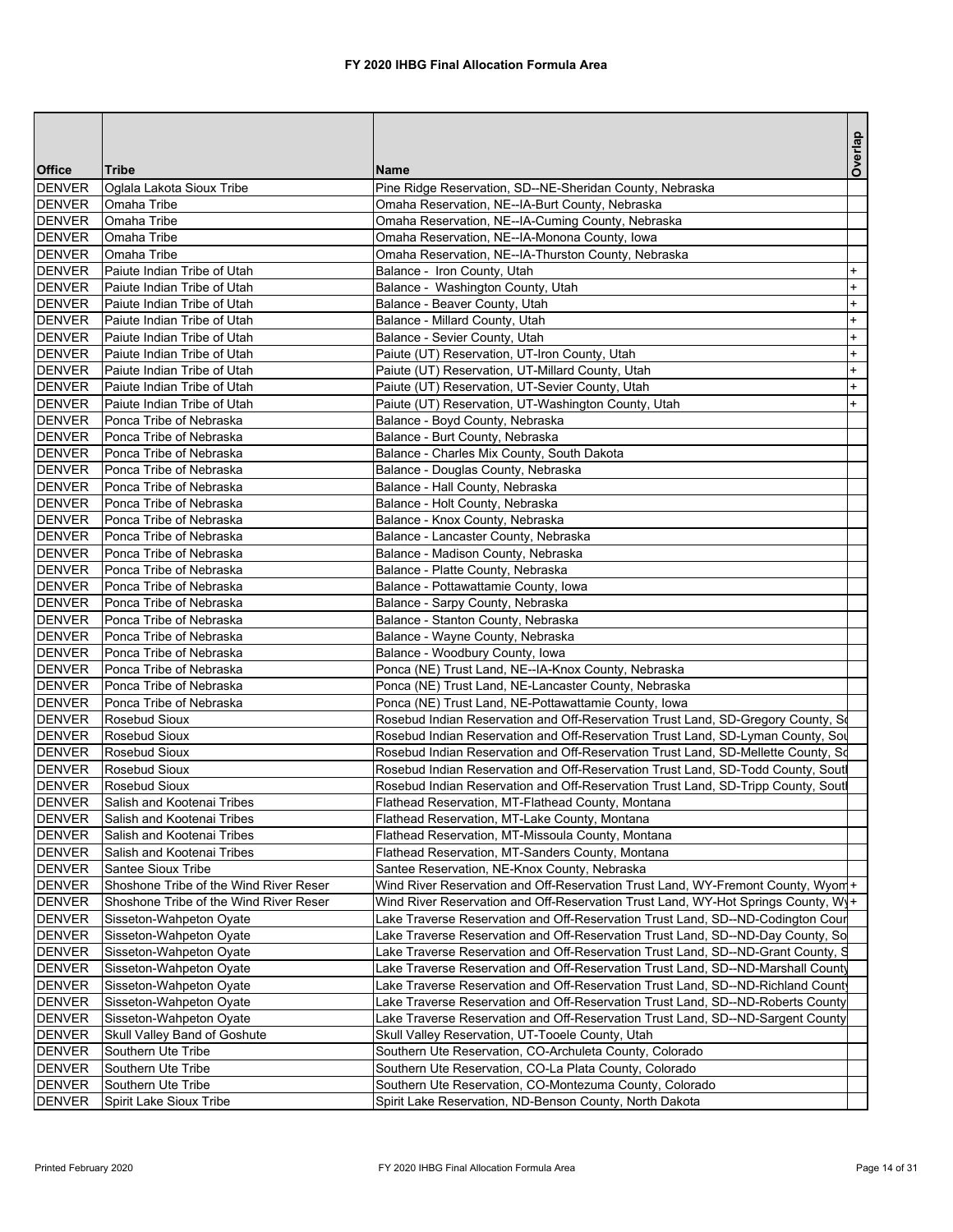| <b>Office</b><br>Tribe<br>Name<br><b>DENVER</b><br>Spirit Lake Sioux Tribe<br>Spirit Lake Reservation, ND-Eddy County, North Dakota<br><b>DENVER</b><br>Spirit Lake Sioux Tribe<br>Spirit Lake Reservation, ND-Nelson County, North Dakota<br><b>DENVER</b><br>Spirit Lake Sioux Tribe<br>Spirit Lake Reservation, ND-Ramsey County, North Dakota<br><b>DENVER</b><br><b>Standing Rock Sioux</b><br>Standing Rock Reservation, SD--ND-Corson County, South Dakota<br><b>DENVER</b><br><b>Standing Rock Sioux</b><br>Standing Rock Reservation, SD--ND-Dewey County, South Dakota<br><b>DENVER</b><br><b>Standing Rock Sioux</b><br>Standing Rock Reservation, SD--ND-Sioux County, North Dakota<br><b>DENVER</b><br><b>Standing Rock Sioux</b><br>Standing Rock Reservation, SD--ND-Ziebach County, South Dakota<br><b>DENVER</b><br>Three Affiliated Tribes Fort Berthold<br>Fort Berthold Reservation, ND-Dunn County, North Dakota<br><b>DENVER</b><br>Three Affiliated Tribes Fort Berthold<br>Fort Berthold Reservation, ND-McKenzie County, North Dakota<br><b>DENVER</b><br>Three Affiliated Tribes Fort Berthold<br>Fort Berthold Reservation, ND-McLean County, North Dakota<br><b>DENVER</b><br>Three Affiliated Tribes Fort Berthold<br>Fort Berthold Reservation, ND-Mercer County, North Dakota<br><b>DENVER</b><br>Three Affiliated Tribes Fort Berthold<br>Fort Berthold Reservation, ND-Mountrail County, North Dakota<br><b>DENVER</b><br>Three Affiliated Tribes Fort Berthold<br>Fort Berthold Reservation, ND-Ward County, North Dakota<br><b>DENVER</b><br>Turtle Mountain Band of Chippewa<br>Balance - Divide County, North Dakota<br><b>DENVER</b><br>Turtle Mountain Band of Chippewa<br>Balance - McKenzie County, North Dakota<br><b>DENVER</b><br>Turtle Mountain Band of Chippewa<br>Balance - Richland County, Montana<br><b>DENVER</b><br>Turtle Mountain Band of Chippewa<br>Balance - Rolette County, North Dakota<br><b>DENVER</b><br>Turtle Mountain Band of Chippewa<br>Balance - Roosevelt County, Montana<br><b>DENVER</b><br>Balance - Sheridan County, Montana<br>Turtle Mountain Band of Chippewa<br><b>DENVER</b><br>Turtle Mountain Band of Chippewa<br>Balance - Williams County, North Dakota<br><b>DENVER</b><br>Turtle Mountain Band of Chippewa<br>Turtle Mountain Reservation and Off-Reservation Trust Land, Blaine County, Montana<br><b>DENVER</b><br>Turtle Mountain Band of Chippewa<br>Turtle Mountain Reservation and Off-Reservation Trust Land, Burke County, North Da<br><b>DENVER</b><br>Turtle Mountain Reservation and Off-Reservation Trust Land, Carter County, Montan<br>Turtle Mountain Band of Chippewa<br><b>DENVER</b><br>Turtle Mountain Reservation and Off-Reservation Trust Land, Cavalier County, North<br>Turtle Mountain Band of Chippewa<br><b>DENVER</b><br>Turtle Mountain Band of Chippewa<br>Turtle Mountain Reservation and Off-Reservation Trust Land, Chouteau County, Mon<br><b>DENVER</b><br>Turtle Mountain Band of Chippewa<br>Turtle Mountain Reservation and Off-Reservation Trust Land, Daniels County, Montal<br><b>DENVER</b><br>Turtle Mountain Band of Chippewa<br>Turtle Mountain Reservation and Off-Reservation Trust Land, Divide County, North D<br><b>DENVER</b><br>Turtle Mountain Band of Chippewa<br>Turtle Mountain Reservation and Off-Reservation Trust Land, McCone County, Monta<br><b>DENVER</b><br>Turtle Mountain Band of Chippewa<br>Turtle Mountain Reservation and Off-Reservation Trust Land, McHenry County, North<br><b>DENVER</b><br>Turtle Mountain Band of Chippewa<br>Turtle Mountain Reservation and Off-Reservation Trust Land, McLean County, North<br><b>DENVER</b><br>Turtle Mountain Band of Chippewa<br>Turtle Mountain Reservation and Off-Reservation Trust Land, Mountrail County, Nortl<br><b>DENVER</b><br>Turtle Mountain Band of Chippewa<br>Turtle Mountain Reservation and Off-Reservation Trust Land, Perkins County, South<br><b>DENVER</b><br>Turtle Mountain Band of Chippewa<br>Turtle Mountain Reservation and Off-Reservation Trust Land, Phillips County, Montar<br><b>DENVER</b><br>Turtle Mountain Band of Chippewa<br>Turtle Mountain Reservation and Off-Reservation Trust Land, -Rolette County, North<br><b>DENVER</b><br>Turtle Mountain Band of Chippewa<br>Turtle Mountain Reservation and Off-Reservation Trust Land, Roosevelt County, Mon<br><b>DENVER</b><br>Turtle Mountain Band of Chippewa<br>Turtle Mountain Reservation and Off-Reservation Trust Land, Sheridan County, Mont<br><b>DENVER</b><br>Turtle Mountain Band of Chippewa<br>Turtle Mountain Reservation and Off-Reservation Trust Land, Valley County, Montana<br><b>DENVER</b><br>Turtle Mountain Band of Chippewa<br>Turtle Mountain Reservation and Off-Reservation Trust Land, Williams County, North<br><b>DENVER</b><br>Ute Indian Tribe Uintah & Ouray Reservation<br>Uintah and Ouray Reservation and Off-Reservation Trust Land, UT-Carbon County, U<br><b>DENVER</b><br>Ute Indian Tribe Uintah & Ouray Reservation<br>Uintah and Ouray Reservation and Off-Reservation Trust Land, UT-Duchesne County<br><b>DENVER</b><br>Ute Indian Tribe Uintah & Ouray Reservation<br>Uintah and Ouray Reservation and Off-Reservation Trust Land, UT-Emery County, U<br><b>DENVER</b><br>Ute Indian Tribe Uintah & Ouray Reservation<br>Uintah and Ouray Reservation and Off-Reservation Trust Land, UT-Grand County, Ut<br><b>DENVER</b><br>Uintah and Ouray Reservation and Off-Reservation Trust Land, UT-Uintah County, U<br>Ute Indian Tribe Uintah & Ouray Reservation<br><b>DENVER</b><br>Ute Indian Tribe Uintah & Ouray Reservation<br>Uintah and Ouray Reservation and Off-Reservation Trust Land, UT-Utah<br><b>DENVER</b><br>Ute Indian Tribe Uintah & Ouray Reservation<br>Uintah and Ouray Reservation and Off-Reservation Trust Land, UT-Wasatch County,<br><b>DENVER</b><br>Ute Mountain Tribe<br>Ute Mountain Reservation and Off-Reservation Trust Land, La Plata County, Colorad<br><b>DENVER</b><br>Ute Mountain Tribe<br>Ute Mountain Reservation and Off-Reservation Trust Land, Montezuma County, Colo<br><b>DENVER</b><br>Ute Mountain Tribe<br>Ute Mountain Reservation and Off-Reservation Trust Land, San Juan County, New M<br><b>DENVER</b><br>Ute Mountain Tribe<br>Ute Mountain Reservation and Off-Reservation Trust Land, San Juan County, Utah<br><b>DENVER</b><br>Winnebago Tribe<br>Winnebago Reservation and Off-Reservation Trust Land, NE--IA-Burt County, Nebras<br><b>DENVER</b><br>Winnebago Tribe<br>Winnebago Reservation and Off-Reservation Trust Land, NE--IA-Dixon County, Nebra<br><b>DENVER</b><br>Winnebago Tribe<br>Winnebago Reservation and Off-Reservation Trust Land, NE--IA-Thurston County, N<br><b>DENVER</b><br>Winnebago Reservation and Off-Reservation Trust Land, NE--IA-Woodbury County, I<br>Winnebago Tribe<br><b>DENVER</b><br>Yankton Reservation, SD-Charles Mix County, South Dakota<br><b>Yankton Sioux</b> |  | Overlap |
|------------------------------------------------------------------------------------------------------------------------------------------------------------------------------------------------------------------------------------------------------------------------------------------------------------------------------------------------------------------------------------------------------------------------------------------------------------------------------------------------------------------------------------------------------------------------------------------------------------------------------------------------------------------------------------------------------------------------------------------------------------------------------------------------------------------------------------------------------------------------------------------------------------------------------------------------------------------------------------------------------------------------------------------------------------------------------------------------------------------------------------------------------------------------------------------------------------------------------------------------------------------------------------------------------------------------------------------------------------------------------------------------------------------------------------------------------------------------------------------------------------------------------------------------------------------------------------------------------------------------------------------------------------------------------------------------------------------------------------------------------------------------------------------------------------------------------------------------------------------------------------------------------------------------------------------------------------------------------------------------------------------------------------------------------------------------------------------------------------------------------------------------------------------------------------------------------------------------------------------------------------------------------------------------------------------------------------------------------------------------------------------------------------------------------------------------------------------------------------------------------------------------------------------------------------------------------------------------------------------------------------------------------------------------------------------------------------------------------------------------------------------------------------------------------------------------------------------------------------------------------------------------------------------------------------------------------------------------------------------------------------------------------------------------------------------------------------------------------------------------------------------------------------------------------------------------------------------------------------------------------------------------------------------------------------------------------------------------------------------------------------------------------------------------------------------------------------------------------------------------------------------------------------------------------------------------------------------------------------------------------------------------------------------------------------------------------------------------------------------------------------------------------------------------------------------------------------------------------------------------------------------------------------------------------------------------------------------------------------------------------------------------------------------------------------------------------------------------------------------------------------------------------------------------------------------------------------------------------------------------------------------------------------------------------------------------------------------------------------------------------------------------------------------------------------------------------------------------------------------------------------------------------------------------------------------------------------------------------------------------------------------------------------------------------------------------------------------------------------------------------------------------------------------------------------------------------------------------------------------------------------------------------------------------------------------------------------------------------------------------------------------------------------------------------------------------------------------------------------------------------------------------------------------------------------------------------------------------------------------------------------------------------------------------------------------------------------------------------------------------------------------------------------------------------------------------------------------------------------------------------------------------------------------------------------------------------------------------------------------------------------------------------------------------------------------------------------------------------------------------------------------------------------------------------------------------------------------------------------------------------------------------------------------------------------------------------------------------------------------------------------------------------------------------------------------------------------------------------------------------------------------------------------------------------------------------------------------------------------------------------------------------------------------------------------------------------------------------------------------------------------------------------------------------------------------------------------------------------------------------------------------------------------------------------------------------------------------------------------------------------------------------------------------------------------------------------------------------------------------------------------------------------------------------------------------------------------------------------------------------------------------------------------------------------------------------------------------------------------------------------------------|--|---------|
|                                                                                                                                                                                                                                                                                                                                                                                                                                                                                                                                                                                                                                                                                                                                                                                                                                                                                                                                                                                                                                                                                                                                                                                                                                                                                                                                                                                                                                                                                                                                                                                                                                                                                                                                                                                                                                                                                                                                                                                                                                                                                                                                                                                                                                                                                                                                                                                                                                                                                                                                                                                                                                                                                                                                                                                                                                                                                                                                                                                                                                                                                                                                                                                                                                                                                                                                                                                                                                                                                                                                                                                                                                                                                                                                                                                                                                                                                                                                                                                                                                                                                                                                                                                                                                                                                                                                                                                                                                                                                                                                                                                                                                                                                                                                                                                                                                                                                                                                                                                                                                                                                                                                                                                                                                                                                                                                                                                                                                                                                                                                                                                                                                                                                                                                                                                                                                                                                                                                                                                                                                                                                                                                                                                                                                                                                                                                                                                                                                                                                                                                                                                                                                                                                                                                                                                                                                                                                                                                                                                                                  |  |         |
|                                                                                                                                                                                                                                                                                                                                                                                                                                                                                                                                                                                                                                                                                                                                                                                                                                                                                                                                                                                                                                                                                                                                                                                                                                                                                                                                                                                                                                                                                                                                                                                                                                                                                                                                                                                                                                                                                                                                                                                                                                                                                                                                                                                                                                                                                                                                                                                                                                                                                                                                                                                                                                                                                                                                                                                                                                                                                                                                                                                                                                                                                                                                                                                                                                                                                                                                                                                                                                                                                                                                                                                                                                                                                                                                                                                                                                                                                                                                                                                                                                                                                                                                                                                                                                                                                                                                                                                                                                                                                                                                                                                                                                                                                                                                                                                                                                                                                                                                                                                                                                                                                                                                                                                                                                                                                                                                                                                                                                                                                                                                                                                                                                                                                                                                                                                                                                                                                                                                                                                                                                                                                                                                                                                                                                                                                                                                                                                                                                                                                                                                                                                                                                                                                                                                                                                                                                                                                                                                                                                                                  |  |         |
|                                                                                                                                                                                                                                                                                                                                                                                                                                                                                                                                                                                                                                                                                                                                                                                                                                                                                                                                                                                                                                                                                                                                                                                                                                                                                                                                                                                                                                                                                                                                                                                                                                                                                                                                                                                                                                                                                                                                                                                                                                                                                                                                                                                                                                                                                                                                                                                                                                                                                                                                                                                                                                                                                                                                                                                                                                                                                                                                                                                                                                                                                                                                                                                                                                                                                                                                                                                                                                                                                                                                                                                                                                                                                                                                                                                                                                                                                                                                                                                                                                                                                                                                                                                                                                                                                                                                                                                                                                                                                                                                                                                                                                                                                                                                                                                                                                                                                                                                                                                                                                                                                                                                                                                                                                                                                                                                                                                                                                                                                                                                                                                                                                                                                                                                                                                                                                                                                                                                                                                                                                                                                                                                                                                                                                                                                                                                                                                                                                                                                                                                                                                                                                                                                                                                                                                                                                                                                                                                                                                                                  |  |         |
|                                                                                                                                                                                                                                                                                                                                                                                                                                                                                                                                                                                                                                                                                                                                                                                                                                                                                                                                                                                                                                                                                                                                                                                                                                                                                                                                                                                                                                                                                                                                                                                                                                                                                                                                                                                                                                                                                                                                                                                                                                                                                                                                                                                                                                                                                                                                                                                                                                                                                                                                                                                                                                                                                                                                                                                                                                                                                                                                                                                                                                                                                                                                                                                                                                                                                                                                                                                                                                                                                                                                                                                                                                                                                                                                                                                                                                                                                                                                                                                                                                                                                                                                                                                                                                                                                                                                                                                                                                                                                                                                                                                                                                                                                                                                                                                                                                                                                                                                                                                                                                                                                                                                                                                                                                                                                                                                                                                                                                                                                                                                                                                                                                                                                                                                                                                                                                                                                                                                                                                                                                                                                                                                                                                                                                                                                                                                                                                                                                                                                                                                                                                                                                                                                                                                                                                                                                                                                                                                                                                                                  |  |         |
|                                                                                                                                                                                                                                                                                                                                                                                                                                                                                                                                                                                                                                                                                                                                                                                                                                                                                                                                                                                                                                                                                                                                                                                                                                                                                                                                                                                                                                                                                                                                                                                                                                                                                                                                                                                                                                                                                                                                                                                                                                                                                                                                                                                                                                                                                                                                                                                                                                                                                                                                                                                                                                                                                                                                                                                                                                                                                                                                                                                                                                                                                                                                                                                                                                                                                                                                                                                                                                                                                                                                                                                                                                                                                                                                                                                                                                                                                                                                                                                                                                                                                                                                                                                                                                                                                                                                                                                                                                                                                                                                                                                                                                                                                                                                                                                                                                                                                                                                                                                                                                                                                                                                                                                                                                                                                                                                                                                                                                                                                                                                                                                                                                                                                                                                                                                                                                                                                                                                                                                                                                                                                                                                                                                                                                                                                                                                                                                                                                                                                                                                                                                                                                                                                                                                                                                                                                                                                                                                                                                                                  |  |         |
|                                                                                                                                                                                                                                                                                                                                                                                                                                                                                                                                                                                                                                                                                                                                                                                                                                                                                                                                                                                                                                                                                                                                                                                                                                                                                                                                                                                                                                                                                                                                                                                                                                                                                                                                                                                                                                                                                                                                                                                                                                                                                                                                                                                                                                                                                                                                                                                                                                                                                                                                                                                                                                                                                                                                                                                                                                                                                                                                                                                                                                                                                                                                                                                                                                                                                                                                                                                                                                                                                                                                                                                                                                                                                                                                                                                                                                                                                                                                                                                                                                                                                                                                                                                                                                                                                                                                                                                                                                                                                                                                                                                                                                                                                                                                                                                                                                                                                                                                                                                                                                                                                                                                                                                                                                                                                                                                                                                                                                                                                                                                                                                                                                                                                                                                                                                                                                                                                                                                                                                                                                                                                                                                                                                                                                                                                                                                                                                                                                                                                                                                                                                                                                                                                                                                                                                                                                                                                                                                                                                                                  |  |         |
|                                                                                                                                                                                                                                                                                                                                                                                                                                                                                                                                                                                                                                                                                                                                                                                                                                                                                                                                                                                                                                                                                                                                                                                                                                                                                                                                                                                                                                                                                                                                                                                                                                                                                                                                                                                                                                                                                                                                                                                                                                                                                                                                                                                                                                                                                                                                                                                                                                                                                                                                                                                                                                                                                                                                                                                                                                                                                                                                                                                                                                                                                                                                                                                                                                                                                                                                                                                                                                                                                                                                                                                                                                                                                                                                                                                                                                                                                                                                                                                                                                                                                                                                                                                                                                                                                                                                                                                                                                                                                                                                                                                                                                                                                                                                                                                                                                                                                                                                                                                                                                                                                                                                                                                                                                                                                                                                                                                                                                                                                                                                                                                                                                                                                                                                                                                                                                                                                                                                                                                                                                                                                                                                                                                                                                                                                                                                                                                                                                                                                                                                                                                                                                                                                                                                                                                                                                                                                                                                                                                                                  |  |         |
|                                                                                                                                                                                                                                                                                                                                                                                                                                                                                                                                                                                                                                                                                                                                                                                                                                                                                                                                                                                                                                                                                                                                                                                                                                                                                                                                                                                                                                                                                                                                                                                                                                                                                                                                                                                                                                                                                                                                                                                                                                                                                                                                                                                                                                                                                                                                                                                                                                                                                                                                                                                                                                                                                                                                                                                                                                                                                                                                                                                                                                                                                                                                                                                                                                                                                                                                                                                                                                                                                                                                                                                                                                                                                                                                                                                                                                                                                                                                                                                                                                                                                                                                                                                                                                                                                                                                                                                                                                                                                                                                                                                                                                                                                                                                                                                                                                                                                                                                                                                                                                                                                                                                                                                                                                                                                                                                                                                                                                                                                                                                                                                                                                                                                                                                                                                                                                                                                                                                                                                                                                                                                                                                                                                                                                                                                                                                                                                                                                                                                                                                                                                                                                                                                                                                                                                                                                                                                                                                                                                                                  |  |         |
|                                                                                                                                                                                                                                                                                                                                                                                                                                                                                                                                                                                                                                                                                                                                                                                                                                                                                                                                                                                                                                                                                                                                                                                                                                                                                                                                                                                                                                                                                                                                                                                                                                                                                                                                                                                                                                                                                                                                                                                                                                                                                                                                                                                                                                                                                                                                                                                                                                                                                                                                                                                                                                                                                                                                                                                                                                                                                                                                                                                                                                                                                                                                                                                                                                                                                                                                                                                                                                                                                                                                                                                                                                                                                                                                                                                                                                                                                                                                                                                                                                                                                                                                                                                                                                                                                                                                                                                                                                                                                                                                                                                                                                                                                                                                                                                                                                                                                                                                                                                                                                                                                                                                                                                                                                                                                                                                                                                                                                                                                                                                                                                                                                                                                                                                                                                                                                                                                                                                                                                                                                                                                                                                                                                                                                                                                                                                                                                                                                                                                                                                                                                                                                                                                                                                                                                                                                                                                                                                                                                                                  |  |         |
|                                                                                                                                                                                                                                                                                                                                                                                                                                                                                                                                                                                                                                                                                                                                                                                                                                                                                                                                                                                                                                                                                                                                                                                                                                                                                                                                                                                                                                                                                                                                                                                                                                                                                                                                                                                                                                                                                                                                                                                                                                                                                                                                                                                                                                                                                                                                                                                                                                                                                                                                                                                                                                                                                                                                                                                                                                                                                                                                                                                                                                                                                                                                                                                                                                                                                                                                                                                                                                                                                                                                                                                                                                                                                                                                                                                                                                                                                                                                                                                                                                                                                                                                                                                                                                                                                                                                                                                                                                                                                                                                                                                                                                                                                                                                                                                                                                                                                                                                                                                                                                                                                                                                                                                                                                                                                                                                                                                                                                                                                                                                                                                                                                                                                                                                                                                                                                                                                                                                                                                                                                                                                                                                                                                                                                                                                                                                                                                                                                                                                                                                                                                                                                                                                                                                                                                                                                                                                                                                                                                                                  |  |         |
|                                                                                                                                                                                                                                                                                                                                                                                                                                                                                                                                                                                                                                                                                                                                                                                                                                                                                                                                                                                                                                                                                                                                                                                                                                                                                                                                                                                                                                                                                                                                                                                                                                                                                                                                                                                                                                                                                                                                                                                                                                                                                                                                                                                                                                                                                                                                                                                                                                                                                                                                                                                                                                                                                                                                                                                                                                                                                                                                                                                                                                                                                                                                                                                                                                                                                                                                                                                                                                                                                                                                                                                                                                                                                                                                                                                                                                                                                                                                                                                                                                                                                                                                                                                                                                                                                                                                                                                                                                                                                                                                                                                                                                                                                                                                                                                                                                                                                                                                                                                                                                                                                                                                                                                                                                                                                                                                                                                                                                                                                                                                                                                                                                                                                                                                                                                                                                                                                                                                                                                                                                                                                                                                                                                                                                                                                                                                                                                                                                                                                                                                                                                                                                                                                                                                                                                                                                                                                                                                                                                                                  |  |         |
|                                                                                                                                                                                                                                                                                                                                                                                                                                                                                                                                                                                                                                                                                                                                                                                                                                                                                                                                                                                                                                                                                                                                                                                                                                                                                                                                                                                                                                                                                                                                                                                                                                                                                                                                                                                                                                                                                                                                                                                                                                                                                                                                                                                                                                                                                                                                                                                                                                                                                                                                                                                                                                                                                                                                                                                                                                                                                                                                                                                                                                                                                                                                                                                                                                                                                                                                                                                                                                                                                                                                                                                                                                                                                                                                                                                                                                                                                                                                                                                                                                                                                                                                                                                                                                                                                                                                                                                                                                                                                                                                                                                                                                                                                                                                                                                                                                                                                                                                                                                                                                                                                                                                                                                                                                                                                                                                                                                                                                                                                                                                                                                                                                                                                                                                                                                                                                                                                                                                                                                                                                                                                                                                                                                                                                                                                                                                                                                                                                                                                                                                                                                                                                                                                                                                                                                                                                                                                                                                                                                                                  |  |         |
|                                                                                                                                                                                                                                                                                                                                                                                                                                                                                                                                                                                                                                                                                                                                                                                                                                                                                                                                                                                                                                                                                                                                                                                                                                                                                                                                                                                                                                                                                                                                                                                                                                                                                                                                                                                                                                                                                                                                                                                                                                                                                                                                                                                                                                                                                                                                                                                                                                                                                                                                                                                                                                                                                                                                                                                                                                                                                                                                                                                                                                                                                                                                                                                                                                                                                                                                                                                                                                                                                                                                                                                                                                                                                                                                                                                                                                                                                                                                                                                                                                                                                                                                                                                                                                                                                                                                                                                                                                                                                                                                                                                                                                                                                                                                                                                                                                                                                                                                                                                                                                                                                                                                                                                                                                                                                                                                                                                                                                                                                                                                                                                                                                                                                                                                                                                                                                                                                                                                                                                                                                                                                                                                                                                                                                                                                                                                                                                                                                                                                                                                                                                                                                                                                                                                                                                                                                                                                                                                                                                                                  |  |         |
|                                                                                                                                                                                                                                                                                                                                                                                                                                                                                                                                                                                                                                                                                                                                                                                                                                                                                                                                                                                                                                                                                                                                                                                                                                                                                                                                                                                                                                                                                                                                                                                                                                                                                                                                                                                                                                                                                                                                                                                                                                                                                                                                                                                                                                                                                                                                                                                                                                                                                                                                                                                                                                                                                                                                                                                                                                                                                                                                                                                                                                                                                                                                                                                                                                                                                                                                                                                                                                                                                                                                                                                                                                                                                                                                                                                                                                                                                                                                                                                                                                                                                                                                                                                                                                                                                                                                                                                                                                                                                                                                                                                                                                                                                                                                                                                                                                                                                                                                                                                                                                                                                                                                                                                                                                                                                                                                                                                                                                                                                                                                                                                                                                                                                                                                                                                                                                                                                                                                                                                                                                                                                                                                                                                                                                                                                                                                                                                                                                                                                                                                                                                                                                                                                                                                                                                                                                                                                                                                                                                                                  |  |         |
|                                                                                                                                                                                                                                                                                                                                                                                                                                                                                                                                                                                                                                                                                                                                                                                                                                                                                                                                                                                                                                                                                                                                                                                                                                                                                                                                                                                                                                                                                                                                                                                                                                                                                                                                                                                                                                                                                                                                                                                                                                                                                                                                                                                                                                                                                                                                                                                                                                                                                                                                                                                                                                                                                                                                                                                                                                                                                                                                                                                                                                                                                                                                                                                                                                                                                                                                                                                                                                                                                                                                                                                                                                                                                                                                                                                                                                                                                                                                                                                                                                                                                                                                                                                                                                                                                                                                                                                                                                                                                                                                                                                                                                                                                                                                                                                                                                                                                                                                                                                                                                                                                                                                                                                                                                                                                                                                                                                                                                                                                                                                                                                                                                                                                                                                                                                                                                                                                                                                                                                                                                                                                                                                                                                                                                                                                                                                                                                                                                                                                                                                                                                                                                                                                                                                                                                                                                                                                                                                                                                                                  |  |         |
|                                                                                                                                                                                                                                                                                                                                                                                                                                                                                                                                                                                                                                                                                                                                                                                                                                                                                                                                                                                                                                                                                                                                                                                                                                                                                                                                                                                                                                                                                                                                                                                                                                                                                                                                                                                                                                                                                                                                                                                                                                                                                                                                                                                                                                                                                                                                                                                                                                                                                                                                                                                                                                                                                                                                                                                                                                                                                                                                                                                                                                                                                                                                                                                                                                                                                                                                                                                                                                                                                                                                                                                                                                                                                                                                                                                                                                                                                                                                                                                                                                                                                                                                                                                                                                                                                                                                                                                                                                                                                                                                                                                                                                                                                                                                                                                                                                                                                                                                                                                                                                                                                                                                                                                                                                                                                                                                                                                                                                                                                                                                                                                                                                                                                                                                                                                                                                                                                                                                                                                                                                                                                                                                                                                                                                                                                                                                                                                                                                                                                                                                                                                                                                                                                                                                                                                                                                                                                                                                                                                                                  |  |         |
|                                                                                                                                                                                                                                                                                                                                                                                                                                                                                                                                                                                                                                                                                                                                                                                                                                                                                                                                                                                                                                                                                                                                                                                                                                                                                                                                                                                                                                                                                                                                                                                                                                                                                                                                                                                                                                                                                                                                                                                                                                                                                                                                                                                                                                                                                                                                                                                                                                                                                                                                                                                                                                                                                                                                                                                                                                                                                                                                                                                                                                                                                                                                                                                                                                                                                                                                                                                                                                                                                                                                                                                                                                                                                                                                                                                                                                                                                                                                                                                                                                                                                                                                                                                                                                                                                                                                                                                                                                                                                                                                                                                                                                                                                                                                                                                                                                                                                                                                                                                                                                                                                                                                                                                                                                                                                                                                                                                                                                                                                                                                                                                                                                                                                                                                                                                                                                                                                                                                                                                                                                                                                                                                                                                                                                                                                                                                                                                                                                                                                                                                                                                                                                                                                                                                                                                                                                                                                                                                                                                                                  |  |         |
|                                                                                                                                                                                                                                                                                                                                                                                                                                                                                                                                                                                                                                                                                                                                                                                                                                                                                                                                                                                                                                                                                                                                                                                                                                                                                                                                                                                                                                                                                                                                                                                                                                                                                                                                                                                                                                                                                                                                                                                                                                                                                                                                                                                                                                                                                                                                                                                                                                                                                                                                                                                                                                                                                                                                                                                                                                                                                                                                                                                                                                                                                                                                                                                                                                                                                                                                                                                                                                                                                                                                                                                                                                                                                                                                                                                                                                                                                                                                                                                                                                                                                                                                                                                                                                                                                                                                                                                                                                                                                                                                                                                                                                                                                                                                                                                                                                                                                                                                                                                                                                                                                                                                                                                                                                                                                                                                                                                                                                                                                                                                                                                                                                                                                                                                                                                                                                                                                                                                                                                                                                                                                                                                                                                                                                                                                                                                                                                                                                                                                                                                                                                                                                                                                                                                                                                                                                                                                                                                                                                                                  |  |         |
|                                                                                                                                                                                                                                                                                                                                                                                                                                                                                                                                                                                                                                                                                                                                                                                                                                                                                                                                                                                                                                                                                                                                                                                                                                                                                                                                                                                                                                                                                                                                                                                                                                                                                                                                                                                                                                                                                                                                                                                                                                                                                                                                                                                                                                                                                                                                                                                                                                                                                                                                                                                                                                                                                                                                                                                                                                                                                                                                                                                                                                                                                                                                                                                                                                                                                                                                                                                                                                                                                                                                                                                                                                                                                                                                                                                                                                                                                                                                                                                                                                                                                                                                                                                                                                                                                                                                                                                                                                                                                                                                                                                                                                                                                                                                                                                                                                                                                                                                                                                                                                                                                                                                                                                                                                                                                                                                                                                                                                                                                                                                                                                                                                                                                                                                                                                                                                                                                                                                                                                                                                                                                                                                                                                                                                                                                                                                                                                                                                                                                                                                                                                                                                                                                                                                                                                                                                                                                                                                                                                                                  |  |         |
|                                                                                                                                                                                                                                                                                                                                                                                                                                                                                                                                                                                                                                                                                                                                                                                                                                                                                                                                                                                                                                                                                                                                                                                                                                                                                                                                                                                                                                                                                                                                                                                                                                                                                                                                                                                                                                                                                                                                                                                                                                                                                                                                                                                                                                                                                                                                                                                                                                                                                                                                                                                                                                                                                                                                                                                                                                                                                                                                                                                                                                                                                                                                                                                                                                                                                                                                                                                                                                                                                                                                                                                                                                                                                                                                                                                                                                                                                                                                                                                                                                                                                                                                                                                                                                                                                                                                                                                                                                                                                                                                                                                                                                                                                                                                                                                                                                                                                                                                                                                                                                                                                                                                                                                                                                                                                                                                                                                                                                                                                                                                                                                                                                                                                                                                                                                                                                                                                                                                                                                                                                                                                                                                                                                                                                                                                                                                                                                                                                                                                                                                                                                                                                                                                                                                                                                                                                                                                                                                                                                                                  |  |         |
|                                                                                                                                                                                                                                                                                                                                                                                                                                                                                                                                                                                                                                                                                                                                                                                                                                                                                                                                                                                                                                                                                                                                                                                                                                                                                                                                                                                                                                                                                                                                                                                                                                                                                                                                                                                                                                                                                                                                                                                                                                                                                                                                                                                                                                                                                                                                                                                                                                                                                                                                                                                                                                                                                                                                                                                                                                                                                                                                                                                                                                                                                                                                                                                                                                                                                                                                                                                                                                                                                                                                                                                                                                                                                                                                                                                                                                                                                                                                                                                                                                                                                                                                                                                                                                                                                                                                                                                                                                                                                                                                                                                                                                                                                                                                                                                                                                                                                                                                                                                                                                                                                                                                                                                                                                                                                                                                                                                                                                                                                                                                                                                                                                                                                                                                                                                                                                                                                                                                                                                                                                                                                                                                                                                                                                                                                                                                                                                                                                                                                                                                                                                                                                                                                                                                                                                                                                                                                                                                                                                                                  |  |         |
|                                                                                                                                                                                                                                                                                                                                                                                                                                                                                                                                                                                                                                                                                                                                                                                                                                                                                                                                                                                                                                                                                                                                                                                                                                                                                                                                                                                                                                                                                                                                                                                                                                                                                                                                                                                                                                                                                                                                                                                                                                                                                                                                                                                                                                                                                                                                                                                                                                                                                                                                                                                                                                                                                                                                                                                                                                                                                                                                                                                                                                                                                                                                                                                                                                                                                                                                                                                                                                                                                                                                                                                                                                                                                                                                                                                                                                                                                                                                                                                                                                                                                                                                                                                                                                                                                                                                                                                                                                                                                                                                                                                                                                                                                                                                                                                                                                                                                                                                                                                                                                                                                                                                                                                                                                                                                                                                                                                                                                                                                                                                                                                                                                                                                                                                                                                                                                                                                                                                                                                                                                                                                                                                                                                                                                                                                                                                                                                                                                                                                                                                                                                                                                                                                                                                                                                                                                                                                                                                                                                                                  |  |         |
|                                                                                                                                                                                                                                                                                                                                                                                                                                                                                                                                                                                                                                                                                                                                                                                                                                                                                                                                                                                                                                                                                                                                                                                                                                                                                                                                                                                                                                                                                                                                                                                                                                                                                                                                                                                                                                                                                                                                                                                                                                                                                                                                                                                                                                                                                                                                                                                                                                                                                                                                                                                                                                                                                                                                                                                                                                                                                                                                                                                                                                                                                                                                                                                                                                                                                                                                                                                                                                                                                                                                                                                                                                                                                                                                                                                                                                                                                                                                                                                                                                                                                                                                                                                                                                                                                                                                                                                                                                                                                                                                                                                                                                                                                                                                                                                                                                                                                                                                                                                                                                                                                                                                                                                                                                                                                                                                                                                                                                                                                                                                                                                                                                                                                                                                                                                                                                                                                                                                                                                                                                                                                                                                                                                                                                                                                                                                                                                                                                                                                                                                                                                                                                                                                                                                                                                                                                                                                                                                                                                                                  |  |         |
|                                                                                                                                                                                                                                                                                                                                                                                                                                                                                                                                                                                                                                                                                                                                                                                                                                                                                                                                                                                                                                                                                                                                                                                                                                                                                                                                                                                                                                                                                                                                                                                                                                                                                                                                                                                                                                                                                                                                                                                                                                                                                                                                                                                                                                                                                                                                                                                                                                                                                                                                                                                                                                                                                                                                                                                                                                                                                                                                                                                                                                                                                                                                                                                                                                                                                                                                                                                                                                                                                                                                                                                                                                                                                                                                                                                                                                                                                                                                                                                                                                                                                                                                                                                                                                                                                                                                                                                                                                                                                                                                                                                                                                                                                                                                                                                                                                                                                                                                                                                                                                                                                                                                                                                                                                                                                                                                                                                                                                                                                                                                                                                                                                                                                                                                                                                                                                                                                                                                                                                                                                                                                                                                                                                                                                                                                                                                                                                                                                                                                                                                                                                                                                                                                                                                                                                                                                                                                                                                                                                                                  |  |         |
|                                                                                                                                                                                                                                                                                                                                                                                                                                                                                                                                                                                                                                                                                                                                                                                                                                                                                                                                                                                                                                                                                                                                                                                                                                                                                                                                                                                                                                                                                                                                                                                                                                                                                                                                                                                                                                                                                                                                                                                                                                                                                                                                                                                                                                                                                                                                                                                                                                                                                                                                                                                                                                                                                                                                                                                                                                                                                                                                                                                                                                                                                                                                                                                                                                                                                                                                                                                                                                                                                                                                                                                                                                                                                                                                                                                                                                                                                                                                                                                                                                                                                                                                                                                                                                                                                                                                                                                                                                                                                                                                                                                                                                                                                                                                                                                                                                                                                                                                                                                                                                                                                                                                                                                                                                                                                                                                                                                                                                                                                                                                                                                                                                                                                                                                                                                                                                                                                                                                                                                                                                                                                                                                                                                                                                                                                                                                                                                                                                                                                                                                                                                                                                                                                                                                                                                                                                                                                                                                                                                                                  |  |         |
|                                                                                                                                                                                                                                                                                                                                                                                                                                                                                                                                                                                                                                                                                                                                                                                                                                                                                                                                                                                                                                                                                                                                                                                                                                                                                                                                                                                                                                                                                                                                                                                                                                                                                                                                                                                                                                                                                                                                                                                                                                                                                                                                                                                                                                                                                                                                                                                                                                                                                                                                                                                                                                                                                                                                                                                                                                                                                                                                                                                                                                                                                                                                                                                                                                                                                                                                                                                                                                                                                                                                                                                                                                                                                                                                                                                                                                                                                                                                                                                                                                                                                                                                                                                                                                                                                                                                                                                                                                                                                                                                                                                                                                                                                                                                                                                                                                                                                                                                                                                                                                                                                                                                                                                                                                                                                                                                                                                                                                                                                                                                                                                                                                                                                                                                                                                                                                                                                                                                                                                                                                                                                                                                                                                                                                                                                                                                                                                                                                                                                                                                                                                                                                                                                                                                                                                                                                                                                                                                                                                                                  |  |         |
|                                                                                                                                                                                                                                                                                                                                                                                                                                                                                                                                                                                                                                                                                                                                                                                                                                                                                                                                                                                                                                                                                                                                                                                                                                                                                                                                                                                                                                                                                                                                                                                                                                                                                                                                                                                                                                                                                                                                                                                                                                                                                                                                                                                                                                                                                                                                                                                                                                                                                                                                                                                                                                                                                                                                                                                                                                                                                                                                                                                                                                                                                                                                                                                                                                                                                                                                                                                                                                                                                                                                                                                                                                                                                                                                                                                                                                                                                                                                                                                                                                                                                                                                                                                                                                                                                                                                                                                                                                                                                                                                                                                                                                                                                                                                                                                                                                                                                                                                                                                                                                                                                                                                                                                                                                                                                                                                                                                                                                                                                                                                                                                                                                                                                                                                                                                                                                                                                                                                                                                                                                                                                                                                                                                                                                                                                                                                                                                                                                                                                                                                                                                                                                                                                                                                                                                                                                                                                                                                                                                                                  |  |         |
|                                                                                                                                                                                                                                                                                                                                                                                                                                                                                                                                                                                                                                                                                                                                                                                                                                                                                                                                                                                                                                                                                                                                                                                                                                                                                                                                                                                                                                                                                                                                                                                                                                                                                                                                                                                                                                                                                                                                                                                                                                                                                                                                                                                                                                                                                                                                                                                                                                                                                                                                                                                                                                                                                                                                                                                                                                                                                                                                                                                                                                                                                                                                                                                                                                                                                                                                                                                                                                                                                                                                                                                                                                                                                                                                                                                                                                                                                                                                                                                                                                                                                                                                                                                                                                                                                                                                                                                                                                                                                                                                                                                                                                                                                                                                                                                                                                                                                                                                                                                                                                                                                                                                                                                                                                                                                                                                                                                                                                                                                                                                                                                                                                                                                                                                                                                                                                                                                                                                                                                                                                                                                                                                                                                                                                                                                                                                                                                                                                                                                                                                                                                                                                                                                                                                                                                                                                                                                                                                                                                                                  |  |         |
|                                                                                                                                                                                                                                                                                                                                                                                                                                                                                                                                                                                                                                                                                                                                                                                                                                                                                                                                                                                                                                                                                                                                                                                                                                                                                                                                                                                                                                                                                                                                                                                                                                                                                                                                                                                                                                                                                                                                                                                                                                                                                                                                                                                                                                                                                                                                                                                                                                                                                                                                                                                                                                                                                                                                                                                                                                                                                                                                                                                                                                                                                                                                                                                                                                                                                                                                                                                                                                                                                                                                                                                                                                                                                                                                                                                                                                                                                                                                                                                                                                                                                                                                                                                                                                                                                                                                                                                                                                                                                                                                                                                                                                                                                                                                                                                                                                                                                                                                                                                                                                                                                                                                                                                                                                                                                                                                                                                                                                                                                                                                                                                                                                                                                                                                                                                                                                                                                                                                                                                                                                                                                                                                                                                                                                                                                                                                                                                                                                                                                                                                                                                                                                                                                                                                                                                                                                                                                                                                                                                                                  |  |         |
|                                                                                                                                                                                                                                                                                                                                                                                                                                                                                                                                                                                                                                                                                                                                                                                                                                                                                                                                                                                                                                                                                                                                                                                                                                                                                                                                                                                                                                                                                                                                                                                                                                                                                                                                                                                                                                                                                                                                                                                                                                                                                                                                                                                                                                                                                                                                                                                                                                                                                                                                                                                                                                                                                                                                                                                                                                                                                                                                                                                                                                                                                                                                                                                                                                                                                                                                                                                                                                                                                                                                                                                                                                                                                                                                                                                                                                                                                                                                                                                                                                                                                                                                                                                                                                                                                                                                                                                                                                                                                                                                                                                                                                                                                                                                                                                                                                                                                                                                                                                                                                                                                                                                                                                                                                                                                                                                                                                                                                                                                                                                                                                                                                                                                                                                                                                                                                                                                                                                                                                                                                                                                                                                                                                                                                                                                                                                                                                                                                                                                                                                                                                                                                                                                                                                                                                                                                                                                                                                                                                                                  |  |         |
|                                                                                                                                                                                                                                                                                                                                                                                                                                                                                                                                                                                                                                                                                                                                                                                                                                                                                                                                                                                                                                                                                                                                                                                                                                                                                                                                                                                                                                                                                                                                                                                                                                                                                                                                                                                                                                                                                                                                                                                                                                                                                                                                                                                                                                                                                                                                                                                                                                                                                                                                                                                                                                                                                                                                                                                                                                                                                                                                                                                                                                                                                                                                                                                                                                                                                                                                                                                                                                                                                                                                                                                                                                                                                                                                                                                                                                                                                                                                                                                                                                                                                                                                                                                                                                                                                                                                                                                                                                                                                                                                                                                                                                                                                                                                                                                                                                                                                                                                                                                                                                                                                                                                                                                                                                                                                                                                                                                                                                                                                                                                                                                                                                                                                                                                                                                                                                                                                                                                                                                                                                                                                                                                                                                                                                                                                                                                                                                                                                                                                                                                                                                                                                                                                                                                                                                                                                                                                                                                                                                                                  |  |         |
|                                                                                                                                                                                                                                                                                                                                                                                                                                                                                                                                                                                                                                                                                                                                                                                                                                                                                                                                                                                                                                                                                                                                                                                                                                                                                                                                                                                                                                                                                                                                                                                                                                                                                                                                                                                                                                                                                                                                                                                                                                                                                                                                                                                                                                                                                                                                                                                                                                                                                                                                                                                                                                                                                                                                                                                                                                                                                                                                                                                                                                                                                                                                                                                                                                                                                                                                                                                                                                                                                                                                                                                                                                                                                                                                                                                                                                                                                                                                                                                                                                                                                                                                                                                                                                                                                                                                                                                                                                                                                                                                                                                                                                                                                                                                                                                                                                                                                                                                                                                                                                                                                                                                                                                                                                                                                                                                                                                                                                                                                                                                                                                                                                                                                                                                                                                                                                                                                                                                                                                                                                                                                                                                                                                                                                                                                                                                                                                                                                                                                                                                                                                                                                                                                                                                                                                                                                                                                                                                                                                                                  |  |         |
|                                                                                                                                                                                                                                                                                                                                                                                                                                                                                                                                                                                                                                                                                                                                                                                                                                                                                                                                                                                                                                                                                                                                                                                                                                                                                                                                                                                                                                                                                                                                                                                                                                                                                                                                                                                                                                                                                                                                                                                                                                                                                                                                                                                                                                                                                                                                                                                                                                                                                                                                                                                                                                                                                                                                                                                                                                                                                                                                                                                                                                                                                                                                                                                                                                                                                                                                                                                                                                                                                                                                                                                                                                                                                                                                                                                                                                                                                                                                                                                                                                                                                                                                                                                                                                                                                                                                                                                                                                                                                                                                                                                                                                                                                                                                                                                                                                                                                                                                                                                                                                                                                                                                                                                                                                                                                                                                                                                                                                                                                                                                                                                                                                                                                                                                                                                                                                                                                                                                                                                                                                                                                                                                                                                                                                                                                                                                                                                                                                                                                                                                                                                                                                                                                                                                                                                                                                                                                                                                                                                                                  |  |         |
|                                                                                                                                                                                                                                                                                                                                                                                                                                                                                                                                                                                                                                                                                                                                                                                                                                                                                                                                                                                                                                                                                                                                                                                                                                                                                                                                                                                                                                                                                                                                                                                                                                                                                                                                                                                                                                                                                                                                                                                                                                                                                                                                                                                                                                                                                                                                                                                                                                                                                                                                                                                                                                                                                                                                                                                                                                                                                                                                                                                                                                                                                                                                                                                                                                                                                                                                                                                                                                                                                                                                                                                                                                                                                                                                                                                                                                                                                                                                                                                                                                                                                                                                                                                                                                                                                                                                                                                                                                                                                                                                                                                                                                                                                                                                                                                                                                                                                                                                                                                                                                                                                                                                                                                                                                                                                                                                                                                                                                                                                                                                                                                                                                                                                                                                                                                                                                                                                                                                                                                                                                                                                                                                                                                                                                                                                                                                                                                                                                                                                                                                                                                                                                                                                                                                                                                                                                                                                                                                                                                                                  |  |         |
|                                                                                                                                                                                                                                                                                                                                                                                                                                                                                                                                                                                                                                                                                                                                                                                                                                                                                                                                                                                                                                                                                                                                                                                                                                                                                                                                                                                                                                                                                                                                                                                                                                                                                                                                                                                                                                                                                                                                                                                                                                                                                                                                                                                                                                                                                                                                                                                                                                                                                                                                                                                                                                                                                                                                                                                                                                                                                                                                                                                                                                                                                                                                                                                                                                                                                                                                                                                                                                                                                                                                                                                                                                                                                                                                                                                                                                                                                                                                                                                                                                                                                                                                                                                                                                                                                                                                                                                                                                                                                                                                                                                                                                                                                                                                                                                                                                                                                                                                                                                                                                                                                                                                                                                                                                                                                                                                                                                                                                                                                                                                                                                                                                                                                                                                                                                                                                                                                                                                                                                                                                                                                                                                                                                                                                                                                                                                                                                                                                                                                                                                                                                                                                                                                                                                                                                                                                                                                                                                                                                                                  |  |         |
|                                                                                                                                                                                                                                                                                                                                                                                                                                                                                                                                                                                                                                                                                                                                                                                                                                                                                                                                                                                                                                                                                                                                                                                                                                                                                                                                                                                                                                                                                                                                                                                                                                                                                                                                                                                                                                                                                                                                                                                                                                                                                                                                                                                                                                                                                                                                                                                                                                                                                                                                                                                                                                                                                                                                                                                                                                                                                                                                                                                                                                                                                                                                                                                                                                                                                                                                                                                                                                                                                                                                                                                                                                                                                                                                                                                                                                                                                                                                                                                                                                                                                                                                                                                                                                                                                                                                                                                                                                                                                                                                                                                                                                                                                                                                                                                                                                                                                                                                                                                                                                                                                                                                                                                                                                                                                                                                                                                                                                                                                                                                                                                                                                                                                                                                                                                                                                                                                                                                                                                                                                                                                                                                                                                                                                                                                                                                                                                                                                                                                                                                                                                                                                                                                                                                                                                                                                                                                                                                                                                                                  |  |         |
|                                                                                                                                                                                                                                                                                                                                                                                                                                                                                                                                                                                                                                                                                                                                                                                                                                                                                                                                                                                                                                                                                                                                                                                                                                                                                                                                                                                                                                                                                                                                                                                                                                                                                                                                                                                                                                                                                                                                                                                                                                                                                                                                                                                                                                                                                                                                                                                                                                                                                                                                                                                                                                                                                                                                                                                                                                                                                                                                                                                                                                                                                                                                                                                                                                                                                                                                                                                                                                                                                                                                                                                                                                                                                                                                                                                                                                                                                                                                                                                                                                                                                                                                                                                                                                                                                                                                                                                                                                                                                                                                                                                                                                                                                                                                                                                                                                                                                                                                                                                                                                                                                                                                                                                                                                                                                                                                                                                                                                                                                                                                                                                                                                                                                                                                                                                                                                                                                                                                                                                                                                                                                                                                                                                                                                                                                                                                                                                                                                                                                                                                                                                                                                                                                                                                                                                                                                                                                                                                                                                                                  |  |         |
|                                                                                                                                                                                                                                                                                                                                                                                                                                                                                                                                                                                                                                                                                                                                                                                                                                                                                                                                                                                                                                                                                                                                                                                                                                                                                                                                                                                                                                                                                                                                                                                                                                                                                                                                                                                                                                                                                                                                                                                                                                                                                                                                                                                                                                                                                                                                                                                                                                                                                                                                                                                                                                                                                                                                                                                                                                                                                                                                                                                                                                                                                                                                                                                                                                                                                                                                                                                                                                                                                                                                                                                                                                                                                                                                                                                                                                                                                                                                                                                                                                                                                                                                                                                                                                                                                                                                                                                                                                                                                                                                                                                                                                                                                                                                                                                                                                                                                                                                                                                                                                                                                                                                                                                                                                                                                                                                                                                                                                                                                                                                                                                                                                                                                                                                                                                                                                                                                                                                                                                                                                                                                                                                                                                                                                                                                                                                                                                                                                                                                                                                                                                                                                                                                                                                                                                                                                                                                                                                                                                                                  |  |         |
|                                                                                                                                                                                                                                                                                                                                                                                                                                                                                                                                                                                                                                                                                                                                                                                                                                                                                                                                                                                                                                                                                                                                                                                                                                                                                                                                                                                                                                                                                                                                                                                                                                                                                                                                                                                                                                                                                                                                                                                                                                                                                                                                                                                                                                                                                                                                                                                                                                                                                                                                                                                                                                                                                                                                                                                                                                                                                                                                                                                                                                                                                                                                                                                                                                                                                                                                                                                                                                                                                                                                                                                                                                                                                                                                                                                                                                                                                                                                                                                                                                                                                                                                                                                                                                                                                                                                                                                                                                                                                                                                                                                                                                                                                                                                                                                                                                                                                                                                                                                                                                                                                                                                                                                                                                                                                                                                                                                                                                                                                                                                                                                                                                                                                                                                                                                                                                                                                                                                                                                                                                                                                                                                                                                                                                                                                                                                                                                                                                                                                                                                                                                                                                                                                                                                                                                                                                                                                                                                                                                                                  |  |         |
|                                                                                                                                                                                                                                                                                                                                                                                                                                                                                                                                                                                                                                                                                                                                                                                                                                                                                                                                                                                                                                                                                                                                                                                                                                                                                                                                                                                                                                                                                                                                                                                                                                                                                                                                                                                                                                                                                                                                                                                                                                                                                                                                                                                                                                                                                                                                                                                                                                                                                                                                                                                                                                                                                                                                                                                                                                                                                                                                                                                                                                                                                                                                                                                                                                                                                                                                                                                                                                                                                                                                                                                                                                                                                                                                                                                                                                                                                                                                                                                                                                                                                                                                                                                                                                                                                                                                                                                                                                                                                                                                                                                                                                                                                                                                                                                                                                                                                                                                                                                                                                                                                                                                                                                                                                                                                                                                                                                                                                                                                                                                                                                                                                                                                                                                                                                                                                                                                                                                                                                                                                                                                                                                                                                                                                                                                                                                                                                                                                                                                                                                                                                                                                                                                                                                                                                                                                                                                                                                                                                                                  |  |         |
|                                                                                                                                                                                                                                                                                                                                                                                                                                                                                                                                                                                                                                                                                                                                                                                                                                                                                                                                                                                                                                                                                                                                                                                                                                                                                                                                                                                                                                                                                                                                                                                                                                                                                                                                                                                                                                                                                                                                                                                                                                                                                                                                                                                                                                                                                                                                                                                                                                                                                                                                                                                                                                                                                                                                                                                                                                                                                                                                                                                                                                                                                                                                                                                                                                                                                                                                                                                                                                                                                                                                                                                                                                                                                                                                                                                                                                                                                                                                                                                                                                                                                                                                                                                                                                                                                                                                                                                                                                                                                                                                                                                                                                                                                                                                                                                                                                                                                                                                                                                                                                                                                                                                                                                                                                                                                                                                                                                                                                                                                                                                                                                                                                                                                                                                                                                                                                                                                                                                                                                                                                                                                                                                                                                                                                                                                                                                                                                                                                                                                                                                                                                                                                                                                                                                                                                                                                                                                                                                                                                                                  |  |         |
|                                                                                                                                                                                                                                                                                                                                                                                                                                                                                                                                                                                                                                                                                                                                                                                                                                                                                                                                                                                                                                                                                                                                                                                                                                                                                                                                                                                                                                                                                                                                                                                                                                                                                                                                                                                                                                                                                                                                                                                                                                                                                                                                                                                                                                                                                                                                                                                                                                                                                                                                                                                                                                                                                                                                                                                                                                                                                                                                                                                                                                                                                                                                                                                                                                                                                                                                                                                                                                                                                                                                                                                                                                                                                                                                                                                                                                                                                                                                                                                                                                                                                                                                                                                                                                                                                                                                                                                                                                                                                                                                                                                                                                                                                                                                                                                                                                                                                                                                                                                                                                                                                                                                                                                                                                                                                                                                                                                                                                                                                                                                                                                                                                                                                                                                                                                                                                                                                                                                                                                                                                                                                                                                                                                                                                                                                                                                                                                                                                                                                                                                                                                                                                                                                                                                                                                                                                                                                                                                                                                                                  |  |         |
|                                                                                                                                                                                                                                                                                                                                                                                                                                                                                                                                                                                                                                                                                                                                                                                                                                                                                                                                                                                                                                                                                                                                                                                                                                                                                                                                                                                                                                                                                                                                                                                                                                                                                                                                                                                                                                                                                                                                                                                                                                                                                                                                                                                                                                                                                                                                                                                                                                                                                                                                                                                                                                                                                                                                                                                                                                                                                                                                                                                                                                                                                                                                                                                                                                                                                                                                                                                                                                                                                                                                                                                                                                                                                                                                                                                                                                                                                                                                                                                                                                                                                                                                                                                                                                                                                                                                                                                                                                                                                                                                                                                                                                                                                                                                                                                                                                                                                                                                                                                                                                                                                                                                                                                                                                                                                                                                                                                                                                                                                                                                                                                                                                                                                                                                                                                                                                                                                                                                                                                                                                                                                                                                                                                                                                                                                                                                                                                                                                                                                                                                                                                                                                                                                                                                                                                                                                                                                                                                                                                                                  |  |         |
|                                                                                                                                                                                                                                                                                                                                                                                                                                                                                                                                                                                                                                                                                                                                                                                                                                                                                                                                                                                                                                                                                                                                                                                                                                                                                                                                                                                                                                                                                                                                                                                                                                                                                                                                                                                                                                                                                                                                                                                                                                                                                                                                                                                                                                                                                                                                                                                                                                                                                                                                                                                                                                                                                                                                                                                                                                                                                                                                                                                                                                                                                                                                                                                                                                                                                                                                                                                                                                                                                                                                                                                                                                                                                                                                                                                                                                                                                                                                                                                                                                                                                                                                                                                                                                                                                                                                                                                                                                                                                                                                                                                                                                                                                                                                                                                                                                                                                                                                                                                                                                                                                                                                                                                                                                                                                                                                                                                                                                                                                                                                                                                                                                                                                                                                                                                                                                                                                                                                                                                                                                                                                                                                                                                                                                                                                                                                                                                                                                                                                                                                                                                                                                                                                                                                                                                                                                                                                                                                                                                                                  |  |         |
|                                                                                                                                                                                                                                                                                                                                                                                                                                                                                                                                                                                                                                                                                                                                                                                                                                                                                                                                                                                                                                                                                                                                                                                                                                                                                                                                                                                                                                                                                                                                                                                                                                                                                                                                                                                                                                                                                                                                                                                                                                                                                                                                                                                                                                                                                                                                                                                                                                                                                                                                                                                                                                                                                                                                                                                                                                                                                                                                                                                                                                                                                                                                                                                                                                                                                                                                                                                                                                                                                                                                                                                                                                                                                                                                                                                                                                                                                                                                                                                                                                                                                                                                                                                                                                                                                                                                                                                                                                                                                                                                                                                                                                                                                                                                                                                                                                                                                                                                                                                                                                                                                                                                                                                                                                                                                                                                                                                                                                                                                                                                                                                                                                                                                                                                                                                                                                                                                                                                                                                                                                                                                                                                                                                                                                                                                                                                                                                                                                                                                                                                                                                                                                                                                                                                                                                                                                                                                                                                                                                                                  |  |         |
|                                                                                                                                                                                                                                                                                                                                                                                                                                                                                                                                                                                                                                                                                                                                                                                                                                                                                                                                                                                                                                                                                                                                                                                                                                                                                                                                                                                                                                                                                                                                                                                                                                                                                                                                                                                                                                                                                                                                                                                                                                                                                                                                                                                                                                                                                                                                                                                                                                                                                                                                                                                                                                                                                                                                                                                                                                                                                                                                                                                                                                                                                                                                                                                                                                                                                                                                                                                                                                                                                                                                                                                                                                                                                                                                                                                                                                                                                                                                                                                                                                                                                                                                                                                                                                                                                                                                                                                                                                                                                                                                                                                                                                                                                                                                                                                                                                                                                                                                                                                                                                                                                                                                                                                                                                                                                                                                                                                                                                                                                                                                                                                                                                                                                                                                                                                                                                                                                                                                                                                                                                                                                                                                                                                                                                                                                                                                                                                                                                                                                                                                                                                                                                                                                                                                                                                                                                                                                                                                                                                                                  |  |         |
|                                                                                                                                                                                                                                                                                                                                                                                                                                                                                                                                                                                                                                                                                                                                                                                                                                                                                                                                                                                                                                                                                                                                                                                                                                                                                                                                                                                                                                                                                                                                                                                                                                                                                                                                                                                                                                                                                                                                                                                                                                                                                                                                                                                                                                                                                                                                                                                                                                                                                                                                                                                                                                                                                                                                                                                                                                                                                                                                                                                                                                                                                                                                                                                                                                                                                                                                                                                                                                                                                                                                                                                                                                                                                                                                                                                                                                                                                                                                                                                                                                                                                                                                                                                                                                                                                                                                                                                                                                                                                                                                                                                                                                                                                                                                                                                                                                                                                                                                                                                                                                                                                                                                                                                                                                                                                                                                                                                                                                                                                                                                                                                                                                                                                                                                                                                                                                                                                                                                                                                                                                                                                                                                                                                                                                                                                                                                                                                                                                                                                                                                                                                                                                                                                                                                                                                                                                                                                                                                                                                                                  |  |         |
|                                                                                                                                                                                                                                                                                                                                                                                                                                                                                                                                                                                                                                                                                                                                                                                                                                                                                                                                                                                                                                                                                                                                                                                                                                                                                                                                                                                                                                                                                                                                                                                                                                                                                                                                                                                                                                                                                                                                                                                                                                                                                                                                                                                                                                                                                                                                                                                                                                                                                                                                                                                                                                                                                                                                                                                                                                                                                                                                                                                                                                                                                                                                                                                                                                                                                                                                                                                                                                                                                                                                                                                                                                                                                                                                                                                                                                                                                                                                                                                                                                                                                                                                                                                                                                                                                                                                                                                                                                                                                                                                                                                                                                                                                                                                                                                                                                                                                                                                                                                                                                                                                                                                                                                                                                                                                                                                                                                                                                                                                                                                                                                                                                                                                                                                                                                                                                                                                                                                                                                                                                                                                                                                                                                                                                                                                                                                                                                                                                                                                                                                                                                                                                                                                                                                                                                                                                                                                                                                                                                                                  |  |         |
|                                                                                                                                                                                                                                                                                                                                                                                                                                                                                                                                                                                                                                                                                                                                                                                                                                                                                                                                                                                                                                                                                                                                                                                                                                                                                                                                                                                                                                                                                                                                                                                                                                                                                                                                                                                                                                                                                                                                                                                                                                                                                                                                                                                                                                                                                                                                                                                                                                                                                                                                                                                                                                                                                                                                                                                                                                                                                                                                                                                                                                                                                                                                                                                                                                                                                                                                                                                                                                                                                                                                                                                                                                                                                                                                                                                                                                                                                                                                                                                                                                                                                                                                                                                                                                                                                                                                                                                                                                                                                                                                                                                                                                                                                                                                                                                                                                                                                                                                                                                                                                                                                                                                                                                                                                                                                                                                                                                                                                                                                                                                                                                                                                                                                                                                                                                                                                                                                                                                                                                                                                                                                                                                                                                                                                                                                                                                                                                                                                                                                                                                                                                                                                                                                                                                                                                                                                                                                                                                                                                                                  |  |         |
|                                                                                                                                                                                                                                                                                                                                                                                                                                                                                                                                                                                                                                                                                                                                                                                                                                                                                                                                                                                                                                                                                                                                                                                                                                                                                                                                                                                                                                                                                                                                                                                                                                                                                                                                                                                                                                                                                                                                                                                                                                                                                                                                                                                                                                                                                                                                                                                                                                                                                                                                                                                                                                                                                                                                                                                                                                                                                                                                                                                                                                                                                                                                                                                                                                                                                                                                                                                                                                                                                                                                                                                                                                                                                                                                                                                                                                                                                                                                                                                                                                                                                                                                                                                                                                                                                                                                                                                                                                                                                                                                                                                                                                                                                                                                                                                                                                                                                                                                                                                                                                                                                                                                                                                                                                                                                                                                                                                                                                                                                                                                                                                                                                                                                                                                                                                                                                                                                                                                                                                                                                                                                                                                                                                                                                                                                                                                                                                                                                                                                                                                                                                                                                                                                                                                                                                                                                                                                                                                                                                                                  |  |         |
|                                                                                                                                                                                                                                                                                                                                                                                                                                                                                                                                                                                                                                                                                                                                                                                                                                                                                                                                                                                                                                                                                                                                                                                                                                                                                                                                                                                                                                                                                                                                                                                                                                                                                                                                                                                                                                                                                                                                                                                                                                                                                                                                                                                                                                                                                                                                                                                                                                                                                                                                                                                                                                                                                                                                                                                                                                                                                                                                                                                                                                                                                                                                                                                                                                                                                                                                                                                                                                                                                                                                                                                                                                                                                                                                                                                                                                                                                                                                                                                                                                                                                                                                                                                                                                                                                                                                                                                                                                                                                                                                                                                                                                                                                                                                                                                                                                                                                                                                                                                                                                                                                                                                                                                                                                                                                                                                                                                                                                                                                                                                                                                                                                                                                                                                                                                                                                                                                                                                                                                                                                                                                                                                                                                                                                                                                                                                                                                                                                                                                                                                                                                                                                                                                                                                                                                                                                                                                                                                                                                                                  |  |         |
|                                                                                                                                                                                                                                                                                                                                                                                                                                                                                                                                                                                                                                                                                                                                                                                                                                                                                                                                                                                                                                                                                                                                                                                                                                                                                                                                                                                                                                                                                                                                                                                                                                                                                                                                                                                                                                                                                                                                                                                                                                                                                                                                                                                                                                                                                                                                                                                                                                                                                                                                                                                                                                                                                                                                                                                                                                                                                                                                                                                                                                                                                                                                                                                                                                                                                                                                                                                                                                                                                                                                                                                                                                                                                                                                                                                                                                                                                                                                                                                                                                                                                                                                                                                                                                                                                                                                                                                                                                                                                                                                                                                                                                                                                                                                                                                                                                                                                                                                                                                                                                                                                                                                                                                                                                                                                                                                                                                                                                                                                                                                                                                                                                                                                                                                                                                                                                                                                                                                                                                                                                                                                                                                                                                                                                                                                                                                                                                                                                                                                                                                                                                                                                                                                                                                                                                                                                                                                                                                                                                                                  |  |         |
|                                                                                                                                                                                                                                                                                                                                                                                                                                                                                                                                                                                                                                                                                                                                                                                                                                                                                                                                                                                                                                                                                                                                                                                                                                                                                                                                                                                                                                                                                                                                                                                                                                                                                                                                                                                                                                                                                                                                                                                                                                                                                                                                                                                                                                                                                                                                                                                                                                                                                                                                                                                                                                                                                                                                                                                                                                                                                                                                                                                                                                                                                                                                                                                                                                                                                                                                                                                                                                                                                                                                                                                                                                                                                                                                                                                                                                                                                                                                                                                                                                                                                                                                                                                                                                                                                                                                                                                                                                                                                                                                                                                                                                                                                                                                                                                                                                                                                                                                                                                                                                                                                                                                                                                                                                                                                                                                                                                                                                                                                                                                                                                                                                                                                                                                                                                                                                                                                                                                                                                                                                                                                                                                                                                                                                                                                                                                                                                                                                                                                                                                                                                                                                                                                                                                                                                                                                                                                                                                                                                                                  |  |         |
|                                                                                                                                                                                                                                                                                                                                                                                                                                                                                                                                                                                                                                                                                                                                                                                                                                                                                                                                                                                                                                                                                                                                                                                                                                                                                                                                                                                                                                                                                                                                                                                                                                                                                                                                                                                                                                                                                                                                                                                                                                                                                                                                                                                                                                                                                                                                                                                                                                                                                                                                                                                                                                                                                                                                                                                                                                                                                                                                                                                                                                                                                                                                                                                                                                                                                                                                                                                                                                                                                                                                                                                                                                                                                                                                                                                                                                                                                                                                                                                                                                                                                                                                                                                                                                                                                                                                                                                                                                                                                                                                                                                                                                                                                                                                                                                                                                                                                                                                                                                                                                                                                                                                                                                                                                                                                                                                                                                                                                                                                                                                                                                                                                                                                                                                                                                                                                                                                                                                                                                                                                                                                                                                                                                                                                                                                                                                                                                                                                                                                                                                                                                                                                                                                                                                                                                                                                                                                                                                                                                                                  |  |         |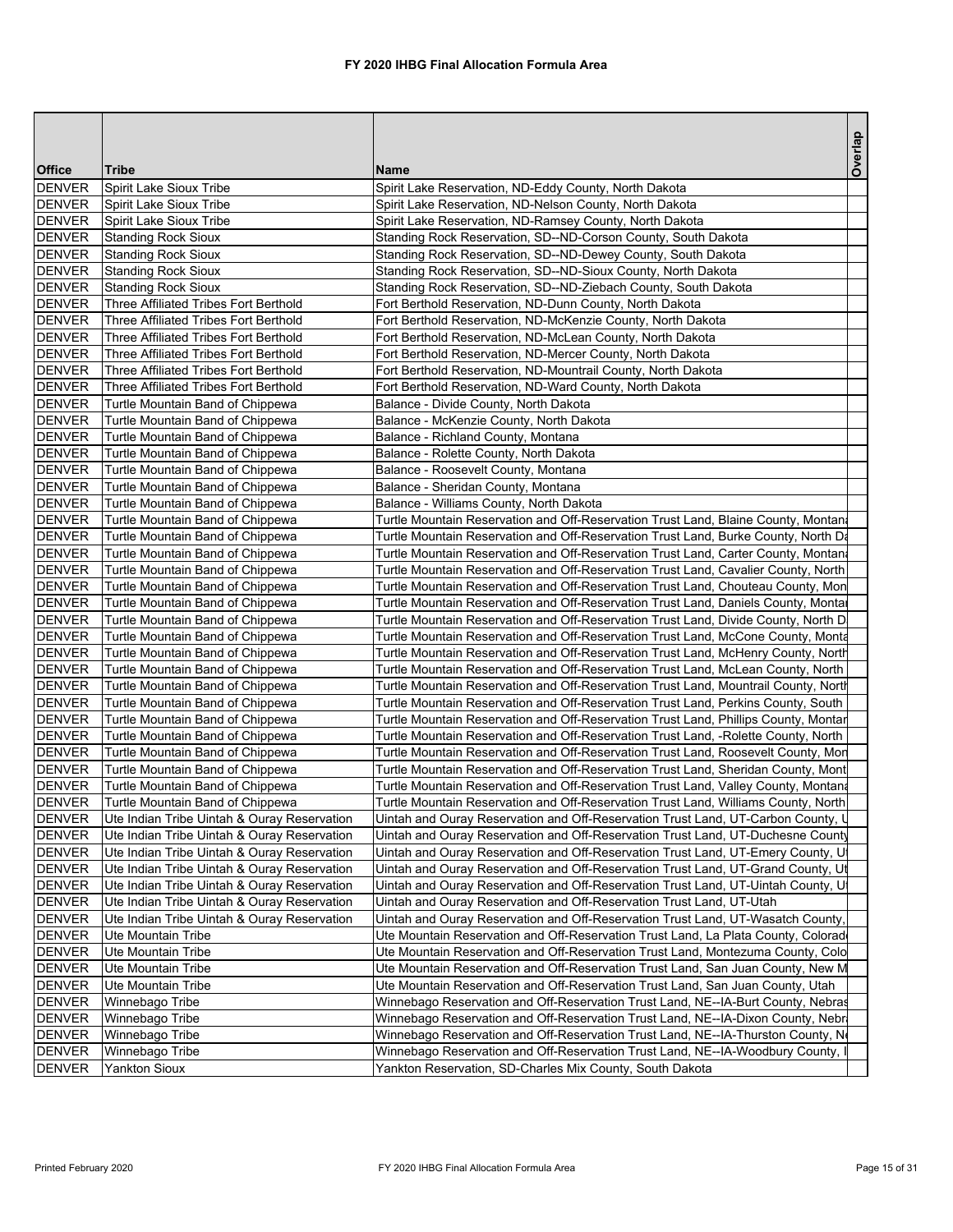|               |                                       |                                                                                  | Overlap                          |
|---------------|---------------------------------------|----------------------------------------------------------------------------------|----------------------------------|
| <b>Office</b> | Tribe<br>OKLAHOM/Absentee-Shawnee     | <b>Name</b>                                                                      |                                  |
|               | OKLAHOM/Absentee-Shawnee              | Balance - Cleveland County, Oklahoma<br>Balance - Lincoln County, Oklahoma       |                                  |
|               | OKLAHOM Absentee-Shawnee              | Citizen Potawatomi Nation-Absentee Shawnee OTSA, OK-Cleveland County, Oklaho +   |                                  |
|               | OKLAHOM/Absentee-Shawnee              | Citizen Potawatomi Nation-Absentee Shawnee OTSA, OK-Oklahoma County, Oklahd+     |                                  |
|               | OKLAHOM/Absentee-Shawnee              | Citizen Potawatomi Nation-Absentee Shawnee OTSA, OK-Pottawatomie County, Okl +   |                                  |
|               | OKLAHOM/Alabama-Couchatta             | Alabama-Coushatta Reservation and Off-Reservation Trust Land, TX-Polk County, To |                                  |
|               | OKLAHOM/Alabama-Quassarte Tribal Town | Creek OTSA, OK-Creek County, Oklahoma                                            | $+$                              |
|               | OKLAHOM/Apache Tribe                  | Kiowa-Comanche-Apache-Fort Sill Apache OTSA, OK-Caddo County, Oklahoma           | $\ddot{}$                        |
|               | OKLAHOM/Apache Tribe                  | Kiowa-Comanche-Apache-Fort Sill Apache OTSA, OK-Comanche County, Oklahoma+       |                                  |
|               | OKLAHOM/Apache Tribe                  | Kiowa-Comanche-Apache-Fort Sill Apache OTSA, OK-Cotton County, Oklahoma          |                                  |
|               | <b>OKLAHOM</b> Apache Tribe           | Kiowa-Comanche-Apache-Fort Sill Apache OTSA, OK-Grady County, Oklahoma           | $+$                              |
|               | <b>OKLAHOM</b> Apache Tribe           | Kiowa-Comanche-Apache-Fort Sill Apache OTSA, OK-Greer County, Oklahoma           | $+$                              |
|               | OKLAHOM/Apache Tribe                  | Kiowa-Comanche-Apache-Fort Sill Apache OTSA, OK-Harmon County, Oklahoma          | $\ddot{}$                        |
|               | OKLAHOM/Apache Tribe                  | Kiowa-Comanche-Apache-Fort Sill Apache OTSA, OK-Jackson County, Oklahoma         | $+$                              |
|               | <b>OKLAHOM</b> Apache Tribe           | Kiowa-Comanche-Apache-Fort Sill Apache OTSA, OK-Jefferson County, Oklahoma       | $+$                              |
|               | OKLAHOM Apache Tribe                  | Kiowa-Comanche-Apache-Fort Sill Apache OTSA, OK-Kiowa County, Oklahoma           | $+$                              |
|               | <b>OKLAHOM</b> Apache Tribe           | Kiowa-Comanche-Apache-Fort Sill Apache OTSA, OK-Stephens County, Oklahoma        | $+$                              |
|               | OKLAHOM/Apache Tribe                  | Kiowa-Comanche-Apache-Fort Sill Apache OTSA, OK-Tillman County, Oklahoma         | $\ddot{}$                        |
|               | OKLAHOM/Apache Tribe                  | Kiowa-Comanche-Apache-Ft Sill Apache/Caddo-Wichita-Delaware joint-use OTSA, Q+   |                                  |
|               | <b>OKLAHOM</b> Apache Tribe           | Kiowa-Comanche-Apache-Ft Sill Apache/Caddo-Wichita-Delaware joint-use OTSA, G+   |                                  |
|               | OKLAHOM/Caddo Tribe                   | Caddo-Wichita-Delaware OTSA, OK-Blaine County, Oklahoma                          | $\ddot{}$                        |
|               | <b>OKLAHOM</b> Caddo Tribe            | Caddo-Wichita-Delaware OTSA, OK-Caddo County, Oklahoma                           | $\ddot{}$                        |
|               | OKLAHOM/Caddo Tribe                   | Caddo-Wichita-Delaware OTSA, OK-Canadian County, Oklahoma                        | $\ddot{}$                        |
|               | OKLAHOM/Caddo Tribe                   | Caddo-Wichita-Delaware OTSA, OK-Grady County, Oklahoma                           |                                  |
|               | <b>OKLAHOM</b> Caddo Tribe            | Kiowa-Comanche-Apache-Ft Sill Apache/Caddo-Wichita-Delaware joint-use OTSA,      | C+                               |
|               | OKLAHOM/Caddo Tribe                   | Kiowa-Comanche-Apache-Ft Sill Apache/Caddo-Wichita-Delaware joint-use OTSA, Q+   |                                  |
|               | OKLAHOM/Cherokee Nation               | Cherokee OTSA, OK-Adair County, Oklahoma                                         | $\ddot{}$                        |
|               | OKLAHOM/Cherokee Nation               | Cherokee OTSA, OK-Cherokee County, Oklahoma                                      | $\ddot{}$                        |
|               | <b>OKLAHOM</b> Cherokee Nation        | Cherokee OTSA, OK-Craig County, Oklahoma                                         | $\ddot{}$                        |
|               | <b>OKLAHOM</b> Cherokee Nation        | Cherokee OTSA, OK-Delaware County, Oklahoma                                      | $\ddot{}$                        |
|               | OKLAHOM/Cherokee Nation               | Cherokee OTSA, OK-Mayes County, Oklahoma                                         | $\ddot{}$                        |
|               | OKLAHOM/Cherokee Nation               | Cherokee OTSA, OK-McIntosh County, Oklahoma                                      | $\ddot{}$                        |
|               | OKLAHOM/Cherokee Nation               | Cherokee OTSA, OK-Muskogee County, Oklahoma                                      | $\ddot{}$                        |
|               | <b>OKLAHOM</b> Cherokee Nation        | Cherokee OTSA, OK-Nowata County, Oklahoma                                        | $\begin{array}{c} + \end{array}$ |
|               | OKLAHOM/Cherokee Nation               | Cherokee OTSA, OK-Ottawa County, Oklahoma                                        | $\ddot{}$                        |
|               | OKLAHOM/Cherokee Nation               | Cherokee OTSA, OK-Rogers County, Oklahoma                                        | $\ddot{}$                        |
|               | OKLAHOM/Cherokee Nation               | Cherokee OTSA, OK-Sequoyah County, Oklahoma                                      | $\ddot{}$                        |
|               | <b>OKLAHOM</b> Cherokee Nation        | Cherokee OTSA, OK-Tulsa County, Oklahoma                                         | $\ddot{}$                        |
|               | <b>OKLAHOM</b> Cherokee Nation        | Cherokee OTSA, OK-Wagoner County, Oklahoma                                       | $+$                              |
|               | <b>OKLAHOM</b> Cherokee Nation        | Cherokee OTSA, OK-Washington County, Oklahoma                                    | $+$                              |
|               | OKLAHOM Cheyenne-Arapaho Tribes       | Balance - Beckham County, Oklahoma                                               |                                  |
|               | OKLAHOM Cheyenne-Arapaho Tribes       | Balance - Blaine County, Oklahoma                                                |                                  |
|               | OKLAHOM Cheyenne-Arapaho Tribes       | Balance - Canadian County, Oklahoma                                              |                                  |
|               | OKLAHOM Cheyenne-Arapaho Tribes       | Balance - Custer County, Oklahoma                                                |                                  |
|               | OKLAHOM/Cheyenne-Arapaho Tribes       | Balance - Dewey County, Oklahoma                                                 |                                  |
|               | OKLAHOM Cheyenne-Arapaho Tribes       | Balance - Kingfisher County, Oklahoma                                            |                                  |
|               | OKLAHOM Cheyenne-Arapaho Tribes       | Balance - Major County, Oklahoma                                                 |                                  |
|               | OKLAHOM Cheyenne-Arapaho Tribes       | Balance - Roger Mills County, Oklahoma                                           |                                  |
|               | OKLAHOM/Cheyenne-Arapaho Tribes       | Balance - Washita County, Oklahoma                                               |                                  |
|               | OKLAHOM Cheyenne-Arapaho Tribes       | Balance - Woodward County, Oklahoma                                              |                                  |
|               | OKLAHOM Cheyenne-Arapaho Tribes       | Census Tracts 1026, 1040, OK                                                     |                                  |
|               | OKLAHOM Cheyenne-Arapaho Tribes       | Cheyenne-Arapaho OTSA, OK-Beckham County, Oklahoma                               |                                  |
|               | OKLAHOM Cheyenne-Arapaho Tribes       | Cheyenne-Arapaho OTSA, OK-Blaine County, Oklahoma                                |                                  |
|               | OKLAHOM Cheyenne-Arapaho Tribes       | Cheyenne-Arapaho OTSA, OK-Caddo County, Oklahoma                                 |                                  |
|               | OKLAHOM Cheyenne-Arapaho Tribes       | Cheyenne-Arapaho OTSA, OK-Canadian County, Oklahoma                              |                                  |
|               | OKLAHOM/Cheyenne-Arapaho Tribes       | Cheyenne-Arapaho OTSA, OK-Custer County, Oklahoma                                |                                  |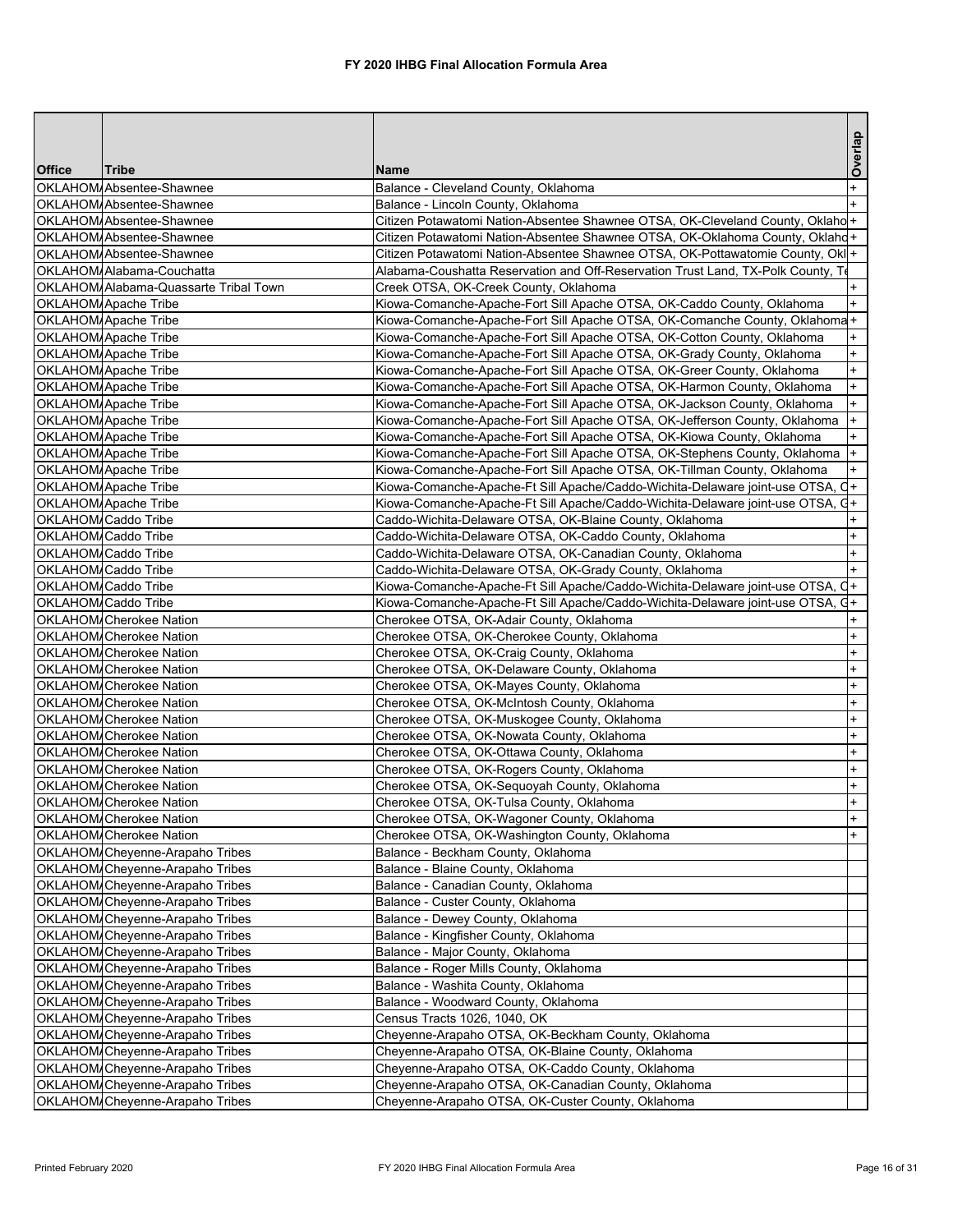|                                        |                                                           |                                                                                                                                                                  | Overlap   |
|----------------------------------------|-----------------------------------------------------------|------------------------------------------------------------------------------------------------------------------------------------------------------------------|-----------|
| <b>Office</b>                          | <b>Tribe</b>                                              | <b>Name</b>                                                                                                                                                      |           |
|                                        | OKLAHOM Cheyenne-Arapaho Tribes                           | Cheyenne-Arapaho OTSA, OK-Dewey County, Oklahoma                                                                                                                 |           |
|                                        | OKLAHOM Cheyenne-Arapaho Tribes                           | Cheyenne-Arapaho OTSA, OK-Ellis County, Oklahoma                                                                                                                 |           |
|                                        | OKLAHOM Cheyenne-Arapaho Tribes                           | Cheyenne-Arapaho OTSA, OK-Kingfisher County, Oklahoma                                                                                                            |           |
|                                        | OKLAHOM Cheyenne-Arapaho Tribes                           | Cheyenne-Arapaho OTSA, OK-Roger Mills County, Oklahoma                                                                                                           |           |
|                                        | OKLAHOM/Cheyenne-Arapaho Tribes                           | Cheyenne-Arapaho OTSA, OK-Washita County, Oklahoma                                                                                                               |           |
| OKLAHOM/Chickasaw                      |                                                           | Chickasaw OTSA, OK-Bryan County, Oklahoma                                                                                                                        |           |
| OKLAHOM/Chickasaw                      |                                                           | Chickasaw OTSA, OK-Carter County, Oklahoma                                                                                                                       |           |
| OKLAHOM/Chickasaw                      |                                                           | Chickasaw OTSA, OK-Garvin County, Oklahoma                                                                                                                       |           |
| OKLAHOM/Chickasaw<br>OKLAHOM/Chickasaw |                                                           | Chickasaw OTSA, OK-Grady County, Oklahoma                                                                                                                        |           |
| OKLAHOM/Chickasaw                      |                                                           | Chickasaw OTSA, OK-Jefferson County, Oklahoma<br>Chickasaw OTSA, OK-Johnston County, Oklahoma                                                                    |           |
| OKLAHOM/Chickasaw                      |                                                           | Chickasaw OTSA, OK-Love County, Oklahoma                                                                                                                         |           |
| OKLAHOM/Chickasaw                      |                                                           | Chickasaw OTSA, OK-Marshall County, Oklahoma                                                                                                                     |           |
| OKLAHOM/Chickasaw                      |                                                           | Chickasaw OTSA, OK-McClain County, Oklahoma                                                                                                                      |           |
| <b>OKLAHOM</b> Chickasaw               |                                                           | Chickasaw OTSA, OK-Murray County, Oklahoma                                                                                                                       |           |
| OKLAHOM/Chickasaw                      |                                                           | Chickasaw OTSA, OK-Pontotoc County, Oklahoma                                                                                                                     |           |
| OKLAHOM/Chickasaw                      |                                                           | Chickasaw OTSA, OK-Stephens County, Oklahoma                                                                                                                     |           |
|                                        | OKLAHOM/Chitimacha Tribe                                  | Balance - St. Mary Parish, Louisiana                                                                                                                             |           |
|                                        | OKLAHOM Chitimacha Tribe                                  | Chitimacha Reservation, LA-St. Mary Parish, Louisiana                                                                                                            |           |
|                                        | <b>OKLAHOM</b> Choctaw Nation                             | Choctaw OTSA, OK-Atoka County, Oklahoma                                                                                                                          |           |
|                                        | <b>OKLAHOM</b> Choctaw Nation                             | Choctaw OTSA, OK-Bryan County, Oklahoma                                                                                                                          |           |
|                                        | <b>OKLAHOM</b> Choctaw Nation                             | Choctaw OTSA, OK-Choctaw County, Oklahoma                                                                                                                        |           |
|                                        | <b>OKLAHOM</b> Choctaw Nation                             | Choctaw OTSA, OK-Coal County, Oklahoma                                                                                                                           |           |
|                                        | <b>OKLAHOM</b> Choctaw Nation                             | Choctaw OTSA, OK-Haskell County, Oklahoma                                                                                                                        |           |
|                                        | <b>OKLAHOM</b> Choctaw Nation                             | Choctaw OTSA, OK-Hughes County, Oklahoma                                                                                                                         |           |
|                                        | OKLAHOM/Choctaw Nation                                    | Choctaw OTSA, OK-Latimer County, Oklahoma                                                                                                                        |           |
|                                        | <b>OKLAHOM</b> Choctaw Nation                             | Choctaw OTSA, OK-Le Flore County, Oklahoma                                                                                                                       |           |
|                                        | <b>OKLAHOM</b> Choctaw Nation                             | Choctaw OTSA, OK-McCurtain County, Oklahoma                                                                                                                      |           |
|                                        | <b>OKLAHOM</b> Choctaw Nation                             | Choctaw OTSA, OK-Pittsburg County, Oklahoma                                                                                                                      |           |
|                                        | <b>OKLAHOM</b> Choctaw Nation                             | Choctaw OTSA, OK-Pushmataha County, Oklahoma                                                                                                                     |           |
|                                        | OKLAHOM Citizen Potawatomi Nation                         | Balance - Lincoln County, OK                                                                                                                                     | $\ddot{}$ |
|                                        | OKLAHOM Citizen Potawatomi Nation                         | Balance-Cleveland County, OK                                                                                                                                     |           |
|                                        | OKLAHOM Citizen Potawatomi Nation                         | Citizen Potawatomi Nation-Absentee Shawnee OTSA, OK-Oklahoma County, Oklahd+                                                                                     |           |
|                                        | OKLAHOM Citizen Potawatomi Nation                         | Citizen Potawatomi Nation-Absentee Shawnee OTSA, OK-Pottawatomie County, Okl+                                                                                    |           |
|                                        | <b>OKLAHOM</b> Citizen Potawatomi Nation                  | Citizen Potawatomi Nation-Absentee Shawnee Tribe OTSA, OK                                                                                                        |           |
|                                        | OKLAHOM Citizen Potawatomi Nation                         | Eastern Portion Oklahoma Co, OK                                                                                                                                  | $+$       |
|                                        | OKLAHOM Comanche Nation                                   | Kiowa-Comanche-Apache-Fort Sill Apache OTSA, OK-Caddo County, Oklahoma                                                                                           | $+$       |
|                                        | <b>OKLAHOM</b> Comanche Nation                            | Kiowa-Comanche-Apache-Fort Sill Apache OTSA, OK-Comanche County, Oklahoma+                                                                                       |           |
|                                        | <b>OKLAHOM</b> Comanche Nation                            | Kiowa-Comanche-Apache-Fort Sill Apache OTSA, OK-Cotton County, Oklahoma                                                                                          | $\ddot{}$ |
|                                        | <b>OKLAHOM</b> Comanche Nation                            | Kiowa-Comanche-Apache-Fort Sill Apache OTSA, OK-Grady County, Oklahoma                                                                                           | $\ddot{}$ |
|                                        | OKLAHOM Comanche Nation                                   | Kiowa-Comanche-Apache-Fort Sill Apache OTSA, OK-Greer County, Oklahoma                                                                                           | $\ddot{}$ |
|                                        | OKLAHOM Comanche Nation                                   | Kiowa-Comanche-Apache-Fort Sill Apache OTSA, OK-Harmon County, Oklahoma                                                                                          | $\ddot{}$ |
|                                        | OKLAHOM/Comanche Nation                                   | Kiowa-Comanche-Apache-Fort Sill Apache OTSA, OK-Jackson County, Oklahoma                                                                                         | $+$       |
|                                        | OKLAHOM Comanche Nation                                   | Kiowa-Comanche-Apache-Fort Sill Apache OTSA, OK-Jefferson County, Oklahoma                                                                                       | $\ddot{}$ |
|                                        | OKLAHOM/Comanche Nation                                   | Kiowa-Comanche-Apache-Fort Sill Apache OTSA, OK-Kiowa County, Oklahoma                                                                                           | $\ddot{}$ |
|                                        | <b>OKLAHOM</b> Comanche Nation                            | Kiowa-Comanche-Apache-Fort Sill Apache OTSA, OK-Stephens County, Oklahoma                                                                                        | $\ddot{}$ |
|                                        | <b>OKLAHOM</b> Comanche Nation<br>OKLAHOM/Comanche Nation | Kiowa-Comanche-Apache-Fort Sill Apache OTSA, OK-Tillman County, Oklahoma                                                                                         | $\ddot{}$ |
|                                        | <b>OKLAHOM</b> Comanche Nation                            | Kiowa-Comanche-Apache-Ft Sill Apache/Caddo-Wichita-Delaware joint-use OTSA, Q+<br>Kiowa-Comanche-Apache-Ft Sill Apache/Caddo-Wichita-Delaware joint-use OTSA, G+ |           |
|                                        | OKLAHOM/Coushatta Tribe                                   | Coushatta Reservation and Off-Reservation Trust Land, LA-Allen Parish, Louisiana                                                                                 |           |
|                                        | OKLAHOM Delaware Nation of West Oklahoma                  | Caddo-Wichita-Delaware OTSA, OK-Blaine County, Oklahoma                                                                                                          | $\pmb{+}$ |
|                                        | OKLAHOM Delaware Nation of West Oklahoma                  | Caddo-Wichita-Delaware OTSA, OK-Caddo County, Oklahoma                                                                                                           | $\ddot{}$ |
|                                        | OKLAHOM Delaware Nation of West Oklahoma                  | Caddo-Wichita-Delaware OTSA, OK-Canadian County, Oklahoma                                                                                                        | $+$       |
|                                        | OKLAHOM Delaware Nation of West Oklahoma                  | Caddo-Wichita-Delaware OTSA, OK-Grady County, Oklahoma                                                                                                           | $+$       |
|                                        | OKLAHOM Delaware Nation of West Oklahoma                  | Kiowa-Comanche-Apache-Ft Sill Apache/Caddo-Wichita-Delaware joint-use OTSA, C+                                                                                   |           |
|                                        | OKLAHOM Delaware Nation of West Oklahoma                  | Kiowa-Comanche-Apache-Ft Sill Apache/Caddo-Wichita-Delaware joint-use OTSA, G+                                                                                   |           |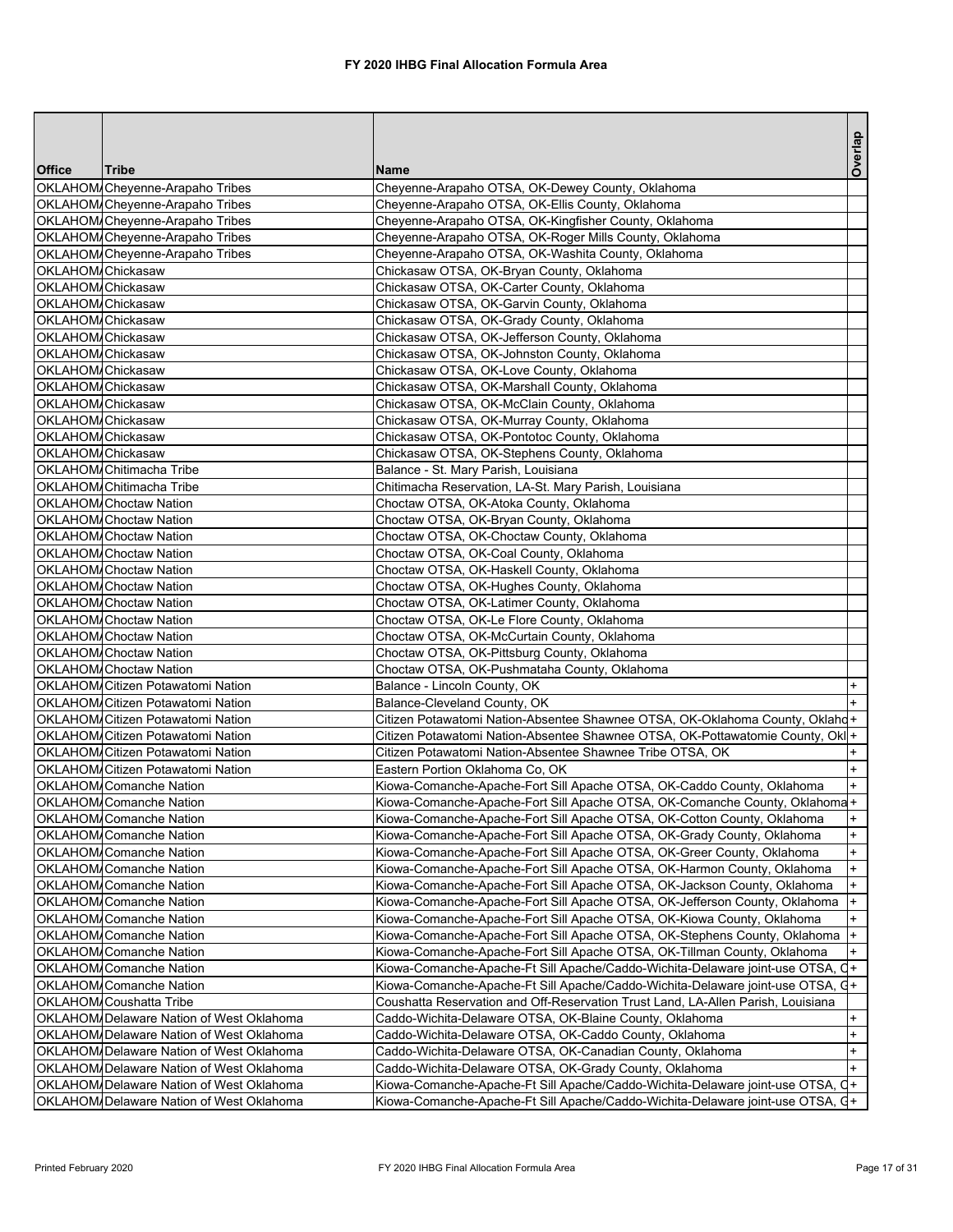|                            |                                                                   |                                                                                 | Overlap                          |
|----------------------------|-------------------------------------------------------------------|---------------------------------------------------------------------------------|----------------------------------|
| <b>Office</b>              | <b>Tribe</b>                                                      | Name                                                                            |                                  |
|                            | OKLAHOM/Delaware Tribe (Eastern)<br>OKLAHOM Eastern Shawnee Tribe | Tribe Re-Recognized, No Assigned Formula Area                                   |                                  |
|                            |                                                                   | Eastern Shawnee OTSA, OK-Ottawa County, Oklahoma                                |                                  |
|                            | OKLAHOM Fort Sill Apache Tribe                                    | Kiowa-Comanche-Apache-Fort Sill Apache OTSA, OK-Caddo County, Oklahoma          | $+$                              |
|                            | OKLAHOM Fort Sill Apache Tribe                                    | Kiowa-Comanche-Apache-Fort Sill Apache OTSA, OK-Comanche County, Oklahoma+      |                                  |
|                            | OKLAHOM Fort Sill Apache Tribe                                    | Kiowa-Comanche-Apache-Fort Sill Apache OTSA, OK-Cotton County, Oklahoma         | $\ddot{}$<br>$^{+}$              |
|                            | OKLAHOM Fort Sill Apache Tribe                                    | Kiowa-Comanche-Apache-Fort Sill Apache OTSA, OK-Grady County, Oklahoma          |                                  |
|                            | OKLAHOM Fort Sill Apache Tribe                                    | Kiowa-Comanche-Apache-Fort Sill Apache OTSA, OK-Greer County, Oklahoma          | $+$                              |
|                            | OKLAHOM/Fort Sill Apache Tribe                                    | Kiowa-Comanche-Apache-Fort Sill Apache OTSA, OK-Harmon County, Oklahoma         | $\ddot{}$                        |
|                            | OKLAHOM Fort Sill Apache Tribe                                    | Kiowa-Comanche-Apache-Fort Sill Apache OTSA, OK-Jackson County, Oklahoma        | $\ddot{}$                        |
|                            | OKLAHOM Fort Sill Apache Tribe                                    | Kiowa-Comanche-Apache-Fort Sill Apache OTSA, OK-Jefferson County, Oklahoma      | $\begin{array}{c} + \end{array}$ |
|                            | OKLAHOM Fort Sill Apache Tribe                                    | Kiowa-Comanche-Apache-Fort Sill Apache OTSA, OK-Kiowa County, Oklahoma          | $+$                              |
|                            | OKLAHOM Fort Sill Apache Tribe                                    | Kiowa-Comanche-Apache-Fort Sill Apache OTSA, OK-Stephens County, Oklahoma       | $ +$                             |
|                            | OKLAHOM Fort Sill Apache Tribe                                    | Kiowa-Comanche-Apache-Fort Sill Apache OTSA, OK-Tillman County, Oklahoma        | $\ddot{}$                        |
|                            | OKLAHOM Fort Sill Apache Tribe                                    | Kiowa-Comanche-Apache-Ft Sill Apache/Caddo-Wichita-Delaware joint-use OTSA, Q+  |                                  |
|                            | OKLAHOM/Fort Sill Apache Tribe                                    | Kiowa-Comanche-Apache-Ft Sill Apache/Caddo-Wichita-Delaware joint-use OTSA, G+  |                                  |
|                            | OKLAHOM lowa Tribe of Kansas and Nebraska                         | Balance - Brown County, Kansas                                                  |                                  |
|                            | OKLAHOM lowa Tribe of Kansas and Nebraska                         | Balance - Doniphan County, Kansas                                               |                                  |
|                            | OKLAHOM lowa Tribe of Kansas and Nebraska                         | Balance - Richardson County, Nebraska                                           |                                  |
|                            | OKLAHOM lowa Tribe of Kansas and Nebraska                         | lowa (KS-NE) Reservation and Off-Reservation Trust Land, KS--NE-Brown County, K |                                  |
|                            | OKLAHOM lowa Tribe of Kansas and Nebraska                         | lowa (KS-NE) Reservation and Off-Reservation Trust Land, KS--NE-Doniphan Count  |                                  |
|                            | OKLAHOM lowa Tribe of Kansas and Nebraska                         | lowa (KS-NE) Reservation and Off-Reservation Trust Land, KS--NE-Richardson Cour |                                  |
|                            | OKLAHOM Iowa Tribe of Oklahoma                                    | Iowa OTSA, OK-Lincoln County, Oklahoma                                          |                                  |
|                            | OKLAHOM lowa Tribe of Oklahoma                                    | Iowa OTSA, OK-Logan County, Oklahoma                                            |                                  |
|                            | OKLAHOM, Iowa Tribe of Oklahoma                                   | lowa OTSA, OK-Oklahoma County, Oklahoma                                         |                                  |
|                            | OKLAHOM, Iowa Tribe of Oklahoma                                   | Iowa OTSA, OK-Payne County, Oklahoma                                            |                                  |
|                            | OKLAHOM, Jena Band of Choctaw                                     | Jena Band of Choctaw Reservation, LA-Grant Parish, Louisiana                    |                                  |
|                            | OKLAHOM, Jena Band of Choctaw                                     | Jena Band of Choctaw Reservation, LA-La Salle Parish, Louisiana                 |                                  |
| <b>OKLAHOM</b> Kaw Nation  |                                                                   | Kaw OTSA, OK-Kay County, Oklahoma                                               | $\ddot{}$                        |
| <b>OKLAHOM</b> Kaw Nation  |                                                                   | Kaw/Ponca joint-use OTSA, OK-Kay County, Oklahoma                               | $\ddot{}$                        |
|                            | OKLAHOM Kialegee Tribal Town                                      | Creek OTSA, OK-Creek County, Oklahoma                                           | $\ddot{}$                        |
|                            | OKLAHOM Kickapoo Traditional Tribe of Texas                       | Balance - Maverick County, Texas                                                |                                  |
|                            | OKLAHOM Kickapoo Traditional Tribe of Texas                       | Kickapoo (TX) Reservation, TX-Maverick County, Texas                            |                                  |
|                            | OKLAHOM Kickapoo Tribe of Kansas                                  | Kickapoo (KS) Reservation, KS-Atchison County, Kansas                           |                                  |
|                            | OKLAHOM Kickapoo Tribe of Kansas                                  | Kickapoo (KS) Reservation, KS-Brown County, Kansas                              |                                  |
|                            | OKLAHOM Kickapoo Tribe of Kansas                                  | Kickapoo (KS) Reservation, KS-Jackson County, Kansas                            |                                  |
|                            | OKLAHOM Kickapoo Tribe of Oklahoma                                | Kickapoo OTSA, OK-Lincoln County, Oklahoma                                      |                                  |
|                            | OKLAHOM Kickapoo Tribe of Oklahoma                                | Kickapoo OTSA, OK-Pottawatomie County, Oklahoma                                 |                                  |
|                            | OKLAHOM Kiowa Tribe                                               | Kiowa-Comanche-Apache-Fort Sill Apache OTSA, OK-Caddo County, Oklahoma          | $+$                              |
| <b>OKLAHOM</b> Kiowa Tribe |                                                                   | Kiowa-Comanche-Apache-Fort Sill Apache OTSA, OK-Comanche County, Oklahoma+      |                                  |
| <b>OKLAHOM</b> Kiowa Tribe |                                                                   | Kiowa-Comanche-Apache-Fort Sill Apache OTSA, OK-Cotton County, Oklahoma         | $\ddot{}$                        |
|                            | OKLAHOM Kiowa Tribe                                               | Kiowa-Comanche-Apache-Fort Sill Apache OTSA, OK-Grady County, Oklahoma          | $\ddot{}$                        |
|                            | OKLAHOM/Kiowa Tribe                                               | Kiowa-Comanche-Apache-Fort Sill Apache OTSA, OK-Greer County, Oklahoma          | $\ddot{}$                        |
|                            | OKLAHOM Kiowa Tribe                                               | Kiowa-Comanche-Apache-Fort Sill Apache OTSA, OK-Harmon County, Oklahoma         | $\ddot{}$                        |
|                            | OKLAHOM Kiowa Tribe                                               | Kiowa-Comanche-Apache-Fort Sill Apache OTSA, OK-Jackson County, Oklahoma        | $\ddot{}$                        |
|                            | OKLAHOM/Kiowa Tribe                                               | Kiowa-Comanche-Apache-Fort Sill Apache OTSA, OK-Jefferson County, Oklahoma      | $\ddot{}$                        |
|                            | OKLAHOM Kiowa Tribe                                               | Kiowa-Comanche-Apache-Fort Sill Apache OTSA, OK-Kiowa County, Oklahoma          | $\ddot{}$                        |
|                            | OKLAHOM Kiowa Tribe                                               | Kiowa-Comanche-Apache-Fort Sill Apache OTSA, OK-Stephens County, Oklahoma       | $+$                              |
|                            | OKLAHOM Kiowa Tribe                                               | Kiowa-Comanche-Apache-Fort Sill Apache OTSA, OK-Tillman County, Oklahoma        | $\ddot{}$                        |
|                            | OKLAHOM/Kiowa Tribe                                               | Kiowa-Comanche-Apache-Ft Sill Apache/Caddo-Wichita-Delaware joint-use OTSA, Q+  |                                  |
|                            | OKLAHOM/Kiowa Tribe                                               | Kiowa-Comanche-Apache-Ft Sill Apache/Caddo-Wichita-Delaware joint-use OTSA, Q+  |                                  |
| OKLAHOM Miami Tribe        |                                                                   | Miami OTSA, OK-Ottawa County, Oklahoma                                          | +                                |
| <b>OKLAHOM</b> Miami Tribe |                                                                   | Miami/Peoria joint-use OTSA, OK-Ottawa County, Oklahoma                         | $\ddot{}$                        |
|                            | OKLAHOM/Modoc Tribe                                               | Modoc OTSA, OK-Ottawa County, Oklahoma                                          |                                  |
|                            | OKLAHOM Muscogee (Creek) Nation                                   | Creek OTSA, OK-Creek County, Oklahoma                                           | $+$                              |
|                            | OKLAHOM Muscogee (Creek) Nation                                   | Creek OTSA, OK-Hughes County, Oklahoma                                          | $\begin{array}{c} + \end{array}$ |
|                            | OKLAHOM Muscogee (Creek) Nation                                   | Creek OTSA, OK-Mayes County, Oklahoma                                           | $+$                              |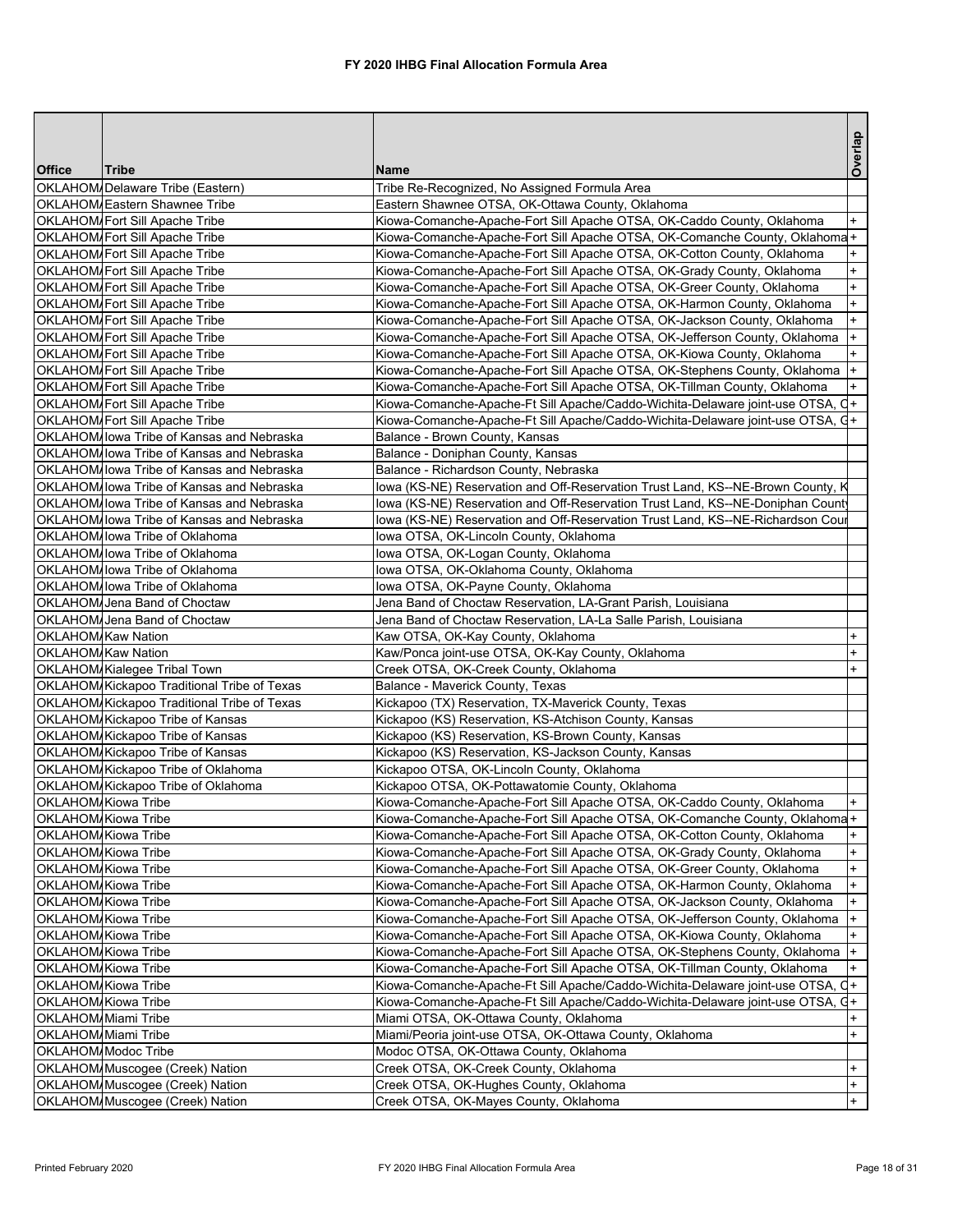| Overlap<br><b>Office</b><br>Tribe<br>Name<br>$\ddot{}$<br>OKLAHOM Muscogee (Creek) Nation<br>Creek OTSA, OK-McIntosh County, Oklahoma<br>$\ddot{}$<br>OKLAHOM/Muscogee (Creek) Nation<br>Creek OTSA, OK-Muskogee County, Oklahoma<br>$\ddot{}$<br>OKLAHOM Muscogee (Creek) Nation<br>Creek OTSA, OK-Okfuskee County, Oklahoma<br>OKLAHOM Muscogee (Creek) Nation<br>$\ddot{}$<br>Creek OTSA, OK-Okmulgee County, Oklahoma<br>OKLAHOM Muscogee (Creek) Nation<br>Creek OTSA, OK-Rogers County, Oklahoma<br>$+$<br>OKLAHOM Muscogee (Creek) Nation<br>Creek OTSA, OK-Tulsa County, Oklahoma<br>$+$<br>OKLAHOM Muscogee (Creek) Nation<br>Creek OTSA, OK-Wagoner County, Oklahoma<br>$\ddot{}$<br>$\ddot{}$<br>OKLAHOM/Muscogee (Creek) Nation<br>Creek/Seminole joint-use OTSA, OK-Seminole County, Oklahoma<br>OKLAHOM Osage Nation<br>Osage Reservation, OK-Osage County, Oklahoma<br>OKLAHOM/Otoe-Missouria Tribe<br>Otoe-Missouria OTSA, OK-Noble County, Oklahoma<br>OKLAHOM/Otoe-Missouria Tribe<br>Otoe-Missouria OTSA, OK-Pawnee County, Oklahoma<br>OKLAHOM Ottawa Tribe<br>Ottawa OTSA, OK-Ottawa County, Oklahoma<br>OKLAHOM/Pawnee Nation<br>Pawnee OTSA, OK-Pawnee County, Oklahoma<br>OKLAHOM Peoria Tribe<br>Miami/Peoria joint-use OTSA, OK-Ottawa County, Oklahoma<br>$\overline{+}$<br>OKLAHOM Peoria Tribe<br>Peoria OTSA, OK-Ottawa County, Oklahoma<br>$\ddot{}$<br>OKLAHOM/Ponca Tribe<br>Kaw/Ponca joint-use OTSA, OK-Kay County, Oklahoma<br>$\ddot{}$<br>OKLAHOM Ponca Tribe<br>Ponca OTSA, OK-Kay County, Oklahoma<br>$\ddot{}$<br>$\ddot{}$<br>OKLAHOM/Ponca Tribe<br>Ponca OTSA, OK-Noble County, Oklahoma<br>OKLAHOM/Prairie Band of Potawatomi Nation<br>Prairie Band of Potawatomi Nation Reservation, KS-Jackson County, Kansas<br>OKLAHOM/Quapaw Tribe<br>Quapaw OTSA, OK-Ottawa County, Oklahoma<br>Sac and Fox Nation Reservation and Off-Reservation Trust Land, NE--KS-Brown Cou<br>OKLAHOM Sac and Fox Nation of Missouri<br>OKLAHOM/Sac and Fox Nation of Missouri<br>Sac and Fox Nation Reservation and Off-Reservation Trust Land, NE--KS-Richardsor<br>OKLAHOM/Sac and Fox Nation, Oklahoma<br>Sac and Fox OTSA, OK-Lincoln County, Oklahoma<br>OKLAHOM Sac and Fox Nation, Oklahoma<br>Sac and Fox OTSA, OK-Payne County, Oklahoma<br>OKLAHOM Sac and Fox Nation, Oklahoma<br>Sac and Fox OTSA, OK-Pottawatomie County, Oklahoma<br>OKLAHOM Seminole Nation<br>Seminole OTSA, OK-Seminole County, Oklahoma<br>OKLAHOM/Seneca-Cayuga<br>Seneca-Cayuga OTSA, OK-Delaware County, Oklahoma<br>OKLAHOM Seneca-Cayuga<br>Seneca-Cayuga OTSA, OK-Ottawa County, Oklahoma<br>OKLAHOM Shawnee<br><b>Minimum Needs</b><br>OKLAHOM, Thlopthlocco Tribal Town<br>Creek OTSA, OK-Creek County, Oklahoma<br>$\ddot{}$<br>OKLAHOM/Tonkawa Tribe<br>Tonkawa OTSA, OK-Kay County, Oklahoma<br>OKLAHOM/Tunica-Biloxi Tribe<br>Balance - Avoyelles Parish, Louisiana<br>OKLAHOM/Tunica-Biloxi Tribe<br>Balance - Rapides Parish, Louisiana<br>OKLAHOM/Tunica-Biloxi Tribe<br>Tunica-Biloxi Reservation and Off-Reservation Trust Land, LA-Avoyelles Parish, Loui<br>OKLAHOM/United Keetoowah<br>Cherokee OTSA, OK<br>$+$<br>OKLAHOM/ Wichita Tribe<br>Caddo-Wichita-Delaware OTSA, OK-Blaine County, Oklahoma<br>$\ddot{}$<br>OKLAHOM/Wichita Tribe<br>$+$<br>Caddo-Wichita-Delaware OTSA, OK-Caddo County, Oklahoma<br>$+$<br>OKLAHOM/Wichita Tribe<br>Caddo-Wichita-Delaware OTSA, OK-Canadian County, Oklahoma<br>OKLAHOM Wichita Tribe<br>Caddo-Wichita-Delaware OTSA, OK-Grady County, Oklahoma<br>OKLAHOM Wichita Tribe<br>Kiowa-Comanche-Apache-Ft Sill Apache/Caddo-Wichita-Delaware joint-use OTSA, Q+<br>OKLAHOM/ Wichita Tribe<br>Kiowa-Comanche-Apache-Ft Sill Apache/Caddo-Wichita-Delaware joint-use OTSA, Q+<br>OKLAHOM/Wyandotte Nation<br>Balance - Newton County, Missouri<br>OKLAHOM/ Wyandotte Nation |  |                                            |  |
|--------------------------------------------------------------------------------------------------------------------------------------------------------------------------------------------------------------------------------------------------------------------------------------------------------------------------------------------------------------------------------------------------------------------------------------------------------------------------------------------------------------------------------------------------------------------------------------------------------------------------------------------------------------------------------------------------------------------------------------------------------------------------------------------------------------------------------------------------------------------------------------------------------------------------------------------------------------------------------------------------------------------------------------------------------------------------------------------------------------------------------------------------------------------------------------------------------------------------------------------------------------------------------------------------------------------------------------------------------------------------------------------------------------------------------------------------------------------------------------------------------------------------------------------------------------------------------------------------------------------------------------------------------------------------------------------------------------------------------------------------------------------------------------------------------------------------------------------------------------------------------------------------------------------------------------------------------------------------------------------------------------------------------------------------------------------------------------------------------------------------------------------------------------------------------------------------------------------------------------------------------------------------------------------------------------------------------------------------------------------------------------------------------------------------------------------------------------------------------------------------------------------------------------------------------------------------------------------------------------------------------------------------------------------------------------------------------------------------------------------------------------------------------------------------------------------------------------------------------------------------------------------------------------------------------------------------------------------------------------------------------------------------------------------------------------------------------------------------------------------------------------------------------------------------------------------------------------------------------------------------------------------------------------------------------------------------------------------------------------------------------------------------------------------------------------------------------------------------------------------------------------------------------------------------------------------------------------------------------------------------------------------------------------------------------------------------------------------------------------------------------------------------------------------------------------------------------------------------|--|--------------------------------------------|--|
|                                                                                                                                                                                                                                                                                                                                                                                                                                                                                                                                                                                                                                                                                                                                                                                                                                                                                                                                                                                                                                                                                                                                                                                                                                                                                                                                                                                                                                                                                                                                                                                                                                                                                                                                                                                                                                                                                                                                                                                                                                                                                                                                                                                                                                                                                                                                                                                                                                                                                                                                                                                                                                                                                                                                                                                                                                                                                                                                                                                                                                                                                                                                                                                                                                                                                                                                                                                                                                                                                                                                                                                                                                                                                                                                                                                                                                                  |  |                                            |  |
|                                                                                                                                                                                                                                                                                                                                                                                                                                                                                                                                                                                                                                                                                                                                                                                                                                                                                                                                                                                                                                                                                                                                                                                                                                                                                                                                                                                                                                                                                                                                                                                                                                                                                                                                                                                                                                                                                                                                                                                                                                                                                                                                                                                                                                                                                                                                                                                                                                                                                                                                                                                                                                                                                                                                                                                                                                                                                                                                                                                                                                                                                                                                                                                                                                                                                                                                                                                                                                                                                                                                                                                                                                                                                                                                                                                                                                                  |  |                                            |  |
|                                                                                                                                                                                                                                                                                                                                                                                                                                                                                                                                                                                                                                                                                                                                                                                                                                                                                                                                                                                                                                                                                                                                                                                                                                                                                                                                                                                                                                                                                                                                                                                                                                                                                                                                                                                                                                                                                                                                                                                                                                                                                                                                                                                                                                                                                                                                                                                                                                                                                                                                                                                                                                                                                                                                                                                                                                                                                                                                                                                                                                                                                                                                                                                                                                                                                                                                                                                                                                                                                                                                                                                                                                                                                                                                                                                                                                                  |  |                                            |  |
|                                                                                                                                                                                                                                                                                                                                                                                                                                                                                                                                                                                                                                                                                                                                                                                                                                                                                                                                                                                                                                                                                                                                                                                                                                                                                                                                                                                                                                                                                                                                                                                                                                                                                                                                                                                                                                                                                                                                                                                                                                                                                                                                                                                                                                                                                                                                                                                                                                                                                                                                                                                                                                                                                                                                                                                                                                                                                                                                                                                                                                                                                                                                                                                                                                                                                                                                                                                                                                                                                                                                                                                                                                                                                                                                                                                                                                                  |  |                                            |  |
|                                                                                                                                                                                                                                                                                                                                                                                                                                                                                                                                                                                                                                                                                                                                                                                                                                                                                                                                                                                                                                                                                                                                                                                                                                                                                                                                                                                                                                                                                                                                                                                                                                                                                                                                                                                                                                                                                                                                                                                                                                                                                                                                                                                                                                                                                                                                                                                                                                                                                                                                                                                                                                                                                                                                                                                                                                                                                                                                                                                                                                                                                                                                                                                                                                                                                                                                                                                                                                                                                                                                                                                                                                                                                                                                                                                                                                                  |  |                                            |  |
|                                                                                                                                                                                                                                                                                                                                                                                                                                                                                                                                                                                                                                                                                                                                                                                                                                                                                                                                                                                                                                                                                                                                                                                                                                                                                                                                                                                                                                                                                                                                                                                                                                                                                                                                                                                                                                                                                                                                                                                                                                                                                                                                                                                                                                                                                                                                                                                                                                                                                                                                                                                                                                                                                                                                                                                                                                                                                                                                                                                                                                                                                                                                                                                                                                                                                                                                                                                                                                                                                                                                                                                                                                                                                                                                                                                                                                                  |  |                                            |  |
|                                                                                                                                                                                                                                                                                                                                                                                                                                                                                                                                                                                                                                                                                                                                                                                                                                                                                                                                                                                                                                                                                                                                                                                                                                                                                                                                                                                                                                                                                                                                                                                                                                                                                                                                                                                                                                                                                                                                                                                                                                                                                                                                                                                                                                                                                                                                                                                                                                                                                                                                                                                                                                                                                                                                                                                                                                                                                                                                                                                                                                                                                                                                                                                                                                                                                                                                                                                                                                                                                                                                                                                                                                                                                                                                                                                                                                                  |  |                                            |  |
|                                                                                                                                                                                                                                                                                                                                                                                                                                                                                                                                                                                                                                                                                                                                                                                                                                                                                                                                                                                                                                                                                                                                                                                                                                                                                                                                                                                                                                                                                                                                                                                                                                                                                                                                                                                                                                                                                                                                                                                                                                                                                                                                                                                                                                                                                                                                                                                                                                                                                                                                                                                                                                                                                                                                                                                                                                                                                                                                                                                                                                                                                                                                                                                                                                                                                                                                                                                                                                                                                                                                                                                                                                                                                                                                                                                                                                                  |  |                                            |  |
|                                                                                                                                                                                                                                                                                                                                                                                                                                                                                                                                                                                                                                                                                                                                                                                                                                                                                                                                                                                                                                                                                                                                                                                                                                                                                                                                                                                                                                                                                                                                                                                                                                                                                                                                                                                                                                                                                                                                                                                                                                                                                                                                                                                                                                                                                                                                                                                                                                                                                                                                                                                                                                                                                                                                                                                                                                                                                                                                                                                                                                                                                                                                                                                                                                                                                                                                                                                                                                                                                                                                                                                                                                                                                                                                                                                                                                                  |  |                                            |  |
|                                                                                                                                                                                                                                                                                                                                                                                                                                                                                                                                                                                                                                                                                                                                                                                                                                                                                                                                                                                                                                                                                                                                                                                                                                                                                                                                                                                                                                                                                                                                                                                                                                                                                                                                                                                                                                                                                                                                                                                                                                                                                                                                                                                                                                                                                                                                                                                                                                                                                                                                                                                                                                                                                                                                                                                                                                                                                                                                                                                                                                                                                                                                                                                                                                                                                                                                                                                                                                                                                                                                                                                                                                                                                                                                                                                                                                                  |  |                                            |  |
|                                                                                                                                                                                                                                                                                                                                                                                                                                                                                                                                                                                                                                                                                                                                                                                                                                                                                                                                                                                                                                                                                                                                                                                                                                                                                                                                                                                                                                                                                                                                                                                                                                                                                                                                                                                                                                                                                                                                                                                                                                                                                                                                                                                                                                                                                                                                                                                                                                                                                                                                                                                                                                                                                                                                                                                                                                                                                                                                                                                                                                                                                                                                                                                                                                                                                                                                                                                                                                                                                                                                                                                                                                                                                                                                                                                                                                                  |  |                                            |  |
|                                                                                                                                                                                                                                                                                                                                                                                                                                                                                                                                                                                                                                                                                                                                                                                                                                                                                                                                                                                                                                                                                                                                                                                                                                                                                                                                                                                                                                                                                                                                                                                                                                                                                                                                                                                                                                                                                                                                                                                                                                                                                                                                                                                                                                                                                                                                                                                                                                                                                                                                                                                                                                                                                                                                                                                                                                                                                                                                                                                                                                                                                                                                                                                                                                                                                                                                                                                                                                                                                                                                                                                                                                                                                                                                                                                                                                                  |  |                                            |  |
|                                                                                                                                                                                                                                                                                                                                                                                                                                                                                                                                                                                                                                                                                                                                                                                                                                                                                                                                                                                                                                                                                                                                                                                                                                                                                                                                                                                                                                                                                                                                                                                                                                                                                                                                                                                                                                                                                                                                                                                                                                                                                                                                                                                                                                                                                                                                                                                                                                                                                                                                                                                                                                                                                                                                                                                                                                                                                                                                                                                                                                                                                                                                                                                                                                                                                                                                                                                                                                                                                                                                                                                                                                                                                                                                                                                                                                                  |  |                                            |  |
|                                                                                                                                                                                                                                                                                                                                                                                                                                                                                                                                                                                                                                                                                                                                                                                                                                                                                                                                                                                                                                                                                                                                                                                                                                                                                                                                                                                                                                                                                                                                                                                                                                                                                                                                                                                                                                                                                                                                                                                                                                                                                                                                                                                                                                                                                                                                                                                                                                                                                                                                                                                                                                                                                                                                                                                                                                                                                                                                                                                                                                                                                                                                                                                                                                                                                                                                                                                                                                                                                                                                                                                                                                                                                                                                                                                                                                                  |  |                                            |  |
|                                                                                                                                                                                                                                                                                                                                                                                                                                                                                                                                                                                                                                                                                                                                                                                                                                                                                                                                                                                                                                                                                                                                                                                                                                                                                                                                                                                                                                                                                                                                                                                                                                                                                                                                                                                                                                                                                                                                                                                                                                                                                                                                                                                                                                                                                                                                                                                                                                                                                                                                                                                                                                                                                                                                                                                                                                                                                                                                                                                                                                                                                                                                                                                                                                                                                                                                                                                                                                                                                                                                                                                                                                                                                                                                                                                                                                                  |  |                                            |  |
|                                                                                                                                                                                                                                                                                                                                                                                                                                                                                                                                                                                                                                                                                                                                                                                                                                                                                                                                                                                                                                                                                                                                                                                                                                                                                                                                                                                                                                                                                                                                                                                                                                                                                                                                                                                                                                                                                                                                                                                                                                                                                                                                                                                                                                                                                                                                                                                                                                                                                                                                                                                                                                                                                                                                                                                                                                                                                                                                                                                                                                                                                                                                                                                                                                                                                                                                                                                                                                                                                                                                                                                                                                                                                                                                                                                                                                                  |  |                                            |  |
|                                                                                                                                                                                                                                                                                                                                                                                                                                                                                                                                                                                                                                                                                                                                                                                                                                                                                                                                                                                                                                                                                                                                                                                                                                                                                                                                                                                                                                                                                                                                                                                                                                                                                                                                                                                                                                                                                                                                                                                                                                                                                                                                                                                                                                                                                                                                                                                                                                                                                                                                                                                                                                                                                                                                                                                                                                                                                                                                                                                                                                                                                                                                                                                                                                                                                                                                                                                                                                                                                                                                                                                                                                                                                                                                                                                                                                                  |  |                                            |  |
|                                                                                                                                                                                                                                                                                                                                                                                                                                                                                                                                                                                                                                                                                                                                                                                                                                                                                                                                                                                                                                                                                                                                                                                                                                                                                                                                                                                                                                                                                                                                                                                                                                                                                                                                                                                                                                                                                                                                                                                                                                                                                                                                                                                                                                                                                                                                                                                                                                                                                                                                                                                                                                                                                                                                                                                                                                                                                                                                                                                                                                                                                                                                                                                                                                                                                                                                                                                                                                                                                                                                                                                                                                                                                                                                                                                                                                                  |  |                                            |  |
|                                                                                                                                                                                                                                                                                                                                                                                                                                                                                                                                                                                                                                                                                                                                                                                                                                                                                                                                                                                                                                                                                                                                                                                                                                                                                                                                                                                                                                                                                                                                                                                                                                                                                                                                                                                                                                                                                                                                                                                                                                                                                                                                                                                                                                                                                                                                                                                                                                                                                                                                                                                                                                                                                                                                                                                                                                                                                                                                                                                                                                                                                                                                                                                                                                                                                                                                                                                                                                                                                                                                                                                                                                                                                                                                                                                                                                                  |  |                                            |  |
|                                                                                                                                                                                                                                                                                                                                                                                                                                                                                                                                                                                                                                                                                                                                                                                                                                                                                                                                                                                                                                                                                                                                                                                                                                                                                                                                                                                                                                                                                                                                                                                                                                                                                                                                                                                                                                                                                                                                                                                                                                                                                                                                                                                                                                                                                                                                                                                                                                                                                                                                                                                                                                                                                                                                                                                                                                                                                                                                                                                                                                                                                                                                                                                                                                                                                                                                                                                                                                                                                                                                                                                                                                                                                                                                                                                                                                                  |  |                                            |  |
|                                                                                                                                                                                                                                                                                                                                                                                                                                                                                                                                                                                                                                                                                                                                                                                                                                                                                                                                                                                                                                                                                                                                                                                                                                                                                                                                                                                                                                                                                                                                                                                                                                                                                                                                                                                                                                                                                                                                                                                                                                                                                                                                                                                                                                                                                                                                                                                                                                                                                                                                                                                                                                                                                                                                                                                                                                                                                                                                                                                                                                                                                                                                                                                                                                                                                                                                                                                                                                                                                                                                                                                                                                                                                                                                                                                                                                                  |  |                                            |  |
|                                                                                                                                                                                                                                                                                                                                                                                                                                                                                                                                                                                                                                                                                                                                                                                                                                                                                                                                                                                                                                                                                                                                                                                                                                                                                                                                                                                                                                                                                                                                                                                                                                                                                                                                                                                                                                                                                                                                                                                                                                                                                                                                                                                                                                                                                                                                                                                                                                                                                                                                                                                                                                                                                                                                                                                                                                                                                                                                                                                                                                                                                                                                                                                                                                                                                                                                                                                                                                                                                                                                                                                                                                                                                                                                                                                                                                                  |  |                                            |  |
|                                                                                                                                                                                                                                                                                                                                                                                                                                                                                                                                                                                                                                                                                                                                                                                                                                                                                                                                                                                                                                                                                                                                                                                                                                                                                                                                                                                                                                                                                                                                                                                                                                                                                                                                                                                                                                                                                                                                                                                                                                                                                                                                                                                                                                                                                                                                                                                                                                                                                                                                                                                                                                                                                                                                                                                                                                                                                                                                                                                                                                                                                                                                                                                                                                                                                                                                                                                                                                                                                                                                                                                                                                                                                                                                                                                                                                                  |  |                                            |  |
|                                                                                                                                                                                                                                                                                                                                                                                                                                                                                                                                                                                                                                                                                                                                                                                                                                                                                                                                                                                                                                                                                                                                                                                                                                                                                                                                                                                                                                                                                                                                                                                                                                                                                                                                                                                                                                                                                                                                                                                                                                                                                                                                                                                                                                                                                                                                                                                                                                                                                                                                                                                                                                                                                                                                                                                                                                                                                                                                                                                                                                                                                                                                                                                                                                                                                                                                                                                                                                                                                                                                                                                                                                                                                                                                                                                                                                                  |  |                                            |  |
|                                                                                                                                                                                                                                                                                                                                                                                                                                                                                                                                                                                                                                                                                                                                                                                                                                                                                                                                                                                                                                                                                                                                                                                                                                                                                                                                                                                                                                                                                                                                                                                                                                                                                                                                                                                                                                                                                                                                                                                                                                                                                                                                                                                                                                                                                                                                                                                                                                                                                                                                                                                                                                                                                                                                                                                                                                                                                                                                                                                                                                                                                                                                                                                                                                                                                                                                                                                                                                                                                                                                                                                                                                                                                                                                                                                                                                                  |  |                                            |  |
|                                                                                                                                                                                                                                                                                                                                                                                                                                                                                                                                                                                                                                                                                                                                                                                                                                                                                                                                                                                                                                                                                                                                                                                                                                                                                                                                                                                                                                                                                                                                                                                                                                                                                                                                                                                                                                                                                                                                                                                                                                                                                                                                                                                                                                                                                                                                                                                                                                                                                                                                                                                                                                                                                                                                                                                                                                                                                                                                                                                                                                                                                                                                                                                                                                                                                                                                                                                                                                                                                                                                                                                                                                                                                                                                                                                                                                                  |  |                                            |  |
|                                                                                                                                                                                                                                                                                                                                                                                                                                                                                                                                                                                                                                                                                                                                                                                                                                                                                                                                                                                                                                                                                                                                                                                                                                                                                                                                                                                                                                                                                                                                                                                                                                                                                                                                                                                                                                                                                                                                                                                                                                                                                                                                                                                                                                                                                                                                                                                                                                                                                                                                                                                                                                                                                                                                                                                                                                                                                                                                                                                                                                                                                                                                                                                                                                                                                                                                                                                                                                                                                                                                                                                                                                                                                                                                                                                                                                                  |  |                                            |  |
|                                                                                                                                                                                                                                                                                                                                                                                                                                                                                                                                                                                                                                                                                                                                                                                                                                                                                                                                                                                                                                                                                                                                                                                                                                                                                                                                                                                                                                                                                                                                                                                                                                                                                                                                                                                                                                                                                                                                                                                                                                                                                                                                                                                                                                                                                                                                                                                                                                                                                                                                                                                                                                                                                                                                                                                                                                                                                                                                                                                                                                                                                                                                                                                                                                                                                                                                                                                                                                                                                                                                                                                                                                                                                                                                                                                                                                                  |  |                                            |  |
|                                                                                                                                                                                                                                                                                                                                                                                                                                                                                                                                                                                                                                                                                                                                                                                                                                                                                                                                                                                                                                                                                                                                                                                                                                                                                                                                                                                                                                                                                                                                                                                                                                                                                                                                                                                                                                                                                                                                                                                                                                                                                                                                                                                                                                                                                                                                                                                                                                                                                                                                                                                                                                                                                                                                                                                                                                                                                                                                                                                                                                                                                                                                                                                                                                                                                                                                                                                                                                                                                                                                                                                                                                                                                                                                                                                                                                                  |  |                                            |  |
|                                                                                                                                                                                                                                                                                                                                                                                                                                                                                                                                                                                                                                                                                                                                                                                                                                                                                                                                                                                                                                                                                                                                                                                                                                                                                                                                                                                                                                                                                                                                                                                                                                                                                                                                                                                                                                                                                                                                                                                                                                                                                                                                                                                                                                                                                                                                                                                                                                                                                                                                                                                                                                                                                                                                                                                                                                                                                                                                                                                                                                                                                                                                                                                                                                                                                                                                                                                                                                                                                                                                                                                                                                                                                                                                                                                                                                                  |  |                                            |  |
|                                                                                                                                                                                                                                                                                                                                                                                                                                                                                                                                                                                                                                                                                                                                                                                                                                                                                                                                                                                                                                                                                                                                                                                                                                                                                                                                                                                                                                                                                                                                                                                                                                                                                                                                                                                                                                                                                                                                                                                                                                                                                                                                                                                                                                                                                                                                                                                                                                                                                                                                                                                                                                                                                                                                                                                                                                                                                                                                                                                                                                                                                                                                                                                                                                                                                                                                                                                                                                                                                                                                                                                                                                                                                                                                                                                                                                                  |  |                                            |  |
|                                                                                                                                                                                                                                                                                                                                                                                                                                                                                                                                                                                                                                                                                                                                                                                                                                                                                                                                                                                                                                                                                                                                                                                                                                                                                                                                                                                                                                                                                                                                                                                                                                                                                                                                                                                                                                                                                                                                                                                                                                                                                                                                                                                                                                                                                                                                                                                                                                                                                                                                                                                                                                                                                                                                                                                                                                                                                                                                                                                                                                                                                                                                                                                                                                                                                                                                                                                                                                                                                                                                                                                                                                                                                                                                                                                                                                                  |  |                                            |  |
|                                                                                                                                                                                                                                                                                                                                                                                                                                                                                                                                                                                                                                                                                                                                                                                                                                                                                                                                                                                                                                                                                                                                                                                                                                                                                                                                                                                                                                                                                                                                                                                                                                                                                                                                                                                                                                                                                                                                                                                                                                                                                                                                                                                                                                                                                                                                                                                                                                                                                                                                                                                                                                                                                                                                                                                                                                                                                                                                                                                                                                                                                                                                                                                                                                                                                                                                                                                                                                                                                                                                                                                                                                                                                                                                                                                                                                                  |  |                                            |  |
|                                                                                                                                                                                                                                                                                                                                                                                                                                                                                                                                                                                                                                                                                                                                                                                                                                                                                                                                                                                                                                                                                                                                                                                                                                                                                                                                                                                                                                                                                                                                                                                                                                                                                                                                                                                                                                                                                                                                                                                                                                                                                                                                                                                                                                                                                                                                                                                                                                                                                                                                                                                                                                                                                                                                                                                                                                                                                                                                                                                                                                                                                                                                                                                                                                                                                                                                                                                                                                                                                                                                                                                                                                                                                                                                                                                                                                                  |  |                                            |  |
|                                                                                                                                                                                                                                                                                                                                                                                                                                                                                                                                                                                                                                                                                                                                                                                                                                                                                                                                                                                                                                                                                                                                                                                                                                                                                                                                                                                                                                                                                                                                                                                                                                                                                                                                                                                                                                                                                                                                                                                                                                                                                                                                                                                                                                                                                                                                                                                                                                                                                                                                                                                                                                                                                                                                                                                                                                                                                                                                                                                                                                                                                                                                                                                                                                                                                                                                                                                                                                                                                                                                                                                                                                                                                                                                                                                                                                                  |  |                                            |  |
|                                                                                                                                                                                                                                                                                                                                                                                                                                                                                                                                                                                                                                                                                                                                                                                                                                                                                                                                                                                                                                                                                                                                                                                                                                                                                                                                                                                                                                                                                                                                                                                                                                                                                                                                                                                                                                                                                                                                                                                                                                                                                                                                                                                                                                                                                                                                                                                                                                                                                                                                                                                                                                                                                                                                                                                                                                                                                                                                                                                                                                                                                                                                                                                                                                                                                                                                                                                                                                                                                                                                                                                                                                                                                                                                                                                                                                                  |  |                                            |  |
|                                                                                                                                                                                                                                                                                                                                                                                                                                                                                                                                                                                                                                                                                                                                                                                                                                                                                                                                                                                                                                                                                                                                                                                                                                                                                                                                                                                                                                                                                                                                                                                                                                                                                                                                                                                                                                                                                                                                                                                                                                                                                                                                                                                                                                                                                                                                                                                                                                                                                                                                                                                                                                                                                                                                                                                                                                                                                                                                                                                                                                                                                                                                                                                                                                                                                                                                                                                                                                                                                                                                                                                                                                                                                                                                                                                                                                                  |  |                                            |  |
|                                                                                                                                                                                                                                                                                                                                                                                                                                                                                                                                                                                                                                                                                                                                                                                                                                                                                                                                                                                                                                                                                                                                                                                                                                                                                                                                                                                                                                                                                                                                                                                                                                                                                                                                                                                                                                                                                                                                                                                                                                                                                                                                                                                                                                                                                                                                                                                                                                                                                                                                                                                                                                                                                                                                                                                                                                                                                                                                                                                                                                                                                                                                                                                                                                                                                                                                                                                                                                                                                                                                                                                                                                                                                                                                                                                                                                                  |  |                                            |  |
|                                                                                                                                                                                                                                                                                                                                                                                                                                                                                                                                                                                                                                                                                                                                                                                                                                                                                                                                                                                                                                                                                                                                                                                                                                                                                                                                                                                                                                                                                                                                                                                                                                                                                                                                                                                                                                                                                                                                                                                                                                                                                                                                                                                                                                                                                                                                                                                                                                                                                                                                                                                                                                                                                                                                                                                                                                                                                                                                                                                                                                                                                                                                                                                                                                                                                                                                                                                                                                                                                                                                                                                                                                                                                                                                                                                                                                                  |  |                                            |  |
|                                                                                                                                                                                                                                                                                                                                                                                                                                                                                                                                                                                                                                                                                                                                                                                                                                                                                                                                                                                                                                                                                                                                                                                                                                                                                                                                                                                                                                                                                                                                                                                                                                                                                                                                                                                                                                                                                                                                                                                                                                                                                                                                                                                                                                                                                                                                                                                                                                                                                                                                                                                                                                                                                                                                                                                                                                                                                                                                                                                                                                                                                                                                                                                                                                                                                                                                                                                                                                                                                                                                                                                                                                                                                                                                                                                                                                                  |  |                                            |  |
|                                                                                                                                                                                                                                                                                                                                                                                                                                                                                                                                                                                                                                                                                                                                                                                                                                                                                                                                                                                                                                                                                                                                                                                                                                                                                                                                                                                                                                                                                                                                                                                                                                                                                                                                                                                                                                                                                                                                                                                                                                                                                                                                                                                                                                                                                                                                                                                                                                                                                                                                                                                                                                                                                                                                                                                                                                                                                                                                                                                                                                                                                                                                                                                                                                                                                                                                                                                                                                                                                                                                                                                                                                                                                                                                                                                                                                                  |  |                                            |  |
|                                                                                                                                                                                                                                                                                                                                                                                                                                                                                                                                                                                                                                                                                                                                                                                                                                                                                                                                                                                                                                                                                                                                                                                                                                                                                                                                                                                                                                                                                                                                                                                                                                                                                                                                                                                                                                                                                                                                                                                                                                                                                                                                                                                                                                                                                                                                                                                                                                                                                                                                                                                                                                                                                                                                                                                                                                                                                                                                                                                                                                                                                                                                                                                                                                                                                                                                                                                                                                                                                                                                                                                                                                                                                                                                                                                                                                                  |  |                                            |  |
|                                                                                                                                                                                                                                                                                                                                                                                                                                                                                                                                                                                                                                                                                                                                                                                                                                                                                                                                                                                                                                                                                                                                                                                                                                                                                                                                                                                                                                                                                                                                                                                                                                                                                                                                                                                                                                                                                                                                                                                                                                                                                                                                                                                                                                                                                                                                                                                                                                                                                                                                                                                                                                                                                                                                                                                                                                                                                                                                                                                                                                                                                                                                                                                                                                                                                                                                                                                                                                                                                                                                                                                                                                                                                                                                                                                                                                                  |  |                                            |  |
|                                                                                                                                                                                                                                                                                                                                                                                                                                                                                                                                                                                                                                                                                                                                                                                                                                                                                                                                                                                                                                                                                                                                                                                                                                                                                                                                                                                                                                                                                                                                                                                                                                                                                                                                                                                                                                                                                                                                                                                                                                                                                                                                                                                                                                                                                                                                                                                                                                                                                                                                                                                                                                                                                                                                                                                                                                                                                                                                                                                                                                                                                                                                                                                                                                                                                                                                                                                                                                                                                                                                                                                                                                                                                                                                                                                                                                                  |  |                                            |  |
|                                                                                                                                                                                                                                                                                                                                                                                                                                                                                                                                                                                                                                                                                                                                                                                                                                                                                                                                                                                                                                                                                                                                                                                                                                                                                                                                                                                                                                                                                                                                                                                                                                                                                                                                                                                                                                                                                                                                                                                                                                                                                                                                                                                                                                                                                                                                                                                                                                                                                                                                                                                                                                                                                                                                                                                                                                                                                                                                                                                                                                                                                                                                                                                                                                                                                                                                                                                                                                                                                                                                                                                                                                                                                                                                                                                                                                                  |  | Wyandotte OTSA, OK-Ottawa County, Oklahoma |  |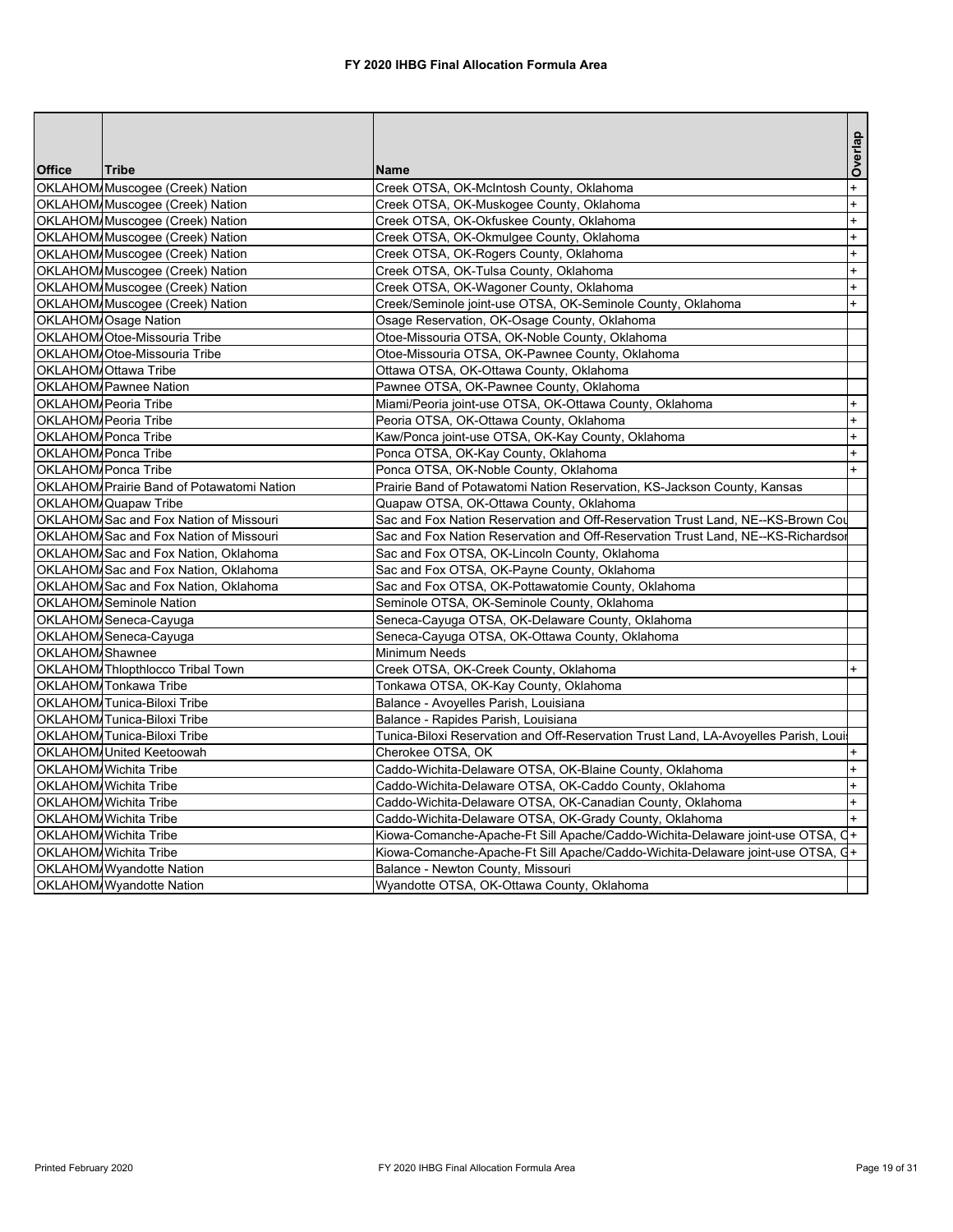| <b>Office</b>   | <b>Tribe</b>                                    | Name                                                                                 | Overlap                          |
|-----------------|-------------------------------------------------|--------------------------------------------------------------------------------------|----------------------------------|
| PHOENIX         | Acoma Pueblo                                    | Acoma Pueblo and Off-Reservation Trust Land, NM-Catron County, New Mexico            |                                  |
|                 | PHOENIX Acoma Pueblo                            | Acoma Pueblo and Off-Reservation Trust Land, NM-Cibola County, New Mexico            |                                  |
|                 | PHOENIX Acoma Pueblo                            | Acoma Pueblo and Off-Reservation Trust Land, NM-Socorro County, New Mexico           |                                  |
|                 | PHOENIX Agua Caliente Band of Cahuilla          | Agua Caliente Indian Reservation and Off-Reservation Trust Land, Riverside County,   |                                  |
| PHOENIX Ak-Chin |                                                 | Maricopa (Ak Chin) Indian Reservation, AZ-Pinal County, Arizona                      |                                  |
|                 | PHOENIX Alturas Rancheria                       | Alturas Indian Rancheria, CA-Modoc County, California                                |                                  |
|                 | PHOENIX Augustine Band of Cahuilla              | Augustine Reservation, CA-Riverside County, California                               |                                  |
|                 | PHOENIX   Barona Group of Capitan Grande        | Barona Reservation, CA-San Diego County, California                                  |                                  |
|                 | PHOENIX   Bear River Band Rohnerville Rancheria | Rohnerville Rancheria, CA-Humboldt County, California                                |                                  |
|                 | PHOENIX   Berry Creek Rancheria                 | Balance - Butte County, CA                                                           |                                  |
|                 | PHOENIX   Berry Creek Rancheria                 | Berry Creek Rancheria and Off-Reservation Trust Land, CA-Butte County, California  + |                                  |
|                 | PHOENIX Big Lagoon Rancheria                    | Big Lagoon Rancheria, CA-Humboldt County, California                                 |                                  |
|                 | PHOENIX   Big Pine Paiute Tribe                 | Big Pine Reservation, CA-Inyo County, California                                     |                                  |
|                 | PHOENIX   Big Sandy Rancheria                   | Balance - Fresno, CA                                                                 | $\ddot{}$                        |
|                 | PHOENIX Big Sandy Rancheria                     | Balance - Kings County, California                                                   | $\ddot{}$                        |
|                 | PHOENIX Big Sandy Rancheria                     | Balance Madera County, CA                                                            | $\ddot{}$                        |
|                 | PHOENIX Big Sandy Rancheria                     | Big Sandy Rancheria, CA-Fresno County, California                                    | $\ddot{}$                        |
|                 | PHOENIX Big Valley Band of Pomo Indians         | Balance - Lake County, CA                                                            | $\begin{array}{c} + \end{array}$ |
|                 | PHOENIX Big Valley Band of Pomo Indians         | Big Valley Rancheria, CA-Lake County, California                                     | $\ddot{}$                        |
|                 | PHOENIX Bishop Paiute Tribe                     | Bishop Reservation, CA-Inyo County, California                                       |                                  |
|                 | PHOENIX Blue Lake Rancheria                     | Blue Lake Rancheria and Off-Reservation Trust Land, CA-Humboldt County, Californ     |                                  |
|                 | PHOENIX   Bridgeport Paiute Indian Colony       | Bridgeport Reservation, CA-Mono County, California                                   |                                  |
|                 | PHOENIX Buena Vista Rancheria                   | Balance - Amador County, California                                                  | $+$                              |
|                 | PHOENIX Cabazon Band                            | Cabazon Reservation, CA-Riverside County, California                                 |                                  |
|                 | PHOENIX Cahto Tribe (Laytonville)               | Balance - Mendocino County, CA                                                       | $\ddot{}$                        |
|                 | PHOENIX Cahto Tribe (Laytonville)               | Laytonville Rancheria, CA-Mendocino County, California                               | $\ddot{}$                        |
|                 | PHOENIX Cahuilla Band                           | Cahuilla Reservation, CA-Riverside County, California                                |                                  |
|                 | PHOENIX California Valley Miwok Tribe           | Balance - Calaveras County, California                                               |                                  |
|                 | PHOENIX Campo Band                              | Campo Indian Reservation, CA-San Diego County, California                            |                                  |
|                 | PHOENIX Cedarville Rancheria                    | Cedarville Rancheria and Off-Reservation Trust Land, CA-Modoc County, California     |                                  |
|                 | PHOENIX Chemehuevi                              | Chemehuevi Reservation, CA-San Bernardino County, California                         |                                  |
|                 | PHOENIX Cher-ae Heights (Trinidad Rancheria)    | Trinidad Rancheria and Off-Reservation Trust Land, CA-Humboldt County, California    |                                  |
|                 | PHOENIX Cloverdale Rancheria                    | Balance - Sonoma County, California                                                  |                                  |
|                 | PHOENIX Cochiti Pueblo                          | Pueblo de Cochiti, NM-Sandoval County, New Mexico                                    |                                  |
|                 | PHOENIX Cochiti Pueblo                          | Pueblo de Cochiti, NM-Santa Fe County, New Mexico                                    |                                  |
|                 | PHOENIX Cocopah Tribe                           | Cocopah Reservation, AZ-Yuma County, Arizona                                         |                                  |
|                 | PHOENIX Cold Springs Rancheria                  | Cold Springs Rancheria, CA-Fresno County, California                                 |                                  |
|                 | PHOENIX Colorado River Indian Tribes            | Colorado River Indian Reservation, AZ--CA-La Paz County, Arizona                     |                                  |
|                 | PHOENIX Colorado River Indian Tribes            | Colorado River Indian Reservation, AZ--CA-Riverside County, California               |                                  |
| PHOENIX         | Colorado River Indian Tribes                    | Colorado River Indian Reservation, AZ--CA-San Bernardino County, California          |                                  |
|                 | PHOENIX Colusa-Cachil DeHe Band                 | Colusa Rancheria, CA-Colusa County, California                                       |                                  |
|                 | PHOENIX Cortina Rancheria of Wintun Indians     | Cortina Indian Rancheria, CA-Colusa County, California                               | $\ddot{}$                        |
| PHOENIX         | Cortina Rancheria of Wintun Indians             | Yolo County (part), CA                                                               | $\ddot{}$                        |
| PHOENIX         | Coyote Valley Band                              | Balance - Mendocino County, CA                                                       | $\ddot{}$                        |
| PHOENIX         | Coyote Valley Band                              | Balance - Sonoma County, CA                                                          | $\ddot{}$                        |
| <b>PHOENIX</b>  | Coyote Valley Band                              | Coyote Valley Reservation, CA-Mendocino County, California                           | $\ddot{}$                        |
| PHOENIX         | Death Valley Timba-Sha Shoshone                 | Balance - Inyo County, California                                                    |                                  |
|                 | PHOENIX Death Valley Timba-Sha Shoshone         | Timbi-Sha Shoshone Reservation and Off-Reservation Trust Land, Esmeralda County      |                                  |
|                 | PHOENIX   Death Valley Timba-Sha Shoshone       | Timbi-Sha Shoshone Reservation and Off-Reservation Trust Land, Inyo County, Calif    |                                  |
|                 | PHOENIX   Death Valley Timba-Sha Shoshone       | Timbi-Sha Shoshone Reservation and Off-Reservation Trust Land, Nye County, Neva      |                                  |
|                 | PHOENIX   Dry Creek Rancheria                   | Balance - Sonoma County, CA                                                          | $\ddot{}$                        |
|                 | PHOENIX   Dry Creek Rancheria                   | Dry Creek Rancheria, CA-Sonoma County, California                                    | $\ddot{}$                        |
| PHOENIX         | Duck Valley Shoshone-Paiute                     | Balance - Ada County, ID                                                             | $\ddot{}$                        |
| <b>PHOENIX</b>  | Duck Valley Shoshone-Paiute                     | Balance - Canyon County, ID                                                          | $\ddot{}$                        |
| <b>PHOENIX</b>  | Duck Valley Shoshone-Paiute                     | Balance - Elko County, NV                                                            | $\ddot{}$                        |
|                 | PHOENIX   Duck Valley Shoshone-Paiute           | Balance - Elmore County, ID                                                          | $+$                              |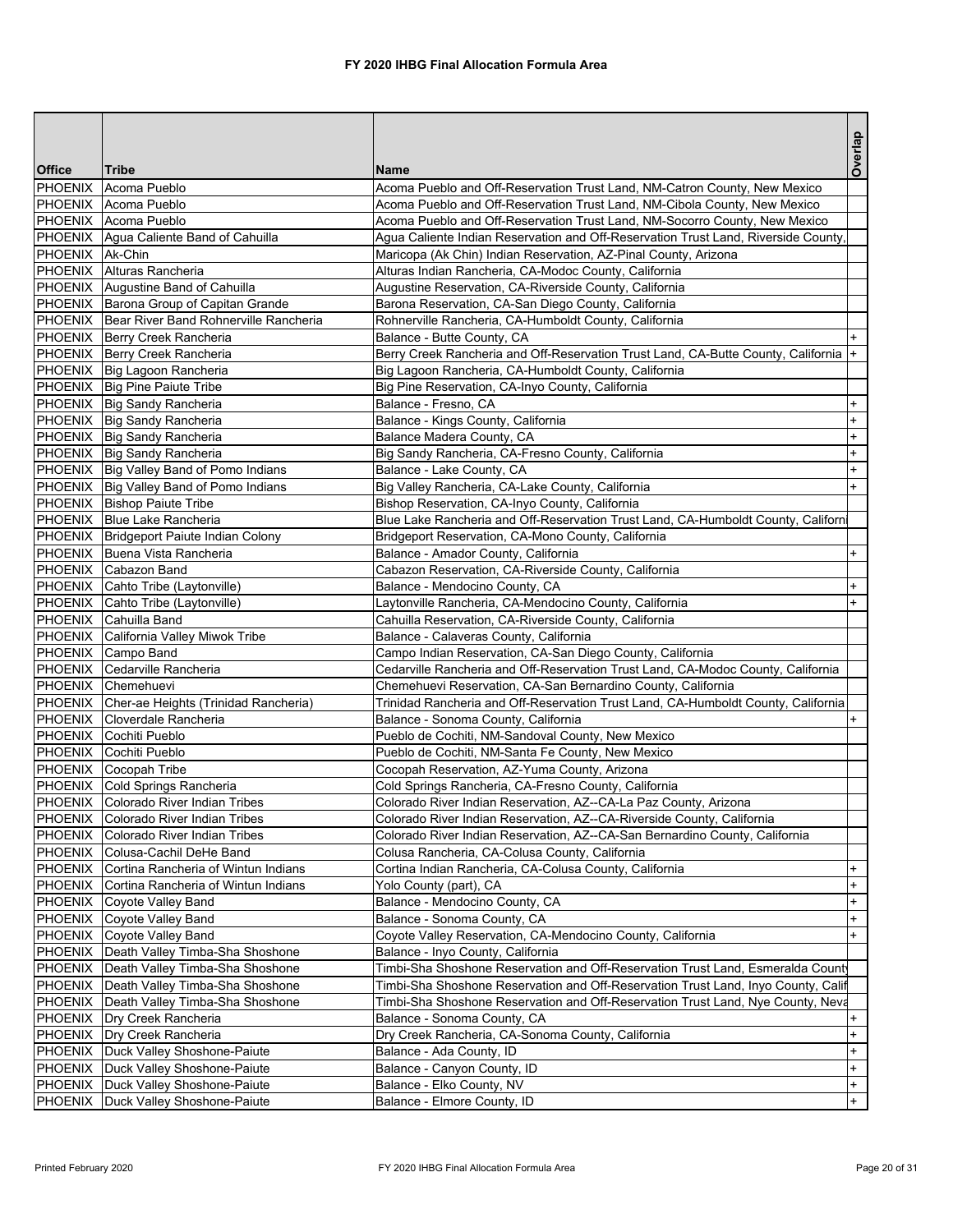|                |                                                   |                                                                                      | Overlap   |
|----------------|---------------------------------------------------|--------------------------------------------------------------------------------------|-----------|
| <b>Office</b>  | Tribe                                             | <b>Name</b>                                                                          |           |
| PHOENIX        | Duck Valley Shoshone-Paiute                       | Balance - Eureka County, NV                                                          | $\ddot{}$ |
|                | PHOENIX Duck Valley Shoshone-Paiute               | Balance - Lander County, NV                                                          | $+$       |
|                | PHOENIX Duck Valley Shoshone-Paiute               | Balance - Nye County, NV                                                             | $^{+}$    |
|                | PHOENIX Duck Valley Shoshone-Paiute               | Balance - Owyhee County, ID                                                          | $^{+}$    |
|                | PHOENIX   Duck Valley Shoshone-Paiute             | Balance - Tooele County, UT                                                          | $^{+}$    |
|                | PHOENIX   Duck Valley Shoshone-Paiute             | Balance - White Pine County, NV                                                      | $^{+}$    |
|                | PHOENIX Duck Valley Shoshone-Paiute               | Community of Winnemucca, NV                                                          | $^{+}$    |
|                | PHOENIX   Duck Valley Shoshone-Paiute             | Duck Valley Reservation, NV--ID-Elko County, Nevada                                  | $^{+}$    |
|                | PHOENIX   Duck Valley Shoshone-Paiute             | Duck Valley Reservation, NV--ID-Owyhee County, Idaho                                 | $\ddot{}$ |
|                | PHOENIX Duckwater Shoshone                        | Balance - Ada County, ID                                                             | $\ddot{}$ |
|                | PHOENIX   Duckwater Shoshone                      | Balance - Canyon County, ID                                                          | $\ddot{}$ |
|                | PHOENIX Duckwater Shoshone                        | Balance - Elko County, NV                                                            | $^{+}$    |
|                | <b>PHOENIX</b> Duckwater Shoshone                 | Balance - Elmore County, ID                                                          | $\ddot{}$ |
|                | <b>PHOENIX</b> Duckwater Shoshone                 | Balance - Eureka County, NV                                                          | $\ddot{}$ |
|                | <b>PHOENIX</b> Duckwater Shoshone                 | Balance - Lander County, NV                                                          | $\ddot{}$ |
|                | <b>PHOENIX Duckwater Shoshone</b>                 | Balance - Owyhee County, ID                                                          | $^{+}$    |
|                | PHOENIX   Duckwater Shoshone                      | Balance - Tooele County, UT                                                          | $^{+}$    |
|                | PHOENIX Duckwater Shoshone                        | Balance - White Pine County, NV                                                      | $^{+}$    |
|                | PHOENIX   Duckwater Shoshone                      | Community of Winnemucca, NV                                                          | $\ddot{}$ |
|                | <b>PHOENIX</b> Duckwater Shoshone                 | Duckwater Reservation, NV-Nye County, Nevada                                         | $\ddot{}$ |
|                | PHOENIX Elem (Sulphur Bank Rancheria)             | Balance - Lake County, CA                                                            | $\ddot{}$ |
|                | PHOENIX Elem (Sulphur Bank Rancheria)             | Sulphur Bank Rancheria, CA-Lake County, California                                   | $+$       |
|                | PHOENIX Elk Valley Rancheria                      | Elk Valley Rancheria and Off-Reservation Trust Land, CA-Del Norte County, Californi  |           |
|                | PHOENIX Ely Shoshone                              | Balance - Ada County, Idaho                                                          | +         |
|                | PHOENIX Ely Shoshone                              | Balance - Canyon County, Idaho                                                       | $\ddot{}$ |
|                | PHOENIX Ely Shoshone                              | Balance - Elko County, Nevada                                                        | $\ddot{}$ |
|                | PHOENIX Ely Shoshone                              | Balance - Elmore County, Idaho                                                       | $\ddot{}$ |
|                | PHOENIX Ely Shoshone                              | Balance - Eureka County, Nevada                                                      | $\ddot{}$ |
|                | PHOENIX Ely Shoshone                              | Balance - Lander County, Nevada                                                      | $\ddot{}$ |
|                | PHOENIX Ely Shoshone                              | Balance - Nye County, NV                                                             | $^{+}$    |
|                | PHOENIX Ely Shoshone                              | Balance - Owyhee County, Idaho                                                       | $^{+}$    |
|                | PHOENIX Ely Shoshone                              | Balance - Tooele County, Utah                                                        | $^{+}$    |
|                | PHOENIX Ely Shoshone                              | Balance - White Pine County, Nevada                                                  | $\ddot{}$ |
|                | PHOENIX Ely Shoshone                              | Community of Winnemucca, NV                                                          | $^{+}$    |
|                | PHOENIX Ely Shoshone                              | Ely Reservation, NV-White Pine County, Nevada                                        | $\ddot{}$ |
|                | PHOENIX Enterprise Rancheria                      | Balance - Butte County, CA                                                           | $^{+}$    |
|                | PHOENIX Enterprise Rancheria                      | Enterprise Rancheria, CA-Butte County, California                                    | $^{+}$    |
|                | PHOENIX Ewiiaapaayp Band of Kumeyaay              | Ewiiaapaayp Reservation, CA-San Diego County, California                             |           |
|                | PHOENIX Fallon Paiute-Shoshone                    | Balance - Carson City, NV                                                            | $+$       |
| PHOENIX        | Fallon Paiute-Shoshone                            | Fallon Paiute-Shoshone Colony and Off-Reservation Trust Land, NV-Churchill County+   |           |
| PHOENIX        | Fallon Paiute-Shoshone                            | Fallon Paiute-Shoshone Colony and Off-Reservation Trust Land, NV-Lyon County, N(+    |           |
|                | PHOENIX Fallon Paiute-Shoshone                    | Fallon Paiute-Shoshone Reservation and Off-Reservation Trust Land, NV-Churchill C+   |           |
| PHOENIX        | <b>Fort Bidwell</b>                               | Balance - Klamath County, OR                                                         |           |
| PHOENIX        | Fort Bidwell                                      | Balance - Lake County, Oregon                                                        | $+$       |
| PHOENIX        | <b>Fort Bidwell</b>                               | Fort Bidwell Reservation and Off-Reservation Trust Land, CA-Modoc County, Califorr + |           |
| <b>PHOENIX</b> | Fort Independence                                 | Fort Independence Reservation, CA-Inyo County, California                            |           |
| PHOENIX        | Fort McDermitt Paiute and Shoshone                | Balance - Carson City, NV                                                            | $+$       |
|                | PHOENIX Fort McDermitt Paiute and Shoshone        | Balance - Churchill County, NV                                                       | $\ddot{}$ |
|                | <b>PHOENIX</b> Fort McDermitt Paiute and Shoshone | Balance - Clark County, NV                                                           | $\ddot{}$ |
| PHOENIX        | Fort McDermitt Paiute and Shoshone                | Balance - Douglas County, NV                                                         | $\ddot{}$ |
| <b>PHOENIX</b> | Fort McDermitt Paiute and Shoshone                | Balance - Esmeralda County, NV                                                       | $\ddot{}$ |
| PHOENIX        | Fort McDermitt Paiute and Shoshone                | Balance - Humboldt County, NV                                                        | $\ddot{}$ |
| PHOENIX        | Fort McDermitt Paiute and Shoshone                | Balance - Lyon County, NV                                                            | $\ddot{}$ |
| <b>PHOENIX</b> | Fort McDermitt Paiute and Shoshone                | Balance - Mineral County, NV                                                         | $+$       |
| <b>PHOENIX</b> | Fort McDermitt Paiute and Shoshone                | Balance - Nye County, NV                                                             | $+$       |
| <b>PHOENIX</b> | Fort McDermitt Paiute and Shoshone                | Balance - Pershing County, NV                                                        | $+$       |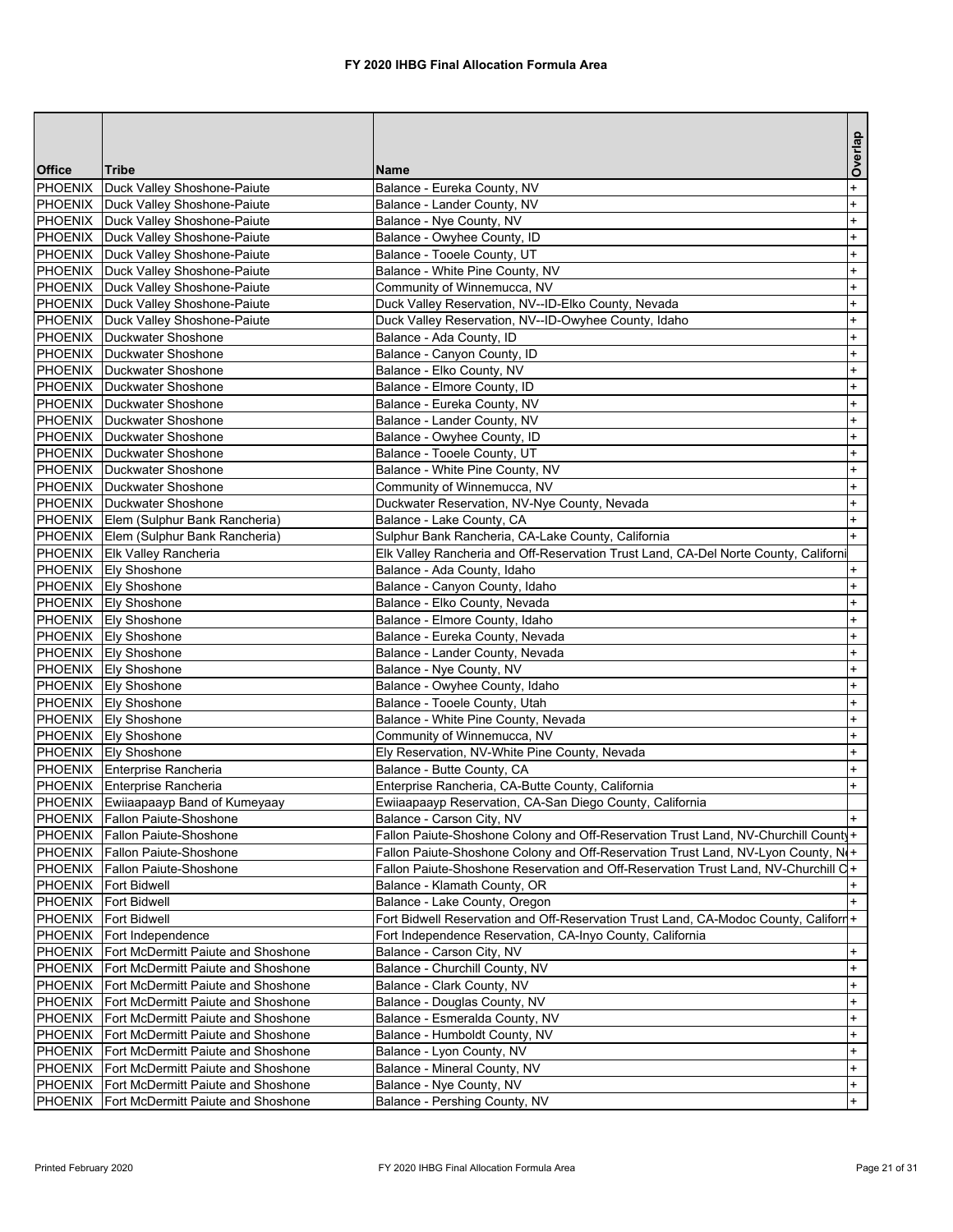|                    |                                                                    |                                                                                                                                                                          | Overlap                          |
|--------------------|--------------------------------------------------------------------|--------------------------------------------------------------------------------------------------------------------------------------------------------------------------|----------------------------------|
| <b>Office</b>      | <b>Tribe</b>                                                       | <b>Name</b>                                                                                                                                                              |                                  |
| <b>PHOENIX</b>     | Fort McDermitt Paiute and Shoshone                                 | Balance - Storey County, NV                                                                                                                                              | $\ddot{}$                        |
|                    | PHOENIX Fort McDermitt Paiute and Shoshone                         | Balance - Washoe County, NV                                                                                                                                              | $\ddot{}$                        |
|                    | PHOENIX Fort McDermitt Paiute and Shoshone                         | Fort McDermitt Indian Reservation, NV--OR-Humboldt County, Nevada                                                                                                        | $+$                              |
|                    | <b>PHOENIX</b> Fort McDermitt Paiute and Shoshone                  | Fort McDermitt Indian Reservation, NV--OR-Malheur County, Oregon                                                                                                         | $+$                              |
|                    | PHOENIX Fort McDowell Yavapai Nation                               | Fort McDowell Yavapai Nation Reservation, AZ-Maricopa County, Arizona                                                                                                    |                                  |
|                    | PHOENIX   Fort Mojave Tribe                                        | Fort Mojave Reservation and Off-Reservation Trust Land, Clark Cnty, NV                                                                                                   |                                  |
|                    | PHOENIX Fort Mojave Tribe                                          | Fort Mojave Reservation and Off-Reservation Trust Land, Mohave Cnty, AZ.                                                                                                 |                                  |
|                    | PHOENIX   Fort Mojave Tribe                                        | Fort Mojave Reservation and Off-Reservation Trust Land, San Bernardino Cnty, CA                                                                                          |                                  |
| PHOENIX            | Gila River                                                         | Gila River Indian Reservation, AZ-Maricopa County, Arizona                                                                                                               |                                  |
| PHOENIX            | <b>Gila River</b>                                                  | Gila River Indian Reservation, AZ-Pinal County, Arizona                                                                                                                  |                                  |
|                    | PHOENIX Graton Rancheria                                           | Balance - Marin County, California                                                                                                                                       |                                  |
|                    | PHOENIX Greenville Rancheria                                       | Balance - Yuba County, California                                                                                                                                        |                                  |
|                    | PHOENIX Grindstone Rancheria                                       | Balance - Glenn County, California                                                                                                                                       |                                  |
|                    | PHOENIX Grindstone Rancheria                                       | Grindstone Indian Rancheria, CA-Glenn County, California                                                                                                                 |                                  |
|                    | PHOENIX Guidiville Rancheria                                       | Guidiville Rancheria and Off-Reservation Trust Land, CA-Mendocino County, Californ                                                                                       |                                  |
|                    | PHOENIX Habermatolel Pomo Upper Lake Rancheria                     | Balance - Lake County, CA                                                                                                                                                | $\ddot{}$                        |
|                    | PHOENIX Habermatolel Pomo Upper Lake Rancheria                     | Upper Lake Rancheria, CA-Lake County, California                                                                                                                         | $+$                              |
| PHOENIX Havasupai  |                                                                    | Havasupai Reservation, AZ-Coconino County, Arizona                                                                                                                       |                                  |
|                    | PHOENIX Hoopa Valley                                               | Hoopa Valley Reservation, CA-Humboldt County, California                                                                                                                 |                                  |
| PHOENIX Hopi       |                                                                    | Communities of Flagstaff, Grand Canyon and Page, AZ                                                                                                                      | $\ddot{}$                        |
| PHOENIX Hopi       |                                                                    | Communities of Winslow and Homer, AZ                                                                                                                                     | $\begin{array}{c} + \end{array}$ |
| PHOENIX Hopi       |                                                                    | Hopi Reservation and Off-Reservation Trust Land, AZ-Coconino County, Arizona                                                                                             | $\ddot{}$                        |
| PHOENIX Hopi       |                                                                    | Hopi Reservation and Off-Reservation Trust Land, AZ-Navajo County, Arizona                                                                                               | $+$                              |
|                    | PHOENIX   Hopland Band of Pomo Indians                             | Balance - Sonoma Co, CA                                                                                                                                                  | $+$                              |
|                    | PHOENIX Hopland Band of Pomo Indians                               | Hopland Rancheria, CA-Mendocino County, California                                                                                                                       | $+$                              |
| PHOENIX Hualapai   |                                                                    | Hualapai Indian Reservation and Off-Reservation Trust Land, Coconino County, Arizo                                                                                       |                                  |
| PHOENIX Hualapai   |                                                                    | Hualapai Indian Reservation and Off-Reservation Trust Land, Mohave County, Arizon                                                                                        |                                  |
| PHOENIX Hualapai   |                                                                    | Hualapai Indian Reservation and Off-Reservation Trust Land, Yavapai County, Arizor                                                                                       |                                  |
|                    | PHOENIX lipay Nation of Santa Ysabel                               | Santa Ysabel Reservation, CA-San Diego County, California                                                                                                                |                                  |
| PHOENIX Inaja Band |                                                                    | Inaja and Cosmit Reservation, CA-San Diego County, California                                                                                                            |                                  |
|                    | PHOENIX lone Band of Miwok Indians                                 | Balance - Amador County, CA                                                                                                                                              | $+$                              |
|                    | PHOENIX   Ione Band of Miwok Indians                               | Ione Band of Miwok TDSA, CA-Amador County, California                                                                                                                    | $\ddot{}$                        |
|                    | PHOENIX Isleta Pueblo                                              | Isleta Pueblo, NM-Bernalillo County, New Mexico                                                                                                                          |                                  |
|                    | PHOENIX Isleta Pueblo                                              | Isleta Pueblo, NM-Torrance County, New Mexico                                                                                                                            |                                  |
|                    | PHOENIX Isleta Pueblo                                              | Isleta Pueblo, NM-Valencia County, New Mexico                                                                                                                            |                                  |
|                    | PHOENIX Jackson Rancheria                                          | Jackson Rancheria, CA-Amador County, California                                                                                                                          |                                  |
|                    | PHOENIX Jamul Indian Village                                       | Jamul Indian Village, CA-San Diego County, California                                                                                                                    |                                  |
| PHOENIX            | Jemez Pueblo                                                       | Jemez Pueblo, NM-Sandoval County, New Mexico                                                                                                                             |                                  |
|                    | PHOENIX Jicarilla Apache Nation<br>PHOENIX Jicarilla Apache Nation | Jicarilla Apache Nation Reservation and Off-Reservation Trust Land, NM-Rio Arriba O<br>Jicarilla Apache Nation Reservation and Off-Reservation Trust Land, NM-Sandoval C |                                  |
|                    | PHOENIX Kaibab Band of Paiute                                      | Cedar City, UT                                                                                                                                                           | $+$                              |
|                    | PHOENIX Kaibab Band of Paiute                                      | Fredonia, AZ                                                                                                                                                             | $\ddot{}$                        |
|                    | PHOENIX   Kaibab Band of Paiute                                    | Kaibab Indian Reservation, AZ-Coconino County, Arizona                                                                                                                   | $\begin{array}{c} + \end{array}$ |
|                    | PHOENIX   Kaibab Band of Paiute                                    | Kaibab Indian Reservation, AZ-Mohave County, Arizona                                                                                                                     | $\begin{array}{c} + \end{array}$ |
|                    | PHOENIX Kaibab Band of Paiute                                      | Kanab, UT                                                                                                                                                                | $\ddot{}$                        |
|                    | PHOENIX Kaibab Band of Paiute                                      | St. George, UT                                                                                                                                                           | $\ddot{}$                        |
| PHOENIX            | Karuk                                                              | Balance - Humbolt County, CA                                                                                                                                             | $\ddot{}$                        |
| PHOENIX Karuk      |                                                                    | Balance - Siskiyou County, CA                                                                                                                                            | $\ddot{}$                        |
| <b>PHOENIX</b>     | Karuk                                                              | Karuk Reservation and Off-Reservation Trust Land, CA-Humboldt County, California  +                                                                                      |                                  |
| PHOENIX            | Karuk                                                              | Karuk Reservation and Off-Reservation Trust Land, CA-Siskiyou County, California                                                                                         | $\ddot{}$                        |
| <b>PHOENIX</b>     | Koi Nation of Northern California (Lower Lake)                     | Balance - Sonoma County, CA                                                                                                                                              | $\ddot{}$                        |
| PHOENIX            | La Jolla Band                                                      | La Jolla Reservation, CA-San Diego County, California                                                                                                                    |                                  |
| PHOENIX            | La Posta Band                                                      | La Posta Indian Reservation, CA-San Diego County, California                                                                                                             |                                  |
| PHOENIX            | Laguna Pueblo                                                      | Laguna Pueblo and Off-Reservation Trust Land, NM-Bernalillo County, New Mexico                                                                                           |                                  |
| PHOENIX            | Laguna Pueblo                                                      | Laguna Pueblo and Off-Reservation Trust Land, NM-Cibola County, New Mexico                                                                                               |                                  |
| PHOENIX            | Laguna Pueblo                                                      | Laguna Pueblo and Off-Reservation Trust Land, NM-Sandoval County, New Mexico                                                                                             |                                  |
|                    |                                                                    |                                                                                                                                                                          |                                  |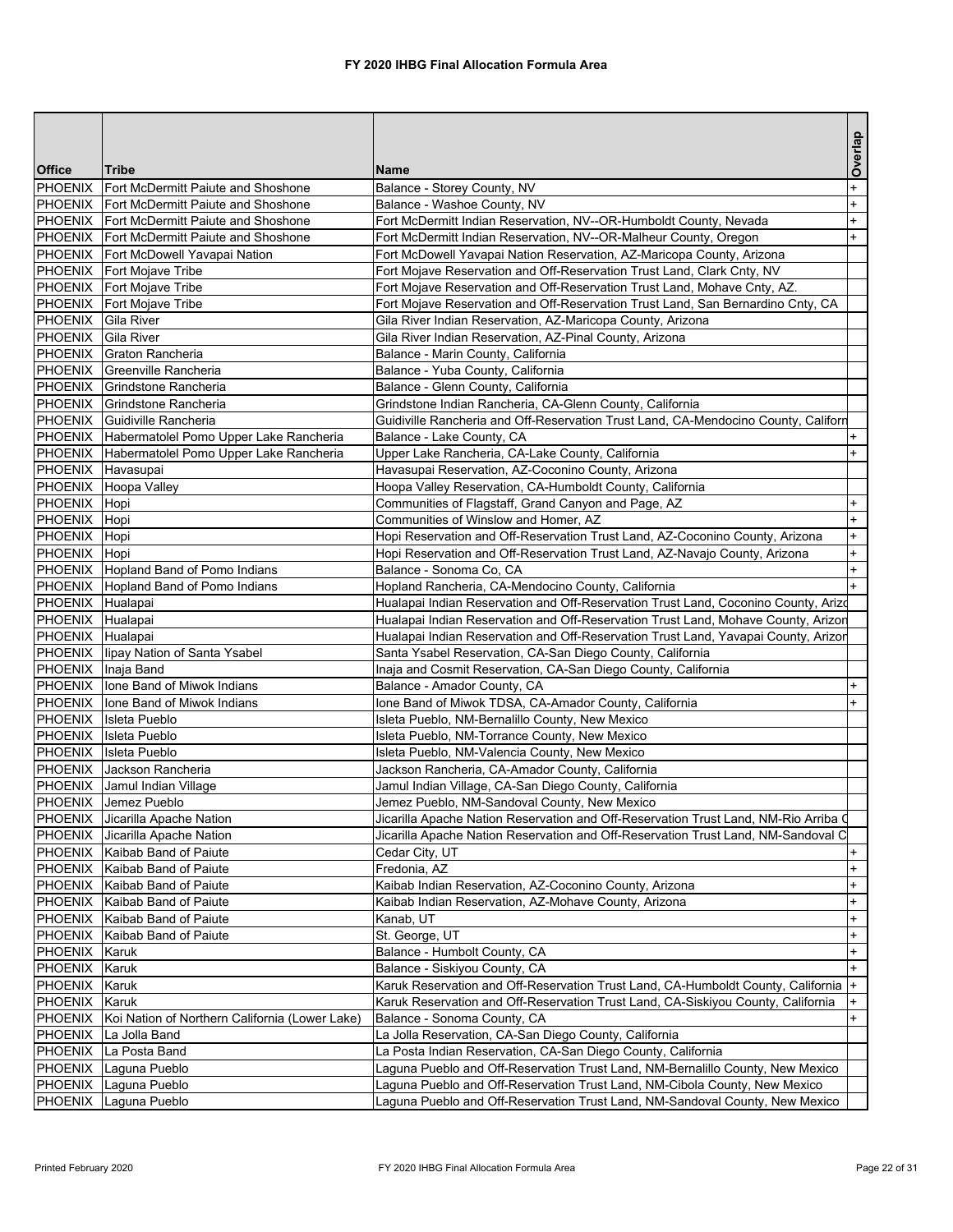|                          |                                                            |                                                                                                                                  | Overlap   |
|--------------------------|------------------------------------------------------------|----------------------------------------------------------------------------------------------------------------------------------|-----------|
| <b>Office</b><br>PHOENIX | <b>Tribe</b>                                               | <b>Name</b>                                                                                                                      |           |
|                          | Laguna Pueblo<br>PHOENIX Las Vegas Tribe of Paiute Indians | Laguna Pueblo and Off-Reservation Trust Land, NM-Valencia County, New Mexico<br>Las Vegas Indian Colony, NV-Clark County, Nevada |           |
| PHOENIX                  | Lone Pine Paiute-Shoshone                                  | Balance - Mono County, California                                                                                                |           |
| PHOENIX                  | Lone Pine Paiute-Shoshone                                  | Lone Pine Reservation, CA-Inyo County, California                                                                                |           |
|                          | PHOENIX Los Coyotes Band of Cahuilla                       | Los Coyotes Reservation, CA-San Diego County, California                                                                         |           |
| PHOENIX                  | Lovelock Paiute Tribe                                      | Balance - Carson City, NV                                                                                                        | $\ddot{}$ |
|                          | <b>PHOENIX</b> Lovelock Paiute Tribe                       | Balance - Churchill County, NV                                                                                                   | $\ddot{}$ |
|                          | PHOENIX Lovelock Paiute Tribe                              | Balance - Clark County, NV                                                                                                       | $\ddot{}$ |
|                          | PHOENIX Lovelock Paiute Tribe                              | Balance - Douglas County, NV                                                                                                     | $+$       |
|                          | PHOENIX Lovelock Paiute Tribe                              | Balance - Esmeralda County, NV                                                                                                   | $\ddot{}$ |
|                          | PHOENIX Lovelock Paiute Tribe                              | Balance - Humboldt County, NV                                                                                                    | $\ddot{}$ |
|                          | <b>PHOENIX</b> Lovelock Paiute Tribe                       | Balance - Lyon County, NV                                                                                                        | $+$       |
|                          | PHOENIX Lovelock Paiute Tribe                              | Balance - Mineral County, NV                                                                                                     | $+$       |
|                          | PHOENIX Lovelock Paiute Tribe                              | Balance - Nye County, NV                                                                                                         | $+$       |
|                          | PHOENIX Lovelock Paiute Tribe                              | Balance - Pershing County, NV                                                                                                    | $\ddot{}$ |
|                          | <b>PHOENIX</b> Lovelock Paiute Tribe                       | Balance - Storey County, NV                                                                                                      | $+$       |
|                          | PHOENIX Lovelock Paiute Tribe                              | Balance - Washoe County, NV                                                                                                      | $\ddot{}$ |
|                          | PHOENIX Lovelock Paiute Tribe                              | Lovelock Indian Colony, NV-Pershing County, Nevada                                                                               | $\ddot{}$ |
|                          | PHOENIX Lytton Rancheria of California                     | Balance - Sonoma County, CA                                                                                                      | $\ddot{}$ |
|                          | PHOENIX   Lytton Rancheria of California                   | Lytton Rancheria, CA-Contra Costa County, California                                                                             | $+$       |
|                          | PHOENIX Manchester Point Arena Rancheria                   | Balance - Mendocino County, CA                                                                                                   | $+$       |
|                          | <b>PHOENIX</b> Manchester Point Arena Rancheria            | Manchester-Point Arena Rancheria, CA-Mendocino County, California                                                                | $+$       |
|                          | PHOENIX Manzanita Band                                     | Manzanita Reservation and Off-Reservation Trust Land, CA-San Diego County, Califo                                                |           |
|                          | PHOENIX   Mechoopda Tribe of Chico Rancheria               | Balance - Butte County, California                                                                                               | $\ddot{}$ |
|                          | PHOENIX   Mechoopda Tribe of Chico Rancheria               | Mechoopda TDSA, CA-Butte County, California                                                                                      | $+$       |
|                          | PHOENIX Mesa Grande Band                                   | Mesa Grande Reservation, CA-San Diego County, California                                                                         |           |
|                          | PHOENIX   Mescalero Apache Tribe                           | Mescalero Reservation, NM-Lincoln County, New Mexico                                                                             |           |
|                          | PHOENIX   Mescalero Apache Tribe                           | Mescalero Reservation, NM-Otero County, New Mexico                                                                               |           |
|                          | PHOENIX Middletown Rancheria                               | Balance - Lake County, CA                                                                                                        | $+$       |
|                          | PHOENIX Middletown Rancheria                               | Middletown Rancheria, CA-Lake County, California                                                                                 | $+$       |
|                          | PHOENIX Moapa Band of Paiute                               | Moapa River Indian Reservation, NV-Clark County, Nevada                                                                          |           |
|                          | PHOENIX   Mooretown Rancheria                              | Balance - Butte County, CA                                                                                                       | $+$       |
|                          | PHOENIX Mooretown Rancheria                                | Mooretown Rancheria and Off-Reservation Trust Land, CA-Butte County, California                                                  |           |
|                          | PHOENIX   Morongo Band of Mission Indians                  | Morongo Reservation and Off-Reservation Trust Land, CA-Riverside County, Californ                                                |           |
|                          | PHOENIX Nambe Pueblo                                       | Nambe Pueblo and Off-Reservation Trust Land, NM-Santa Fe County, New Mexico                                                      |           |
|                          | PHOENIX Navajo Nation                                      | Navajo Nation Reservation and Off-Reservation Trust Land, Apache County, Arizona                                                 |           |
|                          | PHOENIX Navajo Nation                                      | Navajo Nation Reservation and Off-Reservation Trust Land, Bernalillo County, New M                                               |           |
|                          | PHOENIX Navajo Nation                                      | Navajo Nation Reservation and Off-Reservation Trust Land, Cibola County, New Mex                                                 |           |
|                          | PHOENIX Navajo Nation                                      | Navajo Nation Reservation and Off-Reservation Trust Land, Coconino County, Arizon                                                |           |
|                          | PHOENIX Navajo Nation                                      | Navajo Nation Reservation and Off-Reservation Trust Land, McKinley County, New M                                                 |           |
|                          | PHOENIX Navajo Nation                                      | Navajo Nation Reservation and Off-Reservation Trust Land, Navajo County, Arizona                                                 |           |
|                          | PHOENIX Navajo Nation                                      | Navajo Nation Reservation and Off-Reservation Trust Land, Rio Arriba County, New                                                 |           |
|                          | PHOENIX Navajo Nation                                      | Navajo Nation Reservation and Off-Reservation Trust Land, San Juan County, New M                                                 |           |
| PHOENIX                  | Navajo Nation                                              | Navajo Nation Reservation and Off-Reservation Trust Land, San Juan County, Utah                                                  |           |
|                          | PHOENIX Navajo Nation                                      | Navajo Nation Reservation and Off-Reservation Trust Land, Sandoval County, New N                                                 |           |
| <b>PHOENIX</b>           | Navajo Nation                                              | Navajo Nation Reservation and Off-Reservation Trust Land, Socorro County, New Me                                                 |           |
| PHOENIX                  | North Fork Rancheria                                       | Balance - Fresno, CA                                                                                                             |           |
| PHOENIX                  | North Fork Rancheria                                       | Balance Madera County, CA                                                                                                        | $\ddot{}$ |
|                          | PHOENIX North Fork Rancheria                               | Balance Mariposa, CA                                                                                                             | $+$       |
| PHOENIX                  | North Fork Rancheria                                       | North Fork Rancheria and Off-Reservation Trust Land, CA-Madera County, California+                                               |           |
| PHOENIX                  | Ohkay Owingeh (was San Juan Pueblo)                        | Balance - Rio Arriba County, New Mexico                                                                                          |           |
| PHOENIX                  | Ohkay Owingeh (was San Juan Pueblo)                        | Ohkay Owingeh, NM-Rio Arriba County, New Mexico                                                                                  |           |
| <b>PHOENIX</b>           | Pala Band                                                  | Pala Reservation, CA-San Diego County, California                                                                                |           |
| PHOENIX                  | Pascua Yaqui Tribe                                         | Guadalupe Town, AZ                                                                                                               |           |
| <b>PHOENIX</b>           | Pascua Yaqui Tribe                                         | Pascua Pueblo Yaqui Reservation and Off-Reservation Trust Land, AZ-Pima County,                                                  |           |
| <b>PHOENIX</b>           | Pascua Yaqui Tribe                                         | So. Tuscon, Old Pascua Village and Yoem Pueblo, AZ                                                                               |           |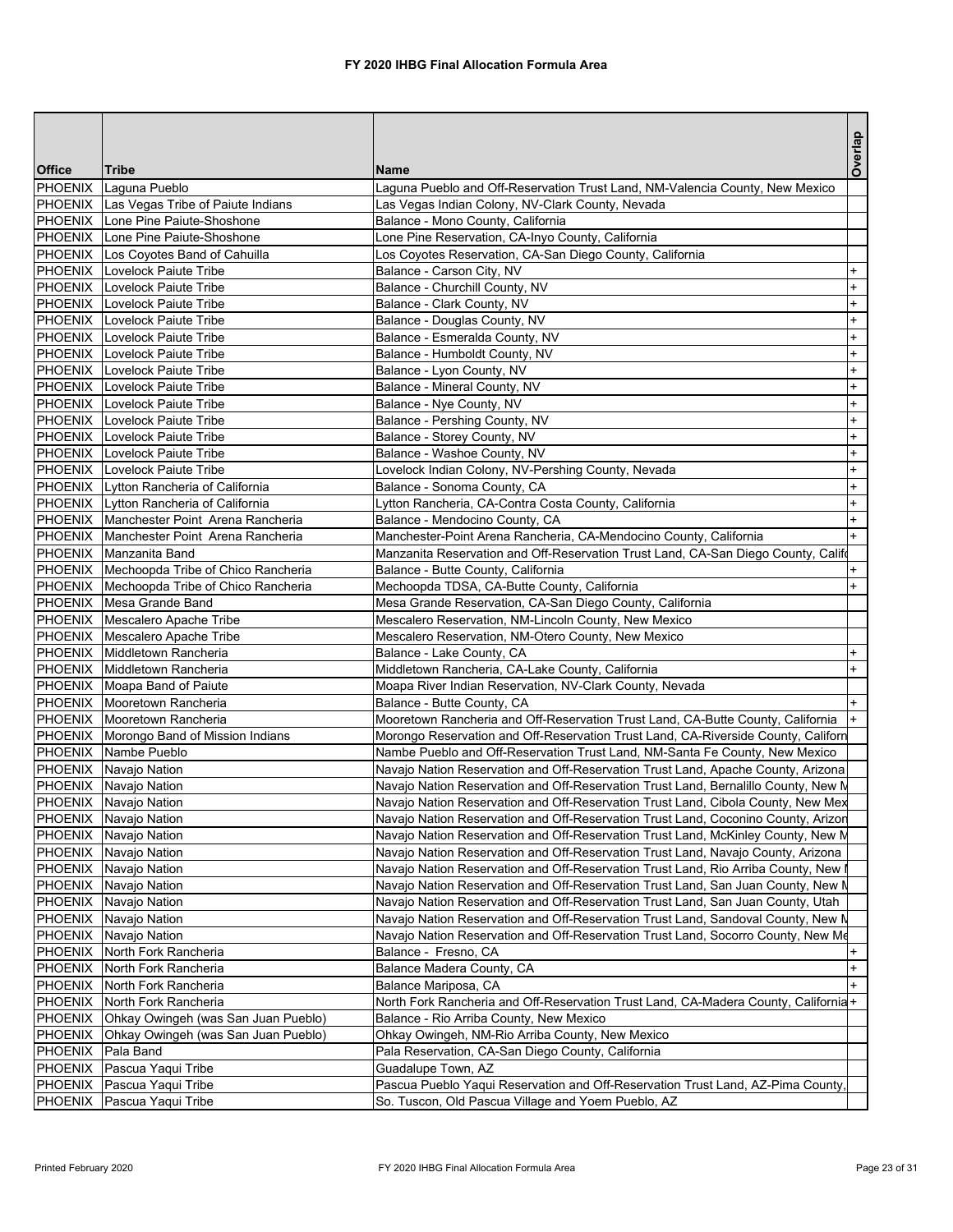|               |                                         |                                                                                                 | Overlap                          |
|---------------|-----------------------------------------|-------------------------------------------------------------------------------------------------|----------------------------------|
| <b>Office</b> | <b>Tribe</b>                            | <b>Name</b>                                                                                     |                                  |
|               | PHOENIX Paskenta Band of Nomlaki Indian | Balance - Tehama County, California                                                             |                                  |
|               | PHOENIX Paskenta Band of Nomlaki Indian | Paskenta Rancheria, CA-Tehama County, California                                                |                                  |
|               | PHOENIX Pauma Band                      | Pauma and Yuima Reservation, CA-San Diego County, California                                    |                                  |
|               | PHOENIX Pechanga Band                   | Pechanga Reservation, CA-Riverside County, California                                           |                                  |
|               | PHOENIX Picayune Rancheria              | Balance - Fresno County, California                                                             | $+$                              |
|               | PHOENIX Picayune Rancheria              | Balance - Madera County, California                                                             | $\ddot{}$                        |
|               | PHOENIX Picayune Rancheria              | Balance - Mariposa County, California                                                           | $\ddot{}$                        |
|               | PHOENIX Picayune Rancheria              | Picayune Rancheria and Off-Reservation Trust Land, CA-Madera County, California                 | $+$                              |
|               | PHOENIX Picuris Pueblo                  | Picuris Pueblo, NM-Taos County, New Mexico                                                      |                                  |
|               | PHOENIX Pinoleville Rancheria           | Balance - Mendocino County, CA                                                                  | $\ddot{}$                        |
|               | PHOENIX Pinoleville Rancheria           | Pinoleville Rancheria, CA-Mendocino County, California                                          | $\ddot{}$                        |
|               | PHOENIX Pit River Tribe                 | Balance - Modoc County, California                                                              | $\ddot{}$                        |
|               | PHOENIX Pit River Tribe                 | Balance - Shasta County, CA                                                                     | $\ddot{}$                        |
|               | <b>PHOENIX</b> Pit River Tribe          | Big Bend Rancheria, CA-Shasta County, California                                                | $+$                              |
|               | PHOENIX   Pit River Tribe               | Likely Rancheria, CA-Modoc County, California                                                   | $\ddot{}$                        |
|               | PHOENIX Pit River Tribe                 | Lookout Rancheria, CA-Modoc County, California                                                  | $\ddot{}$                        |
|               | PHOENIX Pit River Tribe                 | Montgomery Creek Rancheria, CA-Shasta County, California                                        | $\ddot{}$                        |
|               | PHOENIX Pit River Tribe                 | Pit River Trust Land, CA-Shasta County, California                                              | $+$                              |
|               | PHOENIX Pit River Tribe                 | Roaring Creek Rancheria, CA-Shasta County, California                                           | $\ddot{}$                        |
|               | PHOENIX   Pit River Tribe               | XL Ranch Rancheria, CA-Modoc County, California                                                 | $\ddot{}$                        |
|               | PHOENIX Pojoaque Pueblo                 | Pueblo of Pojoaque and Off-Reservation Trust Land, NM-Santa Fe County, New Mex                  |                                  |
|               | PHOENIX Potter Valley Rancheria         | Balance - Mendocino County, California                                                          | $+$                              |
|               | PHOENIX Pyramid Lake Paiute             | Balance - Carson City, NV                                                                       | $\ddot{}$                        |
|               | PHOENIX   Pyramid Lake Paiute           | Balance - Churchill County, NV                                                                  | $\ddot{}$                        |
|               | PHOENIX Pyramid Lake Paiute             | Balance - Clark County, NV                                                                      | $\ddot{}$                        |
|               | PHOENIX   Pyramid Lake Paiute           | Balance - Douglas County, NV                                                                    | $\ddot{}$                        |
|               | PHOENIX Pyramid Lake Paiute             | Balance - Esmeralda County, NV                                                                  | $\ddot{}$                        |
|               | PHOENIX Pyramid Lake Paiute             | Balance - Humboldt County, NV                                                                   | $\ddot{}$                        |
|               | PHOENIX Pyramid Lake Paiute             | Balance - Lyon County, NV                                                                       | $\begin{array}{c} + \end{array}$ |
|               | PHOENIX Pyramid Lake Paiute             | Balance - Mineral County, NV                                                                    | $\begin{array}{c} + \end{array}$ |
|               | PHOENIX Pyramid Lake Paiute             | Balance - Nye County, NV                                                                        | $\ddot{}$                        |
|               | PHOENIX Pyramid Lake Paiute             | Balance - Pershing County, NV                                                                   | $\ddot{}$                        |
|               | PHOENIX Pyramid Lake Paiute             | Balance - Storey County, NV                                                                     | $\ddot{}$                        |
|               | PHOENIX Pyramid Lake Paiute             | Balance - Washoe County, NV                                                                     | $\ddot{}$                        |
|               | PHOENIX Pyramid Lake Paiute             | Pyramid Lake Paiute Reservation, NV-Lyon County, Nevada                                         | $\ddot{}$                        |
|               | PHOENIX Pyramid Lake Paiute             | Pyramid Lake Paiute Reservation, NV-Storey County, Nevada                                       | $+$                              |
|               | <b>PHOENIX</b> Pvramid Lake Paiute      | Pyramid Lake Paiute Reservation, NV-Washoe County, Nevada                                       | $+$                              |
|               | PHOENIX Quartz Valley Reservation       | Balance - Siskiyou County, California                                                           | $+$                              |
|               | PHOENIX Quartz Valley Reservation       | Quartz Valley Reservation and Off-Reservation Trust Land, CA-Siskiyou County, Cali <sup>+</sup> |                                  |
|               | PHOENIX Quechan Tribe                   | Cities of Gadsen, Roll, San Luis, Somerton, Tacna, Yuma and Welton, AZ                          |                                  |
|               | PHOENIX Quechan Tribe                   | Fort Yuma Indian Reservation, CA--AZ-Imperial County, California                                |                                  |
|               | PHOENIX Quechan Tribe                   | Fort Yuma Indian Reservation, CA--AZ-Yuma County, Arizona                                       |                                  |
|               | PHOENIX Ramona Band                     | Ramona Village, CA-Riverside County, California                                                 |                                  |
|               | PHOENIX Redding Rancheria               | Balance - Shasta County, California                                                             | $\ddot{}$                        |
|               | PHOENIX Redding Rancheria               | Redding Rancheria, CA-Shasta County, California                                                 | $\ddot{}$                        |
|               | PHOENIX Redwood Valley Rancheria        | Balance - Mendocino County, CA                                                                  | $+$                              |
|               | PHOENIX Redwood Valley Rancheria        | Balance - Sonoma Co, CA                                                                         | $+$                              |
|               | PHOENIX Redwood Valley Rancheria        | Redwood Valley Rancheria, CA-Mendocino County, California                                       | $\ddot{}$                        |
|               | PHOENIX Reno-Sparks Colony              | Balance - Carson City, NV                                                                       | $\ddot{}$                        |
|               | PHOENIX Reno-Sparks Colony              | Balance - Churchill County, NV                                                                  | $\begin{array}{c} + \end{array}$ |
|               | PHOENIX Reno-Sparks Colony              | Balance - Clark County, NV                                                                      | $\ddot{}$                        |
|               | PHOENIX Reno-Sparks Colony              | Balance - Douglas County, NV                                                                    | $\ddot{}$                        |
|               | PHOENIX Reno-Sparks Colony              | Balance - Esmeralda County, NV                                                                  | $\ddot{}$                        |
|               | PHOENIX Reno-Sparks Colony              | Balance - Humboldt County, NV                                                                   | $+$                              |
| PHOENIX       | Reno-Sparks Colony                      | Balance - Lyon County, NV                                                                       | $+$                              |
|               | PHOENIX Reno-Sparks Colony              | Balance - Mineral County, NV                                                                    | $+$                              |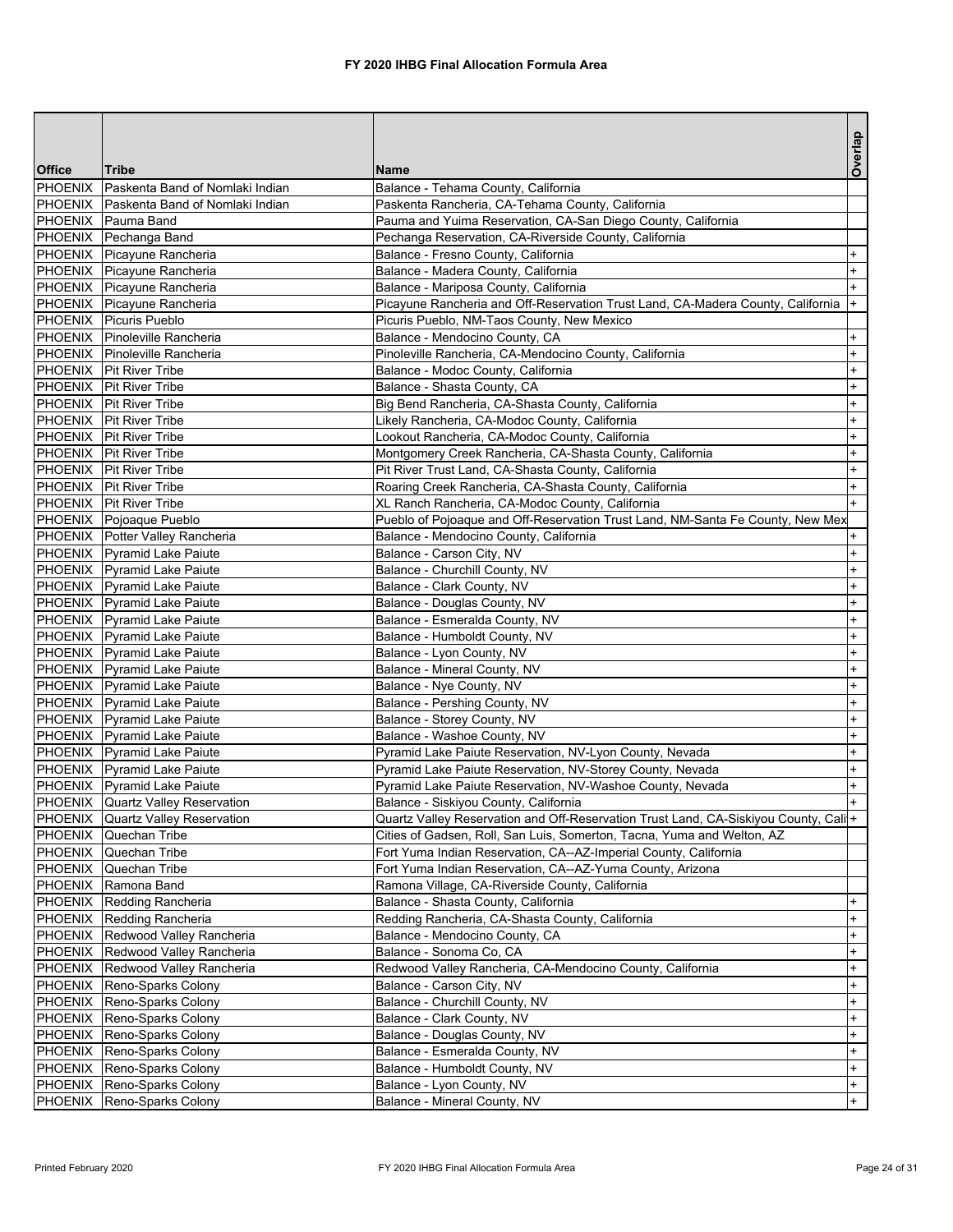|                |                                          |                                                                                      | Overlap   |
|----------------|------------------------------------------|--------------------------------------------------------------------------------------|-----------|
| <b>Office</b>  | Tribe                                    | Name                                                                                 |           |
| <b>PHOENIX</b> | Reno-Sparks Colony                       | Balance - Nye County, NV                                                             | $\ddot{}$ |
|                | PHOENIX Reno-Sparks Colony               | Balance - Pershing County, NV                                                        | $\ddot{}$ |
|                | PHOENIX Reno-Sparks Colony               | Balance - Storey County, NV                                                          | $\ddot{}$ |
|                | PHOENIX Reno-Sparks Colony               | Balance - Washoe County, NV                                                          | $+$       |
|                | PHOENIX Reno-Sparks Colony               | Reno-Sparks Indian Colony, NV-Washoe County, Nevada                                  | $+$       |
|                | PHOENIX Resighini Rancheria              | Resighini Rancheria, CA-Del Norte County, California                                 |           |
|                | PHOENIX Rincon Band                      | Rincon Reservation, CA-San Diego County, California                                  |           |
|                | PHOENIX Robinson Rancheria               | Balance - Lake County, CA                                                            | $+$       |
|                | <b>PHOENIX</b> Robinson Rancheria        | Robinson Rancheria and Off-Reservation Trust Land, CA-Lake County, California        | $\ddot{}$ |
|                | <b>PHOENIX</b> Round Valley Indian Tribe | Balance - Mendocino County, CA                                                       | $\ddot{}$ |
|                | PHOENIX Round Valley Indian Tribe        | Balance - Sonoma County, CA                                                          | $\ddot{}$ |
|                | PHOENIX Round Valley Indian Tribe        | Round Valley Reservation and Off-Reservation Trust Land, CA-Trinity                  | $\ddot{}$ |
|                | PHOENIX Round Valley Reservation         | Round Valley Reservation and Off-Reservation Trust Land, CA-Mendocino County, C+     |           |
|                | PHOENIX Salt River PIma-Maricopa         | Salt River Reservation, AZ-Maricopa County, Arizona                                  |           |
|                | PHOENIX San Carlos Apache                | Cities of Eden, Thatcher, Pima, Safford and Fort Thomas, AZ                          |           |
|                | PHOENIX San Carlos Apache                | Cities of Hayden, Winkleman, Globe and Miami, AZ                                     |           |
|                | PHOENIX San Carlos Apache                | City of Showlow, AZ                                                                  |           |
|                | PHOENIX San Carlos Apache                | City of Superior, AZ                                                                 |           |
|                | PHOENIX San Carlos Apache                | San Carlos Reservation, AZ-Gila County, Arizona                                      |           |
|                | PHOENIX San Carlos Apache                | San Carlos Reservation, AZ-Graham County, Arizona                                    |           |
|                | PHOENIX San Carlos Apache                | San Carlos Reservation, AZ-Pinal County, Arizona                                     |           |
|                | PHOENIX San Felipe Pueblo                | San Felipe Pueblo, NM-Sandoval County, New Mexico                                    |           |
| PHOENIX        | San Ildefonso Pueblo                     | San Ildefonso Pueblo and Off-Reservation Trust Land, NM-Sandoval County, New M       |           |
|                | PHOENIX San Ildefonso Pueblo             | San Ildefonso Pueblo and Off-Reservation Trust Land, NM-Santa Fe County, New Me      |           |
|                | PHOENIX San Juan Southern Paiute Tribe   | Balance - Coconino County, Arizona                                                   |           |
|                | PHOENIX San Manuel Band                  | San Manuel Reservation and Off-Reservation Trust Land, San Bernardino County, Ca     |           |
|                | PHOENIX San Pasqual Band                 | San Pasqual Reservation, CA-San Diego County, California                             |           |
|                | PHOENIX Sandia Pueblo                    | Sandia Pueblo, NM-Bernalillo County, New Mexico                                      |           |
|                | PHOENIX Sandia Pueblo                    | Sandia Pueblo, NM-Sandoval County, New Mexico                                        |           |
|                | PHOENIX Santa Ana Pueblo                 | Santa Ana Pueblo, NM-Sandoval County, New Mexico                                     |           |
|                | PHOENIX Santa Clara Pueblo               | Santa Clara Pueblo and Off-Reservation Trust Land, NM-Rio Arriba County, New Me:     |           |
|                | PHOENIX Santa Clara Pueblo               | Santa Clara Pueblo and Off-Reservation Trust Land, NM-Santa Fe County, New Mex       |           |
|                | PHOENIX Santa Clara Pueblo               | Santa Clara Pueblo, NM-Sandoval County, New Mexico                                   |           |
|                | PHOENIX Santa Rosa Band of Cahuilla      | Santa Rosa Reservation, CA-Riverside County, California                              |           |
|                | PHOENIX Santa Rosa Rancheria             | Santa Rosa Rancheria, CA-Kings County, California                                    |           |
|                | PHOENIX Santa Ynez Band of Chumash       | Santa Ynez Reservation, CA-Santa Barbara County, California                          |           |
|                | PHOENIX Santo Domingo Pueblo             | Santo Domingo Pueblo, NM-Sandoval County, New Mexico                                 |           |
|                | PHOENIX Santo Domingo Pueblo             | Santo Domingo Pueblo, NM-Santa Fe County, New Mexico                                 |           |
|                | PHOENIX Scotts Valley (Pomo)             | Balance - Contra Costa County, California                                            | $+$       |
|                | PHOENIX Scotts Valley (Pomo)             | Balance - Lake County, California                                                    | $+$       |
|                | PHOENIX Scotts Valley (Pomo)             | Balance - Mendocino County, CA                                                       | $\ddot{}$ |
|                | PHOENIX Scotts Valley (Pomo)             | Balance - Sonoma County, CA                                                          | $\ddot{}$ |
|                | PHOENIX Sherwood Valley Rancheria        | Balance - Lake County, CA                                                            | $+$       |
| PHOENIX        | Sherwood Valley Rancheria                | Balance - Mendocino County, CA                                                       | $\ddot{}$ |
| PHOENIX        | Sherwood Valley Rancheria                | Balance - Sonoma County, CA                                                          | $\ddot{}$ |
| PHOENIX        | Sherwood Valley Rancheria                | Sherwood Valley Rancheria and Off-Reservation Trust Land, CA-Mendocino County,  +    |           |
| <b>PHOENIX</b> | Shingle Springs Band of Miwok Indians    | Balance - El Dorado County, California                                               |           |
| PHOENIX        | Shingle Springs Band of Miwok Indians    | Shingle Springs Rancheria and Off-Reservation Trust Land, CA-El Dorado County, C     |           |
| PHOENIX        | Smith River Rancheria                    | Balance - Coos County, OR                                                            | $\ddot{}$ |
| PHOENIX        | Smith River Rancheria                    | Balance - Curry County, OR                                                           | $\ddot{}$ |
| PHOENIX        | Smith River Rancheria                    | Balance - Del Norte County, CA                                                       | $\ddot{}$ |
| PHOENIX        | Smith River Rancheria                    | Balance - Humboldt County, CA                                                        | $\ddot{}$ |
| PHOENIX        | Smith River Rancheria                    | Balance - Josephine County, OR                                                       | $+$       |
| PHOENIX        | Smith River Rancheria                    | Smith River Rancheria and Off-Reservation Trust Land, CA-Del Norte County, Califor + |           |
| <b>PHOENIX</b> | Soboba Band                              | Soboba Reservation and Off-Reservation Trust Land, CA-Riverside County, California   |           |
| <b>PHOENIX</b> | <b>Stewarts Point Rancheria</b>          | Balance - Sonoma County, CA                                                          | $+$       |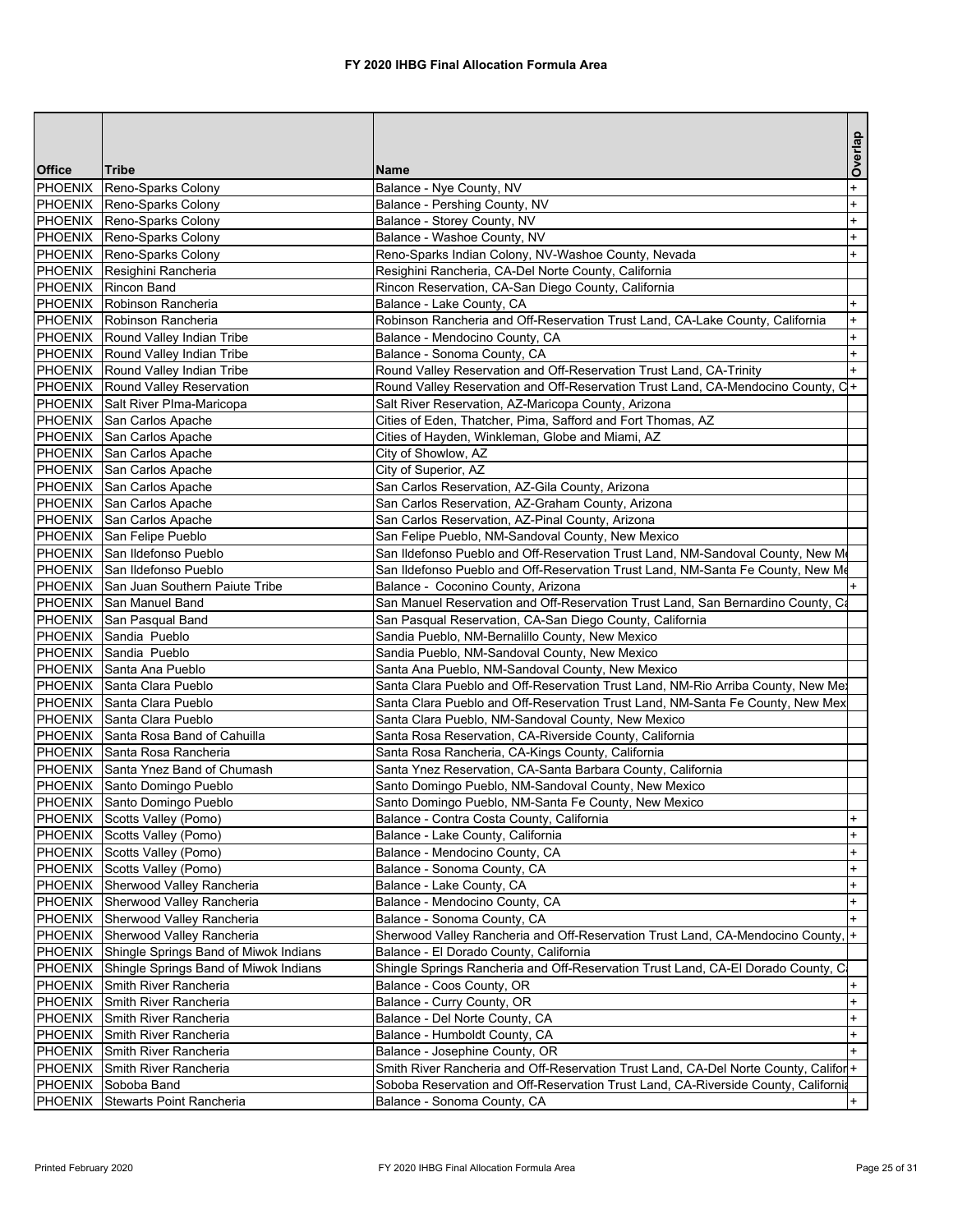|                 |                                                                               |                                                                                                                                  | Overlap                          |
|-----------------|-------------------------------------------------------------------------------|----------------------------------------------------------------------------------------------------------------------------------|----------------------------------|
| <b>Office</b>   | Tribe                                                                         | <b>Name</b>                                                                                                                      |                                  |
|                 | <b>PHOENIX</b> Stewarts Point Rancheria                                       | Stewarts Point Rancheria, CA-Sonoma County, California                                                                           | $+$                              |
|                 | PHOENIX Summit Lake Paiute Tribe                                              | Summit Lake Reservation and Off-Reservation Trust Land, NV-Humboldt County, Ne                                                   |                                  |
|                 | PHOENIX Susanville Rancheria                                                  | Balance - Lassen County, California                                                                                              |                                  |
|                 | PHOENIX Susanville Rancheria                                                  | Susanville Indian Rancheria and Off-Reservation Trust Land, CA-Lassen County, Cal                                                |                                  |
| PHOENIX         | Sycuan Band of Kumeyaay Nation<br>Table Mountain Rancheria                    | Sycuan Reservation and Off-Reservation Trust Land, CA-San Diego County, Californ                                                 |                                  |
| <b>PHOENIX</b>  | PHOENIX Taos Pueblo                                                           | Table Mountain Rancheria, CA-Fresno County, California<br>Taos Pueblo and Off-Reservation Trust Land, NM-Taos County, New Mexico |                                  |
| PHOENIX         | Tejon                                                                         | Minimum Needs                                                                                                                    |                                  |
| PHOENIX         | Te-Moak                                                                       | Battle Mountain Reservation, NV-Lander County, Nevada                                                                            |                                  |
| PHOENIX Te-Moak |                                                                               | Elko Colony, NV-Elko County, Nevada                                                                                              |                                  |
| PHOENIX Te-Moak |                                                                               | South Fork Reservation and Off-Reservation Trust Land, NV-Elko County, Nevada                                                    |                                  |
| PHOENIX Te-Moak |                                                                               | Wells Colony, NV-Elko County, Nevada                                                                                             |                                  |
|                 | PHOENIX Tesuque Pueblo                                                        | Tesuque Pueblo and Off-Reservation Trust Land, NM-Santa Fe County, New Mexico                                                    |                                  |
| PHOENIX         | Tohono O'Odham Nation                                                         | Tohono O'odham Nation Reservation and Off-Reservation Trust Land, Maricopa Coul                                                  |                                  |
|                 | PHOENIX Tohono O'Odham Nation                                                 | Tohono O'odham Nation Reservation and Off-Reservation Trust Land, Pima County,                                                   |                                  |
|                 | PHOENIX Tohono O'Odham Nation                                                 | Tohono O'odham Nation Reservation and Off-Reservation Trust Land, Pinal County,                                                  |                                  |
|                 | PHOENIX Tonto Apache of Arizona                                               | Tonto Apache Reservation and Off-Reservation Trust Land, AZ-Gila County, Arizona                                                 |                                  |
|                 | <b>PHOENIX</b> Torres-Martinez Band of Cahuilla                               | Torres-Martinez Reservation, CA-Imperial County, California                                                                      |                                  |
|                 | PHOENIX   Torres-Martinez Band of Cahuilla                                    | Torres-Martinez Reservation, CA-Riverside County, California                                                                     |                                  |
|                 | PHOENIX Tule River Indian Tribe                                               | Balance - Tulare County, California                                                                                              |                                  |
|                 | PHOENIX Tule River Indian Tribe                                               | Tule River Reservation and Off-Reservation Trust Land, CA-Tulare County, California                                              |                                  |
| PHOENIX         | Tuolumne Band of Me-Wuk Indians                                               | Balance - Tuolumne County, California                                                                                            |                                  |
| PHOENIX         | Tuolumne Band of Me-Wuk Indians                                               | Tuolumne Rancheria, CA-Tuolumne County, California                                                                               |                                  |
|                 | PHOENIX Twenty Nine Palms Band                                                | Twenty-Nine Palms Reservation, CA-Riverside County, California                                                                   |                                  |
|                 | PHOENIX Twenty Nine Palms Band                                                | Twenty-Nine Palms Reservation, CA-San Bernardino County, California                                                              |                                  |
|                 | PHOENIX United Auburn Indian Community                                        | Auburn Rancheria and Off-Reservation Trust Land, CA-Placer County, California                                                    |                                  |
|                 | PHOENIX United Auburn Indian Community                                        | Balance - Placer County, California                                                                                              |                                  |
|                 | PHOENIX Utu Utu Gwaiti Paiute                                                 | Benton Paiute Reservation and Off-Reservation Trust Land, CA-Mono County, Califor                                                |                                  |
|                 | PHOENIX Viejas Group of Capitan Grande                                        | Viejas Reservation, CA-San Diego County, California                                                                              |                                  |
|                 | PHOENIX Walker River Paiute Tribe                                             | Balance - Carson City, NV                                                                                                        | $\ddot{}$                        |
|                 | PHOENIX   Walker River Paiute Tribe                                           | Balance - Churchill County, NV                                                                                                   | $^{+}$                           |
|                 | <b>PHOENIX</b> Walker River Paiute Tribe                                      | Balance - Clark County, NV                                                                                                       | $\ddot{}$                        |
|                 | PHOENIX Walker River Paiute Tribe                                             | Balance - Douglas County, NV                                                                                                     | $\begin{array}{c} + \end{array}$ |
|                 | <b>PHOENIX</b> Walker River Paiute Tribe                                      | Balance - Esmeralda County, NV                                                                                                   | $\ddot{}$                        |
|                 | <b>PHOENIX</b> Walker River Paiute Tribe                                      | Balance - Humboldt County, NV                                                                                                    | $\ddot{}$                        |
|                 | <b>PHOENIX</b> Walker River Paiute Tribe                                      | Balance - Lyon County, NV                                                                                                        | $+$                              |
|                 | <b>PHOENIX</b> Walker River Paiute Tribe                                      | Balance - Mineral County, NV                                                                                                     | $\ddot{}$                        |
|                 | PHOENIX Walker River Paiute Tribe                                             | Balance - Nye County, NV                                                                                                         | $\ddot{}$                        |
|                 | PHOENIX   Walker River Paiute Tribe<br>PHOENIX Walker River Paiute Tribe      | Balance - Pershing County, NV                                                                                                    | $+$<br>$+$                       |
|                 |                                                                               | Balance - Storey County, NV<br>Balance - Washoe County, NV                                                                       | $+$                              |
|                 | <b>PHOENIX</b> Walker River Paiute Tribe<br>PHOENIX Walker River Paiute Tribe | Walker River Reservation, NV-Churchill County, Nevada                                                                            | $\ddot{}$                        |
|                 | <b>PHOENIX</b> Walker River Paiute Tribe                                      | Walker River Reservation, NV-Lyon County, Nevada                                                                                 | $\ddot{}$                        |
|                 | <b>PHOENIX</b> Walker River Paiute Tribe                                      | Walker River Reservation, NV-Mineral County, Nevada                                                                              | $+$                              |
|                 | PHOENIX Washoe Tribe                                                          | Balance - Carson City, Nevada                                                                                                    | $\ddot{}$                        |
|                 | PHOENIX Washoe Tribe                                                          | Balance - Churchill County, Nevada                                                                                               | $\ddot{}$                        |
|                 | PHOENIX Washoe Tribe                                                          | Balance - Clark County, Nevada                                                                                                   | $\ddot{}$                        |
|                 | PHOENIX Washoe Tribe                                                          | Balance - Douglas County, Nevada                                                                                                 | $\ddot{}$                        |
|                 | PHOENIX   Washoe Tribe                                                        | Balance - Esmeralda County, Nevada                                                                                               | $\ddot{}$                        |
|                 | PHOENIX Washoe Tribe                                                          | Balance - Humboldt County, Nevada                                                                                                | $+$                              |
|                 | PHOENIX   Washoe Tribe                                                        | Balance - Lyon County, Nevada                                                                                                    | $+$                              |
|                 | PHOENIX Washoe Tribe                                                          | Balance - Mineral County, Nevada                                                                                                 | $\ddot{}$                        |
|                 | PHOENIX Washoe Tribe                                                          | Balance - Nye County, Nevada                                                                                                     | $\ddot{}$                        |
|                 | PHOENIX Washoe Tribe                                                          | Balance - Pershing County, Nevada                                                                                                | $\ddot{}$                        |
|                 | PHOENIX   Washoe Tribe                                                        | Balance - Storey County, Nevada                                                                                                  | $+$                              |
|                 | PHOENIX Washoe Tribe                                                          | Balance - Washoe County, Nevada                                                                                                  | $+$                              |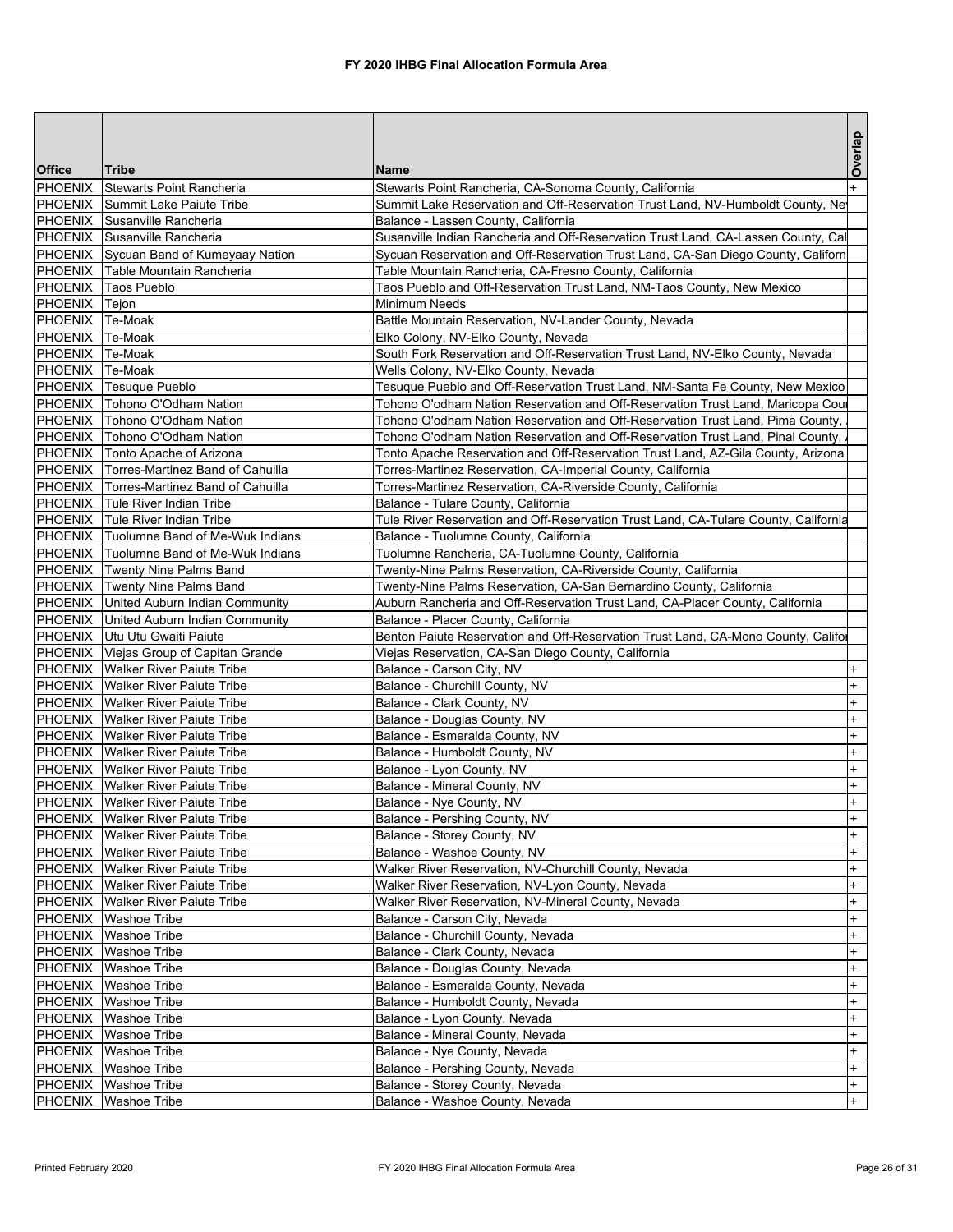|                |                                                                                      |                                                                                          | Overlap                |
|----------------|--------------------------------------------------------------------------------------|------------------------------------------------------------------------------------------|------------------------|
| <b>Office</b>  | <b>Tribe</b>                                                                         | <b>Name</b>                                                                              |                        |
| PHOENIX        | <b>Washoe Tribe</b>                                                                  | Carson Colony, NV-Carson City, Nevada                                                    | $\ddot{}$              |
|                | PHOENIX Washoe Tribe                                                                 | Dresslerville Colony, NV-Douglas County, Nevada                                          | $\ddot{}$              |
|                | PHOENIX Washoe Tribe                                                                 | Stewart Community, NV-Carson City, Nevada                                                | $\ddot{}$              |
|                | PHOENIX Washoe Tribe                                                                 | Stewart Community, NV-Douglas County, Nevada                                             | $\pmb{+}$              |
|                | PHOENIX Washoe Tribe                                                                 | Washoe Ranches Trust Land, NV--CA-Alpine County, California                              | $\ddot{}$              |
|                | PHOENIX Washoe Tribe                                                                 | Washoe Ranches Trust Land, NV--CA-Carson City, Nevada                                    | $\ddot{}$              |
|                | PHOENIX Washoe Tribe                                                                 | Washoe Ranches Trust Land, NV--CA-Douglas County, Nevada                                 | $^{+}$                 |
|                | PHOENIX Washoe Tribe                                                                 | Washoe Ranches Trust Land, NV--CA-Lyon County, Nevada                                    | $^{+}$                 |
|                | PHOENIX Washoe Tribe                                                                 | Woodfords Community, CA-Alpine County, California                                        | $+$                    |
|                | PHOENIX White Mountain Apache (Fort Apache)                                          | Fort Apache Reservation, AZ-Apache County, Arizona                                       |                        |
|                | PHOENIX White Mountain Apache (Fort Apache)                                          | Fort Apache Reservation, AZ-Gila County, Arizona                                         |                        |
|                | PHOENIX White Mountain Apache (Fort Apache)                                          | Fort Apache Reservation, AZ-Navajo County, Arizona                                       |                        |
|                | PHOENIX Wilton Rancheria                                                             | Balance - Sacramento County, California                                                  |                        |
|                | PHOENIX Winnemucca Colony                                                            | Winnemucca Indian Colony, NV-Humboldt County, Nevada                                     |                        |
|                | PHOENIX Wiyot Tribe (Table Bluff)                                                    | Table Bluff Reservation, CA-Humboldt County, California                                  |                        |
|                | PHOENIX Yavapai-Apache (Camp Verde)                                                  | Yavapai-Apache Nation Reservation, AZ-Yavapai County, Arizona                            |                        |
|                | PHOENIX Yavapai-Prescott                                                             | Yavapai-Prescott Reservation, AZ-Yavapai County, Arizona                                 |                        |
|                | PHOENIX Yerington Paiute Tribe                                                       | Balance - Carson City, NV                                                                | $\ddot{}$              |
|                | PHOENIX Yerington Paiute Tribe                                                       | Balance - Churchill County, NV                                                           | $\ddot{}$              |
|                | PHOENIX Yerington Paiute Tribe                                                       | Balance - Clark County, NV                                                               | $^{+}$                 |
| PHOENIX        | Yerington Paiute Tribe                                                               | Balance - Douglas County, NV                                                             | $\ddot{}$              |
| PHOENIX        | <b>Yerington Paiute Tribe</b>                                                        | Balance - Esmeralda County, NV                                                           | $\ddot{}$              |
| PHOENIX        | Yerington Paiute Tribe                                                               | Balance - Humboldt County, NV                                                            | $\ddot{}$              |
|                | PHOENIX Yerington Paiute Tribe                                                       | Balance - Lyon County, NV                                                                | $\ddot{}$              |
|                | PHOENIX Yerington Paiute Tribe                                                       | Balance - Mineral County, NV                                                             | $^{+}$                 |
|                | PHOENIX Yerington Paiute Tribe                                                       | Balance - Nye County, NV                                                                 | $^{+}$                 |
|                | PHOENIX Yerington Paiute Tribe                                                       | Balance - Pershing County, NV                                                            | $\pmb{+}$              |
|                | PHOENIX Yerington Paiute Tribe                                                       | Balance - Storey County, NV                                                              | $\ddot{}$              |
| PHOENIX        | Yerington Paiute Tribe                                                               | Balance - Washoe County, NV                                                              | $\ddot{}$<br>$\ddot{}$ |
| PHOENIX        | Yerington Paiute Tribe                                                               | Campbell Ranch, NV-Lyon County, Nevada                                                   | $\ddot{}$              |
| PHOENIX        | Yerington Paiute Tribe                                                               | Yerington Colony, NV-Lyon County, Nevada                                                 | $^{+}$                 |
| <b>PHOENIX</b> | PHOENIX Yocha Dehe Wintun (Rumsey Rancheria)<br>Yocha Dehe Wintun (Rumsey Rancheria) | Balance - Yolo County, California<br>Rumsey Indian Rancheria, CA-Yolo County, California | $\ddot{}$              |
| PHOENIX        | Yomba Shoshone Tribe                                                                 | Balance - Carson City, NV                                                                | $^{+}$                 |
| PHOENIX        | Yomba Shoshone Tribe                                                                 | Balance - Churchill County, NV                                                           | $^{+}$                 |
|                | PHOENIX Yomba Shoshone Tribe                                                         | Balance - Clark County, NV                                                               | $\pmb{+}$              |
|                | PHOENIX Yomba Shoshone Tribe                                                         | Balance - Douglas County, NV                                                             | $\ddot{}$              |
| PHOENIX        | Yomba Shoshone Tribe                                                                 | Balance - Esmeralda County, NV                                                           | $+$                    |
|                | PHOENIX Yomba Shoshone Tribe                                                         | Balance - Humboldt County, NV                                                            | $\ddot{}$              |
| PHOENIX        | Yomba Shoshone Tribe                                                                 | Balance - Lyon County, NV                                                                | $+$                    |
| PHOENIX        | Yomba Shoshone Tribe                                                                 | Balance - Mineral County, NV                                                             | $\ddot{}$              |
| PHOENIX        | Yomba Shoshone Tribe                                                                 | Balance - Nye County, NV                                                                 | $\ddot{}$              |
| PHOENIX        | Yomba Shoshone Tribe                                                                 | Balance - Pershing County, NV                                                            | $\ddot{}$              |
| PHOENIX        | Yomba Shoshone Tribe                                                                 | Balance - Storey County, NV                                                              | $\ddot{}$              |
| PHOENIX        | Yomba Shoshone Tribe                                                                 | Balance - Washoe County, NV                                                              | $\ddot{}$              |
| <b>PHOENIX</b> | Yomba Shoshone Tribe                                                                 | Yomba Reservation, NV-Nye County, Nevada                                                 | $+$                    |
| PHOENIX        | Ysleta Del Sur                                                                       | Balance - El Paso County, Texas                                                          |                        |
| PHOENIX        | Ysleta Del Sur                                                                       | Balance - Hudspeth County, Texas                                                         |                        |
| PHOENIX        | Ysleta Del Sur                                                                       | Ysleta del Sur Pueblo and Off-Reservation Trust Land, TX-El Paso County, Texas           |                        |
| PHOENIX        | <b>Yurok Tribe</b>                                                                   | Balance - Del Norte County, California                                                   | $\ddot{}$              |
| PHOENIX        | <b>Yurok Tribe</b>                                                                   | Balance - Humboldt County, California                                                    | $\ddot{}$              |
| PHOENIX        | <b>Yurok Tribe</b>                                                                   | Yurok Reservation, CA-Del Norte County, California                                       | $\ddot{}$              |
| PHOENIX        | <b>Yurok Tribe</b>                                                                   | Yurok Reservation, CA-Humboldt County, California                                        | $+$                    |
| PHOENIX        | Zia Pueblo                                                                           | Zia Pueblo and Off-Reservation Trust Land, NM-Sandoval County, New Mexico                |                        |
| PHOENIX        | Zuni Tribe                                                                           | Zuni Reservation and Off-Reservation Trust Land, NM--AZ-Apache County, Arizona           |                        |
| PHOENIX        | Zuni Tribe                                                                           | Zuni Reservation and Off-Reservation Trust Land, NM--AZ-Catron County, New Mexi          |                        |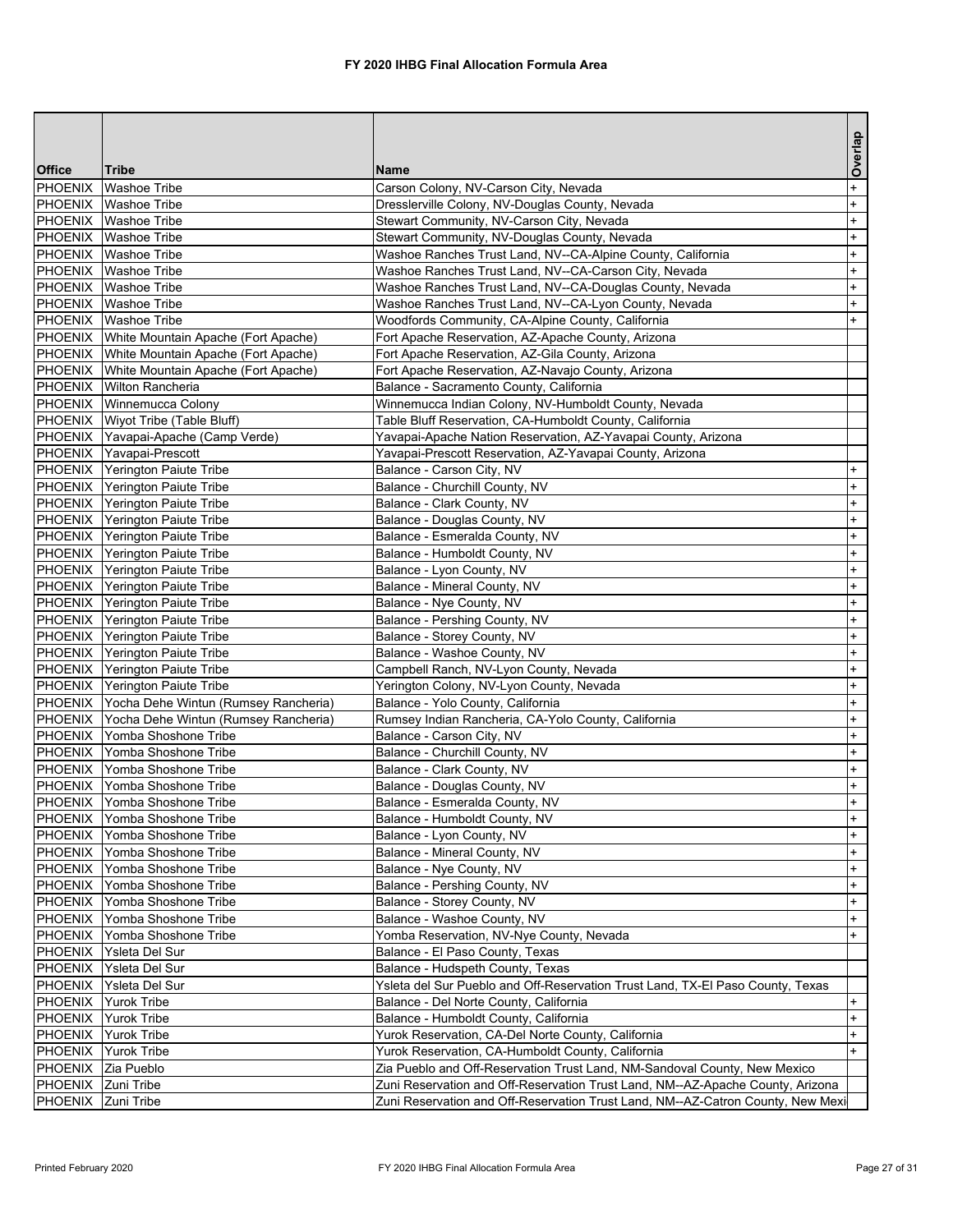## **FY 2020 IHBG Final Allocation Formula Area**

|                            |              |                                                                                        | ൦<br>ದ<br>$\bar{a}$ |
|----------------------------|--------------|----------------------------------------------------------------------------------------|---------------------|
| <b>Office</b>              | <b>Tribe</b> | <b>Name</b>                                                                            |                     |
| <b>IPHOENIX</b> Zuni Tribe |              | Zuni Reservation and Off-Reservation Trust Land, NM--AZ-Cibola County, New Mexid       |                     |
| <b>IPHOENIX</b> Zuni Tribe |              | <b>Zuni Reservation and Off-Reservation Trust Land, NM--AZ-McKinley County, New Me</b> |                     |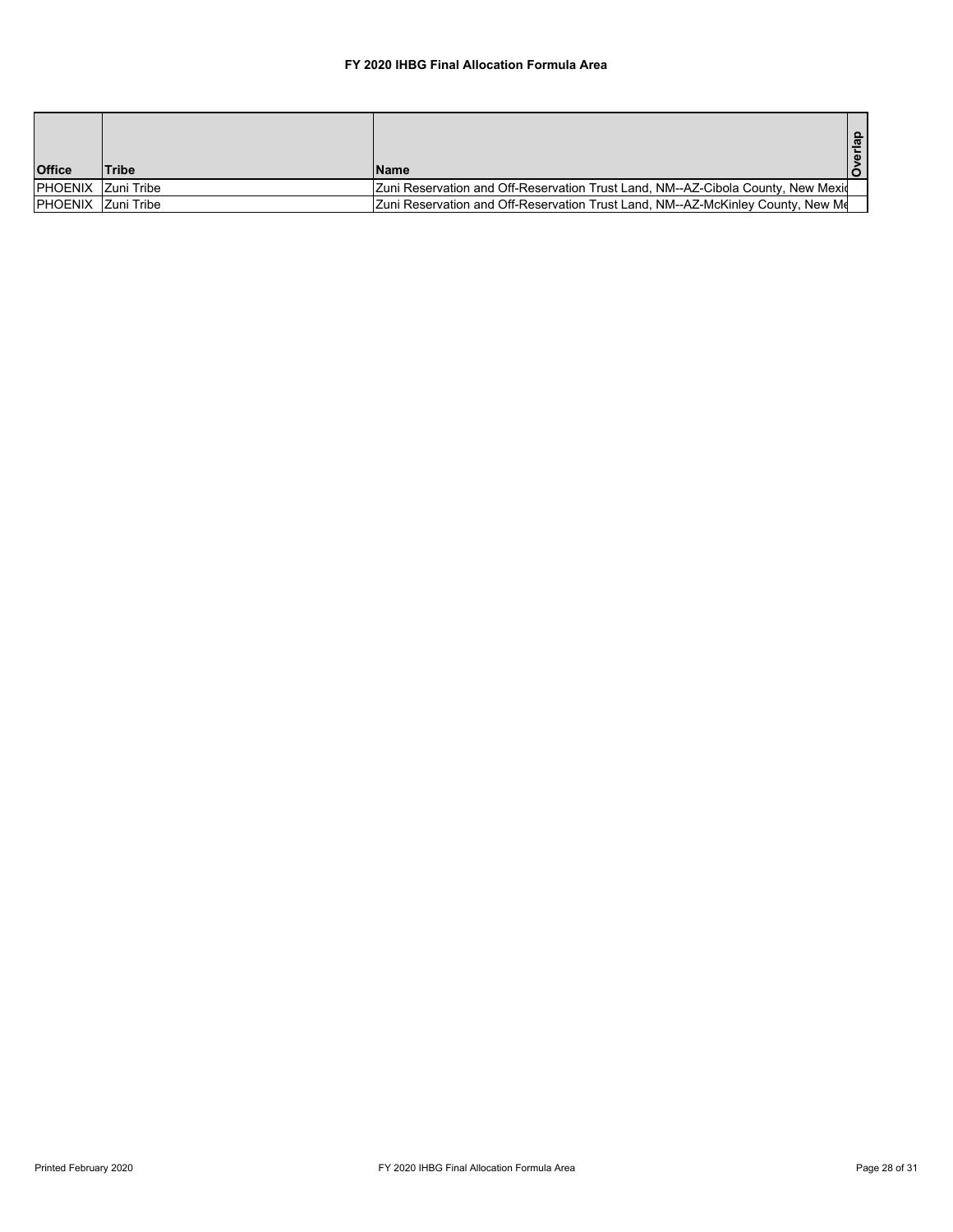|                           |                                                                     |                                                                                                                   | Overlap   |
|---------------------------|---------------------------------------------------------------------|-------------------------------------------------------------------------------------------------------------------|-----------|
| <b>Office</b>             | Tribe                                                               | <b>Name</b>                                                                                                       |           |
| <b>SEATTLE</b>            | <b>Burns-Paiute Colony</b>                                          | Balance - Harney County, Oregon                                                                                   |           |
|                           | SEATTLE   Burns-Paiute Colony                                       | Burns Paiute Indian Colony and Off-Reservation Trust Land, OR-Harney County, Ore                                  |           |
|                           | SEATTLE Chehalis Confederated Tribes                                | Balance - Grays Harbor County, WA                                                                                 | $\ddot{}$ |
|                           | SEATTLE Chehalis Confederated Tribes                                | Balance - Mason County, WA                                                                                        | $\ddot{}$ |
| SEATTLE<br><b>SEATTLE</b> | Chehalis Confederated Tribes<br><b>Chehalis Confederated Tribes</b> | Balance - Thurston County, WA<br>Chehalis Reservation and Off-Reservation Trust Land, WA-Grays Harbor County, Wa+ | $+$       |
|                           | SEATTLE Chehalis Confederated Tribes                                | Chehalis Reservation and Off-Reservation Trust Land, WA-Thurston County, Washin +                                 |           |
|                           | SEATTLE Coeur D'Alene Tribe                                         | Coeur d'Alene Reservation, ID-Benewah County, Idaho                                                               |           |
|                           | SEATTLE Coeur D'Alene Tribe                                         | Coeur d'Alene Reservation, ID-Kootenai County, Idaho                                                              |           |
|                           | SEATTLE Colville Confederated Tribes                                | Balance - Douglas County, Washington                                                                              |           |
|                           | SEATTLE Colville Confederated Tribes                                | Balance - Ferry County, Washington                                                                                |           |
|                           | SEATTLE Colville Confederated Tribes                                | Balance - Okanogan County, Washington                                                                             |           |
|                           | SEATTLE Colville Confederated Tribes                                | Balance - Stevens County, Washington                                                                              |           |
|                           | SEATTLE Colville Confederated Tribes                                | Colville Reservation and Off-Reservation Trust Land, WA-Chelan County, Washingtor                                 |           |
|                           | SEATTLE Colville Confederated Tribes                                | Colville Reservation and Off-Reservation Trust Land, WA-Ferry County, Washington                                  |           |
|                           | SEATTLE Colville Confederated Tribes                                | Colville Reservation and Off-Reservation Trust Land, WA-Okanogan County, Washin                                   |           |
|                           | SEATTLE Coos, Lower Umpqua and Siuslaw Tribes                       | Balance - Coos County, OR                                                                                         | $\ddot{}$ |
|                           | SEATTLE   Coos, Lower Umpqua and Siuslaw Tribes                     | Balance - Curry County, OR                                                                                        | $\ddot{}$ |
|                           | SEATTLE Coos, Lower Umpqua and Siuslaw Tribes                       | Balance - Douglas County, OR                                                                                      | $\ddot{}$ |
|                           | SEATTLE   Coos, Lower Umpqua and Siuslaw Tribes                     | Balance - Lane County, OR                                                                                         | $\ddot{}$ |
|                           | SEATTLE Coos, Lower Umpqua and Siuslaw Tribes                       | Balance - Lincoln County, Oregon                                                                                  | $\ddot{}$ |
| <b>SEATTLE</b>            | Coos, Lower Umpqua and Siuslaw Tribes                               | Coos, Lower Umpqua, and Siuslaw Reservation and Off-Reservation Trust Land, Cure                                  |           |
| <b>SEATTLE</b>            | Coos, Lower Umpqua and Siuslaw Tribes                               | Coos, Lower Umpqua, and Siuslaw Reservation and Off-Reservation Trust Land, Lan+                                  |           |
| <b>SEATTLE</b>            | Coos, Lower Umpqua and Siuslaw Tribes                               | Coos, Lower Umpqua, and Siuslaw Reservation and Off-Reservation Trust Land, OR +                                  |           |
| <b>SEATTLE</b>            | Coquille Indian Tribe                                               | Balance - Coos County, Oregon                                                                                     | $\ddot{}$ |
|                           | SEATTLE Coquille Indian Tribe                                       | Balance - Curry County, Oregon                                                                                    | $\ddot{}$ |
| SEATTLE                   | Coquille Indian Tribe                                               | Balance - Douglas County, Oregon                                                                                  | $\ddot{}$ |
|                           | SEATTLE Coquille Indian Tribe                                       | Balance - Jackson County, Oregon                                                                                  | $\ddot{}$ |
|                           | SEATTLE Coquille Indian Tribe                                       | Balance - Lane County, Oregon                                                                                     | $\ddot{}$ |
|                           | SEATTLE Coquille Indian Tribe                                       | Coquille Reservation, OR-Coos County, Oregon                                                                      | $\pmb{+}$ |
| <b>SEATTLE</b>            | Cow Creek Band of Umpqua Indians                                    | Balance - Coos County, OR                                                                                         | $\ddot{}$ |
| <b>SEATTLE</b>            | Cow Creek Band of Umpqua Indians                                    | Balance - Deschutes County, Oregon                                                                                | $\ddot{}$ |
|                           | SEATTLE Cow Creek Band of Umpqua Indians                            | Balance - Douglas County, OR                                                                                      | $\ddot{}$ |
|                           | SEATTLE Cow Creek Band of Umpqua Indians                            | Balance - Jackson County, OR                                                                                      | $\ddot{}$ |
|                           | SEATTLE Cow Creek Band of Umpqua Indians                            | Balance - Josephine County, Oregon                                                                                | $+$       |
|                           | SEATTLE Cow Creek Band of Umpqua Indians                            | Balance - Klamath County, Oregon                                                                                  | $\ddot{}$ |
|                           | SEATTLE Cow Creek Band of Umpqua Indians                            | Balance - Lane County, OR                                                                                         | $+$       |
|                           | SEATTLE Cow Creek Band of Umpqua Indians                            | Cow Creek Reservation and Off-Reservation Trust Land, OR-Douglas County, Oregol+                                  |           |
| <b>SEATTLE</b>            | <b>Cowlitz Tribe</b>                                                | Balance - Clark County, Washington                                                                                |           |
| <b>SEATTLE</b>            | <b>Cowlitz Tribe</b>                                                | Balance - Cowlitz County, Washington                                                                              |           |
| <b>SEATTLE</b>            | <b>Cowlitz Tribe</b><br>Grand Ronde Confederated Tribes             | Balance - Lewis County, Washington                                                                                | $\ddot{}$ |
| <b>SEATTLE</b><br>SEATTLE | <b>Grand Ronde Confederated Tribes</b>                              | Balance - Marion County, OR<br>Balance - Multnomah County, OR                                                     | $\ddot{}$ |
| <b>SEATTLE</b>            | <b>Grand Ronde Confederated Tribes</b>                              | Balance - Polk County, OR                                                                                         | $\ddot{}$ |
| <b>SEATTLE</b>            | <b>Grand Ronde Confederated Tribes</b>                              | Balance - Tillamook County, OR                                                                                    | $\ddot{}$ |
| <b>SEATTLE</b>            | <b>Grand Ronde Confederated Tribes</b>                              | Balance - Washington County, OR                                                                                   | $\ddot{}$ |
| <b>SEATTLE</b>            | <b>Grand Ronde Confederated Tribes</b>                              | Balance - Yamhill County, OR                                                                                      | $+$       |
| <b>SEATTLE</b>            | <b>Grand Ronde Confederated Tribes</b>                              | Grand Ronde Community and Off-Reservation Trust Land, OR-Polk County, Oregon  +                                   |           |
| <b>SEATTLE</b>            | <b>Grand Ronde Confederated Tribes</b>                              | Grand Ronde Community and Off-Reservation Trust Land, OR-Yamhill County, Oreg(+                                   |           |
| <b>SEATTLE</b>            | Hoh Indian Tribe                                                    | Balance - Clallam County, WA                                                                                      | $\ddot{}$ |
| <b>SEATTLE</b>            | Hoh Indian Tribe                                                    | Balance - Grays Harbor County, WA                                                                                 | $+$       |
| <b>SEATTLE</b>            | Hoh Indian Tribe                                                    | Hoh Indian Reservation and Off-Reservation Trust Land, WA-Jefferson County, Wash+                                 |           |
| <b>SEATTLE</b>            | Jamestown S'Klallam Tribe                                           | Balance - Clallam County, Washington                                                                              | $\ddot{}$ |
| <b>SEATTLE</b>            | Jamestown S'Klallam Tribe                                           | Balance - Jefferson County, Washington                                                                            |           |
| <b>SEATTLE</b>            | Jamestown S'Klallam Tribe                                           | Jamestown S'Klallam Reservation and Off-Reservation Trust Land, WA-Clallam Cour +                                 |           |
| <b>SEATTLE</b>            | Kalispel Indian Community                                           | Kalispel Reservation and Off-Reservation Trust Land, WA-Pend Oreille County, Wash                                 |           |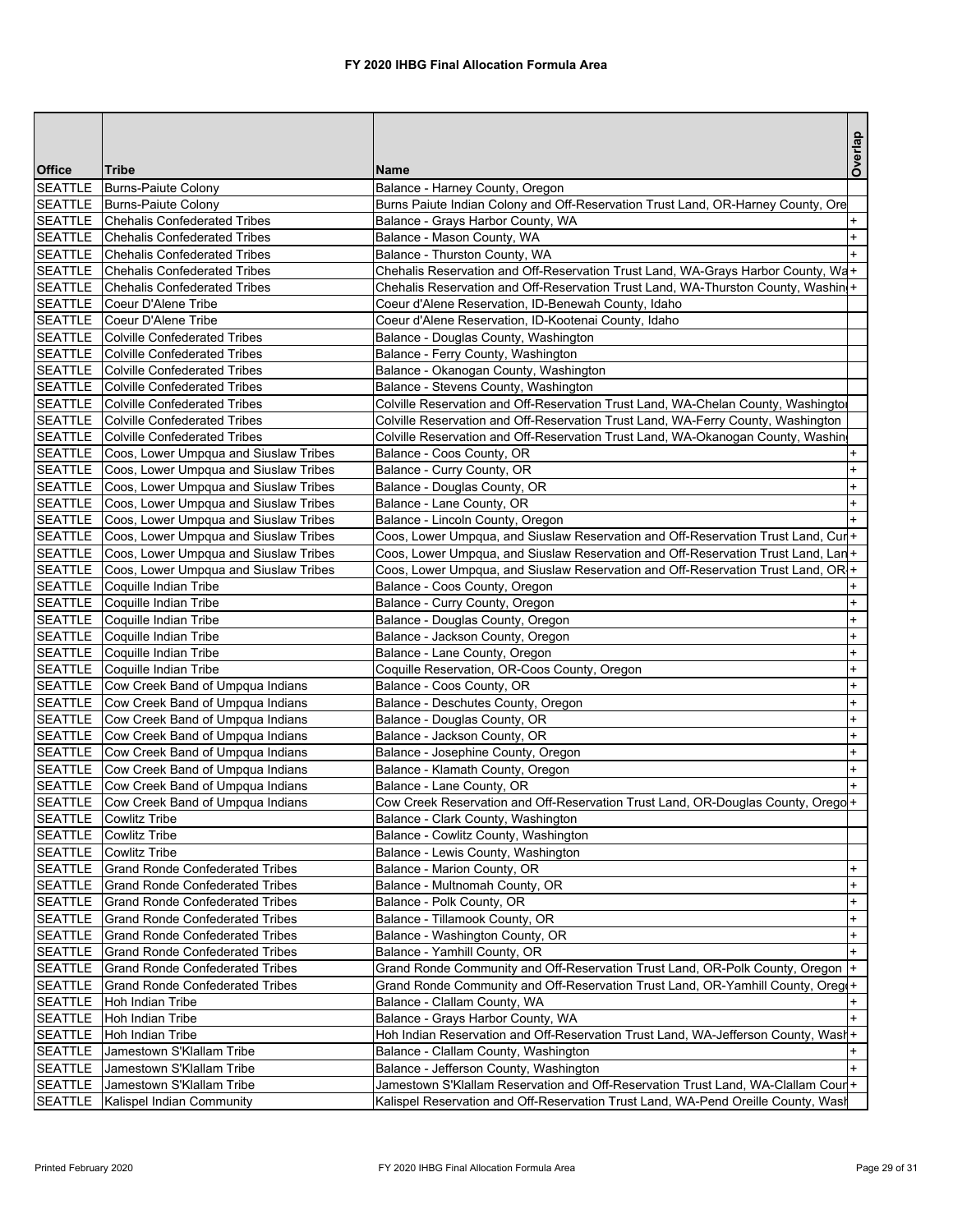|                |                                        |                                                                                     | Overlap                          |
|----------------|----------------------------------------|-------------------------------------------------------------------------------------|----------------------------------|
| <b>Office</b>  | Tribe                                  | <b>Name</b>                                                                         |                                  |
| <b>SEATTLE</b> | Kalispel Indian Community              | Kalispel Reservation and Off-Reservation Trust Land, WA-Spokane County, Washing     |                                  |
|                | SEATTLE   Klamath Tribes               | Balance - Klamath County, OR                                                        | $\ddot{}$                        |
|                | SEATTLE   Klamath Tribes               | Klamath Reservation, OR-Klamath County, Oregon                                      | $+$                              |
|                | SEATTLE Kootenai Tribe                 | Kootenai Reservation and Off-Reservation Trust Land, ID-Boundary County, Idaho      |                                  |
|                | SEATTLE   Lower Elwha Tribal Community | Balance - Clallam County, WA                                                        | $\ddot{}$                        |
|                | SEATTLE   Lower Elwha Tribal Community | Lower Elwha Reservation and Off-Reservation Trust Land, WA-Clallam County, Wasi+    |                                  |
|                | SEATTLE   Lummi Tribe                  | Lummi Reservation, WA-Whatcom County, Washington                                    |                                  |
|                | SEATTLE Lummi Tribe                    | Whatcom County (part), WA                                                           | $+$                              |
|                | SEATTLE Makah Indian Tribe             | Makah Indian Reservation, WA-Clallam County, Washington                             |                                  |
|                | SEATTLE   Muckleshoot Indian Tribe     | Muckleshoot Reservation and Off-Reservation Trust Land, WA-King County, Washing     |                                  |
|                | SEATTLE Muckleshoot Indian Tribe       | Muckleshoot Reservation and Off-Reservation Trust Land, WA-Pierce County, Washi     |                                  |
|                | SEATTLE Nez Perce Tribe                | Nez Perce Reservation, ID-Clearwater County, Idaho                                  |                                  |
|                | SEATTLE Nez Perce Tribe                | Nez Perce Reservation, ID-Idaho County, Idaho                                       |                                  |
|                | SEATTLE Nez Perce Tribe                | Nez Perce Reservation, ID-Lewis County, Idaho                                       |                                  |
|                | SEATTLE Nez Perce Tribe                | Nez Perce Reservation, ID-Nez Perce County, Idaho                                   |                                  |
|                | SEATTLE Nisqually Indian Community     | Balance - Thurston County, Washington                                               | +                                |
|                | SEATTLE Nisqually Indian Community     | Nisqually Reservation, WA-Pierce County, Washington                                 | $\ddot{}$                        |
|                | SEATTLE Nisqually Indian Community     | Nisqually Reservation, WA-Thurston County, Washington                               | $\ddot{}$                        |
|                | SEATTLE Nisqually Indian Community     | Pierce County, WA                                                                   | $\ddot{}$                        |
|                | <b>SEATTLE</b> Nooksack Tribe          | Balance - Whatcom County, WA                                                        |                                  |
|                | SEATTLE Nooksack Tribe                 | Nooksack Reservation and Off-Reservation Trust Land, WA-Whatcom County, Wash +      |                                  |
|                | SEATTLE   Port Gamble Indian Community | Balance - Kitsap County, Washington                                                 |                                  |
|                | SEATTLE   Port Gamble Indian Community | Port Gamble Reservation and Off-Reservation Trust Land, WA-Kitsap County, Washi     |                                  |
|                | SEATTLE   Puyallup Tribe               | Balance - Pierce County, Washington                                                 |                                  |
|                | SEATTLE Puyallup Tribe                 | Puyallup Reservation and Off-Reservation Trust Land, WA-King County, Washington  +  |                                  |
|                | SEATTLE Puyallup Tribe                 | Puyallup Reservation and Off-Reservation Trust Land, WA-Pierce County, Washingtd+   |                                  |
| <b>SEATTLE</b> | Quileute Tribe                         | Quileute Reservation, WA-Clallam County, Washington                                 |                                  |
|                | <b>SEATTLE</b> Quinault Tribe          | Balance - Grays Harbor County, Washington                                           | $\ddot{}$                        |
|                | <b>SEATTLE</b> Quinault Tribe          | Balance - Jefferson County, WA                                                      | $\ddot{}$                        |
|                | SEATTLE Quinault Tribe                 | Quinault Reservation, WA-Grays Harbor County, Washington                            | $\ddot{}$                        |
|                | SEATTLE Quinault Tribe                 | Quinault Reservation, WA-Jefferson County, Washington                               | $\ddot{}$                        |
|                | <b>SEATTLE</b> Samish Nation           | Balance - Island County, Washington                                                 | $\ddot{}$                        |
|                | <b>SEATTLE</b> Samish Nation           | Balance - Skagit County, WA                                                         | $\ddot{}$                        |
|                | SEATTLE Samish Nation                  | Balance - Snohomish County, WA                                                      | $\ddot{}$                        |
|                | SEATTLE Samish Nation                  | Balance - Whatcom County, Washington                                                | $+$                              |
|                | SEATTLE Samish Nation                  | Samish TDSA, WA-San Juan County, Washington                                         | $+$                              |
|                | <b>SEATTLE</b> Samish Nation           | Samish TDSA, WA-Skagit County, Washington                                           | $+$                              |
| <b>SEATTLE</b> | Sauk-Suiattle Indian Tribe             | Balance - King County, Washington                                                   | $\begin{array}{c} + \end{array}$ |
| <b>SEATTLE</b> | Sauk-Suiattle Indian Tribe             | Balance - Pierce County, WA                                                         | $\ddot{}$                        |
| SEATTLE        | Sauk-Suiattle Indian Tribe             | Balance - Snohomish County, Washington                                              | $+$                              |
|                | SEATTLE Sauk-Suiattle Indian Tribe     | Sauk-Suiattle Reservation, WA-Skagit County, Washington                             | $\ddot{}$                        |
|                | SEATTLE Sauk-Suiattle Indian Tribe     | Sauk-Suiattle Reservation, WA-Snohomish County, Washington                          | $\ddot{}$                        |
| <b>SEATTLE</b> | Shoalwater Bay Tribe                   | Balance - Pacific County, Washington                                                |                                  |
| <b>SEATTLE</b> | Shoalwater Bay Tribe                   | Shoalwater Bay Indian Reservation and Off-Reservation Trust Land, Pacific County, I |                                  |
| <b>SEATTLE</b> | Shoshone-Bannock Tribes Ft. Hall Res.  | Fort Hall Reservation and Off-Reservation Trust Land, ID-Bannock County, Idaho      |                                  |
| <b>SEATTLE</b> | Shoshone-Bannock Tribes Ft. Hall Res.  | Fort Hall Reservation and Off-Reservation Trust Land, ID-Bingham County, Idaho      |                                  |
| <b>SEATTLE</b> | Shoshone-Bannock Tribes Ft. Hall Res.  | Fort Hall Reservation and Off-Reservation Trust Land, ID-Caribou County, Idaho      |                                  |
| <b>SEATTLE</b> | Shoshone-Bannock Tribes Ft. Hall Res.  | Fort Hall Reservation and Off-Reservation Trust Land, ID-Power County, Idaho        |                                  |
| <b>SEATTLE</b> | <b>Siletz Confederated Tribes</b>      | Balance - Benton County, Oregon                                                     | $\ddot{}$                        |
| SEATTLE        | <b>Siletz Confederated Tribes</b>      | Balance - Clackamas County, Oregon                                                  | $\ddot{}$                        |
| <b>SEATTLE</b> | <b>Siletz Confederated Tribes</b>      | Balance - Lane County, OR                                                           | $\ddot{}$                        |
| <b>SEATTLE</b> | Siletz Confederated Tribes             | Balance - Lincoln County, OR                                                        | $\ddot{}$                        |
| <b>SEATTLE</b> | Siletz Confederated Tribes             | Balance - Linn County, Oregon                                                       | $\begin{array}{c} + \end{array}$ |
| <b>SEATTLE</b> | <b>Siletz Confederated Tribes</b>      | Balance - Marion County, Oregon                                                     | $+$                              |
| <b>SEATTLE</b> | <b>Siletz Confederated Tribes</b>      | Balance - Multnomah County, Oregon                                                  | $+$                              |
| <b>SEATTLE</b> | <b>Siletz Confederated Tribes</b>      | Balance - Polk County, Oregon                                                       | $+$                              |